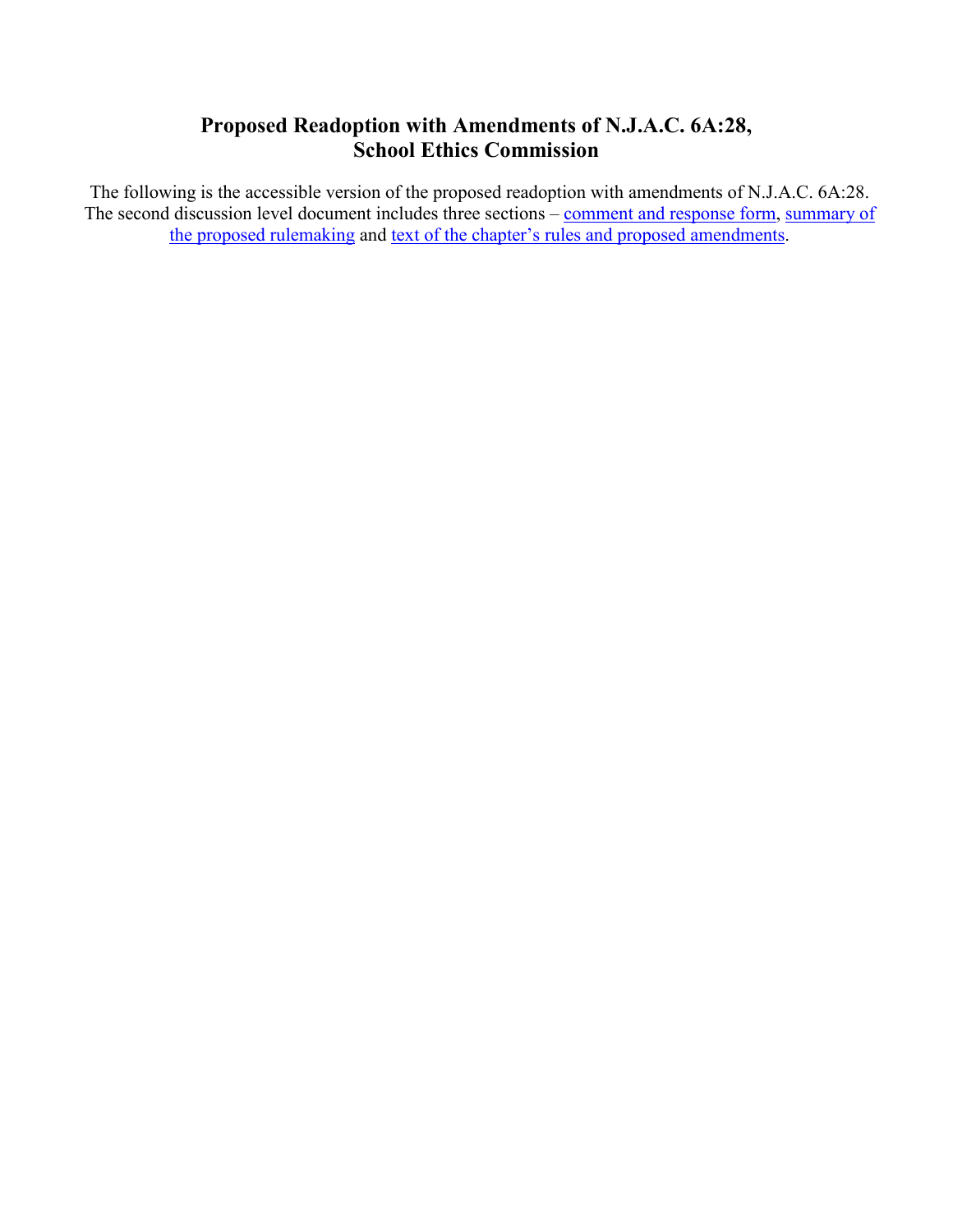# **State Board of Education Administrative Code Comment/Response Form**

<span id="page-1-0"></span>This comment and response form contains comments from the March 2, 2022, meeting of the State Board of Education when the rulemaking was considered at First Discussion Level.

| Topic:                        | <b>School Ethics Commission</b> |  |                                            |  | <b>Meeting Date:</b> April 6, 2022 |        |  |                          |  |
|-------------------------------|---------------------------------|--|--------------------------------------------|--|------------------------------------|--------|--|--------------------------|--|
| Code Citation: N.J.A.C. 6A:28 |                                 |  |                                            |  |                                    | Level: |  | <b>Second Discussion</b> |  |
| .                             |                                 |  | $\mathbf{r}$ 1 1 $\mathbf{r}$ 1 $\alpha$ 1 |  |                                    |        |  |                          |  |

**Division:** Legal and External Services

**Completed by:** Office of Legal Affairs and School Ethics

# **Summary of Comments and Agency Responses:**

The following is a summary of the comments received from State Board of Education members and members of the public and the Department of Education's (Department) responses. Each commenter is identified at the end of the comment by a letter or number that corresponds to the following list:

- 1. Gina Frasca, Assistant Superintendent of the Pinelands Regional School District and former member of a district board of education
- **1. Comment:** The commenter expressed disappointment in the behavior of some recent and current district board of education members who have acted unethically with no regard to laws, regulations, and proper board member etiquette. The commenter stated there previously was a mandatory, three-day training workshop that district board of education members attended before being sworn in. The commenter further stated that this is not the standard anymore.

The commenter also stated that many district board of education members think they can run the school district as soon as they are sworn in and meet with the staff or parents, walk through classrooms, and fire administrators. The commenter further stated that there are little or no consequences to these occurrences, and penalties must be consistent and publicized so there is a clear understanding of the expectation. The commenter expressed support that the State is also seeing this as a policy problem, and is initiating a multitude of policy revisions for the future of district boards of education. **(1)**

**Response:** Each newly elected district board of education member has been required to complete a training program during the first year of the member's service since the rules effectuating the School Ethics Act (Act) were first adopted in 1993 at N.J.A.C. 6:3-9.4. The Department's proposed amendment at existing N.J.A.C. 6A:28-4.1(a) will require the training to be completed within the first 60 days of the first term of a new board member or a new charter school or renaissance school project trustee.

If there is reason to believe that a new board member or a new charter school or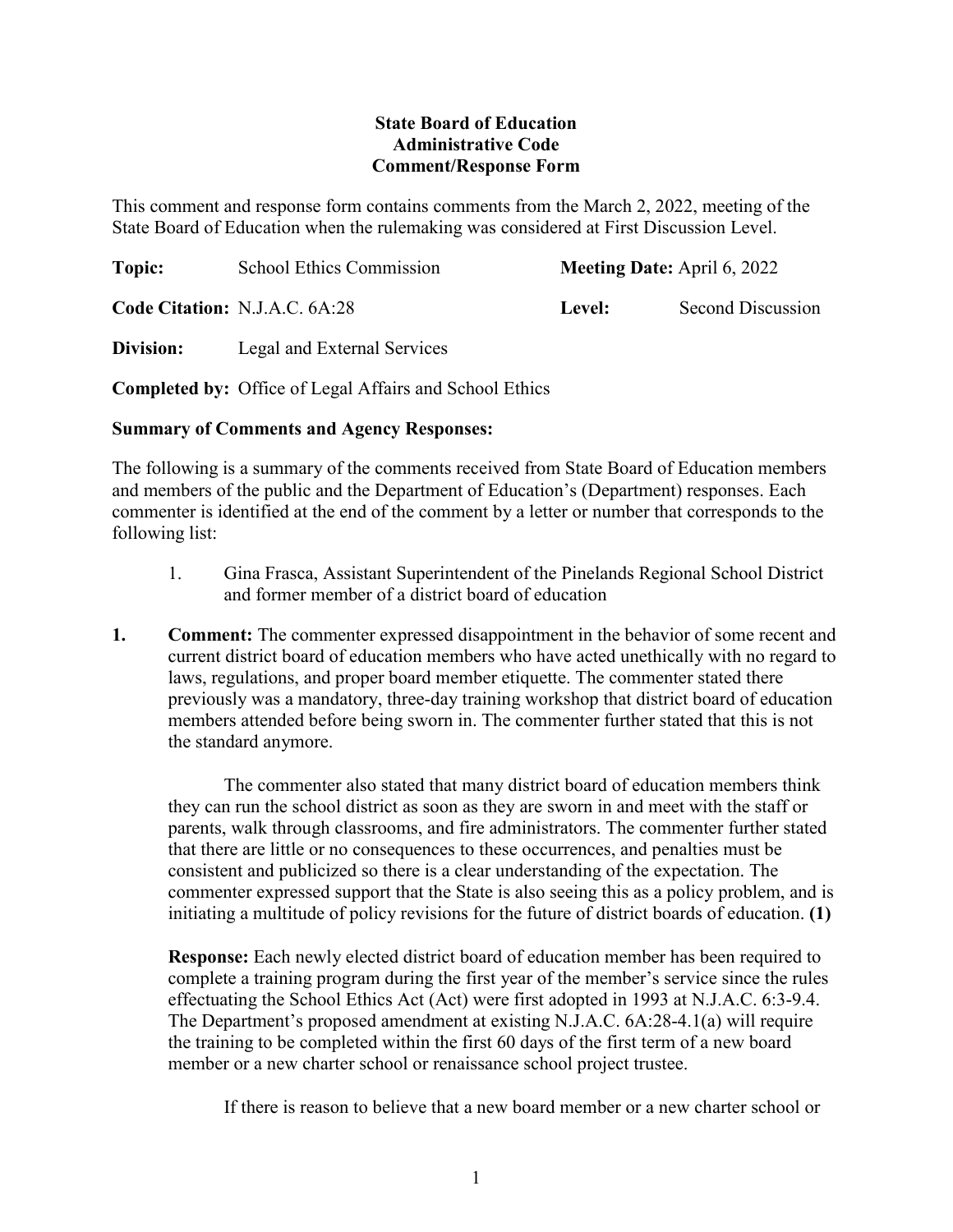renaissance school project trustee may have engaged in conduct that violates the Act, any member of the public may file a complaint with the School Ethics Commission (Commission). If a violation of the Act is found, the Commission may recommend to the Commissioner the reprimand, censure, suspension, or removal of the individual. To dissuade school officials from repeating behaviors that may violate the Act, new N.J.A.C. 6A:28-9.11(a)1 will allow the Commission to recommend an enhanced penalty where a school official was on notice that an activity would violate the Act or a school official was previously sanctioned for behavior that violated the Act.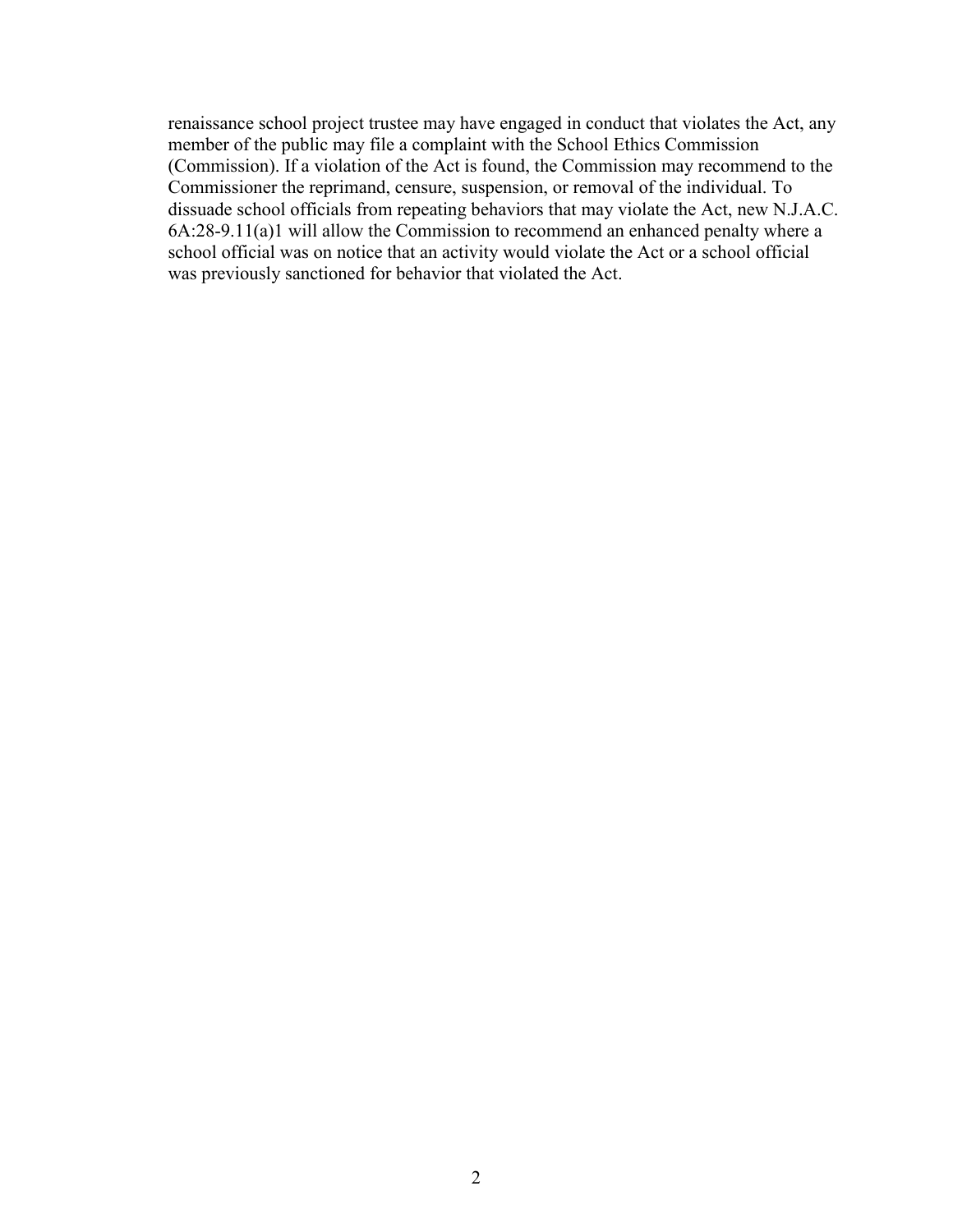

State of New Jersey **DEPARTMENT OF EDUCATION PO Box 500** TRENTON, NJ 08625-0500

**Second Discussion April 6, 2022**

ANGELICA ALLEN-MCMILLAN, Ed.D. **Acting Commissioner** 

| To:                 | Members, State Board of Education                   |  |  |  |  |  |  |
|---------------------|-----------------------------------------------------|--|--|--|--|--|--|
| From:               | Angelica Allen-McMillan, Ed.D., Acting Commissioner |  |  |  |  |  |  |
| Subject:            | N.J.A.C. 6A:28, School Ethics Commission            |  |  |  |  |  |  |
| Reason for Action:  | <b>Readoption with Amendments</b>                   |  |  |  |  |  |  |
| Authority:          | N.J.S.A. 18A:4-15 and 18A:12-21 et seq.             |  |  |  |  |  |  |
| <b>Sunset Date:</b> | July 13, 2023                                       |  |  |  |  |  |  |

### **Summary**

<span id="page-3-0"></span>The Department of Education (Department) proposes to readopt N.J.A.C. 6A:28, School Ethics Commission, with amendments and new rules. The rules effectuate the School Ethics Act (Act), N.J.S.A. 18A:12-21 et seq., which seeks to ensure and preserve public confidence in the integrity of elected and appointed school officials.

The Act prescribes the ethical standards by which school officials are to be guided in the conduct of their offices and positions. Under the Act, a school official includes district board of education members (board members), members of a charter school or renaissance school project board of trustees (trustees), and school administrators. The Act also created the School Ethics Commission (Commission), which is charged with enforcing the Act through a procedure for reviewing complaints and ultimately rendering recommendations to the Commissioner of Education (Commissioner) as to the imposition of sanctions when violations are substantiated.

The proposed readoption with amendments and new rules seeks to ensure and preserve confidence in the integrity of elected and appointed members of a district board of education, members of a board of trustees of a charter school or renaissance school project, and school administrators.

The proposed amendments and new rules will align this chapter with current practices. The Department also proposes to specify that the provisions of this chapter apply to renaissance school projects and renaissance school project boards of trustees.

The proposed amendments and new rules also are a result of grievances that individuals have brought forth and inquiries that district board of education members, members of a board of trustees of a charter school or renaissance school project, or school administrators have presented to the Commission for advisement regarding matters related to board governance.

PHILIP D. MURPHY Governor **SHEILA Y. OLIVER** Lt. Governor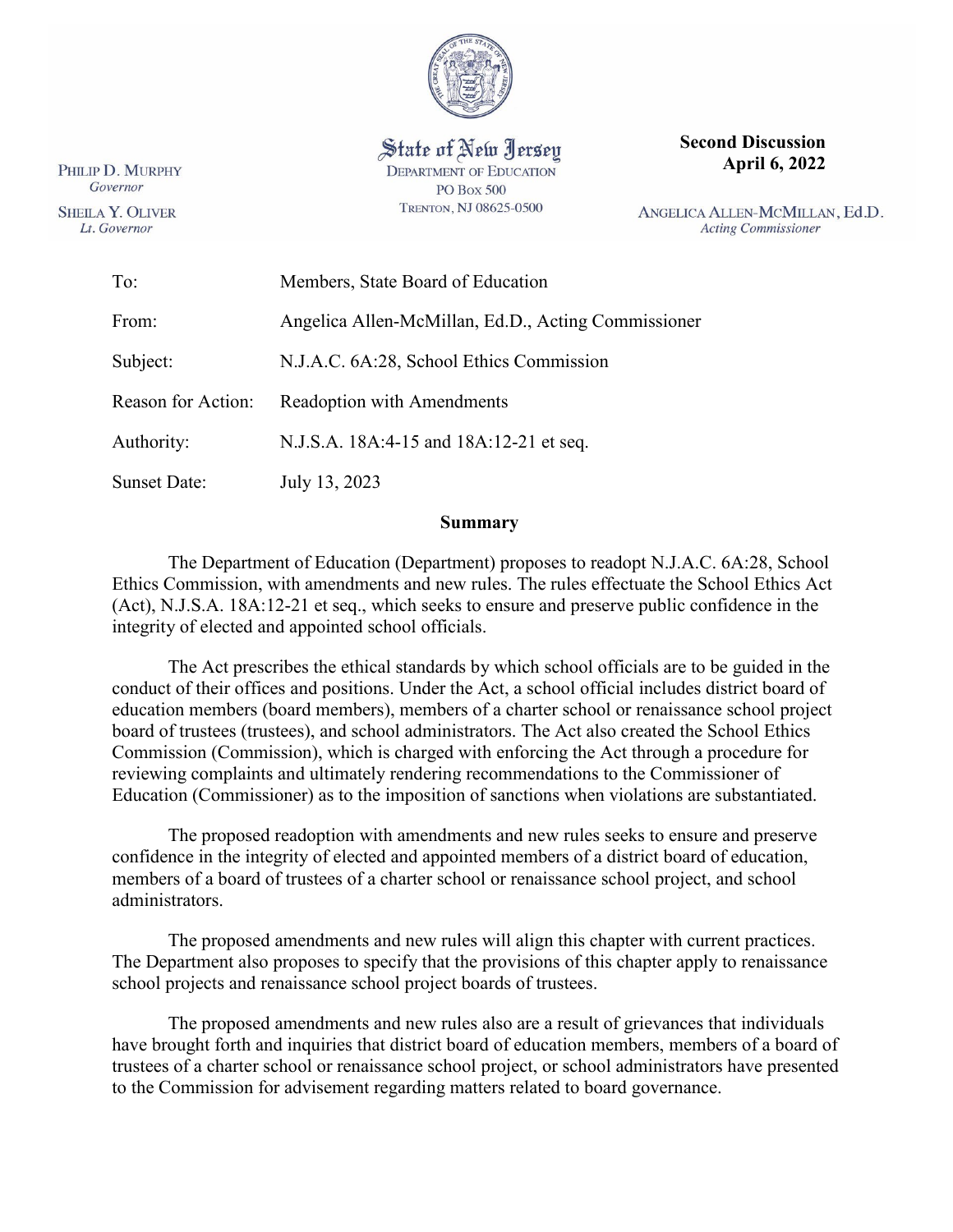The Department is proposing throughout the chapter to eliminate gendered pronouns (that is, "his or her" and "he or she") because individuals may not identify with a singular gender.

The following summarizes the chapter and the proposed amendments and new rules. If not discussed in the below summary, amendments are proposed to improve style, clarity, and grammar, and to specify that the provisions of this chapter apply to renaissance school projects.

### **Subchapter 1. General Provisions**

This subchapter includes the scope, purpose, definitions, functions, authority, and jurisdiction of the Commission pursuant to the Act.

#### **N.J.A.C. 6A:28-1.1 Scope and purpose**

This section sets forth the purpose of the Commission's rules, which is to effectuate the legislative intent of the Act, namely to "ensure and preserve public confidence" in the integrity of elected and appointed board members, trustees, and school administrators.

The Department proposes to amend N.J.A.C. 6A:28-1.1(a), which states the rules set forth in this subchapter have been adopted for the purpose of effectuating the Act's legislative intent, which seeks to ensure and preserve public confidence in the integrity of elected and appointed school board members. The Department proposes to replace "subchapter" with "chapter" because the rules throughout the chapter effectuate the Act. The Department also proposes to replace "school board members" with "members of a district board of education, members of a board of trustees of a charter school or renaissance school project." The proposed amendment will clarify that the chapter applies to members of a board of trustees of a charter school or renaissance school project.

The Department proposes to amend N.J.A.C. 6A:28-1.1(b), which states, in part, that N.J.S.A. 18A:12-24 and 24.1 prescribe ethical standards by which school officials are to be guided in the conduct of their offices and positions. The proposed amendment will replace "school officials" with "members of a district board of education, members of a board of trustees of a charter school or renaissance school project, and school administrators." The proposed amendment will clarify which school officials are subject to the standards set forth in the Act since "school official" is not defined until N.J.A.C. 6A:28-1.2.

### **N.J.A.C. 6A:28-1.2 Definitions**

This section defines the words and terms used in the chapter.

The Department proposes to add the following 11 terms and definitions to define the meaning of the terms used throughout the chapter.

• "Board secretary" to be defined as the school district employee responsible for fulfilling a district board of education's statutory and regulatory obligations to the Commission.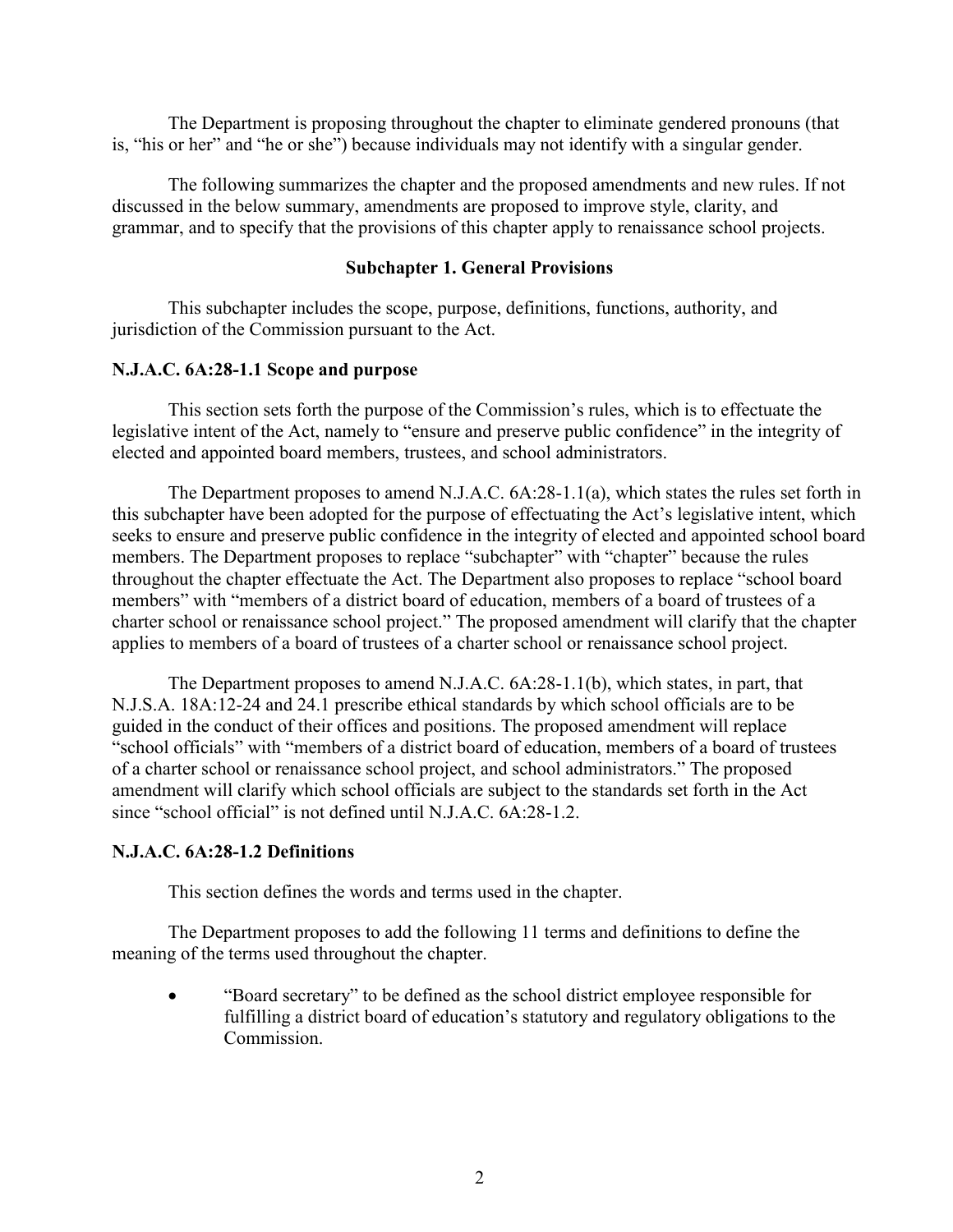- "Disclosure statements" to be defined as the Financial and the Personal/Relative Disclosure Statements that board members, members of a board of trustees, and administrators are required to file annually pursuant to N.J.S.A. 18A:12-25 and 26.
- "District board of education" to be defined as "the board of education of a local or regional school district, county special services school district, or county vocational school district; the board of directors of an educational services commission or jointure commission; and the board of education of a school district under State intervention." The proposed definition is intended to more clearly identify and define the governing body of a school district. The proposed definition does not include "educational resource and demonstration centers" and "educational information and resource centers" because the support centers are not governed by a board of education. However, both are included in the proposed definition of "school district" as discussed below.
- "List of school officials" to be defined as the electronic list prepared by each board secretary or charter school or renaissance school project designee and provided to the Commission on the dates prescribed in this chapter. This list is a public record and is subject to the Open Public Records Act, N.J.S.A. 47:1A-1 et seq.
- "Penalty" to be defined as the form of discipline the Commission recommends to the Commissioner. Penalties include reprimand, censure, suspension, or removal of a board member, a member of a board of trustees, or an administrator.
- "Recuse" to be defined as to formally disqualify and remove oneself from participating in a matter, including, without limitation, discussions and/or votes, because of a conflict of interest.
- "Remedy" to be defined as the actions that the Commission may take for violations of the Act or this chapter and include, without limitation, the issuance of an Order to Show Cause, referral to another Department office for appropriate action, the issuance of a complaint, the filing of a cause of action, or the recommendation of an appropriate penalty to the Commissioner.
- "Renaissance school project" to be defined as a school or group of schools that is established pursuant to N.J.S.A. 18A:36C-1 et seq., operated under a Commissioner-approved contract with a school district, independent of the district board of education, and managed by a board of trustees. Pursuant to N.J.A.C. 6A:31-7.2, the members of a renaissance school project board of trustees, as well as administrators of a renaissance school project, under are considered school officials who are required to abide by the Act and its implementing regulations.
- "School district" to be defined as any local or regional school district, charter school, or renaissance school project established pursuant to N.J.S.A. 18A:8, 13, 36A, and 36C and includes, but is not limited to, jointure commissions, county vocational school districts, county special services districts, educational service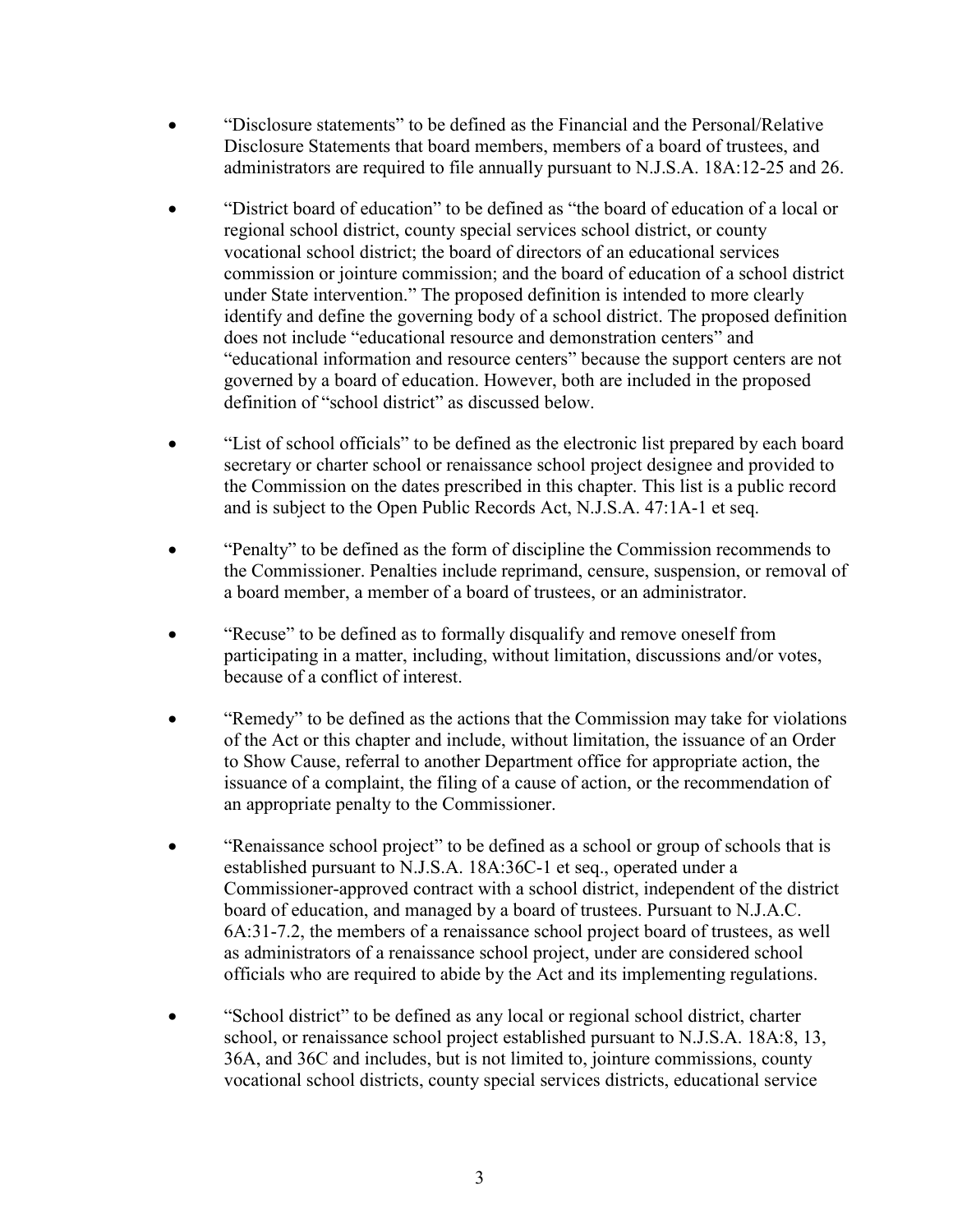commissions, educational research and demonstration centers, environmental education centers, and educational information and resource centers.

- "Suspension" to be defined as a form of penalty imposed for a violation(s) of the Act that results in a school official being barred from engaging in any activity and/or matter related to the school official's position for a designated period of time.
- "Trustee" to be defined as any person holding membership, upon being sworn in and taking office, on any board of trustees of a school district, charter school, or renaissance school project. For the purposes of this chapter, "trustee" includes members of any other board established to be the public agent authorized by the State Board of Education to supervise and control a school district through its administrative personnel.

The Department proposes to amend the beginning of the definition of "administrator," which states "any officer, other than a board member, or employee of a local school district or charter school who … ." The proposed amendments will delete "other than a board member" and "local" and add "or renaissance school project, but not a member of a district board of education or a member of a board of trustees of a charter school or renaissance school project" before "who … ." The proposed amendments will clarify that district board of education members and members of a charter school or renaissance school project board of trustees do not fall within the definition of "administrator."

The Department proposes to amend the definition of "benefit," which means advantage, profit, privilege, or gain, to clarify that a benefit can be either "direct or indirect" and can also be "financial, personal, or otherwise." The proposed amendments will align with the term with N.J.S.A. 18A:12-24.

The Department proposes to amend the definition of "board member," which means any person holding membership, whether by election or appointment, on any board of education other than the State Board of Education (State Board). The proposed amendment will add "upon being sworn in and taking office" after "appointment" to clarify that an individual does not become a board member until the board member is sworn in and takes office. The Department also proposes to add "district" before "board of education" and to delete the reference to the State Board since the Act applies to district board of education members but not to State Board members.

The Department proposes to amend the definition of "board of trustees," which means the public agent authorized by the State Board to supervise and control a charter school, to add "or renaissance school project" after "charter school" and to delete the reference to the State Board.

The Department proposes to amend the definition of "censure," which, in part, means a formal expression of disapproval by the Commissioner, to add "for a violation(s) of the Act." The Department proposes to amend the portion of the definition that states the censure is publicized by adoption of a formal resolution by the Commission and the school official's district board of education or the board of trustees of his charter school at a public meeting. The proposed amendments will state the censure is provided to the district board of education or the board of trustees to read and adopt at its next regularly scheduled public meeting. The proposed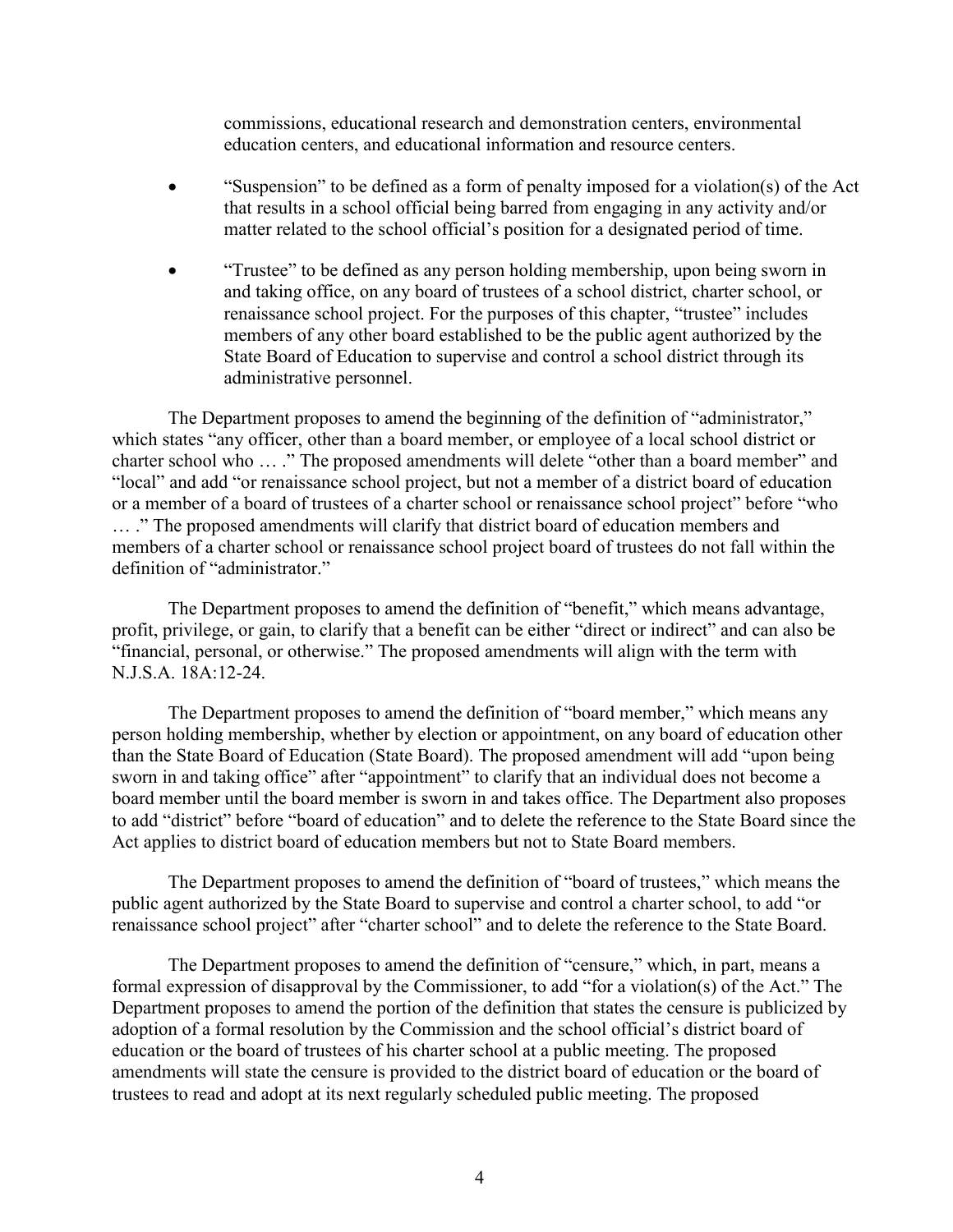amendments will clarify that the Commissioner's censure must be read and adopted at the board's next regularly scheduled public meeting.

The Department proposes to amend the definition of "charter school" to add that the Act applies to administrators and members of a board of trustees of a charter school established under N.J.S.A. 18A:12-23.1.

The Department proposes to amend the term "charter school designee" to "charter school or renaissance school project designee." The Department also proposes to amend the definition, which means the person at the charter school whom the lead person designates as being responsible for assuring that school officials in the school file timely disclosure statements. The proposed amendments will state the designee is the charter school or renaissance school project employee who is responsible for fulfilling the statutory and regulatory obligations of the board of trustees to the Commission.

The Department proposes to amend the definition of "day," which means a business day when the period specified is less than seven days, and a calendar day when the period specified is seven days or more and describes how periods of time that are stipulated in the chapter are calculated. The Department proposes to amend the provision considering the last day of a period of time as the next business day when the last day falls on a Saturday, Sunday, or holiday. The proposed amendment will add "State" before "holiday" to clarify the type of holiday.

The Department proposes to amend the definition of "dependent child," which means any child claimed as a dependent on the school official's Federal and State tax returns. The proposed amendment will replace "school official's" with "board member's, member of a board of trustees', or administrator's." This amendment is proposed because the term "school official" has not yet been defined in the chapter. This amendment is proposed throughout the section, where appropriate.

The Department proposes to amend the definition of "Financial Disclosure Statement," which means the statement of personal finances which school officials are required to file annually pursuant to N.J.S.A. 18A:12-26. The proposed amendment will add "and that are based upon the previous year's finances" at the end for clarity.

The Department proposes to amend the definition of "frivolous complaint," which means a complaint determined by the Commission to be either commenced, used, or continued in bad faith, solely for the purpose of harassment, delay, or malicious injury, or one the complainant knew, or should have known, was without any reasonable basis in law or equity and could not be supported by a good faith argument for an extension, modification, or reversal of existing law. The proposed amendment will add a provision that a complaint can be deemed frivolous if it is "one that constitutes an abuse of process." The proposed amendment will allow the Commission to find a complaint frivolous when a filing is not justified by the underlying allegations.

The Department proposes to change the term "Local School District" to "school district," and to relocate the definition based on alphabetical order. The proposed term will provide clarity since the definition includes regional and county school districts, as well as other types of public education entities.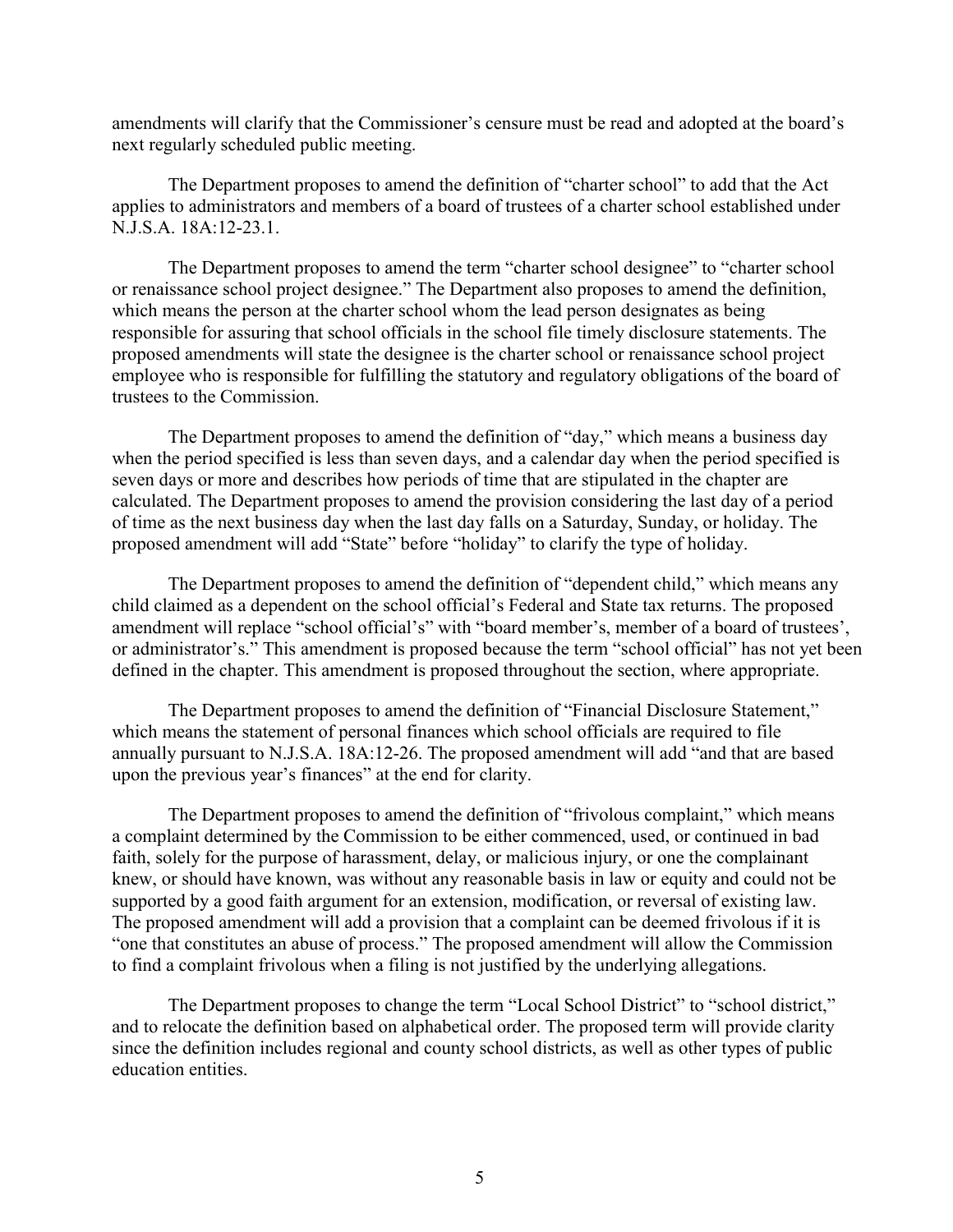The Department proposes to replace the definition of "member of the immediate family," which means the immediate family member as defined in the Act. The proposed amendments will replace the definition with "the spouse, civil union partner, or domestic partner of a school official, or a dependent child residing in the same household as the school official." The proposed definition is consistent with N.J.S.A. 18A:12-23.

The Department proposes to amend the definition of "newly elected or appointed board member," which means any board member who has never served as a member of either an elected or appointed school board or who has not served for 10 years or more and has not previously completed a training program prepared and offered by the New Jersey School Boards Association (NJSBA). The proposed amendment will specify the service was on a district board of education in New Jersey. The Department also proposes to delete "has not served for 10 years or more" because the more important qualifier is whether the individual previously completed a training program prepared and offered by NJSBA; therefore, an individual who has never previously received training from NJSBA will be considered "newly elected or appointed" regardless of the years between the board member's service.

The Department proposes to amend the definition of "person," which means a human being, and does not include boards of education, labor organizations, or school districts. The proposed amendment will add "boards of trustees" since they also are not covered by the term.

The Department proposes to replace the definition of "relative," which means a relative as defined in the Act. The proposed new definition states "an individual's spouse, civil union partner pursuant to N.J.S.A. 37:1-33, domestic partner as defined at N.J.S.A. 26:8A-3, or the parent, child, sibling, aunt, uncle, niece, nephew, grandparent, grandchild, son-in-law, daughter-in-law, stepparent, stepchild, stepbrother, stepsister, half-brother, or half-sister of the individual or the individual's spouse, civil union partner, or domestic partner, whether the relative is related to the individual or the individual's spouse, civil union partner, or domestic partner by blood, marriage, or adoption." The proposed amendment will align the definition with N.J.A.C. 6A:23A-1.1.

The Department proposes to replace the definition of "removal," which means removal from office for the length of a board member or charter school trustee's term of office or termination of employment. The proposed definition will specify that removal is "a form of penalty imposed for a violation(s) of the Act that results, following adoption by the Commissioner, in the immediate termination of a board member's or a member of a board of trustees' membership. For administrators, removal means a form of penalty that results, following adoption by the Commissioner, in termination of employment."

The Department proposes to replace the definition of "reprimand," which means a rebuke by the Commissioner of a school official for having been found to have breached the standards of conduct prescribed by N.J.S.A. 18A:12-21 et seq. The proposed new definition states that reprimand is "a form of penalty that declares the conduct of a board member, a member of a board of trustees, or an administrator violated the standards of conduct prescribed by the Act but does not result in the publication or the adoption of a formal resolution by the Commission."

The Department proposes to amend the definition of "spouse," which means the person to whom the school official is legally married under New Jersey law, and also includes a partner in a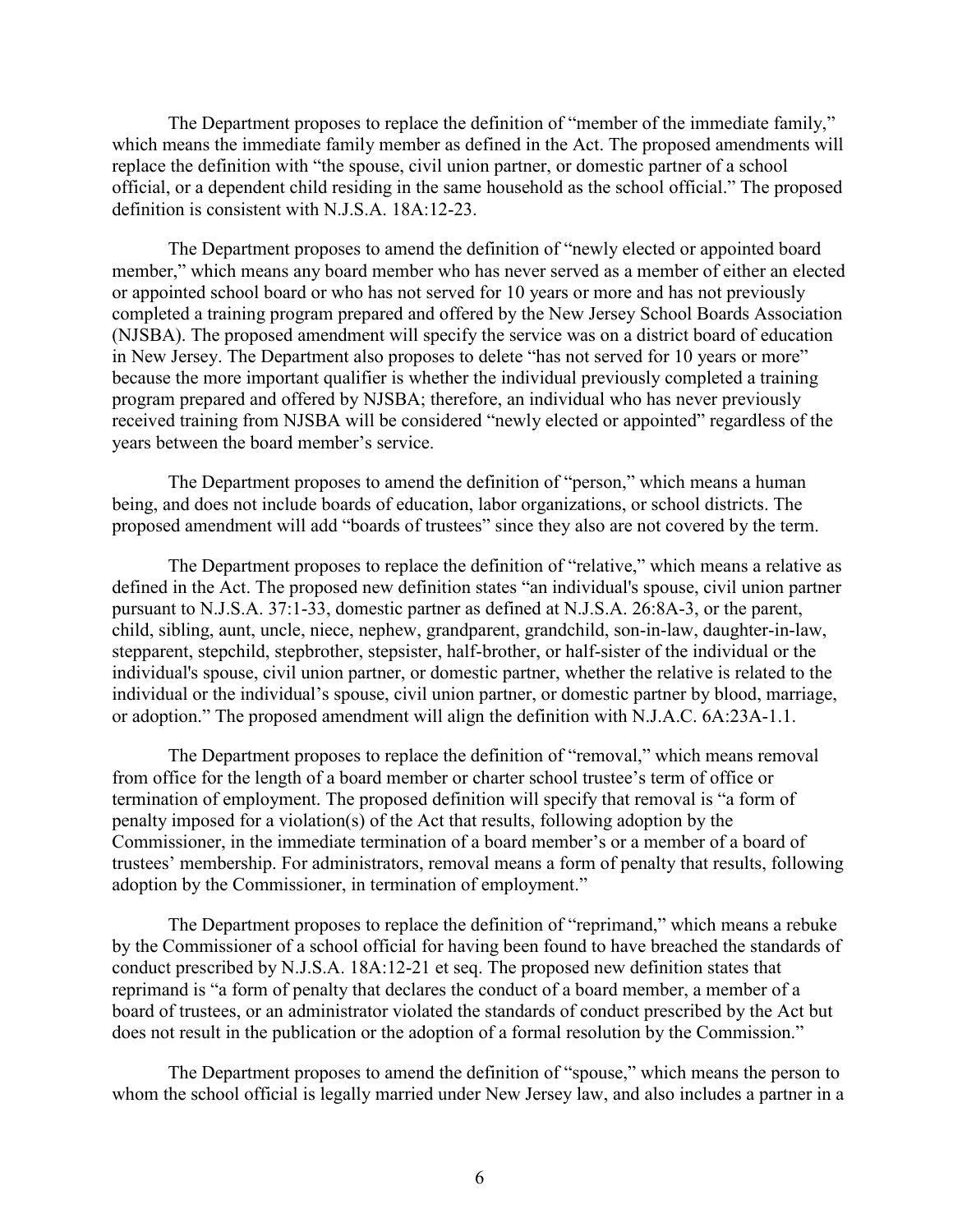civil union couple as established at N.J.S.A. 37:1-33. The proposed amendments will delete "couple" and add "or a domestic partner as established at N.J.S.A. 26:8A-1 et seq."

### **N.J.A.C. 6A:28-1.3 Functions and authority of the School Ethics Commission**

This section sets forth the Commission's duties and powers, which include the following: prescribing a Financial Disclosure Statement and a Personal/Relative Disclosure Statement (disclosure statements); appointing professional and clerical staff and incurring expenses as necessary to carry out the Act's provisions; issuing advisory opinions; processing complaints raised; conducting hearings, as necessary; administering the receipt and retention of disclosure statements; issuing Orders to Show Cause; compelling the attendance of witnesses and the production of documents as deemed necessary and relevant to carrying out the Commission's duties under the Act; and recommending to the Commissioner the reprimand, censure, suspension, or removal of school officials found to have violated the Act.

The Department proposes new N.J.A.C. 6A:28-1.3(a)7 to include the Commission's existing authority to issue and enforce an Order to Show Cause when a school official fails to file required disclosure statements (as authorized by N.J.A.C. 6A:28-3.4), and fails to complete required ethics training (as authorized by N.J.A.C. 6A:28-1.6 and 4.2).

The Department proposes to recodify existing N.J.A.C. 6A:28-1.3(a)7 as new N.J.A.C. 6A:28-1.3(a)8.

The Department proposes new N.J.A.C. 6A:28-1.3(a)9 to include the Commission's authority to adopt a resolution to designate an individual who has the authority to act on the Commission's behalf (permitted by N.J.S.A*.* 18A:12-28). The authority provided to the individual includes: issuing Orders to Show Cause for failure to file disclosure statements or to fulfill training requirements, as well as for a violation(s) of the Act that requires immediate review and adjudication; denying a request for an advisory opinion; consolidating complaints, designating lead complaints, and/or sharing information about a complaint; directing that a complaint be amended or denying permission to amend a complaint where an answer has already been filed; issuing a subpoena on behalf of the Commission to compel the attendance of a person to testify or to produce documents; granting or denying requests for extensions to file submissions; administratively dismissing a complaint; adjourning a hearing; performing other managerial or administrative functions not specified in the resolution; and providing the Commission with a summary of the actions taken on a monthly basis. The proposed new subsection will clearly define the authority of the Commission's staff for the public.

The Department proposes to recodify existing N.J.A.C. 6A:28-1.3(a)8 as new N.J.A.C. 6A:28-1.3(a)10.

### **N.J.A.C. 6A:28-1.4 Jurisdiction of the School Ethics Commission**

This section sets forth the Commission's jurisdiction, which is limited to matters arising under the Act. The rules prohibit the Commission from receiving, hearing, or considering any pleading, motion paper, or document of any kind relating to any matter that does not arise under the Act. The section also prohibits a Commission member from participating in any proceeding on a complaint against a school official in a school district in which the Commission member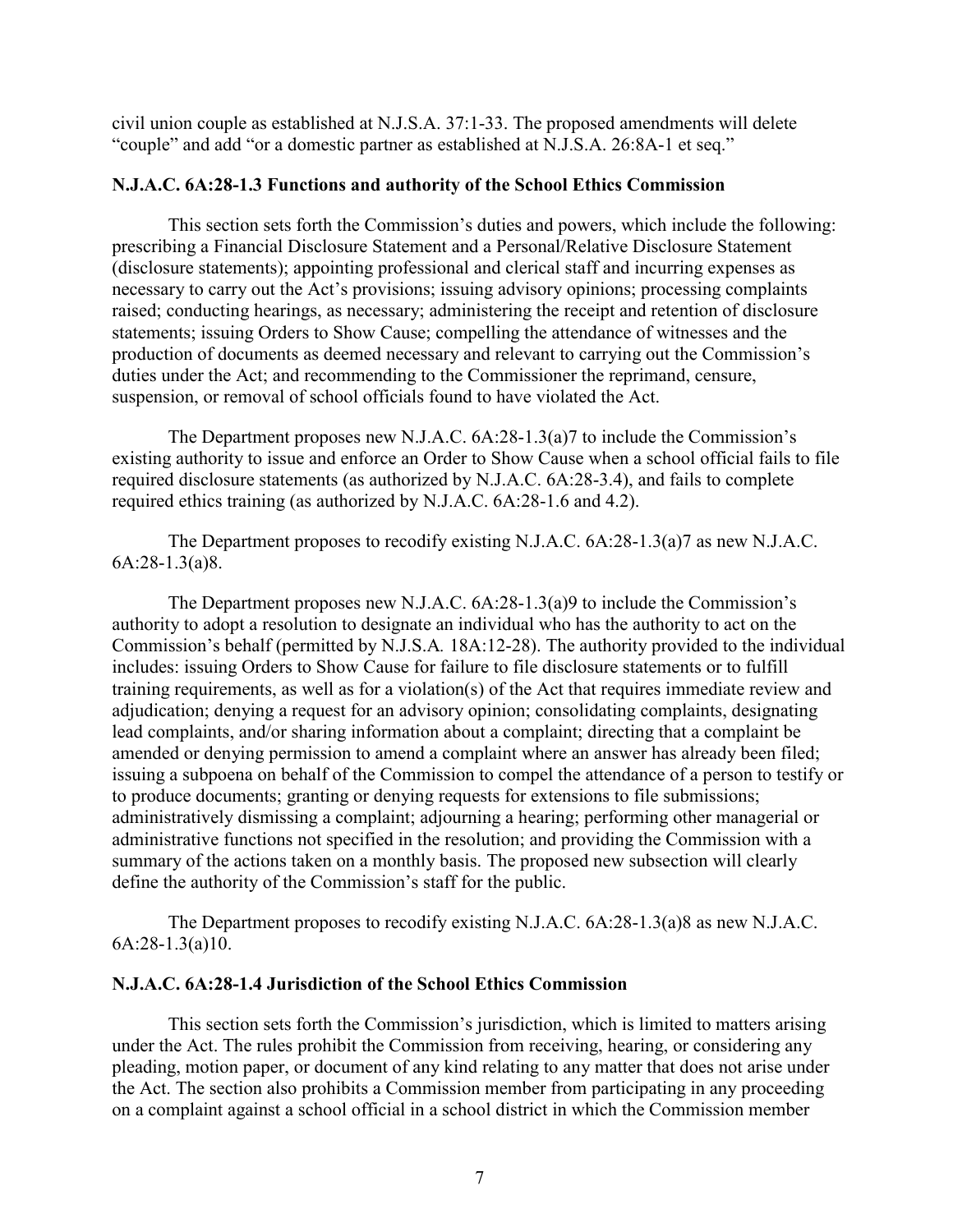serves or is employed, or in which the Commission member or a member of the Commission member's immediate family has a personal or financial involvement.

The Department proposes to amend N.J.A.C. 6A:28-1.4(b), which prohibits a Commission member from participating in any proceedings on a complaint against a school official in a school district in which the Commission member serves, may be employed, or where the Commission member or a member of immediate family has a personal or financial involvement. The proposed amendments will add "a charter school, or a renaissance school project" after "school district" to ensure consistency and equity in the matters in which a Commission member may participate.

### **N.J.A.C. 6A:28-1.6 Order to Show Cause**

This section sets forth the circumstances in which the Commission may issue an Order to Show Cause in the course of implementing and enforcing the provisions of the Act, as well as the procedures that apply when an Order to Show Cause is issued.

The Department proposes new N.J.A.C. 6A:28-1.6(a)3 to state that an Order to Show Cause is appropriate when the Commission, on its own initiative, has determined that a complaint is frivolous.

The Department proposes to amend N.J.A.C. 6A:28-1.6(c)1, which allows the Commission to conduct an investigation and/or hearing when deemed necessary because the material facts of a complaint are in dispute. The proposed amendment will add "and review on a summary basis is not appropriate" at the end. In these situations, the Commission may conduct an investigation and/or a hearing.

### **N.J.A.C. 6A:28-1.7 Proof of service**

This section sets forth the methods by which a complainant and respondent can verify proof of service on their adversary in the course of proceedings before the Commission.

The Department proposes new N.J.A.C. 6A:28-1.7(a)5 to require a copy of the email address at which a party was served, along with a copy of the "delivered" and/or "read" receipt. The proposed rule will modernize the Commission's filing practice to allow for both hard copy and electronic filing. In addition, it will simplify the process and procedures for service of process so that litigants can be served with legal papers by either certified mail or by electronic mail.

The Department proposes new N.J.A.C. 6A:28-1.7(b) to state that once the Commission determines that the contents of a complaint comply with the format set forth at N.J.A.C. 6A:28- 6.3, the Commission will then serve the complaint on the respondent(s). The Department proposes new N.J.A.C. 6A:28-1.7(c) to require, after the Commission's service of the complaint, all filings to be served by the filing party on their adversary in the same manner as the Commission was served. New N.J.A.C. 6A:28-1.7(c) also will require the parties to provide proof of service on the adversary to the Commission. In current practice, some complainants serve a copy of the complaint on the respondent when, in fact, the complaint is deficient. This causes confusion and can lead a respondent to respond to a filing that has not yet been perfected. Codifying that the Commission will serve a copy of an accurate complaint on the respondent(s) will help to correct the practice.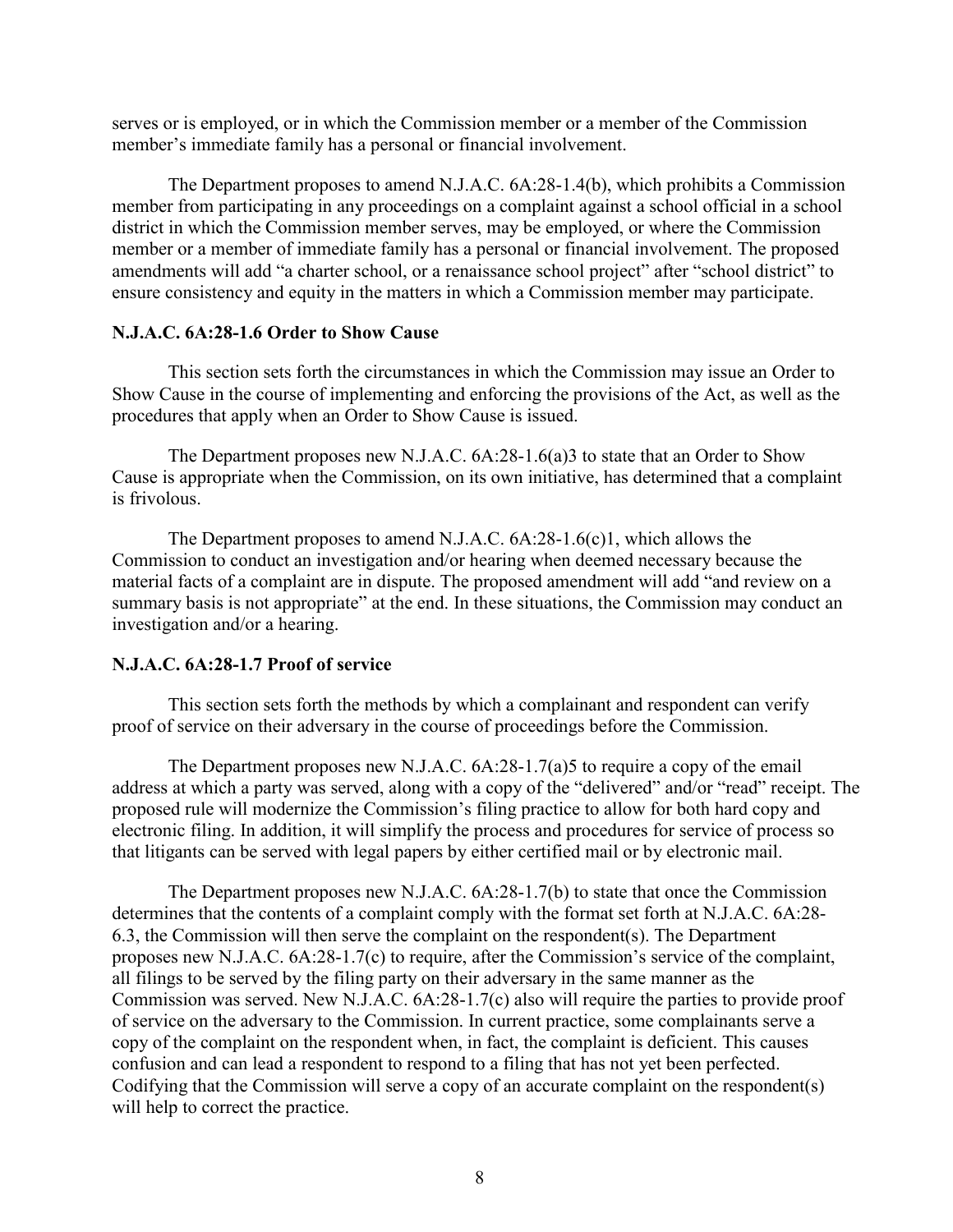### **N.J.A.C. 6A:28-1.8 Relaxation of rules**

This section explains that the chapter's rules are general rules of practice to govern, expedite, and effectuate the Commission's implementation and enforcement of the Act. This section also provides the Commission with the authority to relax or dispense with any of the chapter's rules in any case where strict adherence to the rules would be deemed inappropriate or unnecessary or may result in injustice.

The Department proposes new N.J.A.C. 6A:28-1.8(b) to state the Commission's authority to provide, in extraordinary circumstances, relief to school officials who are unable to comply with requirements of the Act and the chapter. The proposed rule also states that extraordinary circumstances include, without limitation, when a school official is engaged in military service or is gravely ill. The proposed rule further states that the issuance of extraordinary relief does not relieve the school official from compliance once the period of relief expires. The proposal recognizes that many school officials face extenuating circumstances, but there is no mechanism for them to request a "stay" from compliance.

### **Subchapter 2. By-Laws of the School Ethics Commission**

This subchapter enumerates the composition of the Commission, sets forth the duties of the chairperson, delineates the meeting requirements of the Commission, and discusses the authority of the Commission to act as a committee of the whole.

#### **N.J.A.C. 6A:28-2.3 Meetings**

This section explains that the Commission is required to hold regular monthly meetings in accordance with the Open Public Meetings Act, N.J.S.A. 10:4-6 et seq. The section further requires Commission meetings to be governed by Robert's Rules of Order, and contains requirements for conducting special meetings and establishing a quorum. It also explains the process for instances in which the Commission has determined to remove a member of the Commission.

The Department proposes to amend N.J.A.C. 6A:28-2.3(a), which requires Commission meetings to be governed by Robert's Rules of Order Newly Revised (10th Edition). The Department proposes to amend the rule to replace "10th" with "the latest" to update the edition.

The Department proposes to amend N.J.A.C. 6A:28-2.3(b), which requires that regular monthly meetings be held at the time and the place and on the dates established by the Commission. The rule also requires public notice to be made in accordance with the Open Public Meetings Act (OPMA). The proposed amendment will add "Senator Byron M. Baer" before the reference to the OPMA to reflect the law's official title.

The Department proposes to amend N.J.A.C. 6A:28-2.3(d), which requires a quorum to consist of a majority of the number of voting members of the Commission. The proposed amendments will require a quorum to consist of a majority of the Commission's authorized membership reduced by any vacancy(ies). The proposed amendments will align the rule with Robert's Rules of Order.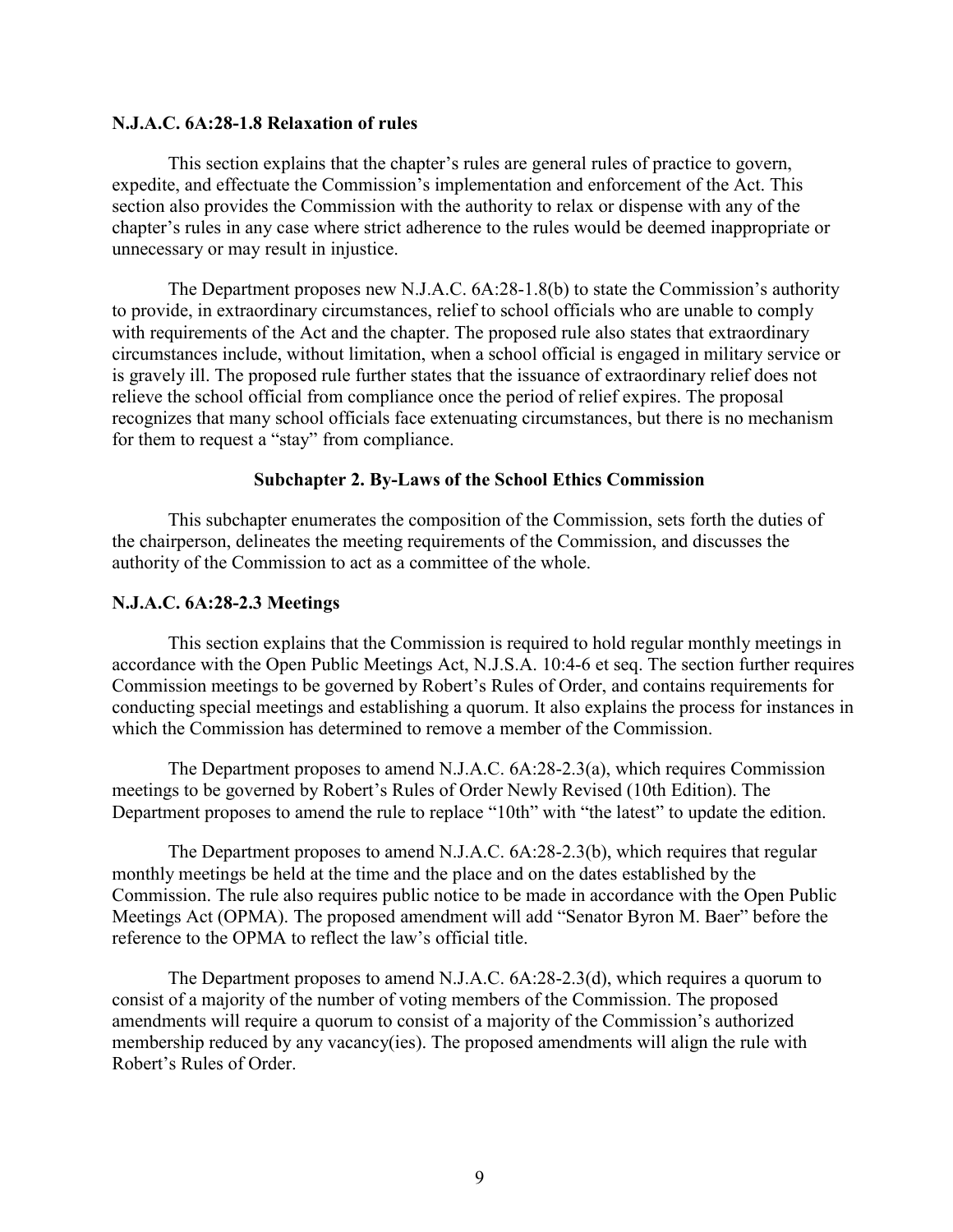The Department proposes new N.J.A.C. 6A:28-2.3(f) to permit Commission members, at the chairperson's discretion, to attend regular monthly or special meetings by telephone, or by a live video or audio platform that can also be accessed by the public. The proposed rule will modernize the means by which Commission members, as authorized by the chairperson may attend and participate in meetings. To the extent that the chairperson permits Commission members to attend by telephone, or by a live video or audio platform, the public will also be permitted to attend meetings by the same means.

### **N.J.A.C. 6A:28-2.4 Committees**

This section sets forth that the Commission shall act as a committee of the whole. This section also requires the chairperson to select a nominating committee for the purpose of selecting a nominee for chairperson. The section allows the chairperson to appoint Commission members to special committees.

The Department proposes to amend N.J.A.C. 6A:28-2.4(b), which requires the Chairperson to select, at the Commission's May meeting, a nominating committee of three persons whose function shall be to select a nominee for Chairperson to present to the Commission. The proposed amendments will require the chairperson to select the nominating committee at the Commission's May meeting and the committee to present the nominee to the Commission at its June meeting for approval. The proposed amendments will clarify that the nominating committee will be selected at the May meeting, and the committee's nominee will be considered at the June meeting.

The Department proposes to amend N.J.A.C. 6A:28-2.4(c), which allows the chairperson to appoint Commission members to special committees to consider and make recommendations to the Commission on any matter. The proposed amendment will add that the chairperson will designate a special committee chairperson for each special committee to align the rule with current practice.

The Department proposes new N.J.A.C. 6A:28-2.4(d) to enable the special committee chairperson to schedule meetings on the dates and at the times that the chairperson determines necessary to carry out the work of the special committee.

#### **Subchapter 3. Filing of Disclosure Statements**

This subchapter sets forth the procedures for school officials to file disclosure statements pursuant to N.J.S.A. 18A:12-25 and 26, the duties of district boards of education with regard to disclosure statements, the procedures that the Commission follows if a school official fails to file disclosure statements or files incomplete disclosure statements.

#### **N.J.A.C. 6A:28-3.1 Procedures for filing of Disclosure Statements**

This section sets forth the procedures for the filing of disclosure statements by school officials.

The Department proposes to amend N.J.A.C. 6A:28-3.1(a), which requires all school officials to file, on or before April 30 of each year and on forms provided by the Commission through the executive county superintendent (ECS), disclosure statements with their local school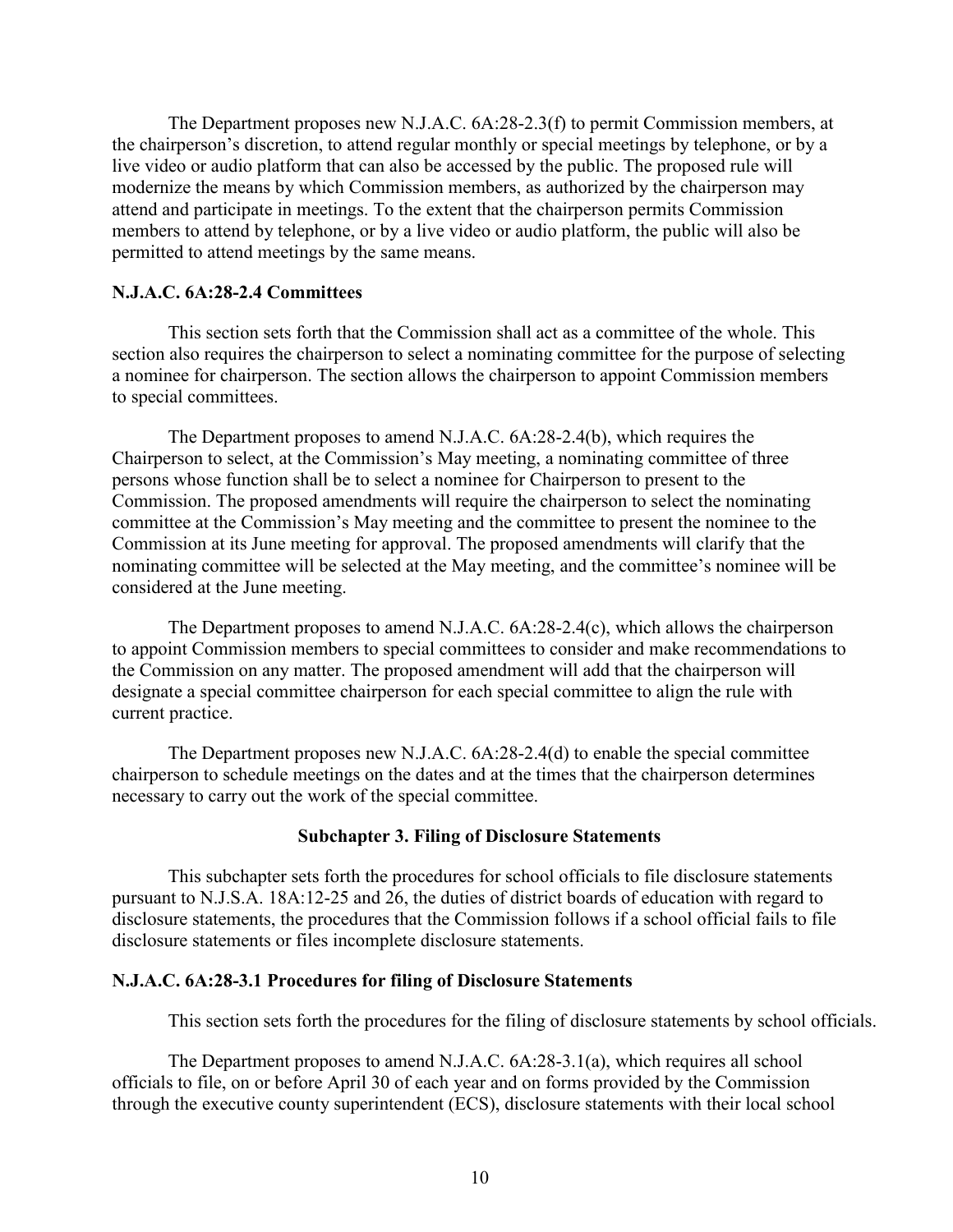board secretaries. It similarly requires charter school designees to file the original disclosure statements with the ECS' office. The proposed amendments will replace "all school officials" with "all returning school officials who filed disclosure statements in the same school district, charter school, or renaissance school project, in the previous year." The Department also proposes to require school officials to electronically file disclosure statements that are complete and accurate. The Department further proposes new N.J.A.C. 6A:28-3.1(a)1 to require school officials to complete disclosure statements based upon financial information from the preceding calendar year. The Department proposes new N.J.A.C. 6A:28-3.1(a)2 to state that the responses on the disclosure statements shall initially be reviewed by the board secretaries, or the charter school or renaissance school project designees, and then will be approved by the ECS or the Commission's staff. The proposed amendments will streamline the filing process and will align with the newly implemented electronic filing system.

The Department proposes to amend the first sentence at N.J.A.C. 6A:28-3.1(b), which states all disclosure statements filed shall be public records, to add that all filed disclosure statements will be available on the Commission's website. The proposed amendment will codify current practice. As disclosure statements are public records, the Department maintains the posting of the statements on the Commission's website serves as a valuable resource to the public. The Department also proposes to delete the second sentence at N.J.A.C. 6A:28-3.1(b), which requires requests for copies of disclosure statements to be directed to the district board secretary or executive county superintendent and to be subject to copying fees pursuant to N.J.S.A. 47:1A-1 et seq. The proposed deletion reflects that copies will no longer be necessary due to the availability of the disclosure statements on the Commission's [website.](https://homeroom5.doe.state.nj.us/ethics/)

The Department proposes to recodify existing N.J.A.C. 6A:28-3.1(d), which requires board members in Type I school districts who are initially appointed to take office on May 16 or June 1, or who are appointed to fill vacancies, to file the required disclosure statements within 30 days of taking office, as new N.J.A.C. 6A:28-3.1(c). The Department also proposes to amend new N.J.A.C. 6A:28-3.1(c) to add "new" before "board members" to clarify that the deadline applies to only new board members. The Department further proposes not to include the reference to "May 16 or June 1" because the deadline cannot be applied to all new school officials. The proposed replacement of "within 30 days of being sworn in and taking office" is precise and consistent. The Department also proposes to require board secretaries in Type I school districts to add to a school official to the list of school officials once the board member is sworn in and has taken office. The proposed amendments will clarify the process and procedure for new board members in Type I school districts, which have district boards of education members who are appointed by the municipality's mayor, to file disclosure statements.

The Department proposes to recodify existing N.J.A.C. 6A:28-3.1(c), which requires board members in Type II school districts elected to their positions in the annual April school election or appointed to fill vacancies to file disclosure statements within 30 days of taking office, as new N.J.A.C. 6A:28-3.1(d). The Department proposes to amend new N.J.A.C. 6A:28-3.1(d) to add "new" before "board members" for the same reason as stated above. The Department also proposes to replace "the annual April school election" with "a school election" because Type II school districts, which have district boards of education members who are elected by voters, can hold school elections in April or November. The Department also proposes to add "being sworn in and" before "taking office." The proposed amendments will clarify that new board members in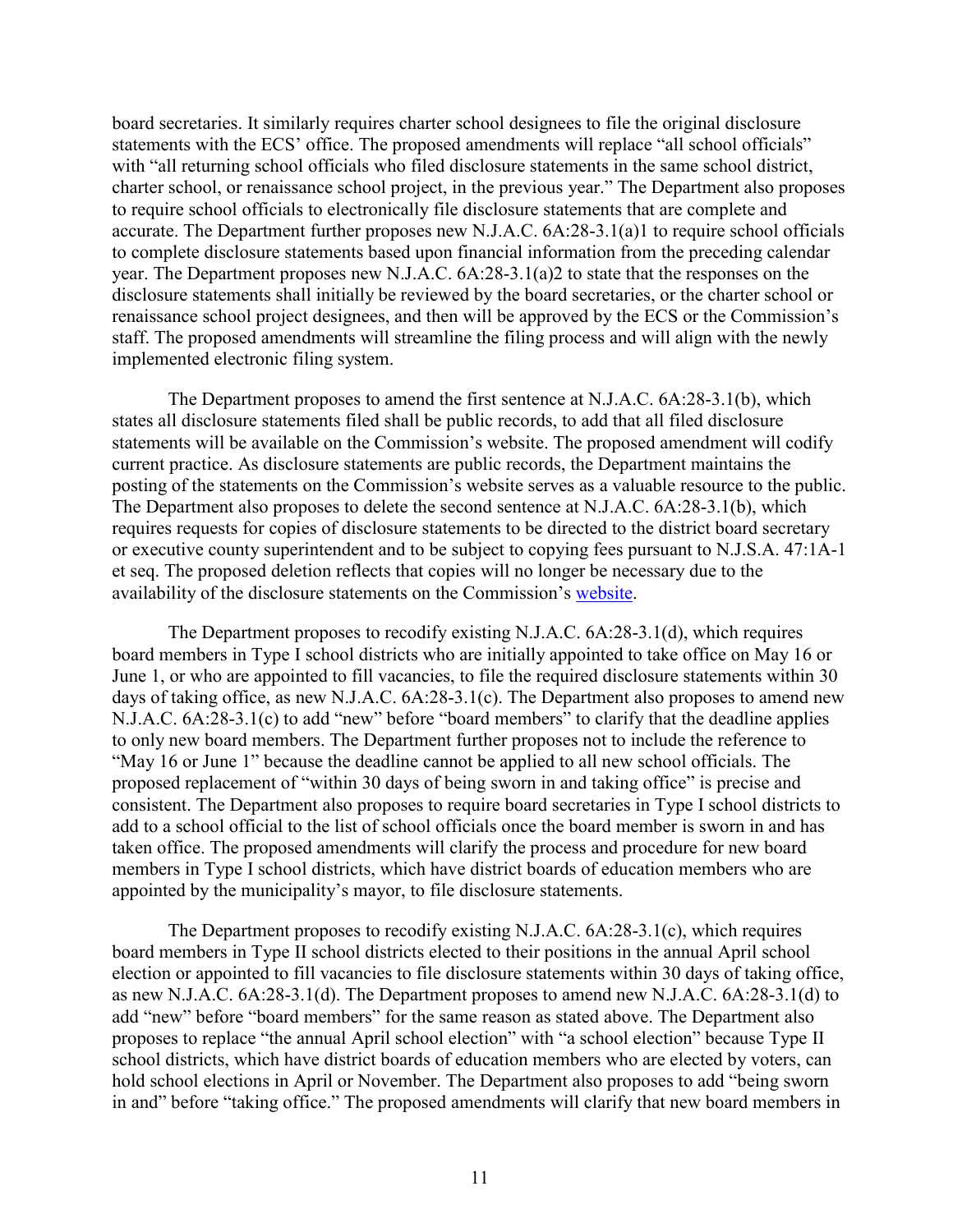Type II school districts are required to electronically file disclosure statements within 30 days of being sworn in and taking office. The Department also proposes to require board secretaries in Type II school districts to add school officials to the list of school officials once they are sworn in and have taken office.

The Department proposes to amend N.J.A.C. 6A:28-3.1(e), which requires members of the board of trustees of a charter school to initially file disclosure statements within 30 days after the granting of the charter and requires newly appointed trustees to file within 30 days of their appointment. The proposed amendments will replace "30 days from appointment" with "within 30 days of being sworn in and taking office." The proposed amendments will also include a requirement for trustees of a renaissance school project to electronically file their disclosure statements within 30 days after the renaissance school project's establishment. The Department also proposes to require the charter school or renaissance school project designee to add the names of new trustees to the list of school officials once they are sworn in and have taken office.

The Department proposes to amend N.J.A.C. 6A:28-3.1(f), which requires administrators appointed to fill vacancies after the April 30 filing date to file disclosure statements within 30 days of their appointment. The proposed amendments will add "new" before "administrators" and replace "their appointment" with "the first day of their employment." The proposed amendments will differentiate between a newly hired administrator and an administrator who is already employed within the school district and has already filed disclosure statements for the year and who may have been promoted or moved to fill a vacancy within the same school district. The Department further proposes to require board secretaries and charter school or renaissance school project designees to add the names of new administrators to the list of school officials once they have begun employment. Recognizing there can be a considerable delay between an administrator's appointment and actual start date, the Department proposes the amendment to clarify that the timeframe to file does not begin following the administrator's appointment and to allow for a more consistent practice.

The Department proposes new N.J.A.C. 6A:28-3.1(g) to require new officers and employees of the NJSBA who must complete disclosure statements to file the statements within 30 days of the first date of employment. The proposed regulation also requires the NJSBA to designate a current employee to ensure and fulfill the organization's statutory and regulatory obligations to the Commission. The proposed regulation will provide consistency between the obligations of school officials and of NJSBA officers and employees who must file disclosure statements.

The Department proposes new N.J.A.C. 6A:28-3.1(h) to specify it is the affirmative responsibility of each school official to confirm with the board secretary, or the charter school or renaissance school project designee, that the school official's name has been added to the list of school officials within the time period required by the section, and that the school official's name continues to appear on the list for as long the individual remains a school official.

# **N.J.A.C. 6A:28-3.2 Duties of district boards of education and charter schools**

This section sets forth the responsibilities of district boards of education and charter school and renaissance school project boards of trustees to ensure all school officials file disclosure statements. The rules require each board secretary or charter school or renaissance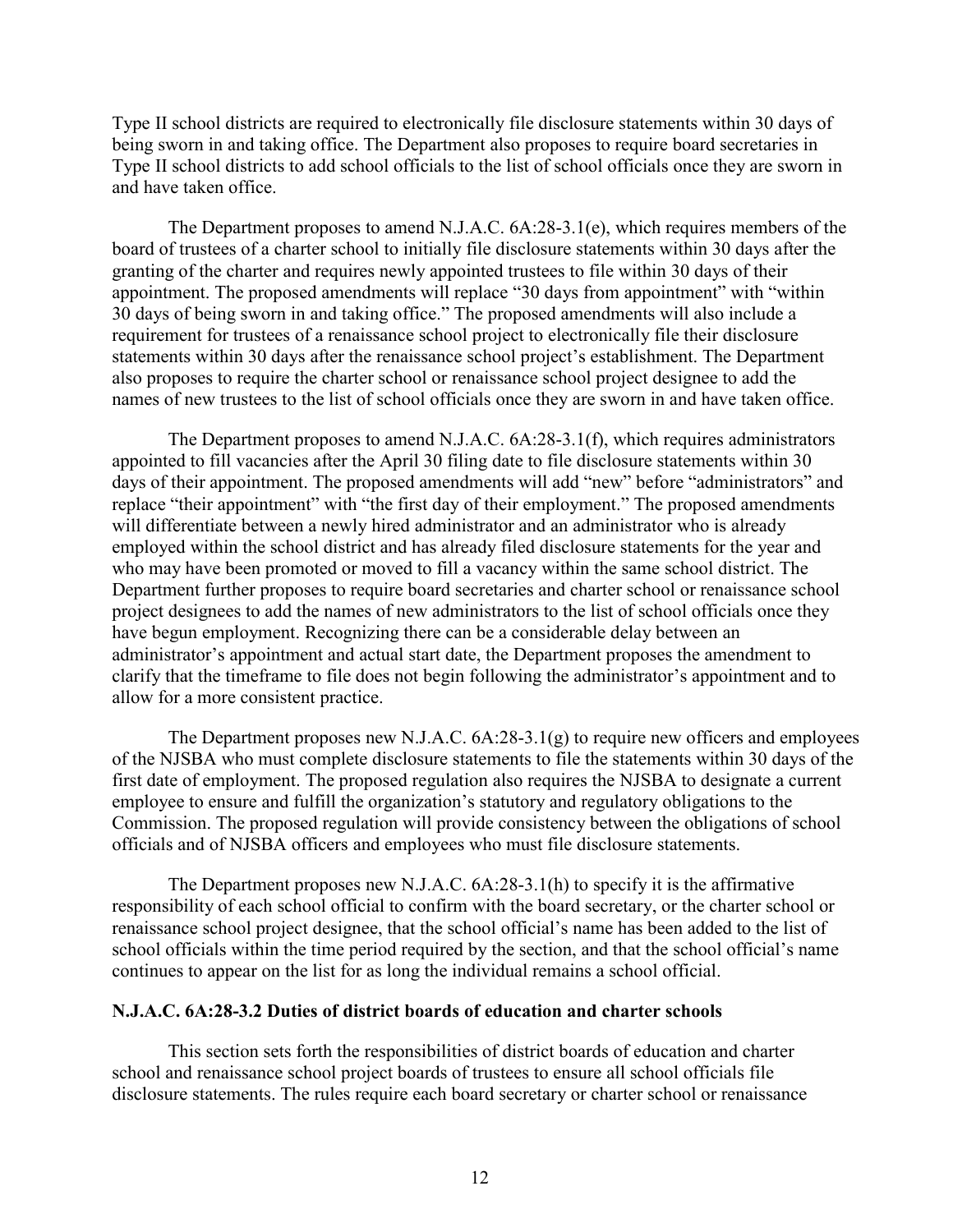school project designee to create and file, by February 1 annually, a list of school officials who are responsible for filing disclosure statements. The section also requires the same submission throughout the year for newly appointed or elected board members or trustees, or newly appointed administrators or supervisors. The rules further require each board secretary, or charter school or renaissance school project designee, to receive disclosure statements, maintain copies, and ensure the disclosure statements are completed and filed in accordance with the Act.

The Department proposes in this section the following amendments and deletions to generally streamline the duties of board secretaries, and charter school and renaissance school project designees with respect to maintaining the list of school officials and ensuring that all board members and trustees comply with their statutory obligation to file disclosure statements.

The Department proposes to amend N.J.A.C. 6A:28-3.2(a), which requires each board secretary or charter school designee to annually file, on or before February 1, with the ECS a written list of names of school officials, by office and position, whose responsibilities would require disclosure statements to be filed. The regulation also requires the list to include offices and positions that are vacant, or are to become vacant by virtue of expiration of terms or personnel leaving the school district. The Department proposes instead to require the board secretary, and charter school or renaissance school project designee, to create a list of school officials on or before February 1 each year. The proposed amendments also will require the list of school officials to contain the name, telephone number, and email address of each returning school official, by office and position, who is required to file disclosure statements.

The Department proposes to delete existing N.J.A.C. 6A:28-3.2(b) through (e), which require written lists of the names of new board members of Type II and I school districts, new charter school trustees, and newly appointed administrators and supervisors, respectively, to be filed with the ECS. Instead, the Department proposes new N.J.A.C. 6A:28-3.2(b) and (c) to capture the requirements for filing the list of school officials and other related responsibilities.

The Department proposes new N.J.A.C. 6A:28-3.2(b) to set forth the required duties of the board secretary, or the charter school or renaissance school project designee, if a new school official is elected or appointed before April 1. Proposed N.J.A.C. 6A:28-3.2(b)1, 2, and 3 will require the board secretary, or the charter school or renaissance school project designee, to add the new school official to the February list of school officials, to ensure that the school official receives instructions on how to complete the school official's disclosure statements, and to ensure that the school official files the disclosure statements within 30 days of being sworn in and taking office. The proposed rules will provide greater detail as to the role of the board secretary and the charter school or renaissance school project designee.

The Department proposes new N.J.A.C. 6A:28-3.2(c) to set forth the required duties of the board secretary, or the charter school or renaissance school project designee, if a new school official is elected or appointed on or after April 1. Proposed N.J.A.C. 6A:28-3.2(c)1, 2, and 3 will require the board secretary, or the charter school or renaissance school project designee, to add the new official to the June list of school officials, to ensure that the school official receives instructions on how to complete the disclosure statements, and to ensure that the school official files the disclosure statements within 30 days of being sworn in and taking office.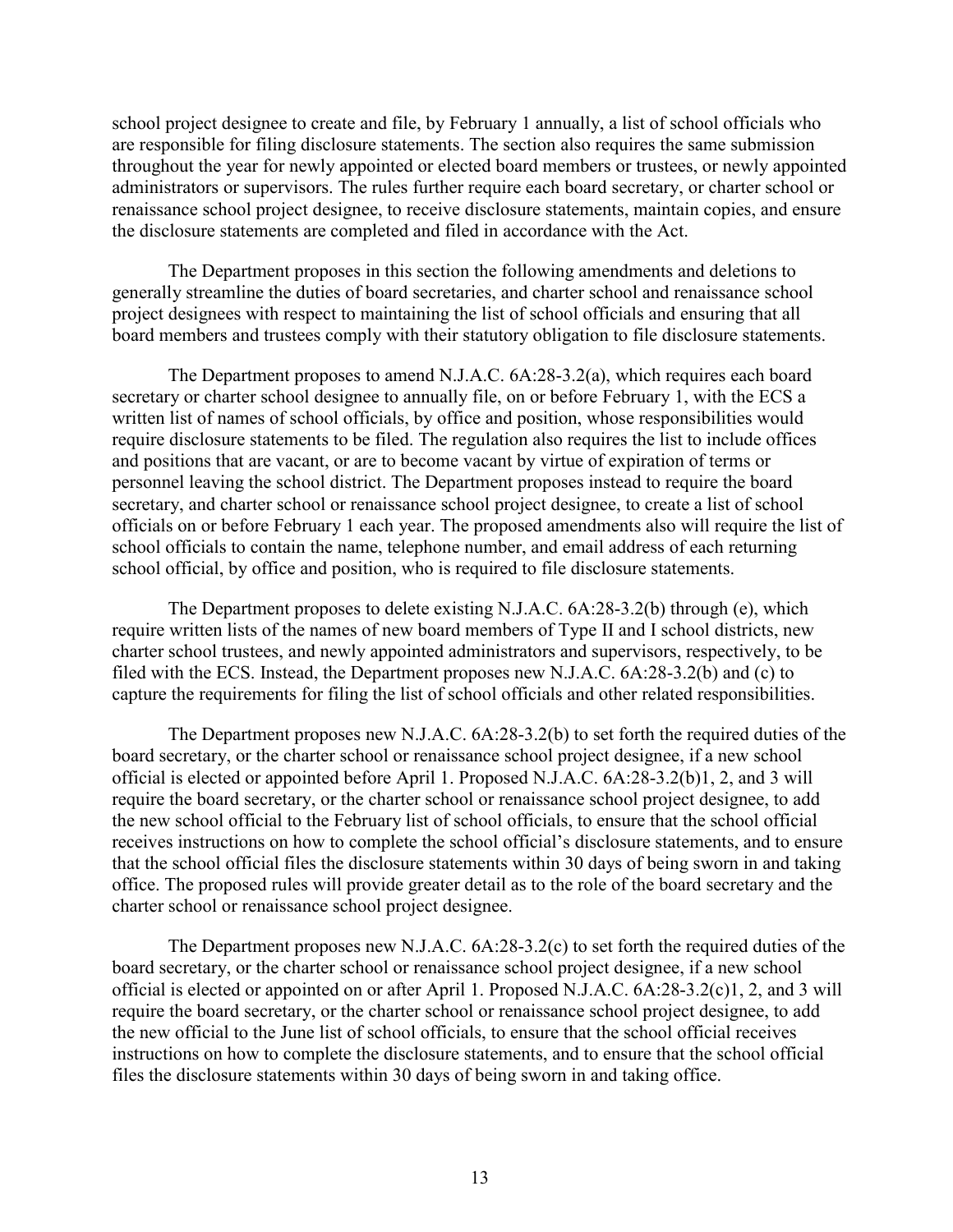The Department proposes to recodify existing N.J.A.C. 6A:28-3.2(f), which requires the board secretary or the charter school designee to date stamp the original disclosure statements, provide a copy to the school official, maintain a copy at the district board of education or charter school, and file the original with the ECS' office, as new N.J.A.C. 6A:28-3.2(d). Instead, the Department proposes to require the board secretary, or the charter school or renaissance school project designee, to review disclosure statements, to ensure that all filings are complete and all questions have been answered. The Department also proposes to state that the review by the board secretary, or the charter school or renaissance school project designee, is to be completed on or before April 30 for school officials who are on the February list of school officials, and on or before November 15 for school officials who are on the June list of school officials. The Department further proposes to codify the obligation of the board secretary, or the charter school or renaissance school project designee, to submit the reviewed disclosure statements to the ECS for final review and approval.

The Department proposes to delete existing N.J.A.C. 6A:28-3.2(g) because the requirements with respect to disclosure statements will be contained at new N.J.A.C. 6A:28- 3.2(d) as proposed for amendment.

The Department proposes to recodify existing N.J.A.C. 6A:28-3.2(h) as new N.J.A.C. 6A:28-3.2(e). The regulation currently requires, within 10 calendar days of April 30 each year, the board secretary or the charter school designee to provide the ECS with a written list of the names, home addresses, and positions of all persons on the February 1 list of school officials and all newly elected or appointed persons who failed to file disclosure statements. The Department proposes to include renaissance school project designees and to simplify the rule to require the submission to the ECS to be "a written list of school officials who failed to file disclosure statements." This notification will help the Commission with its enforcement obligations as set forth in this chapter, specifically at N.J.A.C. 6A:28-3.3.

The Department proposes new N.J.A.C. 6A:28-3.2(f) to require the board secretary, or charter school or renaissance school project designee, to review the disclosure statements to identify conflicts of interest and to maintain a list of the conflicts of interest set forth in the disclosure statements. The proposed regulation also will require the list to include the name of the school official, the name and position of the individual or entity that forms the basis for the conflict of interest, and the issues from which the school official must be recused because of the conflict of interest. In an effort to provide transparency to the public about the nature of each board member's or trustee's conflict(s) of interest, the proposed regulation also will require the list to be published on each school district's, charter school's, or renaissance school project's website.

### **N.J.A.C. 6A:28-3.3 Procedures in the event of failure to file disclosure statements**

This section establishes that the failure of a school official to timely file disclosure statements constitutes a violation of the Act and may result in the reprimand, censure, suspension, or removal of the school official. This section also allows the Commission to issue an Order to Show Cause if a school official fails to timely file the disclosure statements.

The Department proposes to amend N.J.A.C. 6A:28-3.3(a), which states failure to timely file the requisite disclosure statements shall constitute a violation of the Act, and may result in the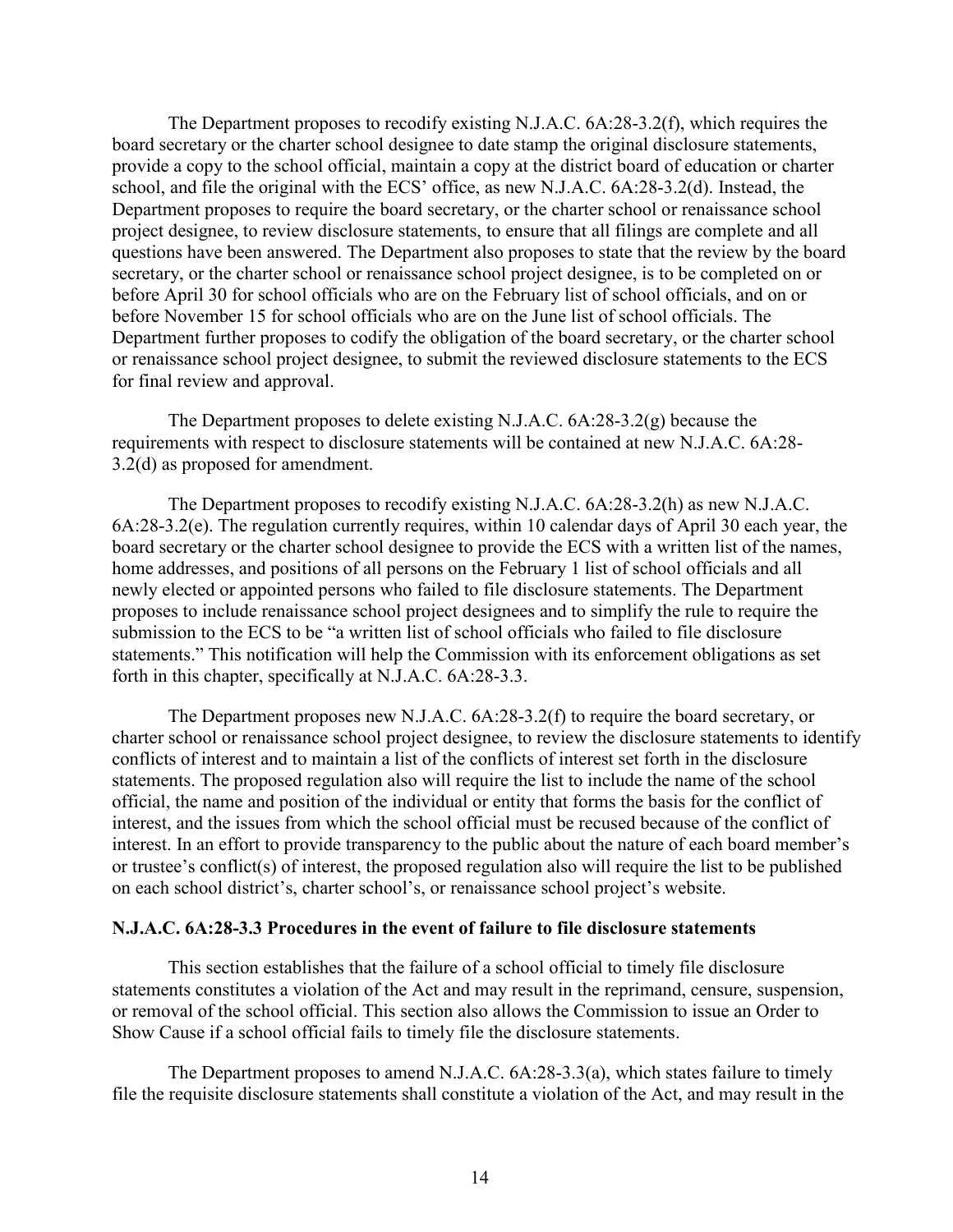reprimand, censure, suspension, or removal of a school official pursuant to the recommendation of the Commission as acted upon by the Commissioner. The proposed amendments will delete "pursuant to the recommendation of the Commission as acted upon by the Commissioner" because this qualifier is already set forth in the definition of "penalty."

The Department proposes new N.J.A.C. 6A:28-3.3(c) to require the Commission to recommend that a school official who completes the disclosure statements after the Commission issues an Order to Show Cause, but before the Commission issues a decision, receives a censure unless good cause is shown or the school official previously has been the subject of an Order to Show Cause.

The Department proposes new N.J.A.C. 6A:28-3.3(d) to require the Commission to recommend that a school official who completes and files the disclosure statements after the Commission issues a decision, but before the Commissioner issues a final decision, receive a suspension for 30 days unless good cause is shown or the school official previously has been the subject of an Order to Show Cause. The proposed regulation also states the Commission will recommend this penalty only if the school official advises the Commission, in writing, that the school official has successfully completed and filed the disclosure statements before the Commissioner issues a final decision. The proposed regulation further states the Commission will recommend a suspension for 60 days if the school official does provide the notification.

The Department proposes new N.J.A.C. 6A:28-3.3(e) to require the Commission to recommend that a school official who fails to complete and file the disclosure statements after the Commission issues its decision, and has not filed the disclosure statements as of the date the Commissioner issues a final decision, is removed from the school official's position.

By clearly delineating the penalties that a school official will face if the school official fails to file disclosure statements, as set forth at new N.J.A.C. 6A:28-3.3(c), (d), and (e), all school officials are provided sufficient notice of the consequences for the failure to timely file disclosure statements. The Department anticipates that clearly outlining the possible penalties will secure timely compliance by all school officials.

The Department proposes new N.J.A.C. 6A:28-3.3(f) to require the Commission to adopt a resolution affirming the penalty, if imposed by the Commissioner. The proposed regulation also will require the district board of education or the board of trustees to read the Commission's resolution at the beginning of its next regularly scheduled public meeting, and to memorialize the reading of the resolution in the meeting's minutes. Proposed N.J.A.C. 6A:28-3.3(f)1 will require a copy of the minutes, once approved, to be forwarded to the Commission. Under proposed N.J.A.C. 6A:28-3.3(f)1i, the Commission also has the authority to seek any penalty and/or remedy against an appropriate school official if the minutes are not forwarded to the Commission. Proposed N.J.A.C. 6A:28-3.3(f)2 will require the district board of education or the board of trustees to post the resolution for a period of no less than 30 days where public notices are posted. Proposed N.J.A.C. 6A:28-3.3(f)3 will require the resolution to also be published on the school district's, charter school's, or renaissance school project's website, if available, for a period of no less than 30 days. The proposed regulation will ensure that district boards of education and boards of trustees comply with the section's requirements and will require transparency to the public regarding any penalties that are imposed on school officials for failing to timely comply with their statutory obligations.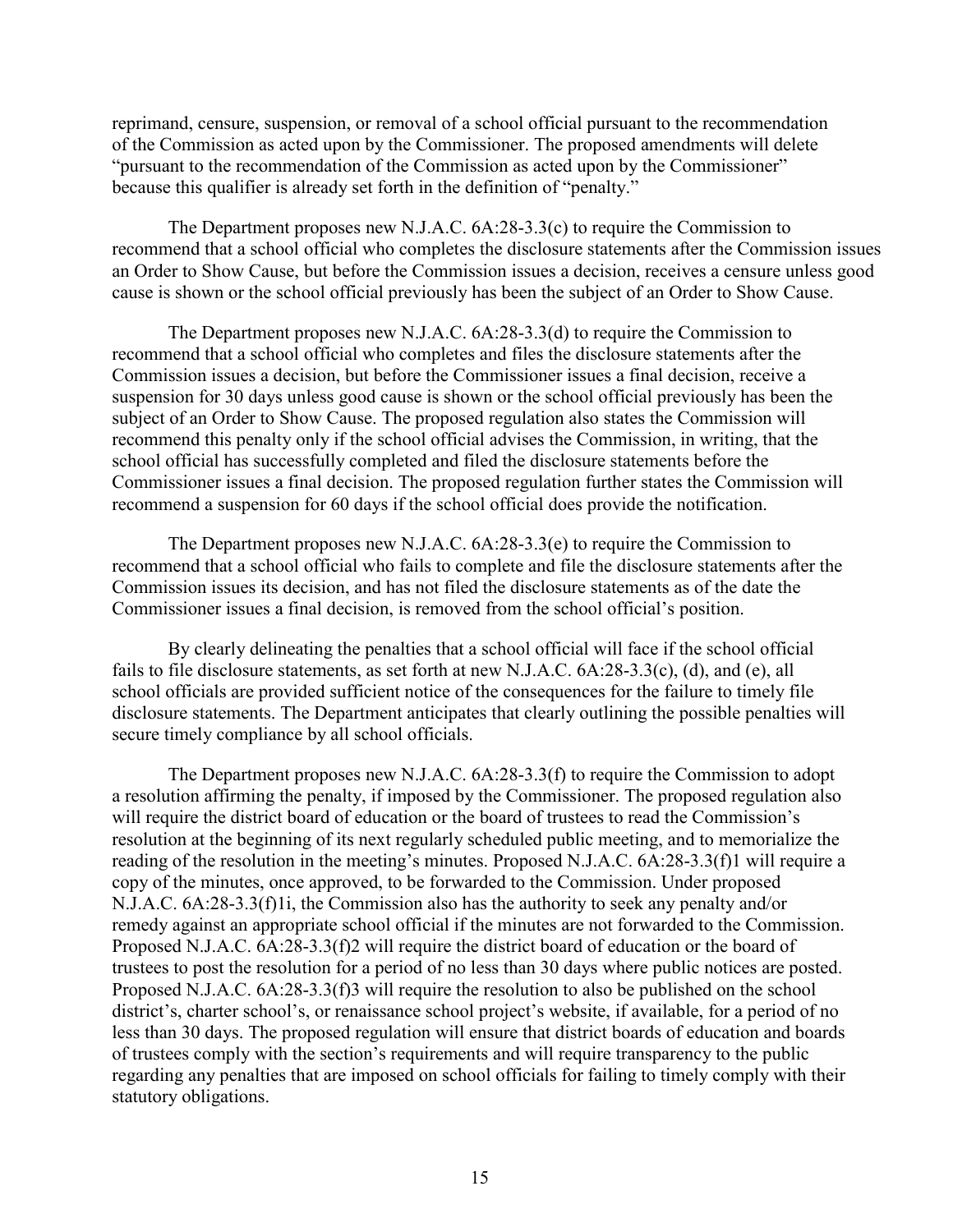Proposed N.J.A.C. 6A:28-3.3(c) through (g) also will codify the respective authority provided to the Commission under the Act.

# **N.J.A.C. 6A:28-3.4 Procedures in the event of incomplete filing**

This section establishes the procedures that the ECS and a board secretary, or a charter school or renaissance school project designee, must follow if a school official files incomplete disclosure statements. The section also allows the Commission to issue an Order to Show Cause if completed disclosure statements are not filed within the 20-day time period or a resubmitted disclosure statement fails to provide the statutorily required information.

The Department proposes new N.J.A.C. 6A:28-3.4(a) to require a board secretary, or a charter school or renaissance school project designee, to return disclosure statements that the board secretary, or charter school or renaissance school project designee, determines are incorrect or incomplete to the school official. The proposed regulation also will require the school official, within 20 days from receipt of the returned filing, to correct and/or complete the disclosure statements and to resubmit them to the board secretary, or the charter school or renaissance school project designee. The proposed regulation further will require the board secretary, or the charter school or renaissance school project designee, to then file the corrected or completed disclosure statements with the ECS. The proposed regulation will ensure that disclosure statements are properly completed and tracked before final submission, and will codify existing practice.

The Department proposes to recodify existing N.J.A.C. 6A:28-3.4(a), which establishes the procedures that the ECS and a board secretary, or a charter school designee, must follow if a school official files incomplete disclosure statements, as new N.J.A.C. 6A:28-3.4(b). The Department proposes to amend new N.J.A.C. 6A:28-3.4(b) to include renaissance school project designees. The Department also proposes to add "incorrect and/or," "correct and/or," and "corrected and/or" before "incomplete," "complete," and "completed," respectively, to clarify that school officials must resubmit disclosure statements if any element is found to be incorrect and not only if the disclosure statements are incomplete.

The Department proposes to recodify existing N.J.A.C. 6A:28-3.4(b), which allows the Commission to issue an Order to Show Cause at the expiration of the time period or upon further receipt of disclosure statements that fail to provide such information as required by statute, as new N.J.A.C. 6A:28-3.4(c). The Department proposes to replace "[a]t the expiration of such time period or upon further receipt of disclosure statements which fail to provide such information as required by the Act" with "[i]f a school official fails to resubmit corrected and/or completed disclosure statement after 20 days." The proposed amendment will clarify that the Commission can issue an Order to Show Cause if corrected and/or completed disclosure statements are not resubmitted in the 20-day time period.

The Department proposes new N.J.A.C. 6A:28-3.4(d) to allow the Commission to regard a school official's incomplete filing as a failure to file if a response is not received within the 20 day period, or if the school official fails to properly file. The proposed rule also will require the Commission to proceed in accordance with N.J.A.C. 6A:28-3.3 in such cases.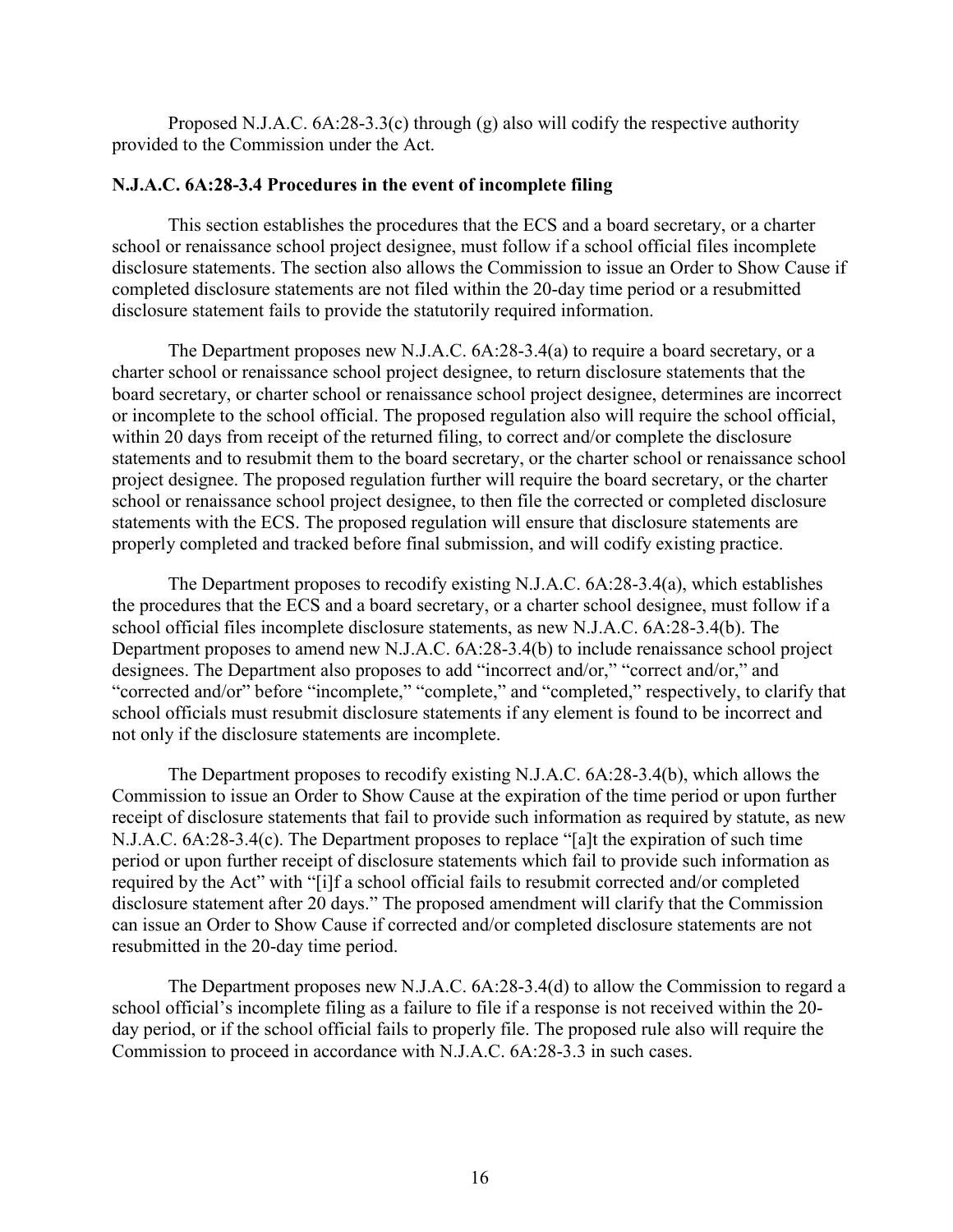#### **Subchapter 4. Board Member Training**

This subchapter sets forth the training requirements for board members and trustees, as well as the procedures that the Commission follows if board members or trustees fail to complete training.

The Department proposes to amend the subchapter title to add "and Charter School or Renaissance School Project Trustee" before "Training" to clarify the subchapter applies to members of charter school or renaissance school project boards of trustees.

#### **N.J.A.C. 6A:28-4.1 Training requirement**

This section sets forth the timeline that new and returning board members and trustees must follow to complete training.

The Department proposes to amend N.J.A.C. 6A:28-4.1(a), which requires a new board member or trustee to complete, during the first year of service on any board, a training program prepared and offered by the NJSBA. The proposed amendments will require the new board member or trustee to complete the training within the first 60 days of the board member's or trustee's first term. The regulation will continue to require the training to be about the ethical obligations as set forth in the Act. The proposed amendments will ensure that all board members and trustees understand, at the inception of their first terms, the ethical standards that must guide their behavior.

The Department proposes to amend N.J.A.C. 6A:28-4.1(b), which requires each board member and trustee, in both the second and third years of the member's or trustee's service on any board, to complete a training program prepared and offered by the NJSBA on school district governance. The proposed amendment will replace "service on any board" with "first term" to clarify when the training must take place.

The Department proposes to amend N.J.A.C. 6A:28-4.1(c), which requires each board member and trustee to complete, within one year after each reelection or reappointment, an advanced training program on relevant changes to New Jersey school law to be prepared and offered by the NJSBA. The proposed amendments will add "and other information deemed appropriate to enable the board member or the trustee to serve more effectively." The proposed amendment will provide the NJSBA with more flexibility on the nature of the training that can be provided to board members and trustees who are reelected or reappointed.

### **N.J.A.C. 6A:28-4.2 Procedures for compliance**

This section sets forth the procedures for compliance with the training requirements.

The Department proposes to amend N.J.A.C. 6A:28-4.2(a), which requires each board secretary and charter school designee to notify, in writing, the NJSBA when a board member or a trustee is newly elected or appointed, reelected, reappointed, resigns, or is removed. The proposed amendment will include renaissance school project designees. The proposed amendments will require the written notification to be sent to the Commission in addition to the NJSBA. The proposed amendments will require the notification to be provided when the term of a board member or trustee expires and the notification to be provided to the NJSBA and the Commission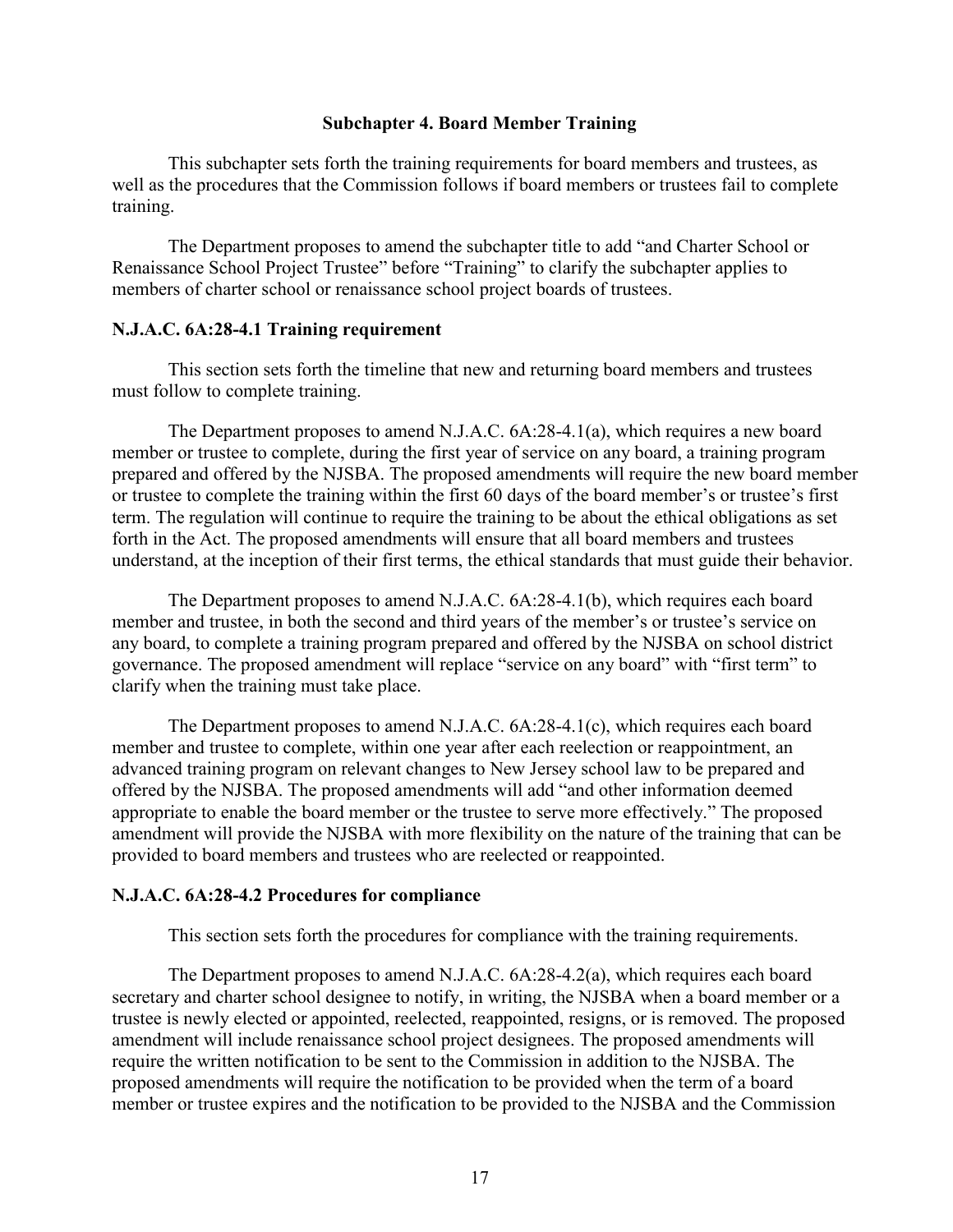within 30 days of occurrence of the event reported. The Department further proposes to authorize the Commission to seek an appropriate remedy if timely notification is not provided. The proposed amendments are necessary because of the regular turnover in board members and trustees. Furthermore, the Commission and the NJSBA take great effort to ensure compliance with statutory obligations, which leads to inefficiency and the unnecessary expenditure of resources when individuals are no longer serving on the district board of education or the board of trustees but the Commission and the NJSBA have not been informed.

The Department proposes to amend N.J.A.C. 6A:28-4.2(a)1, which requires the board secretary or charter school designee to provide the names and addresses of such board members or charter school trustees. The proposed amendments will require the board secretary, or the charter school or renaissance school project designee, to provide the NJSBA with the name, school address, telephone number, and email address of each board member or trustee. The proposed amendments will update the information that must be submitted and specify to which entity the information must be provided.

The Department proposes to amend N.J.A.C. 6A:28-4.2(c), which requires the NJSBA to present to the Commission, by March 31 annually, a list of board members and trustees who have not fulfilled the training requirements. The proposed amendments will replace "March 31 of each year" with "January 1 of the second calendar year for board members elected in November, April 1 of the first calendar year for board member elected in April, and July 1 for charter school and renaissance school project trustees." The proposed dates reflect the first day after training was to be completed by the board members and the trustees (that is, January 1 of the second calendar year after election for individuals elected in the November election, April 1 of the calendar year after election for individuals elected in the April election, and July 1 for trustees). The proposed amendments will codify existing practice.

# **N.J.A.C. 6A:28-4.3 Penalties for non-compliance**

The Department proposes new N.J.A.C. 6A:28-4.3 to specify the process the Commission will follow if a board member or a trustee fails to complete training, as well as the penalties that can be imposed for non-compliance. Proposed new N.J.A.C. 6A:28-4.3 will codify existing practice.

The Department proposes new N.J.A.C. 6A:28-4.3(a) to state the Commission will issue an Order to Show Cause if a board member or trustee fails to complete training as required by the chapter.

The Department proposes new N.J.A.C. 6A:28-4.3(b) to require the Commission to recommend censure for a board member or a trustee who completes training only after the Commission issues an Order to Show Cause, but before the Commission issues a decision, unless good cause is shown or the school official previously has been the subject of an Order to Show Cause.

The Department proposes new N.J.A.C. 6A:28-4.3(c) to require the Commission to recommend a 30-day suspension for a board member or trustee who completes training after the Commission issues a decision, but before the Commissioner issues a final decision, unless good cause is shown or the school official previously has been the subject of an Order to Show Cause. The proposed rule also states the Commission will recommend the penalty only if the board member or trustee advises the NJSBA and the Commission, in writing, that the board member or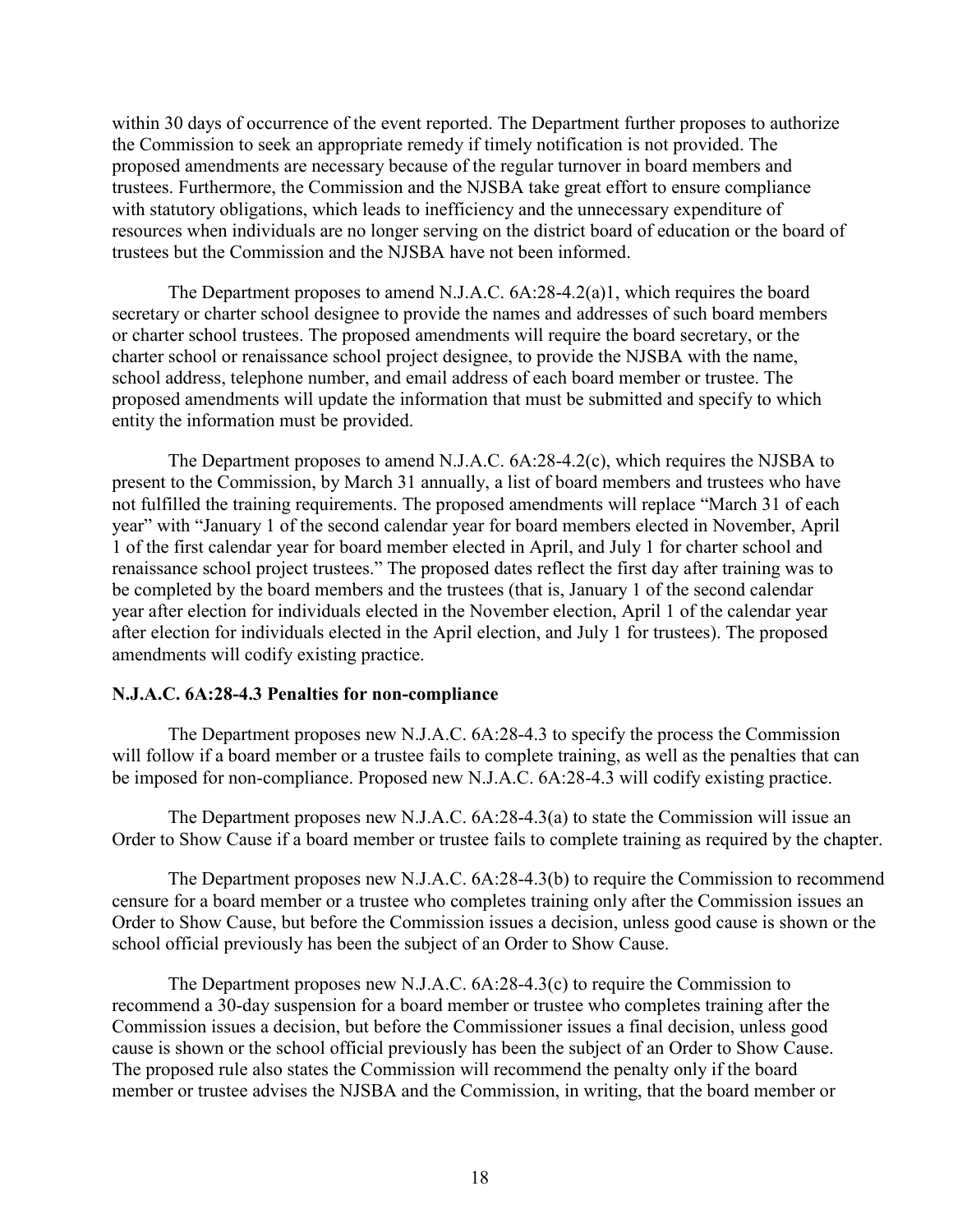the trustee successfully completed training before the Commission issues a final decision. The proposed rule further states the Commission will recommend a suspension for 60 days if a board member or a trustee does not provide notification.

The Department proposes new N.J.A.C. 6A:28-4.3(d) to require the Commission to recommend removal from the position if a board member or a trustee fails to complete training after the Commission issues its decision and after the Commissioner issues a final decision, unless good cause is shown.

By clearly delineating the process that the Commission will follow in the event of noncompliance with training requirements, as well as the penalty that a board member or a trustee will face if the board member or trustee fails to complete training, all board members and trustees are provided sufficient notice of the process and of the ramification of the failure to timely complete training. The Department anticipates that clearly outlining the process and possible penalties will secure timely compliance by all board members and trustees.

The Department proposes new N.J.A.C. 6A:28-4.3(e) to require the Commission to adopt a resolution affirming a penalty for non-compliance if one is imposed. The proposed rule also will require the district board of education or the board of trustees to read the Commission's resolution at the beginning of the board's next regularly scheduled public meeting, and to memorialize the reading of the resolution in the meeting minutes. Proposed new N.J.A.C. 6A:28-4.3(e)1 will require a copy of the minutes to be forwarded to the Commission once the minutes are approved. Proposed new N.J.A.C. 6A:28-4.3(e)1i will provide the Commission with the authority to seek any penalty and/or remedy authorized by the chapter against an appropriate school official if the minutes are not forwarded to the Commission. Proposed new N.J.A.C. 6A:28-4.3(e)2 will require the district board of education or the board of trustees to post the resolution for a period of not less than 30 days in such places where public notices are posted. Proposed new N.J.A.C. 6A:28- 4.3(e)3 will require the resolution to also be published on the school district's or the charter school or renaissance school project's website, if available, for a period of not less than 30 days. The proposed rule, which will codify existing practice, will ensure compliance with the section's requirements and transparency to the public regarding any penalty that is imposed on a board member and trustee who fails to timely comply with statutory training obligations.

### **Subchapter 5. Advisory Opinions**

This subchapter sets forth the procedures related to advisory opinions concerning proposed conduct or activity, which the Commission issues upon a school official's request. The subchapter allows school officials to seek the Commission's advice as to whether a proposed conduct would constitute a violation of the Act.

#### **N.J.A.C. 6A:28-5.1 Entitlement to an advisory opinion**

This section allows any school official to request and obtain an advisory opinion from the Commission as to whether a proposed conduct or activity of a school official would constitute a violation of the Act.

The Department proposes to amend this section to add that a request for an advisory opinion can be made by an attorney on a school official's behalf, in addition to any school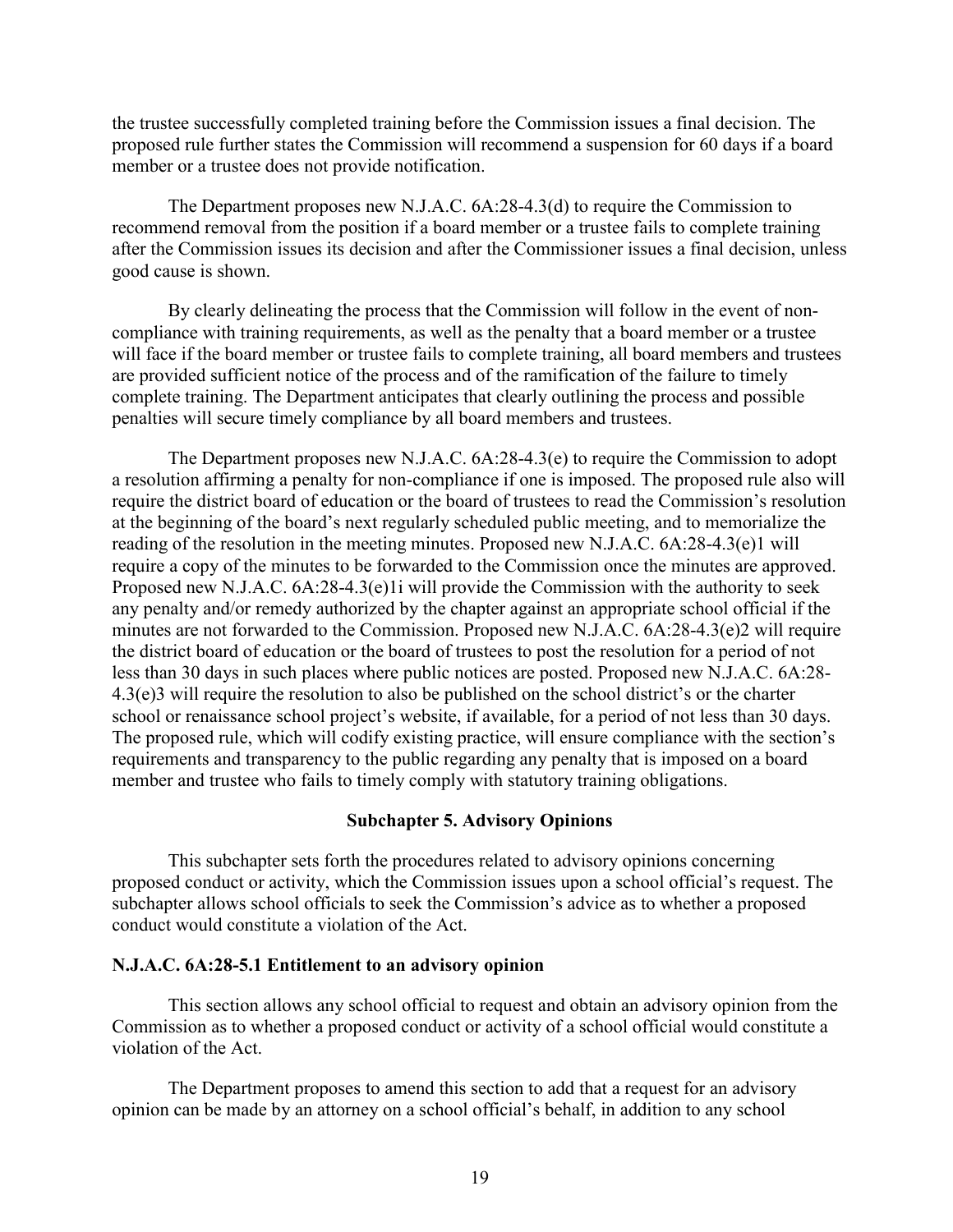official. The Department also proposes an amendment that specifies the school official who is the subject of the request for an advisory opinion must be within the same school district, or within the same charter school or renaissance school project, as that in which the school official making the request serves. The Department also proposes to add a requirement that a request filed by an attorney on behalf of a school official must provide the name of the school official who is the subject of the request, as well as the school official's school district or charter school or renaissance school project. The proposed amendments will promote transparency by all parties and allow the Commission to provide accurate advice based on specific facts.

### **N.J.A.C. 6A:28-5.2 Procedures for requesting and receiving an advisory opinion**

This section sets forth the procedures for requesting and receiving an advisory opinion, the requirements for the Commission's handling and declining of advisory opinions, and the Commission's procedures when making an advisory opinion public.

The Department proposes to amend N.J.A.C. 6A:28-5.2(a), which requires requests for advisory opinions to set forth in detail the specific conduct or activity the school official seeks to undertake and the exact role the school official will play in that activity or conduct. The proposed amendments will replace "specific conduct or activity" with "anticipated future conduct or activity" and will add "as well as the date the prospective activity is to occur or begin" at the end of the rule. Requiring this information will help to ensure that requests for advisory opinions are based on actual prospective activity that is likely to occur in the future and are not theoretical or hypothetical.

The Department proposes new N.J.A.C. 6A:28-5.2(a)1 to require the request for an advisory opinion to include a statement by the school official that the school official has reviewed the Commission's publicly available advisory opinions on its website, and has determined that the concern raised in the new request is not addressed by the Commission in an existing advisory opinion. The proposed amendment will put the onus on school officials to read previously issued advisory opinions, and to ensure that the subject of their request has not already been addressed by the Commission.

The Department proposes new N.J.A.C. 6A:28-5.2(a)2 to authorize the Commission to copy the attorney who represents the district board of education or the board of trustees on the Commission's response to a request for an advisory opinion. The proposed amendment will ensure that counsel for district boards of education and boards of trustees are aware of a potential conflict(s) and can properly advise on recusal questions or issues.

The Department proposes to amend the second sentence of N.J.A.C. 6A:28-5.2(b), which states the school official whose conduct is in question will then have 10 days from the date of the advisory opinion request to respond. The proposed amendment will replace "from the date" with "from receipt" to specify that the 10-day time frame to respond is from the date the school official receives the request and not the date on the request.

The Department proposes to amend N.J.A.C. 6A:28-5.2(c)3, which allows the Commission to decline to accept an advisory opinion request where public advisories sufficiently address the questions raised in the advisory opinion request or where the request does not meet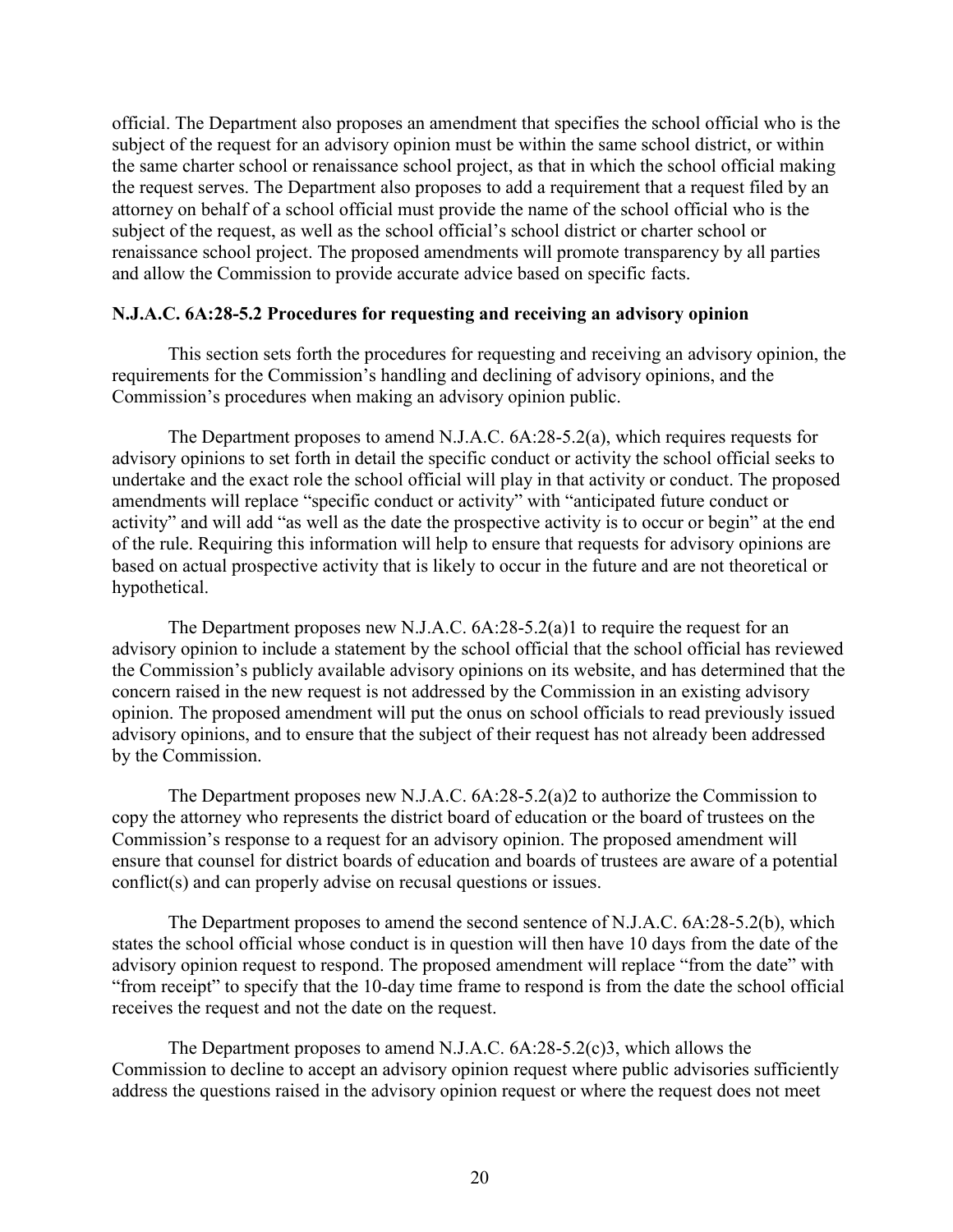the requirements of N.J.A.C. 6A:28-5.2(a) and (b). The proposed amendments will replace the cross-reference to N.J.A.C. 6A:28-5.2(a) and (b) with "this subchapter" because the proposed amendments and new rules have expanded beyond the two sections and are incorporated within the entire subchapter. The Department also proposes to add "or where the Commission has determined there is insufficient time to consider and respond to the request before the proposed activity occurs" as a third condition under which the Commission can decline a request. The proposed amendment will ensure that the Commission does not expend unnecessary resources and time in responding to a request that is not filed in enough time to allow consideration.

The Department proposes to amend N.J.A.C. 6A:28-5.2(d), which states that the Commission or its staff may request additional information from the school official seeking an advisory opinion, to include that the Commission or its staff may also request additional information from the attorney who is seeking the request on behalf of a school official. The proposed amendment will ensure that the Commission can receive additional information from whomever requests the advisory opinion.

The Department proposes to amend N.J.A.C. 6A:28-5.2(e)1, which requires advisory opinions made public by the Commission to delete the name and school district of the school official requesting the advisory. The proposed amendment will add "as well as any other information that would identify the district board of education, the board of trustees, or the school official." The proposed amendment will keep board matters confidential and codify current practice.

# **Subchapter 6. Filing and Amendment of Complaints; Burden of Proof**

This subchapter identifies who can file a complaint with the Commission, the process for filing a complaint, and the necessary components of a complaint. The subchapter also specifies the burden of proof that applies to alleged violations of the Code of Ethics for School Board Members (N.J.S.A. 18A:12-24.1), the time period to file a complaint, how a complaint will be processed, and how a complaint can be amended.

# **N.J.A.C. 6A:28-6.2 Process for the filing of a complaint**

This section sets forth the process for filing a complaint with the Commission.

The Department proposes to amend the first sentence in N.J.A.C. 6A:28-6.2(a), which requires an individual filing a complaint with the Commission alleging a violation of the Act to file an original and two copies of the complaint together with a copy for each respondent named in the complaint. The proposed amendments will replace "shall file an original and two copies of such complaint together with" with "may either file an original hardcopy complaint with related exhibits, along with one copy of such complaint with related exhibits, and an additional copy of the complaint and related exhibits." The proposed amendments will reduce, from two to one, the number of copies of a complaint (and exhibits) that a complainant must file with the Commission. The Department also proposes to permit a complainant to file an electronic complaint with related exhibits by emailing it to [schoolethics@doe.nj.gov.](mailto:schoolethics@doe.nj.gov) However, the Department will still require the complainant to mail the Commission a hardcopy of the complaint (and exhibits) for each respondent named in the complaint. The proposed amendments are more cost effective and will modernize the Commission's filing process and ease the filing requirements on complainants.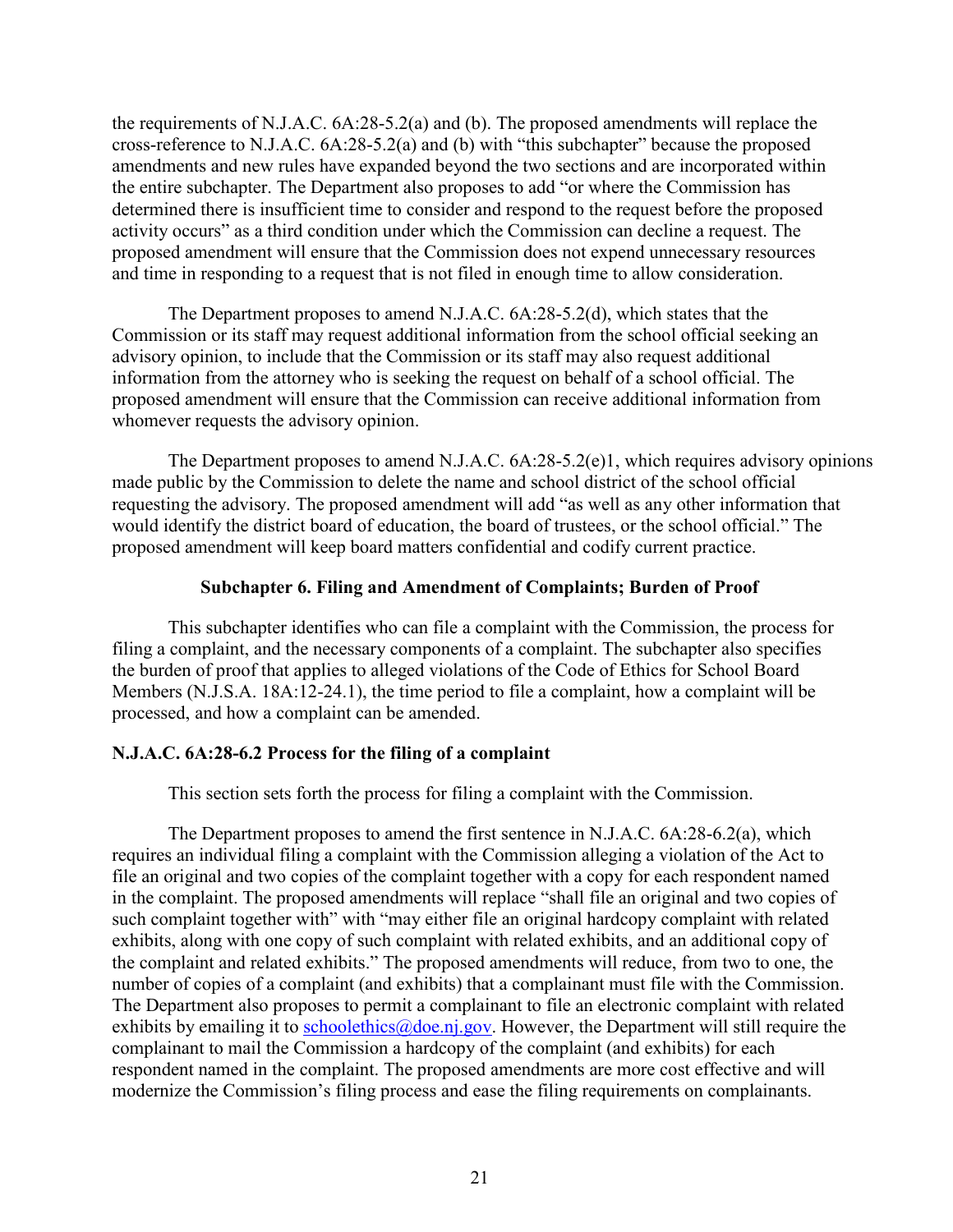#### **N.J.A.C. 6A:28-6.3 Contents of a complaint**

This section sets forth the required contents of a complaint, including the required information and format.

The Department proposes amendments to N.J.A.C. 6A:28-6.3(b), which sets forth the necessary components of a complaint, to reorganize the rule for clarity. Other proposed changes to N.J.A.C. 6A:28-6.3(b) will improve the quality of complaints filed, reduce the filing of deficient complaints by complainants, and ensure that complainants can provide proof of their claims. The proposed amendments also will provide respondents with the best opportunity to fully understand the nature of the allegations asserted against them so that they can, in turn, respond appropriately. The Department anticipates that the proposed amendments will reduce the filing of complaints that are based on hearsay or are otherwise unsupported by evidence.

The Department proposes to amend N.J.A.C. 6A:28-6.3(b)1, which requires the complaint to include the full name, home address, and phone number of each complainant. The proposed amendment will require each complainant to also provide an email address. The Department proposes to amend N.J.A.C. 6A:28-6.3(b)2, which requires the complaint to include the full name and home address of each respondent. The proposed amendment will also require complainants to provide each respondent's telephone number (if known) and email address (if known). The inclusion of email addresses will help the Commission to more efficiently communicate with the parties, and will permit the parties to effectuate proof of service electronically, if necessary.

The Department proposes to amend N.J.A.C. 6A:28-6.3(b)3, which requires a complaint to include a brief statement, in individually numbered paragraphs, setting forth the specific allegation(s) and the facts supporting them which have given rise to the alleged violation(s) of the Act. The proposed amendments will require individually numbered paragraphs setting forth each alleged violation of the Act, with each paragraph to include, without limitation, the requirements of existing N.J.A.C. 6A:28-6.3(b)4, 5, and 6. The Department also proposes to recodify existing N.J.A.C. 6A:28-6.3(b)4, 5, and 6 as new N.J.A.C. 6A:28-6.3(b)3i, ii, and iii. The proposed recodifications will more clearly detail the necessary components of a complaint.

The Department proposes to amend new N.J.A.C. 6A:28-6.3(b)3iii, which requires the complaint to include a statement giving all pertinent facts as to whether any other action has been instituted in the matter that is the subject of the complaint or is pending in any court of law or administrative agency of the State. The proposed amendment will require complaints to include the specific facts or arguments that support the alleged violations of the Act. The proposed amendment will ensure that respondents can fully understand the nature of the allegations filed against them, and can respond with specificity to what is alleged.

The Department proposes to recodify existing N.J.A.C. 6A:28-6.3(b)7, which requires a notarized signature and certification under oath for each complainant, as new N.J.A.C. 6A:28-6.3(b)4. The proposed amendments will eliminate a burden by no longer requiring complainants to file a complaint with a notarized signature. The Department also proposes to amend N.J.A.C. 6A:28-6.3(d) to delete the portions in the complaint format that are related to the notarized signature.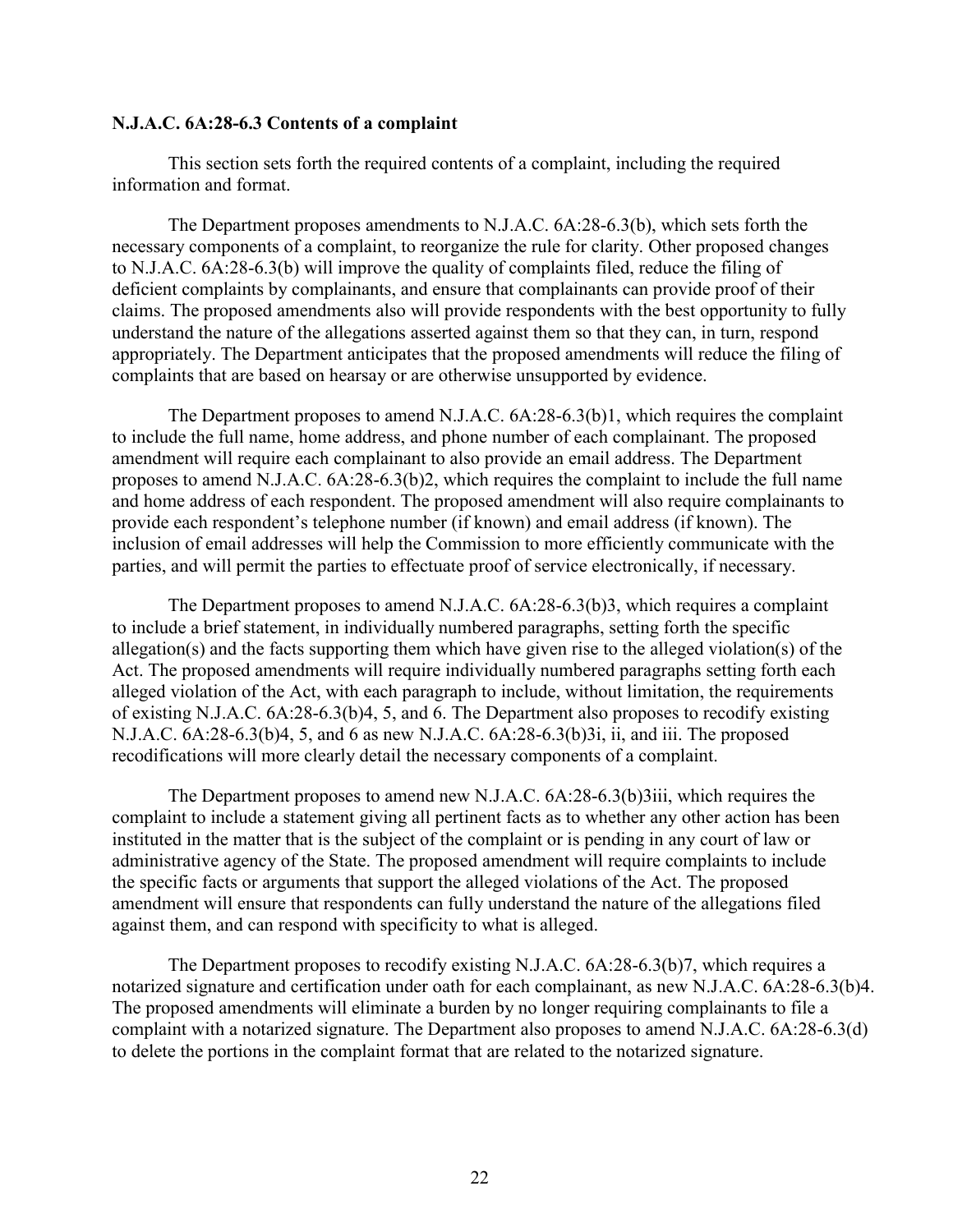The Department proposes new N.J.A.C.  $6A:28-6.3(b)5$  to require complainants to provide evidence in support of the allegations set forth in their complaint. The proposed paragraph includes "meeting minutes, meeting agendas, certifications, and affidavits" as examples of evidence. The proposed paragraph will also require parties to identify by highlighting or other means, where possible, the specific parts of the evidence that support the alleged violation(s). The proposed paragraph will further require the parties to include an index of the highlighted material, identifying the page number or location within the document(s) where the highlighted information is located.

The Department proposes to amend N.J.A.C. 6A:28-6.3(d), which sets forth the format for complaints, to include all of the contact information required in N.J.A.C. 6A:28-6.3(b)1 and 2 as proposed for amendment. The proposed amendments also will include a "General Statement of Facts" that will require complainants to follow a specific format for articulating the individual occurrences and alleged violations of the Act as they relate to each respective occurrence.

# **N.J.A.C. 6A:28-6.5 Time period for the filing of a complaint**

This section sets forth the time period in which a complaint can be filed with the Commission.

The Department proposes to amend N.J.A.C. 6A:28-6.5(a)2, which states "[f]or complaints where the matter, which is the subject of the complaint is pending in any court of law or administrative agency of this State, the complaint shall be filed within 180 days of notice of the events which form the basis of the alleged violation(s)." The Department proposes to add "still" before "be filed" to stress that complainants must still file a complaint to preserve their claims even if a matter is pending in a court of law or other administrative agency. The proposed amendments also will add "[i]n this situation, the Commission will place the matter in abeyance as appropriate" to clearly state the procedure the Commission will follow when a subject of a complaint is pending in a court of law or with an administrative agency.

# **N.J.A.C. 6A:28-6.6 Complaint processing, consolidating and confidentiality**

This section sets forth the procedure by which the Commission processes, consolidates, and maintains the confidentiality of complaints.

The Department proposes to amend the first sentence in N.J.A.C. 6A:28-6.6(d), which requires any complaint filed jointly by three or more complainants to designate one lead complainant as a representative of the group for purposes of initial correspondence, receipt of service for answer(s) and/or motions, and all other communications. The proposed amendment will also require that complainants designate the lead complainant by submitting a letter signed by all complainants. The proposed amendment will ensure that all complainants have agreed, in fact, on the individual who is representing their collective interests.

The Department proposes to amend N.J.A.C. 6A:28-6.6(e), which requires the Commission to serve a copy of a complaint, which is not held in abeyance, on the respondent(s) named in the complaint. The proposed amendment will state, "Unless a matter is in abeyance," the Commission shall serve a copy of the complaint on the respondent(s) by "any of the methods permitted by N.J.A.C. 6A:28-1.7." The proposed amendment will help the Commission to more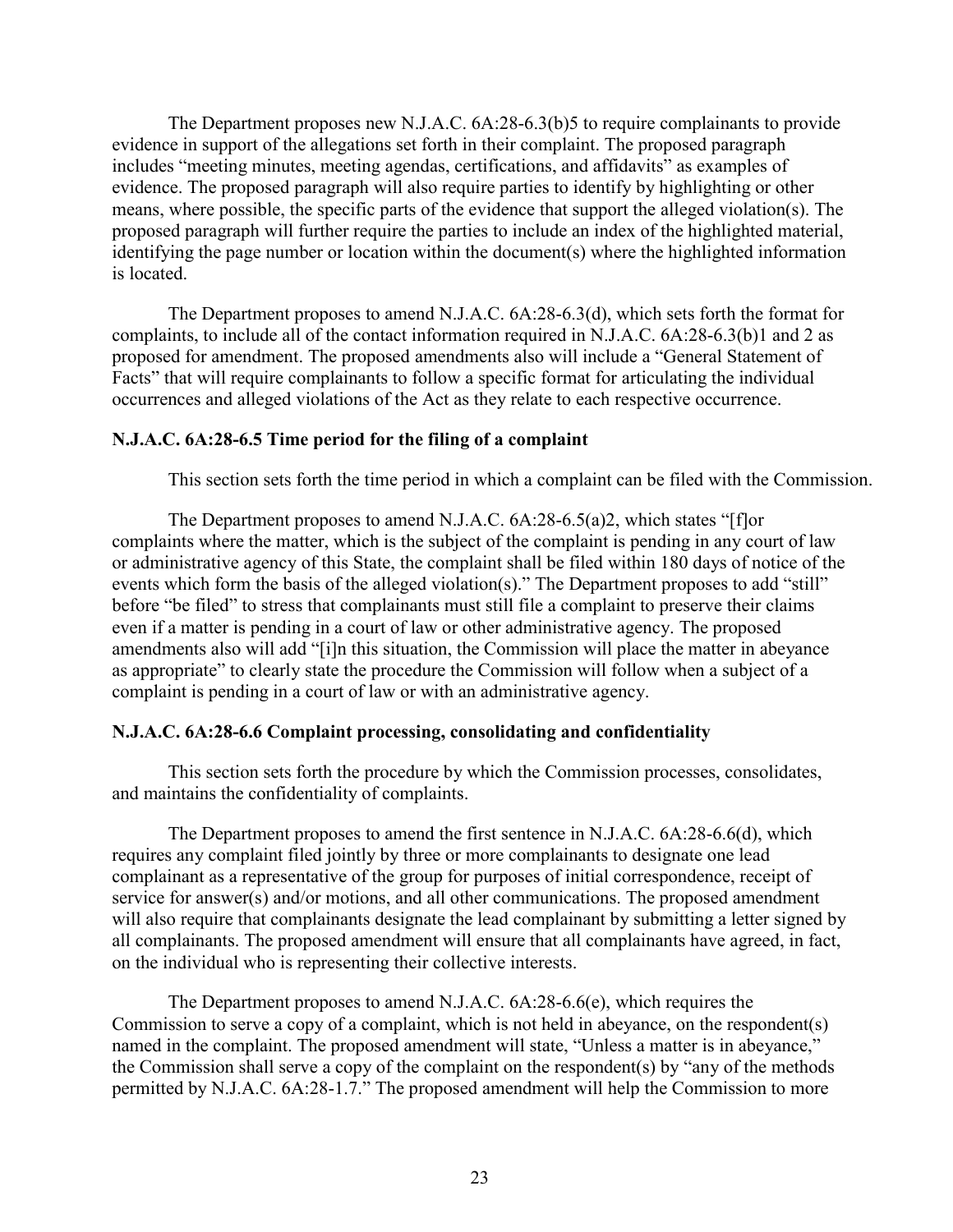efficiently communicate with the parties, and will permit the Commission to effectuate service of complaints electronically, if necessary.

The Department proposes to amend N.J.A.C. 6A:28-6.6(g), which requires the Commission to hold all information confidential regarding any pending matter until it first takes action at a public meeting to determine probable cause, or violation, or until the matter is settled, withdrawn or dismissed with specific conditions. The proposed amendment will replace "it first takes action at a public meeting to determine probable cause, or violation" with "the Commission finds that a school official has violated the Act" to clarify that the matter will remain confidential until the Commission makes a final decision.

# **N.J.A.C. 6A:28-6.7 Amendment of a complaint**

This section establishes the process by which complaints can be amended.

The Department proposes to amend N.J.AC. 6A:28-6.7(d), which requires any amendment made by the complainant to be submitted in original format with two copies together with a copy for each respondent. The proposed amendment will include that the amendment shall be submitted "in the same manner as the original complaint" and will reduce from two to one the number of copies that a complainant must file with the Commission. The proposed amendment will ease the filing requirements on complainants.

The Department proposes new N.J.A.C. 6A:28-6.7(e) to set forth that failure to file an amended complaint within the time given may result in the administrative dismissal of the complaint. This proposed provision is necessary to prevent unreasonable delay in the processing of complaints, and to ensure that complaints are adjudicated in a timely fashion.

# **Subchapter 7. Filing of Answers**

This subchapter sets forth the process for filing an answer and for requesting an extension of time to file an answer. The subchapter also establishes the required contents of an answer and the time frame for filing an answer.

The Department proposes to amend the subchapter heading to "Filing of Written Statements."

The Department proposes to amend the process by which respondents respond to a complaint to improve efficiency and timely resolution of matters.

In current practice, a respondent who has been served with a complaint can file either a motion to dismiss (pursuant to existing Subchapter 8) or an answer (pursuant to Subchapter 7). If a respondent files a motion to dismiss, the complainant is then provided with the opportunity to file a reply. After the respondent files a motion to dismiss and the complainant files a reply, the Commission reviews the matter at its monthly meeting, and determines whether to grant the motion to dismiss based on the standard currently set forth in N.J.A.C. 6A:28-8.3. The Commission's determination on a motion to dismiss is then affirmed in a written decision that is adopted at a subsequent meeting. If a motion to dismiss is denied, then the respondent is directed to file an answer. If a motion to dismiss is granted, then the matter is concluded.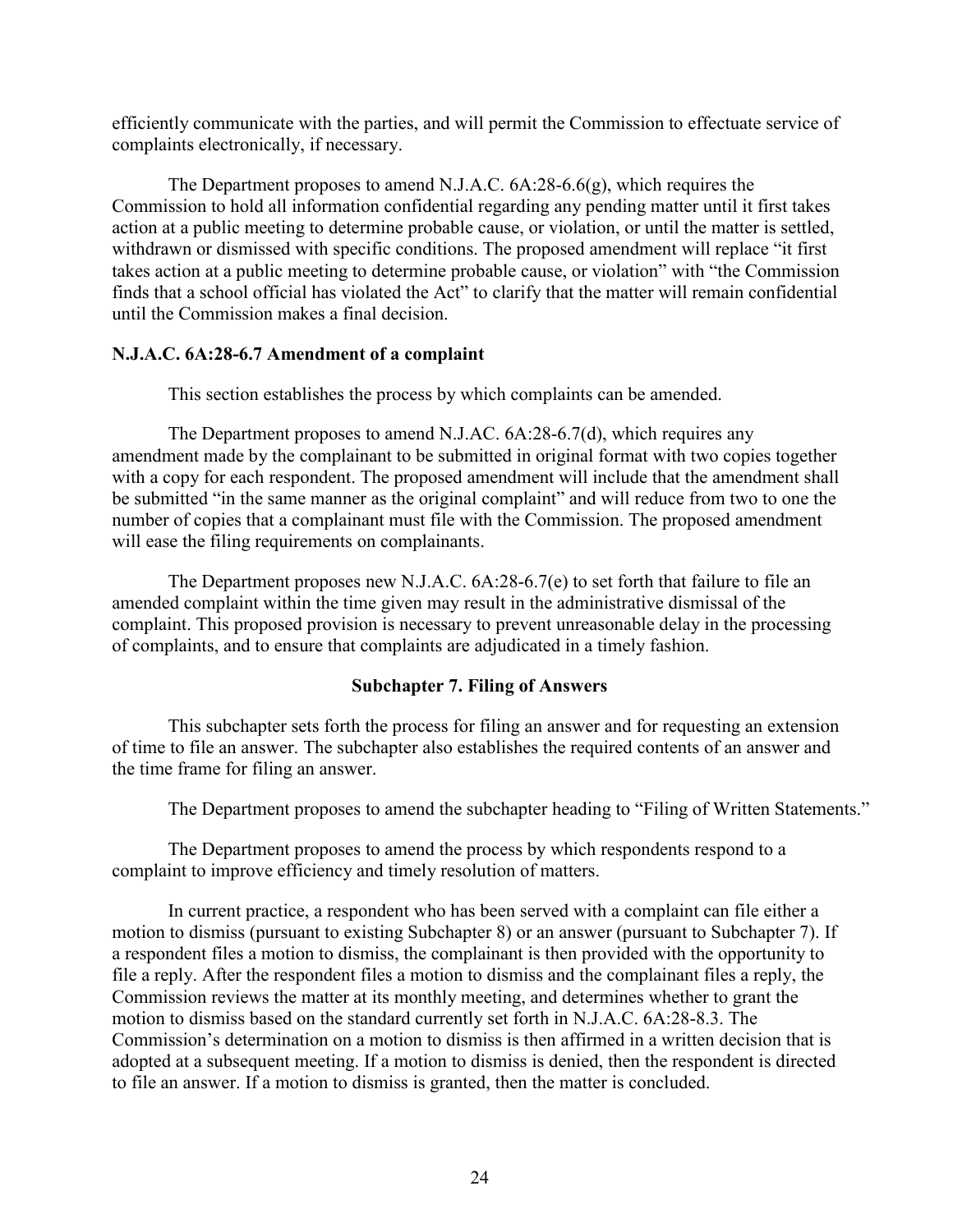If a respondent files an answer, whether immediately following service of the complaint or after respondent's motion to dismiss is denied, then the Commission will, depending on the nature of the allegations in the complaint, (1) review the matter at another monthly meeting to determine whether probable cause exists for the allegations in the complaint or (2) transmit the matter to the Office of Administrative Law (OAL). If the Commission reviews the matter for probable cause, a written decision affirming its evaluation and conclusions will be adopted at a subsequent meeting. If the matter is dismissed, no further action will be taken. If probable cause is found, then the matter is transmitted to OAL.

Instead of permitting a respondent to file either a motion to dismiss or an answer, the Department proposes to limit the responsive pleading to a written statement, which is the only requirement mandated by N.J.S.A. 18A:12-29. As part of the written statement, a respondent will be required to provide the defenses to the allegations in the complaint. A respondent will still be able to request that a complaint be dismissed if the respondent provides the basis for the request for dismissal. By not requiring respondents to choose among types of responsive pleadings to file, the Commission expects to streamline the process, allowing the Commission to render final determinations and/or transmit matters to the OAL more quickly. The Department expects that this change will help reduce the overall duration of a matter in favor of a more prompt resolution.

Therefore, the Department proposes to amend the headings of the subchapter's sections to replace "an answer" with "a written statement" to reflect that a written statement, as opposed to an answer, must be filed with the Commission following receipt of a complaint. The Department also proposes the same amendment throughout the subchapter, where appropriate.

# **N.J.A.C. 6A:28-7.1 Process for filing an answer**

This section sets forth the process for filing an answer.

The Department proposes to amend N.J.A.C. 6A:28-7.1(a), which requires a respondent to file with the Commission an original and two copies of an answer and to serve a copy of the answer on the complainant. The proposed amendments will reduce from two to one the number of copies that a complainant must file. The Department also proposes to amend the second sentence, which requires proof of service to be submitted, to specify that the proof of service is "on each complainant" and that it must be submitted "to the Commission."

# **N.J.A.C. 6A:28-7.2 Contents of an answer**

This section sets forth the required contents of an answer.

The Department proposes to amend the first sentence of N.J.A.C. 6A:28-7.2(a), which requires the respondent to file a written statement under oath, which shall constitute the answer to the complaint, upon receipt of the complaint from the Commission. The proposed amendment will delete "which shall constitute the answer to the complaint" since an answer no longer will be required. The Department also proposes to amend the second sentence, which requires the answer to fully and completely advise the parties and the Commission as to the nature of the respondent's defenses for each allegation and to admit or deny each allegation set forth in the complaint. The proposed amendments will add "including any grounds upon which dismissal should be granted" after "each allegation" to permit respondents to request that a complaint be dismissed. The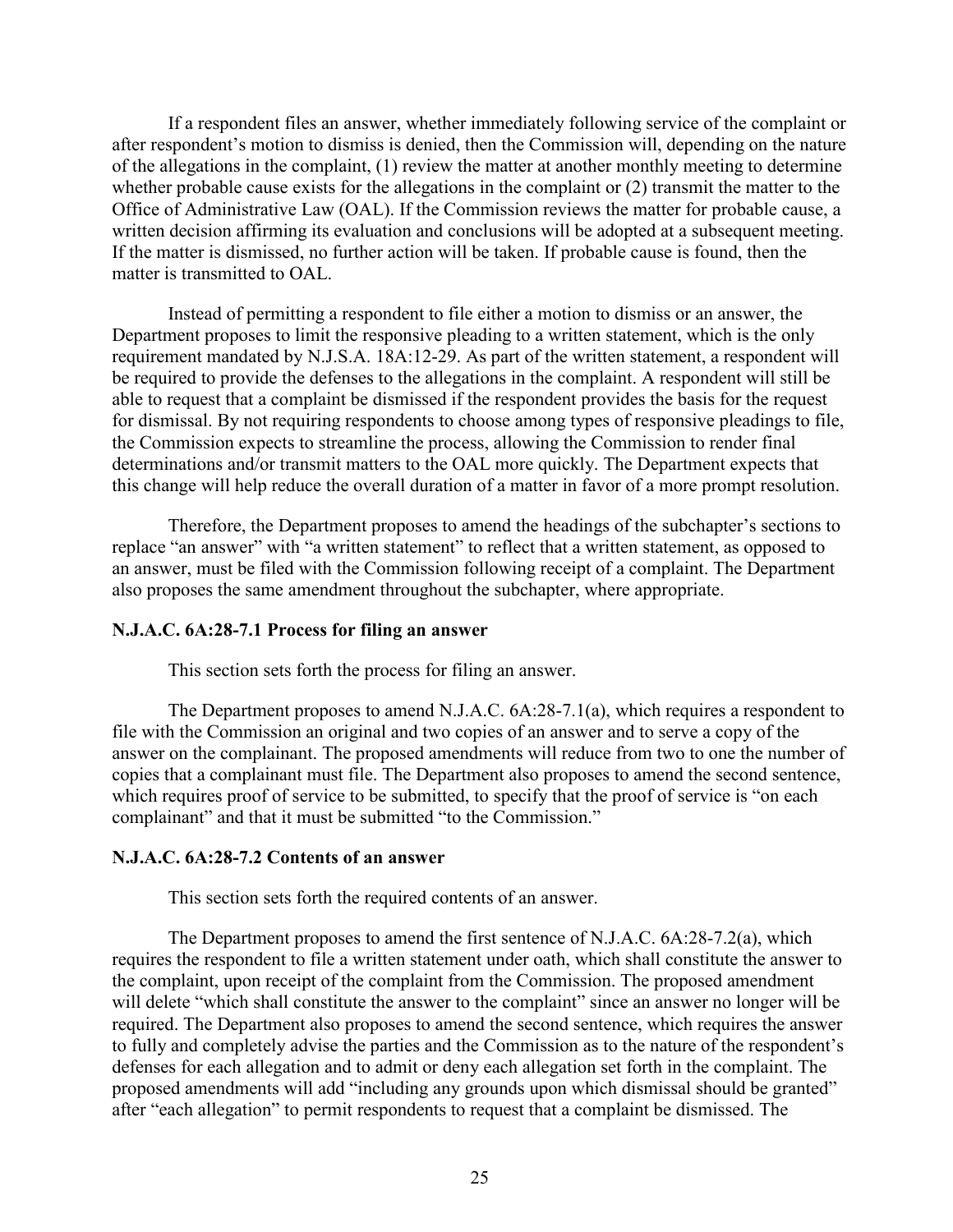proposed amendments also will add "with specificity" after "set forth in the complaint" to require respondents to admit or deny the allegations in the complaint with specificity. The Department further proposes to delete the third sentence, which requires the respondent to respond directly to each allegation set forth in the complaint, because the previous sentence regarding the admittance or denial of the allegations with specificity already explains the process sufficiently. The Department further proposes to add at the end that evidentiary support must be provided, when possible, pursuant to the standards in existing N.J.A.C. 6A:28-10.3 (proposed for recodification as new N.J.A.C. 6A:28-9.3).

The Department proposes new N.J.A.C. 6A:28-7.2(b)1 to require a respondent to properly serve the complainant if the respondent alleges that a complaint is frivolous. The proposed amendment will codify current practice.

The Department proposes to recodify existing N.J.A.C. 6A:28-7.2(b)1 as new N.J.A.C. 6A:28-7.2(b)2.

The Department proposed to amend N.J.A.C. 6A:28-7.2(c), which requires the respondent to sign the answer under oath. The propose amendment will delete "under oath" and replace the language with "A written statement shall be signed by the respondent(s), and the respondent(s) shall certify as to the accuracy of the written statement." The proposed amendment will make the process easier for respondents to file a written statement.

# **N.J.A.C. 6A:28-7.4 Extension of the time for filing an answer**

This section sets forth the process for obtaining an extension of time for filing an answer.

The Department proposes to amend N.J.A.C. 6A:28-7.4(a), which allows the Commission to extend the time for the filing of an answer if the respondent submits a written application for an extension, the application was received by the Commission prior to the expiration of the time for filing an answer, and a copy of the application was served upon all complainants. The proposed amendments will delete the requirements for a copy of the application to be served on all complainants and, instead, require that a respondent provide the Commission with respondent's adversary's position on the request for an extension to file a written statement. The proposed amendments will clarify the process that needs to be followed and will codify current practice.

The Department also proposes to delete N.J.A.C. 6A:28-7.4(a)1, which requires the respondent to demonstrate a good faith effort to obtain the consent of the complainant prior to applying for an extension of time if the complaint alleges solely a violation of the Code of Ethics for School Board Members. The proposed deletion is a result of the amendment proposed at N.J.A.C. 6A:28-7.4(a).

The Department proposes to amend N.J.A.C. 6A:28-7.4(b), which allows requests for extensions that are opposed by one or more of the parties to be granted upon a finding of good cause shown. The proposed amendments will delete "by one or more of the parties" and add "at the discretion of the Commission" after "granted." The proposed amendments will clarify that the Commission may still grant an extension, if good cause is shown, even if the extension is opposed by an adversary.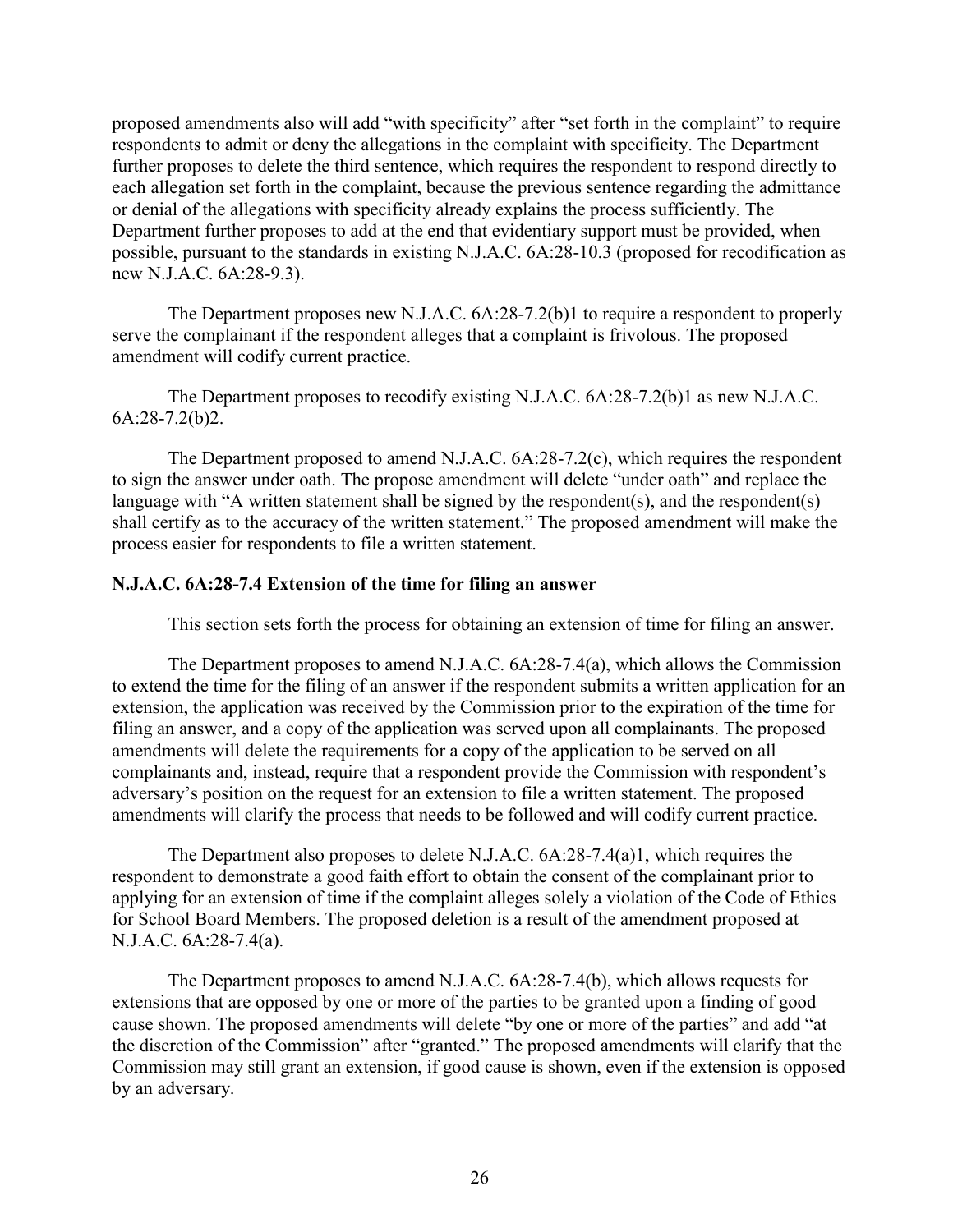# **Subchapter 8. Motion to Dismiss**

This subchapter establishes the process for a respondent's filing of a motion to dismiss a complaint in lieu of an answer, the response to the motion, and the Commission's review of the motion.

The Department proposes to delete this subchapter because the option to file a motion to dismiss will be replaced by the requirement for all respondents to file a written statement following receipt of a complaint. As previously explained, the Department has proposed to allow only a written statement to be filed in an effort to streamline and expedite the processing of complaints. Although respondents will not be permitted to file a motion to dismiss, they can still request that a complaint be dismissed as part of a written statement.

# **Subchapter 9. Subpoenas**

This subchapter explains the process for the issuance of subpoenas in connection with the complaints involving violations of the Act.

The Department proposes to recodify existing Subchapter 9 as new Subchapter 8.

# **Subchapter 10. Review of Complaints**

This subchapter establishes the procedures by which the Commission reviews complaints.

The Department proposes to recodify existing Subchapter 10 as new Subchapter 9.

# **N.J.A.C. 6A:28-10.2 Administrative dismissals**

This section details the circumstances in which the Commission may administratively dismiss a matter.

The Department proposes to amend recodified N.J.A.C. 6A:28-9.2(a)4, which allows the Commission to dismiss a complaint if the sole allegation in the complaint is that a person other than a board member has violated the Code of Ethics for School Board Members. The proposed amendments will add "or a trustee" after "other than a board member" to clarify that trustees are included and must follow the Code of Ethics for School Board Members.

# **N.J.A.C. 6A:28-10.3 Evidence rules**

This section states that all relevant evidence is admissible during the course of investigatory proceedings before the Commission.

The Department proposes to amend the existing rule to delete "investigatory" because the Commission holds evidentiary hearings as the charges are not criminal. The Department also proposes to recodify the rule as N.J.A.C. 6A:28-9.3(a) and to add a statement that the rules of the OAL apply if an evidentiary hearing is scheduled before the Commission. The proposed amendment lays out how a matter will be adjudicated. The Department also proposes to add that evidence may include, but is not limited to, meeting minutes, meeting agendas, certifications, affidavits, and any other relevant evidence.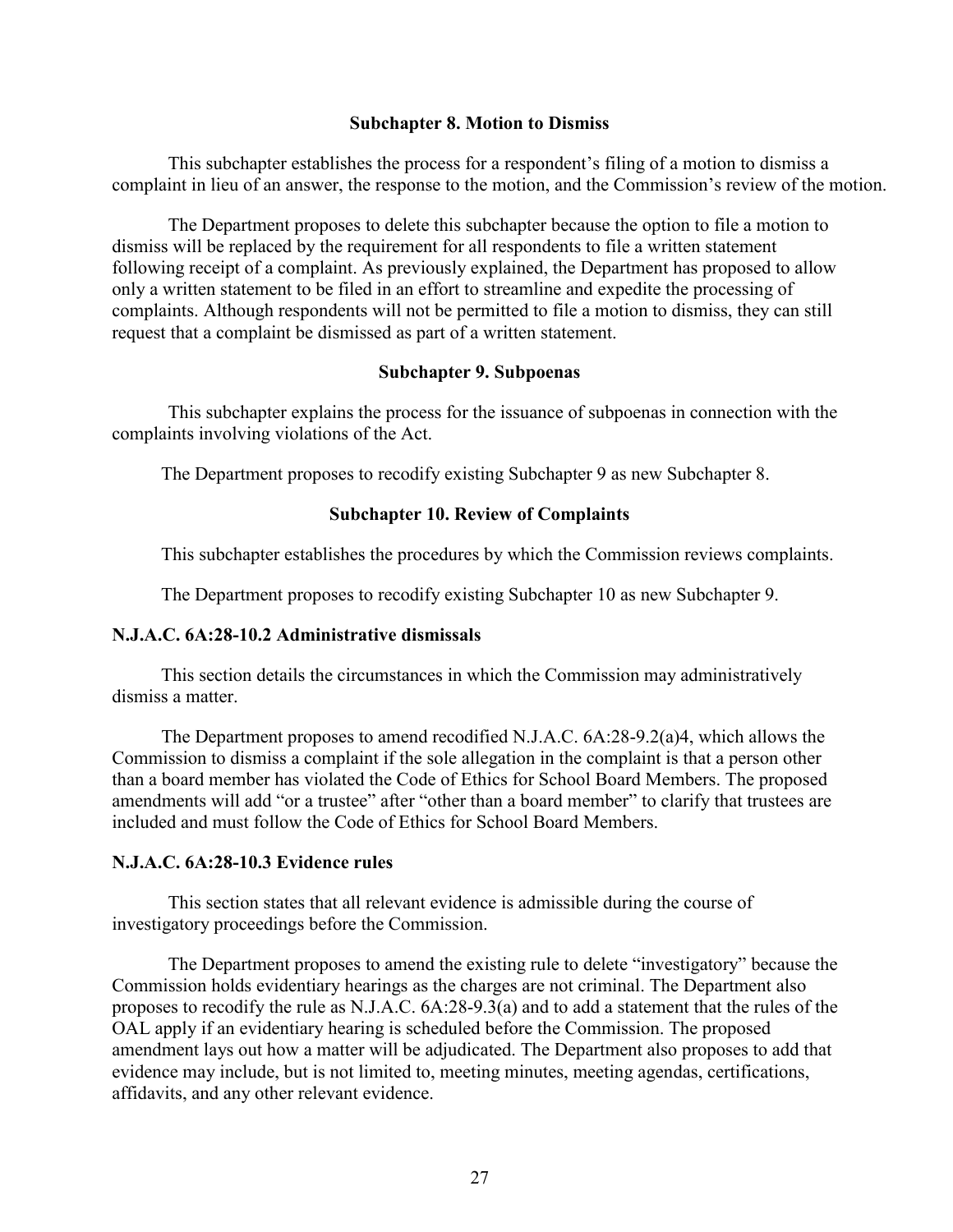The Department proposes new N.J.A.C. 6A:28-9.3(a)1 to require specific parts of evidence that support the claim of the alleged violation(s) to be highlighted or otherwise identified. The proposed paragraph also states "[p]arties shall include an index of the highlighted material, identifying the page number or location within the document(s) where the highlighted information is located." It also specifies that parties must provide 10 copies of the evidence they plan to present for distribution to the Commission members for use at the hearing.

The Department proposes new N.J.A.C. 6A:28-9.3(a)2 to require parties to prepare 10 copies to present to the Commission. The Department proposes new N.J.A.C. 6A:28-9.3(a)3, to require parties to provide their adversary with copies of the evidence within 10 days of the hearing, unless otherwise agreed by the Commission and the parties.

The Department proposes new N.J.A.C. 6A:28-9.3(a)4 to state that failure to provide the materials list at N.J.A.C. 6A:28-9.3(a)1 through 3 may result in the Commission barring the admission of the proposed evidence. The proposed paragraph sets forth the ramifications if evidence is not submitted in accordance with this section.

### **N.J.A.C. 6A:28-10.4 Frivolous filings**

This section sets forth the process by which the Commission may deem a complaint to be frivolous.

The Department proposes to amend recodified N.J.A.C. 6A:28-9.4(b)1, which allows the Commission to take action pursuant to N.J.A.C. 6A:28-1.6 if a complainant(s) who is a school official fails to pay the fine within 30 days after receipt of the decision imposing the sanction. The proposed amendment will add "or as otherwise set forth in this chapter" after "pursuant to N.J.A.C. 6A:28-1.6" because school officials are required to abide by, and are accountable to, the rules and penalties set forth in the entire chapter.

The Department proposes new N.J.A.C. 6A:28-9.4(c) to state that the Commission reserves the right, at any time during the pendency of a matter, to issue an Order to Show Cause in accordance with the procedures outlined at N.J.A.C. 6A:28-1.6, directing a complainant to show cause as to why the complaint should not be deemed frivolous. When the Commission issues the Order to Show Cause, the Commission will provide the reason why it finds that a complaint frivolous.

The Department proposes new N.J.A.C. 6A:28-9.4(d) to state that failure of the complainant to timely pursue the case, including failure to amend a complaint and failure to attend a hearing, may be viewed as indicia of a frivolous complaint.

The Department anticipates that the proposed provisions will help to further deter complainants from filing complaints that do not have merit.

### **N.J.A.C. 6A:28-10.5 Settlement**

This section details the procedure by which the parties can notify the Commission that a matter has been settled.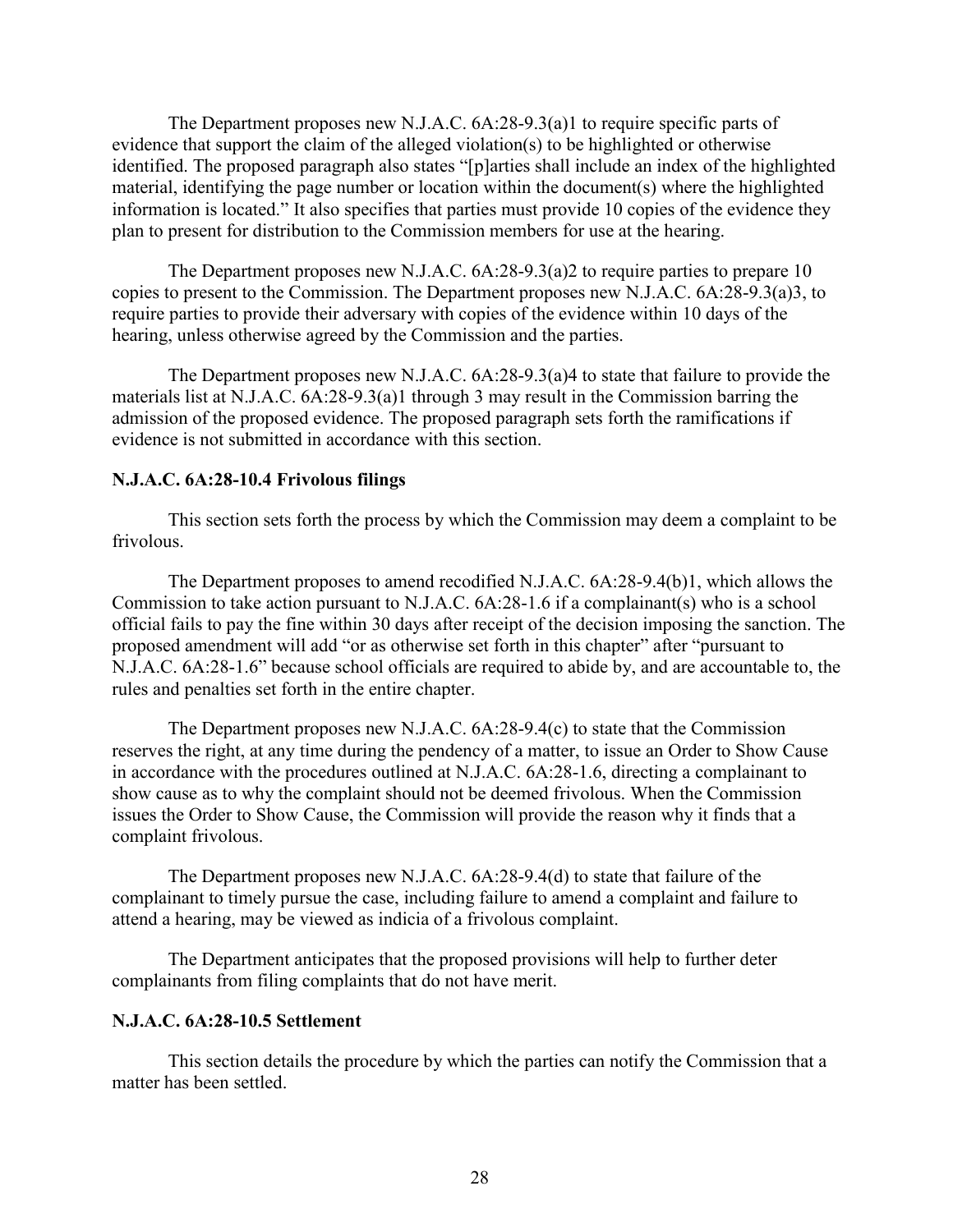The Department proposes to amend recodified N.J.A.C. 6A:28-9.5, which allows parties to notify the Commission of settlement at any time prior to the finding of a violation for complaints alleging solely a violation of the Code of Ethics for School Board Members. The proposed amendments will permit the parties to provide the Commission with a written notification of settlement at any time prior to the finding of a violation. The proposed amendments also will delete "[f]or complaints alleging solely a violation of the code of ethics for school board members" because both parties can agree upon a settlement in all matters that come under the School Ethics Act, not just when the allegations concern alleged violations of the Code of Ethics for School Board Members.

The Department proposes to delete existing N.J.A.C. 6A:28-10.5(a)1, which requires the complainant to officially withdraw the complaint in writing where settlement occurs prior to the filing of an answer. The provision is proposed for deletion because it will be contained in new N.J.A.C. 6A:28-9.5.

### **N.J.A.C. 6A:28-10.6 Withdrawal**

This section sets forth the process for withdrawing a complaint when the complaint alleges violations of the Code of Ethics for School Board members or prohibited acts.

The Department proposes to amend the first sentence at recodified N.J.A.C. 6A:28-9.6(b), which allows the complainant to submit, prior to a finding of probable cause, a written request to the Commission to withdraw a complaint alleging prohibited acts. The Department proposes to add "by the Commission" after "prior to a finding of probable cause." The proposed amendment will clarify the timeline that a complainant has to withdraw a complaint.

### **N.J.A.C. 6A:28-10.7 Processing of complaints alleging solely prohibited acts**

This section establishes the procedure for processing of complaints alleging solely violations of N.J.S.A. 18A:12-24, Prohibited acts. When the Commission finds probable cause for the allegations in a complaint, the Commission decides whether to retain the matter for a hearing, decide the matter summarily (if all allegations are admitted), or transmit the matter to the OAL for a hearing. Consistent with current practice, if a matter is transmitted to the OAL and the Commission found probable cause to credit at least one violation of N.J.S.A. 18A:12-24, the complainant shall no longer be a party, and the Commission's attorney shall litigate the allegations for which probable cause was found. If only alleged violations of N.J.S.A. 18A:12- 24.1 remain, the complainant shall litigate the allegations for which probable cause was found.

The Department proposes significant amendments at N.J.A.C. 6A:28-10.7 and 10.8, and to delete N.J.A.C. 6A:28-10.9 to streamline the Commission's process for reviewing or processing complaints. Under the proposed amendments, the Commission will review all complaints for probable cause, regardless of the nature of the allegations.

After a complaint is served and an answer filed, how the matter is processed or reviewed by the Commission currently depends on whether the complainant alleged solely violations of prohibited acts at N.J.S.A. 18A:12-24 (N.J.A.C. 6A:28-10.7), solely violations of the Code of Ethics for School Board Members at N.J.S.A. 18A:12-24.1 (N.J.A.C. 6A:28-10.8), or violations of both statutes (N.J.A.C. 6A:28-10.9).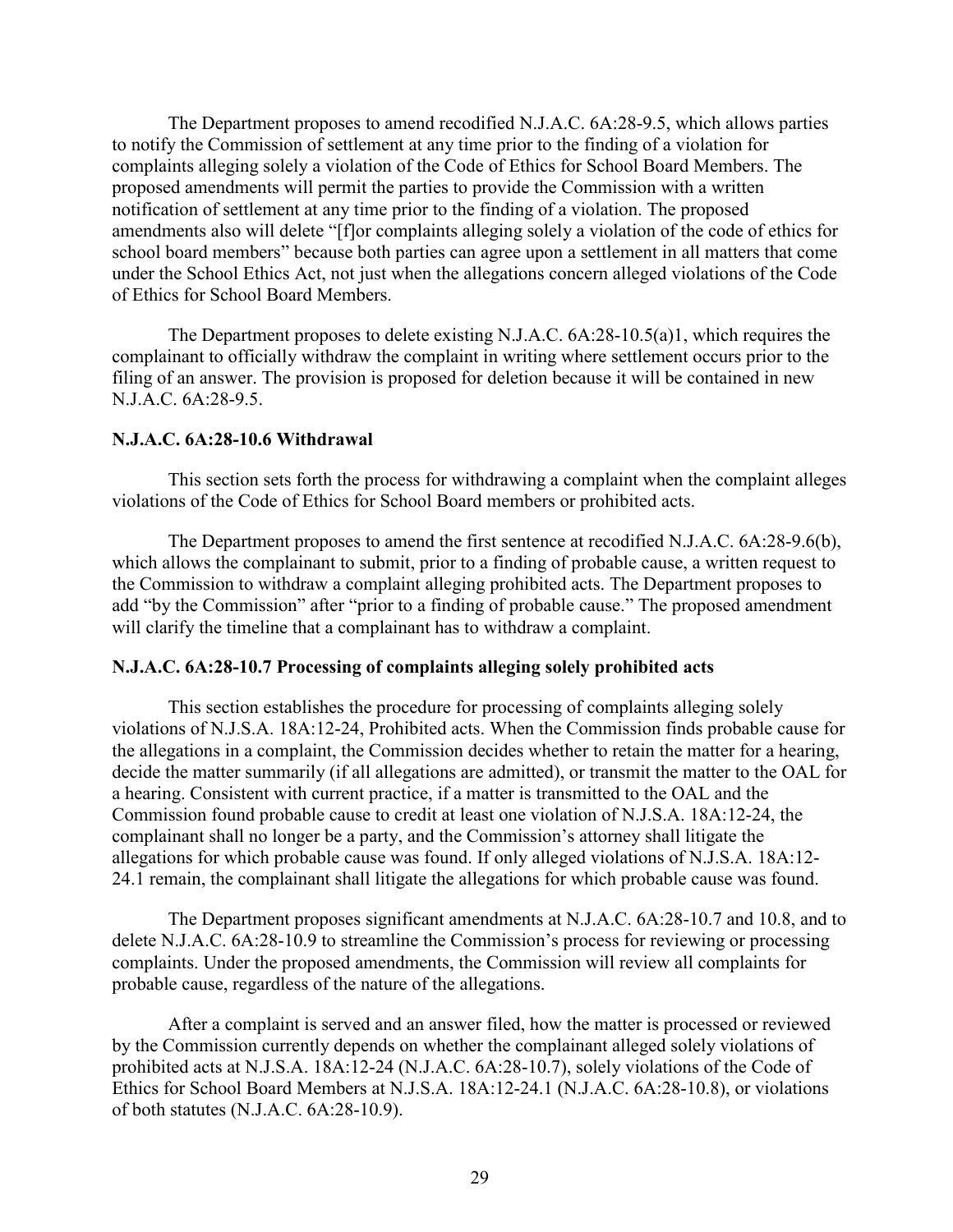If a complaint alleges solely violations of N.J.S.A*.* 18A:12-24 (prohibited acts), N.J.A.C. 6A:28-10.7 stipulates that the Commission will review the matter for probable cause. If probable cause is found, then the Commission issues a decision regarding its findings, the matter is transmitted to the OAL, the complainant is no longer a party to the complaint, and the Commission's attorney litigates the allegations for which probable cause was found. If the Commission does not find probable cause, the matter is dismissed.

If a complaint alleges solely violations of N.J.S.A. 18A:12-24.1 (Code of Ethics for School Board Members), N.J.A.C. 6A:28-10.8 stipulates that the Commission does not review the matter to determine whether there is probable cause. Instead, the Commission determines whether to retain the matter for a hearing, transmit the matter to the OAL, find a violation, or dismiss the matter. In all circumstances, the complainant must prove the alleged violations of N.J.S.A. 18A:12-24.1. If the Commission determines to transmit the matter to the OAL, it is up to the complainant or the complainant's attorney, not the Commission's attorney, to appear at the OAL and to prove the case before the OAL.

If a complaint alleges violations of both N.J.S.A. 18A:12-24 and 24.1, N.J.A.C. 6A:28- 10.9 stipulates that the Commission will first review the matter to determine whether there is probable cause for *any* of the alleged violations of N.J.S.A. 18A:12-24. If the Commission does not find probable cause for any violation of N.J.S.A. 18A:12-24, those allegations are dismissed and the remaining N.J.S.A. 18A:12-24.1 allegations (Code of Ethics for School Board Members) are transmitted to the OAL, and the complainant is responsible for litigating the remaining allegations. If the Commission finds probable cause for any violation of N.J.S.A. 18A:12-24, it then determines whether there is probable cause for the alleged violations of N.J.S.A. 18A:12- 24.1. Following the issuance of a decision regarding probable cause, the Commission transmits to the OAL the allegations for which it found probable cause, dismisses the complainant as a party, and the Commission's attorney litigates the allegations for which probable cause was found - both N.J.S.A. 18A:12-24 and 24.1.

If the Commission does not find probable cause for *any* violation of N.J.S.A. 18A:12-24, it does not review the alleged violations of N.J.S.A. 18A:12-24.1 to determine whether there is probable cause. Instead, the Commission issues a decision indicating it did not find probable cause for the alleged violations of N.J.S.A. 18A:12-24. The Commission then transmits the alleged violations of N.J.S.A. 18A:12-24.1 to the OAL. The complainant must prove the violations of N.J.S.A. 18A:12-24.1. The complainant is responsible for appearing before the OAL to pursue the case and prove the violations of the Act. The Commission's attorney will not appear at the OAL, or take any role in the case at the OAL.

The Department anticipates that the review of all complaints for probable cause will significantly reduce the number of matters that are transmitted to the OAL for a hearing. With fewer cases transmitted to the OAL, the Department expects that matters will be resolved in a more expedited manner.

The Department proposes to change the heading of new N.J.A.C. 6A:28-9.7 to "Probable cause determinations."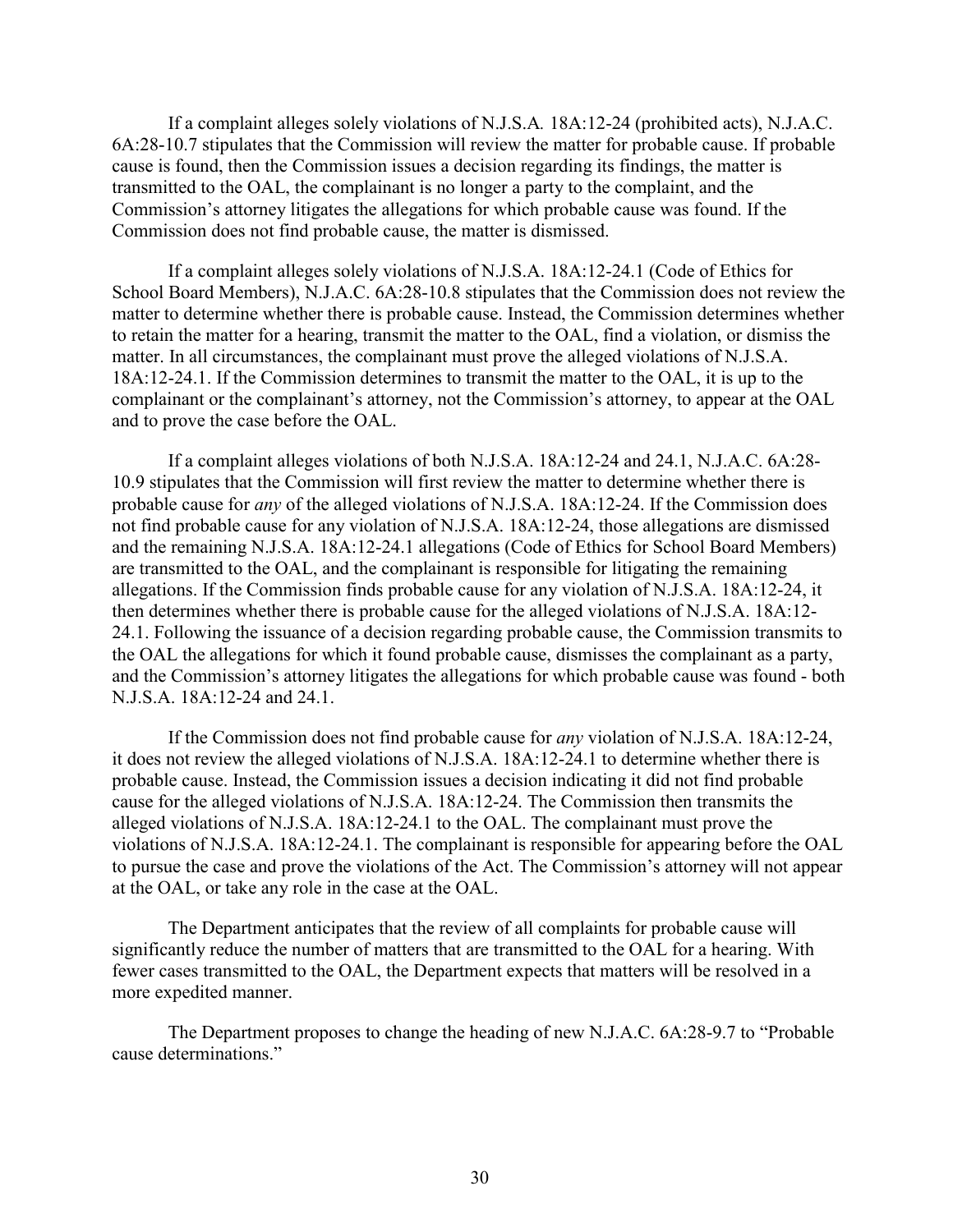The Department proposes to delete existing N.J.A.C. 6A:28-10.7(a), which allows the Commission to convene a conference prior to making a probable cause determination and sets forth the process for notifying complainant(s) and respondent(s) about the conference and for preconference and post-conference documentary submissions.

The Department proposes to recodify existing N.J.A.C. 6A:28-10.7(b) as new N.J.A.C. 6A:28-9.7(a). The Department also proposes to amend the rule, which currently requires the Commission to decide, after the filing of an answer and the completion of any conference, whether probable cause exists by determining whether there is a reasonable ground of suspicion supported by facts and circumstances strong enough in themselves to warrant a reasonable person to believe that the Act has been violated. Instead, the proposed amendments will require the Commission to decide, after a written statement has been filed, whether probable cause exists for the allegations in the complaint. The proposed amendments also will delete the reference to "a reasonable ground of suspicion" because proceedings before the Commission are administrative and not criminal in nature; therefore, the language proposed for deletion is not applicable to the Commission's review. The proposed amendments further will state that probable cause shall be found when the facts and circumstances presented in the complaint and written statement would lead a reasonable person to believe that the Act has been violated.

The Department proposes to delete existing N.J.A.C. 6A:28-10.7(b)1, which states that the complainant shall no longer be a party to the complaint upon a finding of probable cause. The regulations also states that the attorney for the Commission shall litigate those allegations in the complaint which the Commission found probable cause to credit when the Commission transmits a complaint to the OAL.

The Department proposes new N.J.A.C. 6A:28-9.7(b) to require the Commission to issue a written notice to the parties if the Commission does not find probable cause and to dismiss the matter. The proposed rule also states that dismissal in this circumstance shall constitute final agency action.

The Department proposes to amend recodified N.J.A.C. 6A:28-9.7(c), which requires the Commission, where it finds probable cause to credit any allegations in a complaint, to issue a written notice to the parties setting forth the findings. Instead, the proposed amendments will require the Commission, if it finds probable cause, to issue a written notice to the parties and for the matter to be processed in accordance with N.J.A.C. 6A:28-9.8. The regulation, as proposed for amendment, also states that findings of probable cause shall not constitute final agency action.

The Department also proposes to delete existing N.J.A.C. 6A:28-10.7(c)1 and 2, which set forth the requirements for the written notice to the parties based on whether the respondent has admitted the material facts alleged in the complaint and allow the Commission to make a determination of violation on a summary basis or to transmit the matter to the OAL for a hearing.

The Department proposes to delete existing N.J.A.C. 6A:28-10.7(d), which requires the Commission to issue a written notice to the parties when the Commission finds no probable cause to proceed with the complaint and requires the complaint to be dismissed.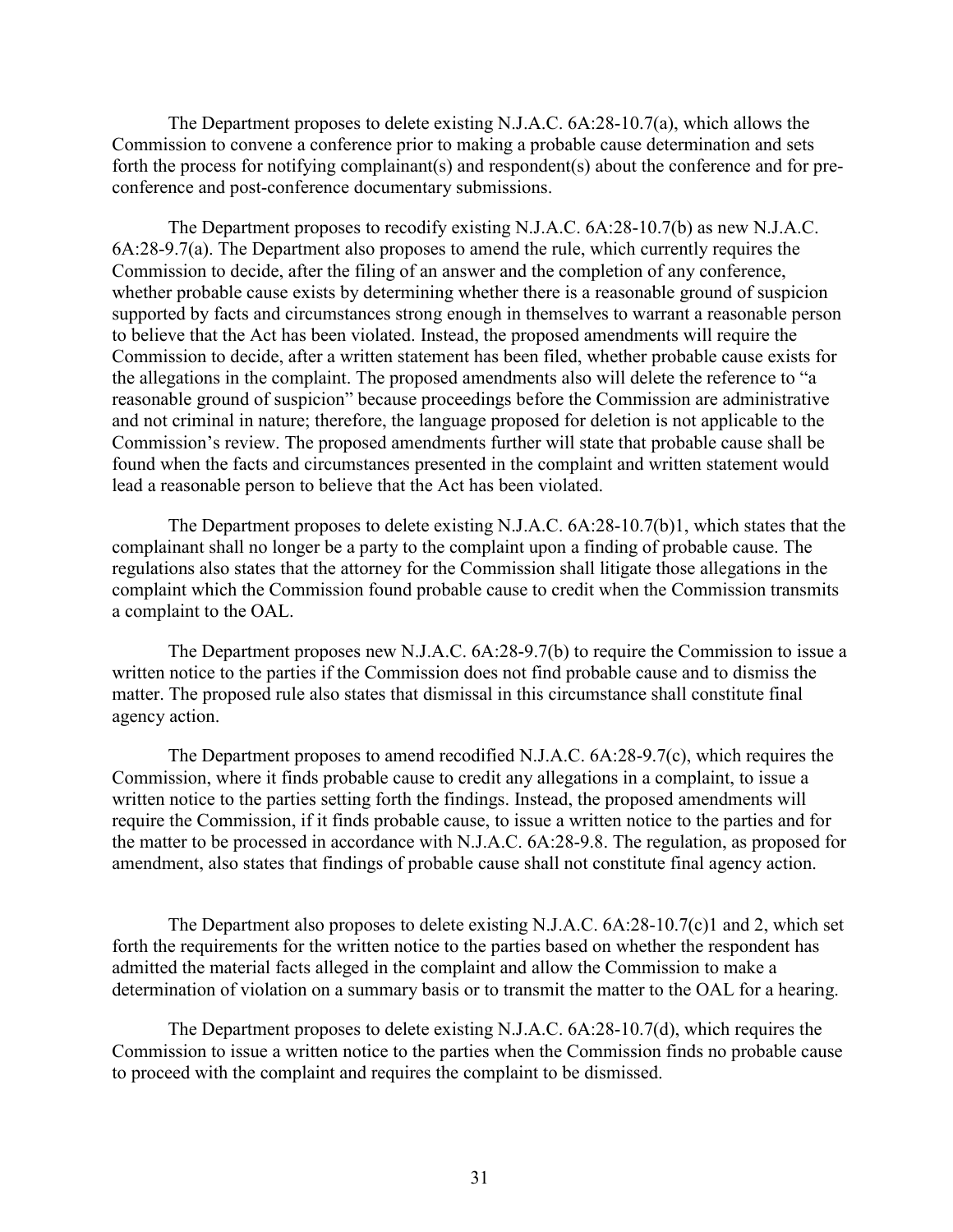The Department proposes to delete existing N.J.AC. 6A:28-10.7(e), which states that findings of probable cause pursuant to existing N.J.AC. 6A:28-10.7(c) shall not constitute final agency action. The provision will be contained at recodified N.J.AC. 6A:28-9.7(c) as proposed for amendment.

The Department proposes new N.J.A.C. 6A:28-9.7(d) to state that a decision rendered pursuant to N.J.S.A. 18A:12-29.b means a majority vote of the Commission regarding probable cause.

# **N.J.A.C. 6A:28-10.8 Processing of complaints alleging solely a violation of the code of ethics for school board members**

This section establishes the procedure for processing of complaints alleging solely a violation of the Code of Ethics for School Board Members.

The Department proposes to amend the section heading to "Processing of complaints after a finding of probable cause."

The Department proposes to delete existing N.J.A.C. 6A:28-10.8(a), which requires the processing of complaints alleging solely a violation of the code of ethics for school board members to be in accordance with N.J.S.A.18A:12-29.b. The existing rule also states that a decision rendered pursuant to N.J.S.A. 18A:12-29.b means a majority vote of the Commission during a public session of its meeting to do one of the following: grant or deny a motion to dismiss in whole or in part; retain a complaint for a hearing by the Commission; transmit a complaint to the OAL for a hearing; find a violation of the Act; or dismiss a complaint.

The Department proposes to delete existing N.J.AC. 6A:28-10.8(b), which states the complainant has the burden to prove factually a violation under the code of ethics for school board members as provided for at N.J.A.C. 6A:28-6.4.

The Department proposes new N.J.A.C. 6A:28-9.8(a) to require the Commission, if it finds probable cause for the allegations in a complaint, to provide the parties with written notice of the Commission's findings.

The Department proposes new N.J.A.C. 6A:28-9.8(a)1 to require the written notice from the Commission to also indicate how the matter will be processed. The Commission may either retain the matter for a hearing; determine a violation on a summary basis; or transmit the matter to the OAL for a hearing if one or more material facts are in dispute. If the Commission retains a matter for a hearing, it will require the parties' written consent in all matters, except those solely involving the Code of Ethics for School Board Members.

The Department proposes new N.J.A.C. 6A:28-9.8(a)2 to state that the complainant shall no longer be a party if a matter is transmitted to the OAL and the Commission found probable cause to credit at least one violation of N.J.S.A. 18A:12-24. The proposed rule also will require the attorney for the Commission to litigate the allegations in the complaint for which the Commission found probable cause to credit.

The Department proposes new N.J.A.C. 6A:28-9.8(a)3 to require, in cases where a matter is transmitted to the OAL and the Commission did not find probable cause to credit at least one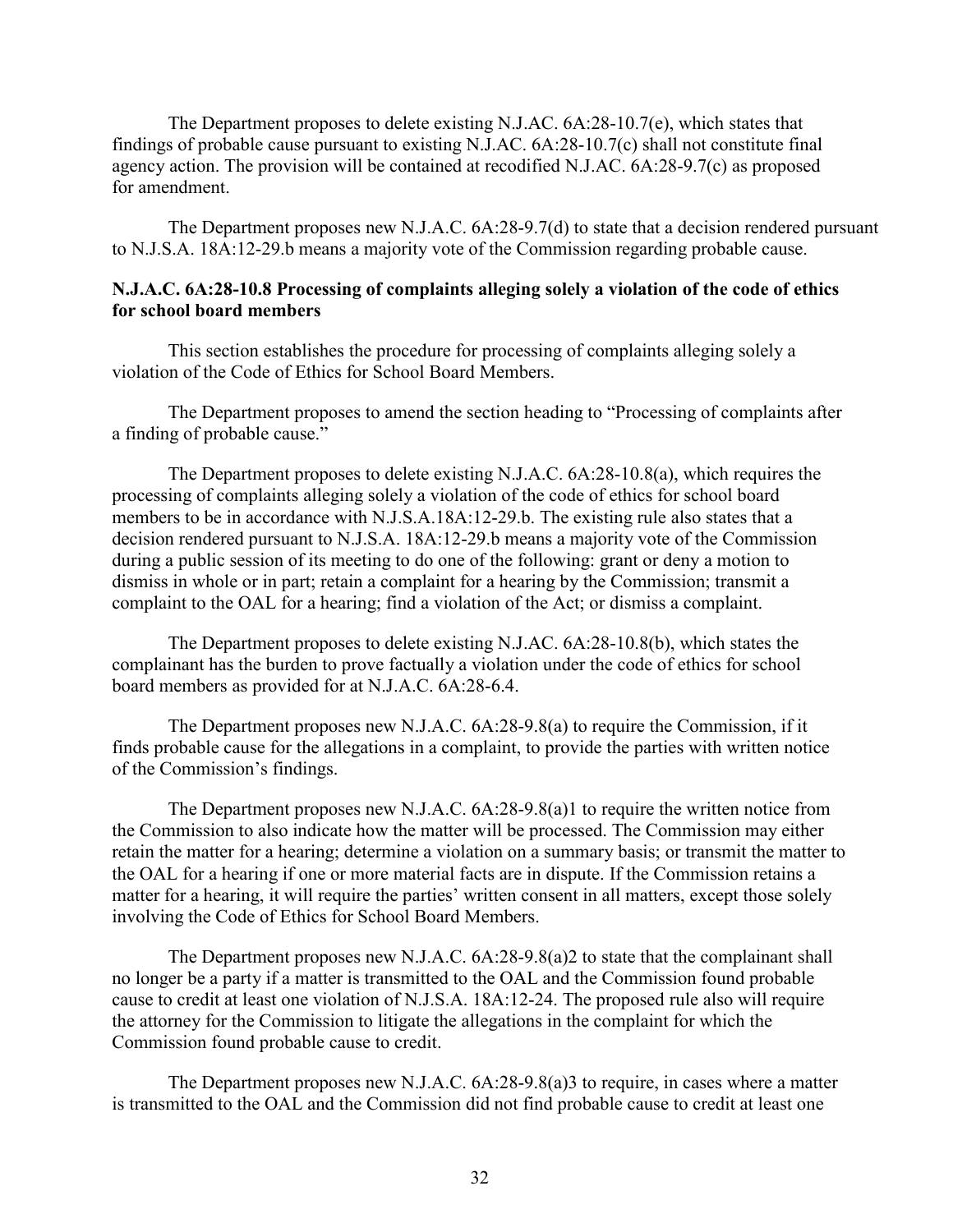violation of N.J.S.A. 18A:12-24 but found probable cause to credit a violation(s) of only N.J.S.A. 18A:12-24.1, the complainant, or an attorney of complainant's choosing, to litigate the allegations in the complaint for which the Commission found probable cause. The proposed rule also will require the complainant to prove the allegation(s) in accordance with N.J.A.C. 6A:28-6.4.

The Department proposes to recodify existing N.J.A.C. 6A:28-10.8(c), which requires the hearing to be conducted in accordance with the rules of the OAL when the Commission retains a complaint for a hearing, as new N.J.A.C. 6A:28-9.8(b). The Department proposes to amend recodified N.J.A.C. 6A:28-9.8(b)1, which requires any pre-hearing documentary submissions to be provided to the Commission and the adversarial party(ies) at least 10 calendar days prior to the hearing. The proposed amendment will add "[p]arties shall supply their adversary(ies) and the Commission with any" at the beginning to clarify that each party must supply the other and the Commission with the proper documentation. The Department also proposes to add "or as otherwise agreed to by the Commission and the parties" at the end to clarify that the parties and the Commission can agree to modify the deadline by which parties must submit pre-hearing submissions. The Department also proposes new N.J.A.C. 6A:28-9.8(b)3 to require the parties to provide their adversary(ies) and the Commission with sufficient copies of exhibits that are marked for identification to be entered into evidence. "Sufficient" means 10 copies for the Commission plus one for each adversary. The Department proposes to recodify existing N.J.A.C. 6A:28- 10.8(c)3 as N.J.A.C. 6A:28-9.8(b)4. The Department also proposes to amend the paragraph, which states the Commission will entertain motions to dismiss from the respondent upon the conclusion of the complainant's case as set forth at N.J.A.C. 6A:28-8.1(d). The proposed amendments will delete the cross reference because N.J.A.C. 6A:28-8.1 is proposed for deletion.

The Department proposes new N.J.A.C. 6A:28-9.8(c) to establish the procedure that will apply when the Commission decides to review a complaint on a summary basis, which occurs only when the material facts are not in dispute. The proposed subsection states the respondent shall be afforded 20 days to submit a statement setting forth the reason(s) why the respondent should not be found in violation of the Act. The proposed subsection also requires the statement to be limited to the allegation(s) for which the Commission has found probable cause. The proposed subsection also will allow the Commission to make a determination of violation on a summary basis after expiration of the time for submission of the respondent's statement.

The Department proposes new N.J.A.C. 6A:28-9.8(d) to state that when the Commission transmits a matter to the OAL for a hearing in accordance with N.J.S.A. 18A:12-29.a, the hearing shall be conducted pursuant to the Uniform Administrative Procedure Rules at N.J.A.C. 1:1. The proposed subsection also states that the hearing shall be limited to the allegation(s) in the complaint for which the Commission found probable cause.

The Department proposes to recodify existing N.J.A.C. 6A:28-10.8(d) as new N.J.A.C. 6A:28-9.8(d)1. The Department proposes to amend recodified N.J.A.C. 6A:28-9.8(d)1, which states, where a matter is transmitted to the OAL and the respondent fails to appear before the OAL and the matter is returned to the Commission for disposition, the allegation(s) in the complaint shall be deemed admitted and the Commission may proceed to a determination of a violation on a summary basis. The Department proposes to amend the first part of the paragraph to state "[w]hen the OAL returns a matter to the Commission for disposition following a respondent's failure to appear, the respondent may provide the Commission, within 13 days of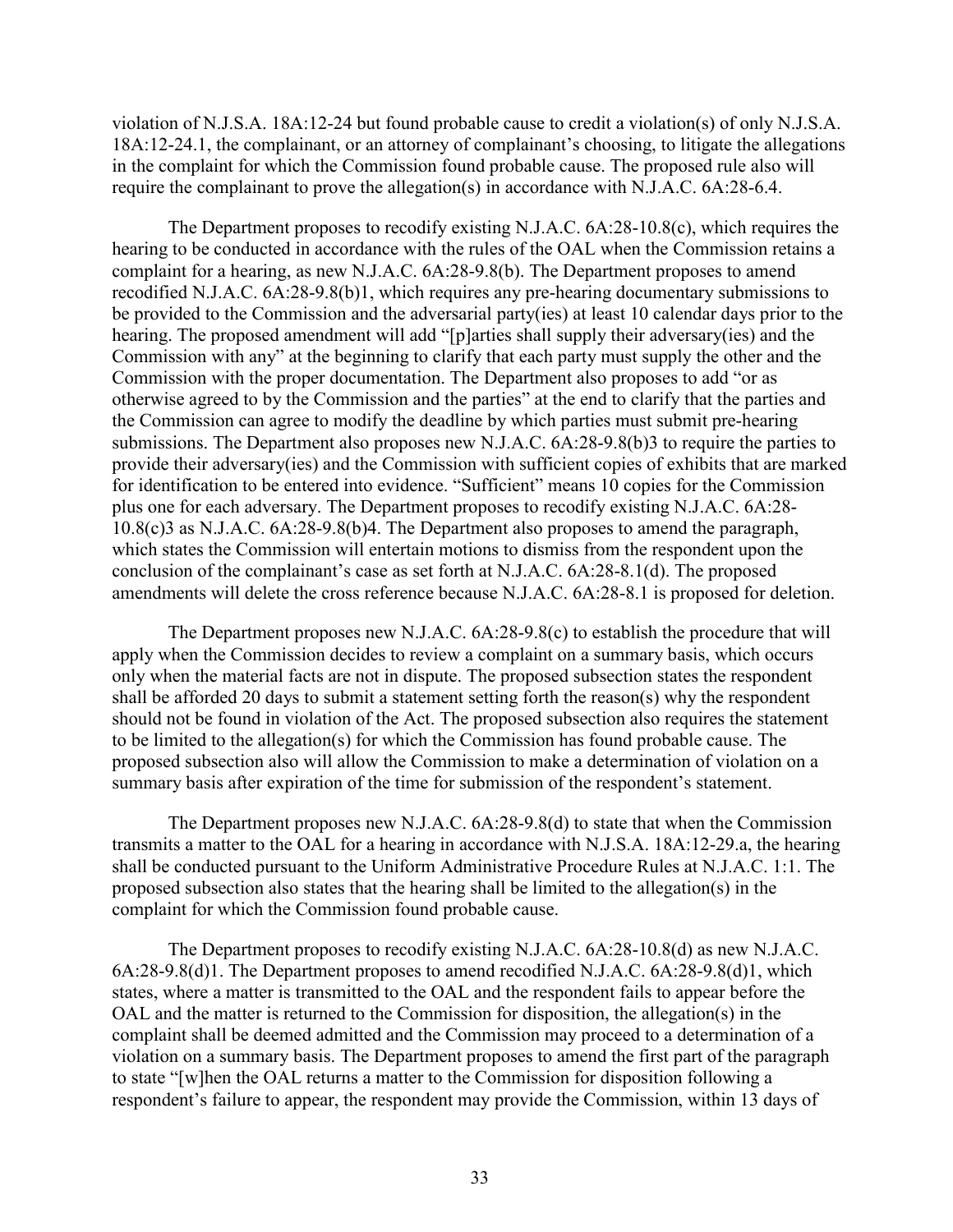receiving notice that the matter has been returned to the Commission, a written explanation regarding the reason(s) respondent failed to appear." The Department also proposes to add "[i]f the Commission does not receive respondent's written explanation or determines that the written explanation is not satisfactory," before "the allegation(s) in the complaint."

# **N.J.A.C. 6A:28-10.9 Processing of complaints alleging both prohibited acts and a violation of the code of ethics for school board members**

This section establishes the procedure for processing of complaints alleging both prohibited acts and a violation of the Code of Ethics for School Board Members.

As previously explained, the Department proposes to delete this section because the Commission will be reviewing all complaints for probable cause regardless of whether the complaints allege prohibited acts, a violation of the Code of Ethics for School Board Members, or both.

# **N.J.A.C. 6A:28-10.10 Adjournment of hearings**

This section establishes the procedure by which a hearing may be adjourned by the parties.

The Department proposes to recodify existing N.J.A.C. 6A:28-10.10 as new N.J.A.C. 6A:28-9.9.

# **N.J.A.C. 6A:28-10.11 School Ethics Commission determination on complaints**

This section discusses the Commission's authority with regard to the resolution of complaints.

The Department proposes to recodify existing N.J.A.C. 6A:28-10.11 as new N.J.A.C. 6A:28-9.10.

The Department proposes to amend the second sentence of recodified N.J.A.C. 6A:28- 9.10(a), which requires the Commission's decision to be in writing and to set forth its findings of fact, conclusions of law, and penalty recommendation, pursuant to N.J.A.C. 6A:28-10.12, in any case where a violation is found. The proposed amendments will replace "and penalty recommendation, pursuant to N.J.A.C. 6A:28-10.12, in any case where a violation is found" with "[i]n any case where a violation is found, the Commission's decision shall also include a recommended penalty as authorized by N.J.S.A. 18A:12-29.c" to cite the statutory authority, as opposed to the regulatory.

The Department proposes to amend recodified N.J.A.C. 6A:28-9.10(b), which states a determination to dismiss a complaint shall constitute final agency action. The proposed amendment will add that the determination shall be appealable directly to the Appellate Division of the Superior Court to explain the process for filing an appeal of the Commission's decision to dismiss a complaint. This process is also referenced elsewhere in the chapter.

#### **N.J.A.C. 6A:28-10.12 Sanction**

This section sets forth the process for the Commission's recommendation of a sanction to the Commissioner.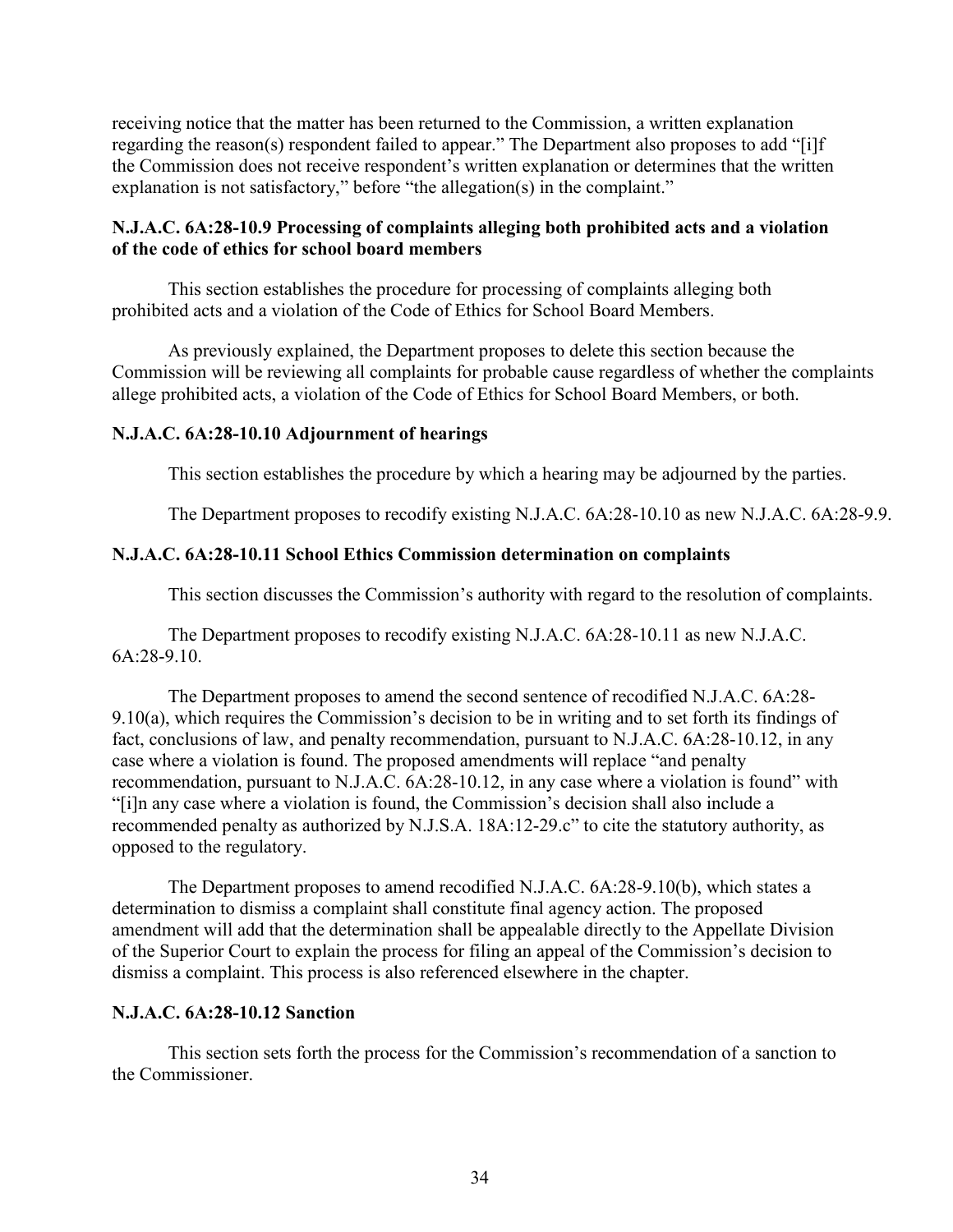The Department proposes to recodify existing N.J.A.C. 6A:28-10.12 as new N.J.A.C. 6A:28-9.11.

The Department proposes new N.J.A.C. 6A:28-9.11(a)1 to allow the Commission to recommend an enhanced penalty in instances where a school official was on notice that an activity would violate the Act or a school official was previously sanctioned for behavior that violated the Act. This proposed addition is intended to dissuade school officials from repeating behaviors that violate the Act.

The Department proposes to amend recodified N.J.A.C. 6A:28-9.11(d), which, in part, requires the Commission to direct that an adopted resolution concerning the Commissionerimposed censure, suspension, or removal of a school official be read at the next regularly scheduled public meeting of the district board of education or board of trustees. The proposed amendments will specify that the resolution must be read aloud at the beginning of the next regularly scheduled public meeting. The proposed amendments will ensure that the public is aware of penalties imposed on local school officials.

The Department also proposes to recodify the provision at recodified N.J.A.C. 6A:28- 9.11(d) that requires a Commission resolution read by the district board of education or board of trustees to be posted for not less than 30 days in such places as the board posts its public notices as new N.J.A.C. 6A:28-9.11(d)1. The Department also proposes new N.J.A.C. 6A:28-9.11(d)2 to require the resolution to also be published online on the school district's, the charter school's, or the renaissance school project's website, if available, for a period of no less than 30 days. The Department further proposes new N.J.A.C. 6A:28-9.11(d)3 to require the reading of the resolution to be memorialized in the district board of education's or the board of trustees' minutes of the meeting and a copy of the approved minutes to be provided to the Commission. The proposed amendments will help ensure public transparency and accountability.

The Department proposes new N.J.A.C. 6A:28-9.11(e) to establish that a written decision of the Commission will create a record of the penalty it would have recommended if not for the resignation of a board member or trustee who resigns following the finding of a violation of the Act and thereby limiting the penalty that the Commission can recommend. The proposed subsection is intended to make school officials aware of the full extent of the potential penalty that can be imposed for similar conduct, regardless of whether a school official has resigned. The Department maintains that the safeguards are necessary as a matter of public policy to ensure that all school officials are accountable for their actions.

### **Subchapter 11. Appeals**

This subchapter establishes the procedures for appealing a determination by the Commission.

The Department proposes to recodify existing Subchapter 11 as new Subchapter 10.

The Department proposes to amend recodified N.J.A.C. 6A:28-10.1(a), which states that any appeal of the Commission's determination regarding a violation of the Act shall be to the Commissioner in accordance with N.J.A.C. 6A:4, Appeals. The Department proposes to add "or the Commission's recommended penalty" after "determination." This proposed amendment will clarify under which circumstances a school official can file an appeal to the Commissioner.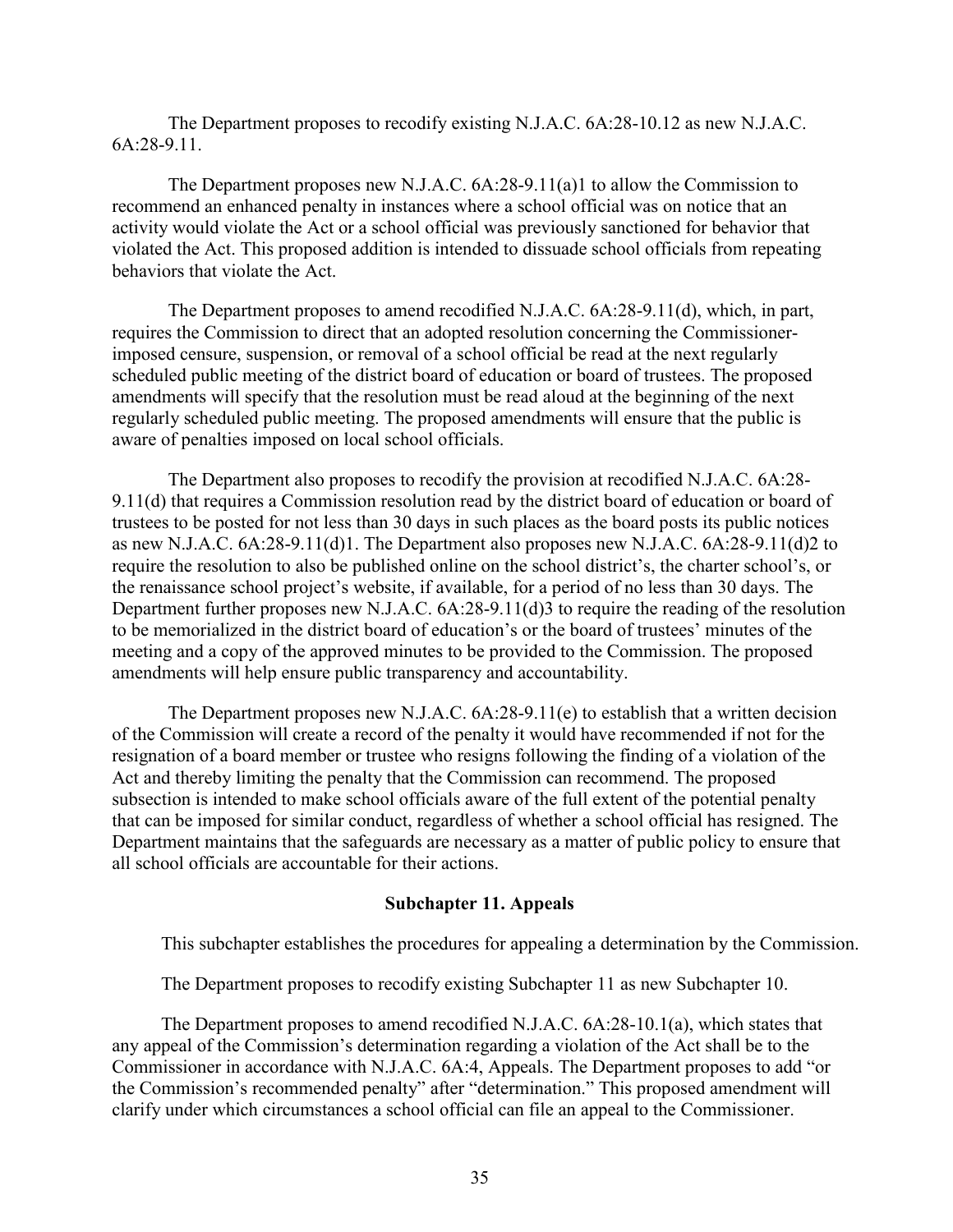As the Department has provided a 60-day comment period on this notice of proposal, the notice is excepted from the rulemaking calendar requirements, pursuant to N.J.A.C. 1:30-3.3(a)5.

#### **Social Impact**

N.J.A.C. 6A:28, School Ethics Commission, was promulgated to ensure that the conduct of school officials must hold the respect and confidence of the public, and that school officials must avoid conduct that violates the public trust or creates a justifiable impression among the public that this trust is being violated. The rules affect approximately 17,500 board members, trustees, and administrators of school districts, charter schools, and renaissance school projects.

The rules proposed for readoption with amendments and the new rules offer the public guidance with respect to the Commission's jurisdiction, along with the process for filing complaints and appearing before the Commission. The Commission reviews approximately 70 to 80 complaints each year, many of which are filed by complainants who do not have an attorney. The Commission also issues 25 to 35 advisory opinions annually.

The rules proposed for readoption with amendments and the new rules will reduce the type of responsive pleading that respondents can file from an answer or motion to dismiss, to a written statement. With the elimination of the option to file an answer or motion to dismiss in favor of a single, written statement, it is anticipated that the Commission will be able to process cases more quickly, as there will not be a need for the Commission to review a case at multiple meetings. The rules proposed for readoption with amendments and the new rules will also delineate the penalties that the Commission will recommend if school officials fail to file disclosure statements in a timely fashion, and if board members and trustees fail to timely complete training. By detailing the penalties that the Commission will recommend for noncompliance, the rules proposed for readoption with amendments and the new rules will place all school officials, board members, and trustees on notice of the ramifications. This, in turn, should ensure more timely compliance. By requiring district boards of education and charter school or renaissance school project boards of trustees to read resolutions detailing the nature of penalties imposed for non-compliance, the rules proposed for readoption with amendments and the new rules will ensure the public will be fully aware of whether school officials are compliant with their statutory and regulatory obligations.

The rules proposed for readoption with amendments and the new rules also aim to modernize the Commission's processes and procedures, and with such amendments, the Commission is aiming to ease the burden on parties in favor of more user-friendly platforms, such as email.

The rules proposed for readoption with amendments and the new rules clarify the minimum requirements of what must be in a complainant, with the objective of reducing the number of deficient complaints that are filed with the Commission. With more detailed information included in complaints, respondents can also more fully understand the nature of the allegations levied against them, and can respond accordingly.

### **Economic Impact**

There is no clear and quantifiable economic impact of the rules proposed for readoption with amendments and the new rules associated with the training requirement for district board of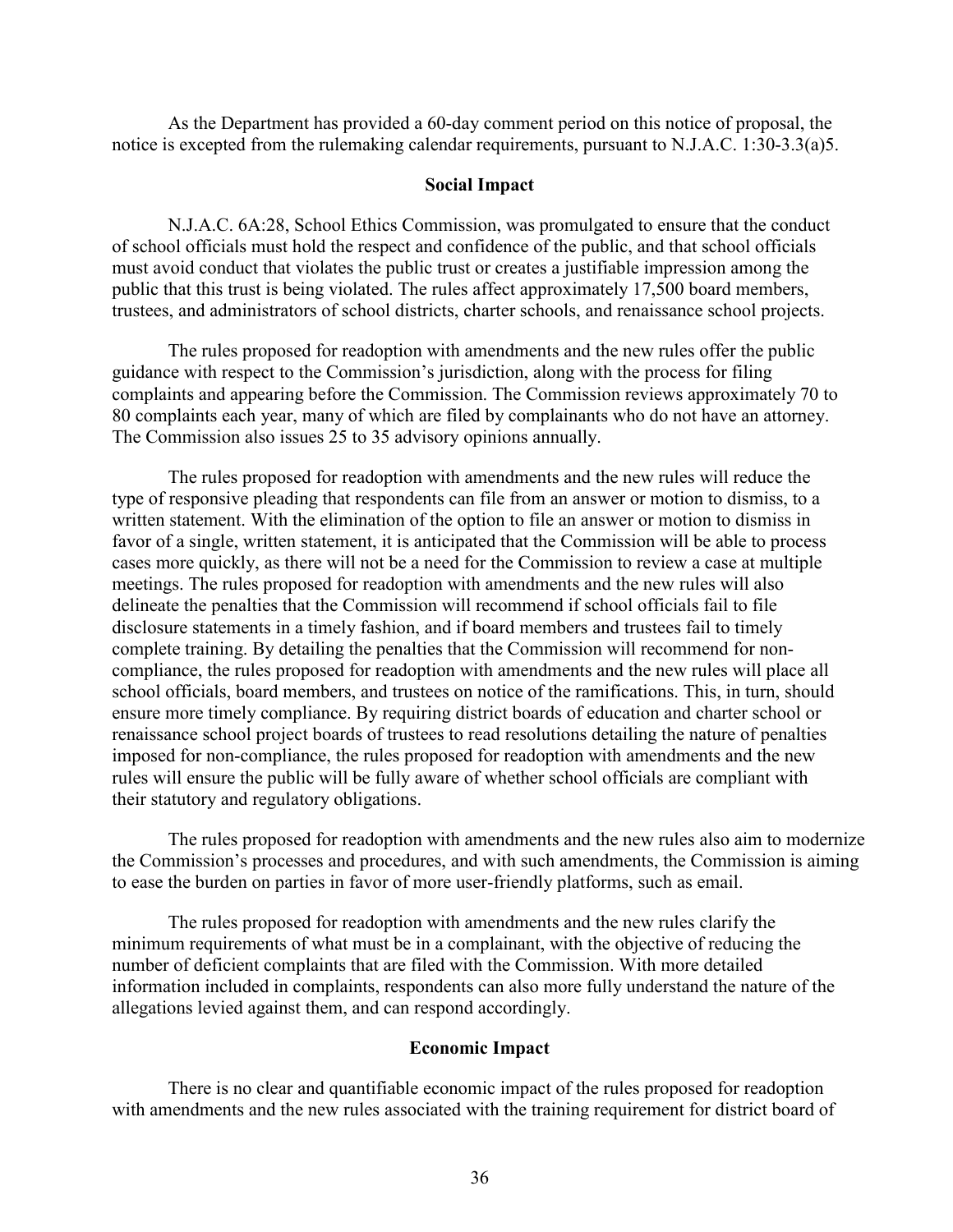education members and charter school and renaissance school trustees, as required by N.J.S.A. 18A:12-33, with the exception of annual membership dues school districts and charter schools already pay to the NJSBA. Specifically, the Act requires district board of education members and charter school trustees to complete a training program on school district governance in their first, second, and third years of service. Additionally, within one year after each reelection or reappointment, the member or trustee is required to complete an advanced training program, which must include information on relevant changes to New Jersey school law and other information deemed appropriate to enable to member or trustee to serve effectively. NJSBA provides the training at no cost to district board of education members and charter school and renaissance school trustees.

The rules proposed for readoption with amendments and the new rules require all complaints, regardless of the nature of the allegations, to be subjected to a probable cause review. Requiring all matters to be reviewed for probable cause will likely lead to many more cases being dismissed before being heard on the merits by the Commission or by the OAL. This change will save time and expense for respondents who would have otherwise been required to defend against such allegations. By reducing the number of cases transmitted to the OAL, the rules proposed for readoption with amendments and the new rules should reduce the time and cost related to the hearing process itself.

By reducing the number of copies of complaints (and exhibits) that complainants need to file, and eliminating the need for complainants to notarize their signature, under oath, the rules proposed for readoption with amendments and the new rules will also result in unquantifiable cost savings for complainants. The ability to effectuate service on an adversary through email will also result in unquantifiable cost savings for individuals who would have otherwise paid to send and serve pleadings via certified mail.

The rules proposed readoption with amendments and the new rules further clarify the expectations of complainants when filing complaints, with the objective of reducing the number of deficient complaints that are filed with the Commission. By more clearly detailing such expectations, the rules proposed for readoption will result in unquantifiable cost savings for complainants and also will reduce the amount of time and effort it takes to prepare and submit a complaint.

### **Federal Standards Statement**

There are no Federal requirements or standards that have an impact on the rules proposed for readoption with amendments and the new rules. N.J.A.C. 6A:28 is based on a State statute; therefore, a Federal standards analysis is not necessary.

#### **Jobs Impact**

The Department does not anticipate a creation or loss of jobs as a result of the rules proposed for readoption with amendments and the new rules.

### **Agriculture Industry Impact**

The rules proposed for readoption with amendments and the new rules will not have an impact on the agriculture industry in New Jersey.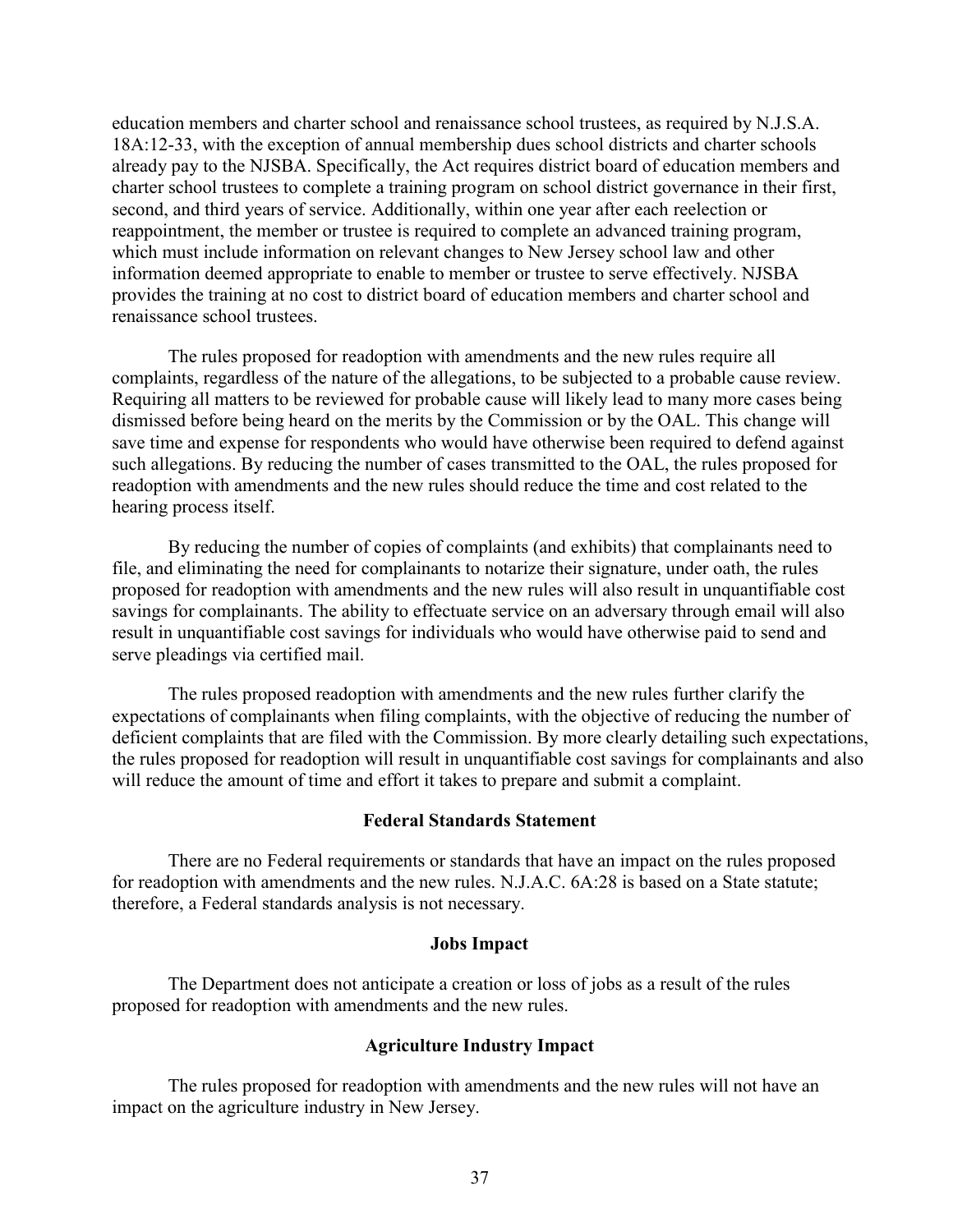# **Regulatory Flexibility Statement**

A regulatory analysis is not required because the rules proposed for readoption with amendments and the new rules do not impose reporting, recordkeeping, or other compliance requirements on small businesses as defined in the Regulatory Flexibility Act, N.J.S.A. 52:14B-16 et seq. Commission rules, by statute, apply exclusively to all school officials in public schools in the State of New Jersey. They do not apply to any officials in nonpublic institutions.

### **Housing Affordability Impact Analysis**

The rules proposed for readoption with amendments and the new rules will have an insignificant impact on the affordability of housing in New Jersey. There is an extreme unlikelihood the rules proposed for readoption with amendments and the new rules would evoke a change in the average costs associated with housing because the rules proposed for readoption with amendments and the new rules concern proceedings before the Commission.

# **Smart Growth Development Impact Analysis**

The rules proposed for readoption with amendments and the new rules will have an insignificant impact on smart growth. There is an extreme unlikelihood the rules proposed for readoption with amendments and the new rules would evoke a change in housing production in Planning Areas 1 or 2, or within designated centers, under the State Development and Redevelopment Plan in New Jersey because the rules proposed for readoption with amendments and the new rules concern proceedings before the Commission.

# **Racial and Ethnic Community Criminal Justice and Public Safety Impact Statement**

There is an extreme unlikelihood that the rules proposed for readoption with amendments and the new rules would have an impact on pretrial detention, sentencing, probation, or parole policies concerning juveniles and adults in the State because the rules proposed for readoption with amendments and the new rules apply exclusively to the Commission and to school officials in public schools in the State of New Jersey.

**Full text** of the rules proposed for readoption and the proposed amendments and new rules follows (additions indicated in boldface **thus**; deletions indicated in brackets [thus]):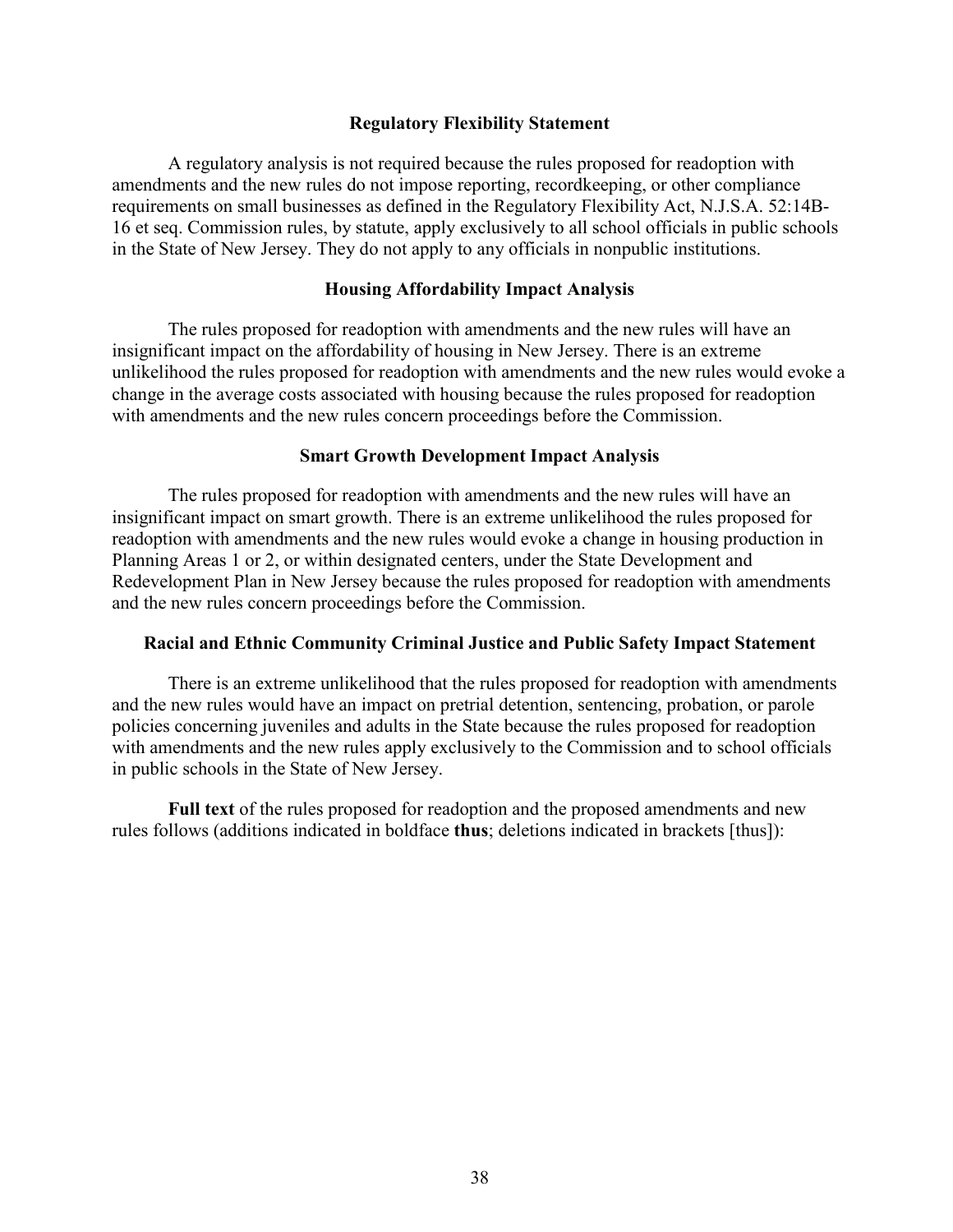# N.J.A.C. 6A:28, School Ethics Commission

# Table of Contents

[Subchapter 1. General Provisions](#page-44-0)

[6A:28-1.1 Scope and purpose](#page-44-1)

[6A:28-1.2 Definitions](#page-44-2)

[6A:28-1.3 Functions and authority of the](#page-53-0) [School Ethics] Commission

[6A:28-1.4 Jurisdiction of the \[School Ethics\]](#page-55-0) Commission

[6A:28-1.5 Abeyance](#page-56-0)

6A:28-1.6 [Order to Show Cause](#page-56-1)

6A:28-1.7 [Proof of service](#page-57-0)

6A:28-1.8 [Relaxation of rules](#page-58-0)

[Subchapter 2. By-Laws of The \[School Ethics\]](#page-59-0) Commission

[6A:28-2.1](#page-59-1) Members

6A:28-2.2 [Chairperson](#page-59-2)

[6A:28-2.3 Meetings](#page-60-0)

[6A:28-2.4 Committees](#page-61-0)

[Subchapter 3. Filing of](#page-61-1) Disclosure Statements

[6A:28-3.1 Procedures for filing of disclosure statements](#page-61-2)

[6A:28-3.2 Duties of district boards of education and charter schools](#page-64-0) **or renaissance school**

**project [boards of trustees](#page-64-0)**

[6A:28-3.3 Procedures in the event of failure to file](#page-67-0) disclosure statements

[6A:28-3.4 Procedures in the event of incomplete filing](#page-68-0)

Subchapter 4. Board Member a**[nd Charter School or Renaissance School Project Trustee](#page-70-0)** Training

[6A:28-4.1 Training requirement](#page-70-1)

[6A:28-4.2 Procedures for compliance](#page-70-2)

**[6A:28-4.3 Penalties for non-compliance](#page-72-0)**

[Subchapter 5. Advisory Opinions](#page-73-0)

[6A:28-5.1 Entitlement](#page-73-1) to an advisory opinion

[6A:28-5.2 Procedures for requesting and receiving an](#page-74-0) **advisory** opinion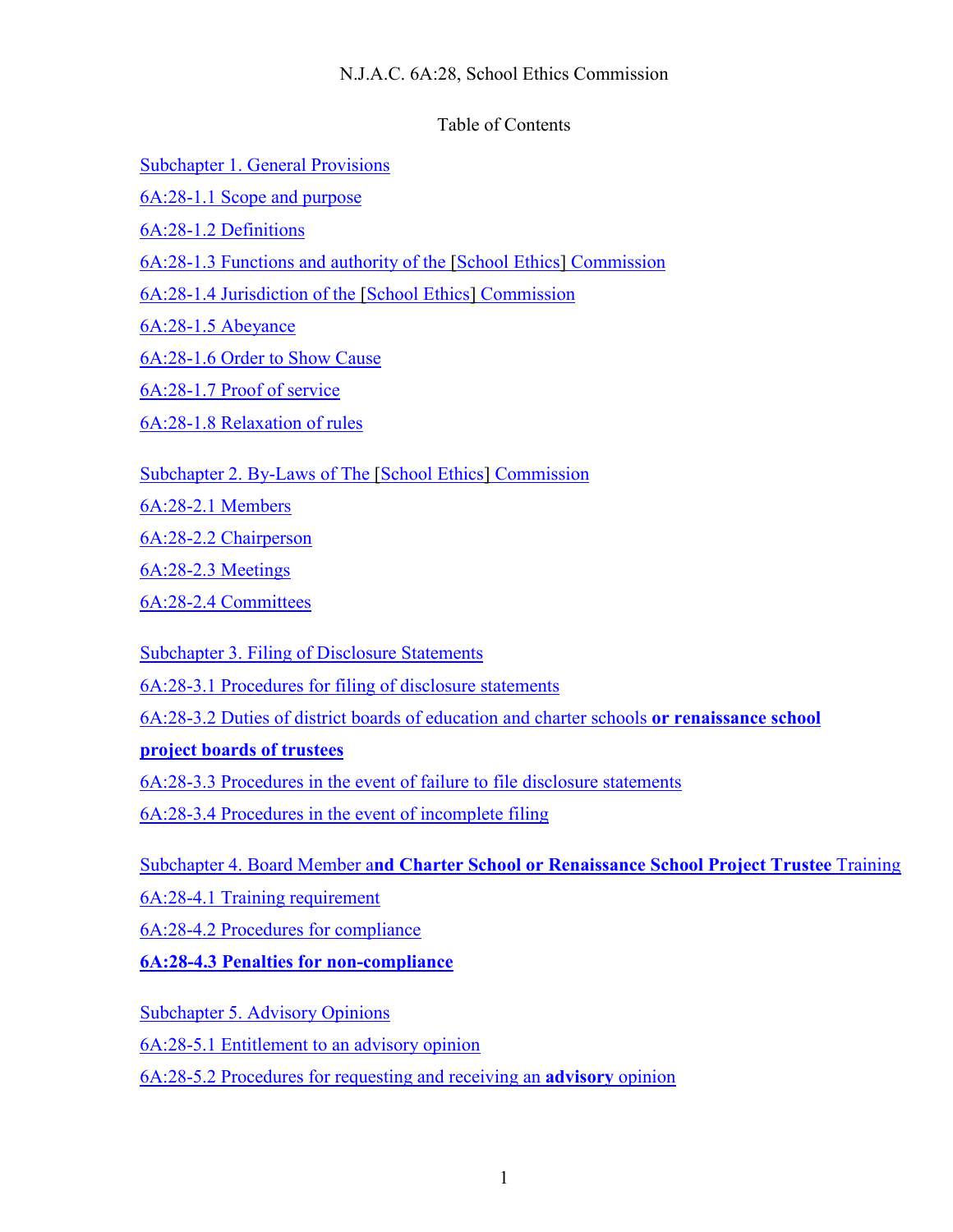[Subchapter 6. Filing and Amendment of Complaints; Burden of Proof](#page-75-0)

[6A:28-6.1 Who may file a complaint](#page-75-0)

[6A:28-6.2 Process for the filing of a complaint](#page-76-0)

[6A:28-6.3 Contents of a complaint](#page-77-0)

[6A:28-6.4 Complainant's burden of proof for complaints alleging a violation of the](#page-81-0) [code] **Code**

of [ethics] **Ethics** [for \[school board members\]](#page-81-0) **School Board Members**

[6A:28-6.5 Time period for the filing of a complaint](#page-83-0)

6A:28-6.6 [Complaint processing, consolidating](#page-84-0) and confidentiality

6A:28-6.7 [Amendment of a](#page-86-0) complaint

[Subchapter 7. Filing of \[Answers\]](#page-87-0) **Written Statements**

[6A:28-7.1 Process for filing \[an answer\]](#page-87-1) **a written statement**

[6A:28-7.2 Contents of \[an answer\]](#page-87-2) **a written statement**

[6A:28-7.3 Time for filing \[an answer\]](#page-89-0) **a written statement**

[6A:28-7.4 Extension of the time for filing \[an answer\]](#page-89-1) **a written statement**

[\[Subchapter 8. Motion to Dismiss\]](#page-90-0)

[\[6A:28-8.1 Process for filing a motion to dismiss\]](#page-90-1)

[\[6A:28-8.2 Process for responding to a motion to dismiss\]](#page-90-2)

[6A:28-8.3 Commission [review of a motion to dismiss\]](#page-91-0)

[Subchapter \[9.\]](#page-91-1) **8.** Subpoenas

6A:28-[9.1]**8.1** [Subpoenas to compel the attendance of witnesses\[,\]](#page-91-2)**;** production of documents; issuance, [contents and service](#page-91-2)

Subchapter [10.] **9.** [Review of Complaints](#page-91-3)

6A:28-[10.1]**9.1** [Duties of complainant\(s\) and respondent\(s\) relative to](#page-91-4) N.J.A.C. 6A:28-1.5

6A:28-[10.2]**9.2** [Administrative dismissals](#page-92-0)

6A:28-[10.3]**9.3** [Evidence rules](#page-93-0)

6A:28-[10.4]**9.4** [Frivolous filings](#page-93-1)

[6A:28-\[10.5\]](#page-94-0)**9.5** Settlement

[6A:28-\[10.6\]](#page-95-0)**9.6** Withdrawal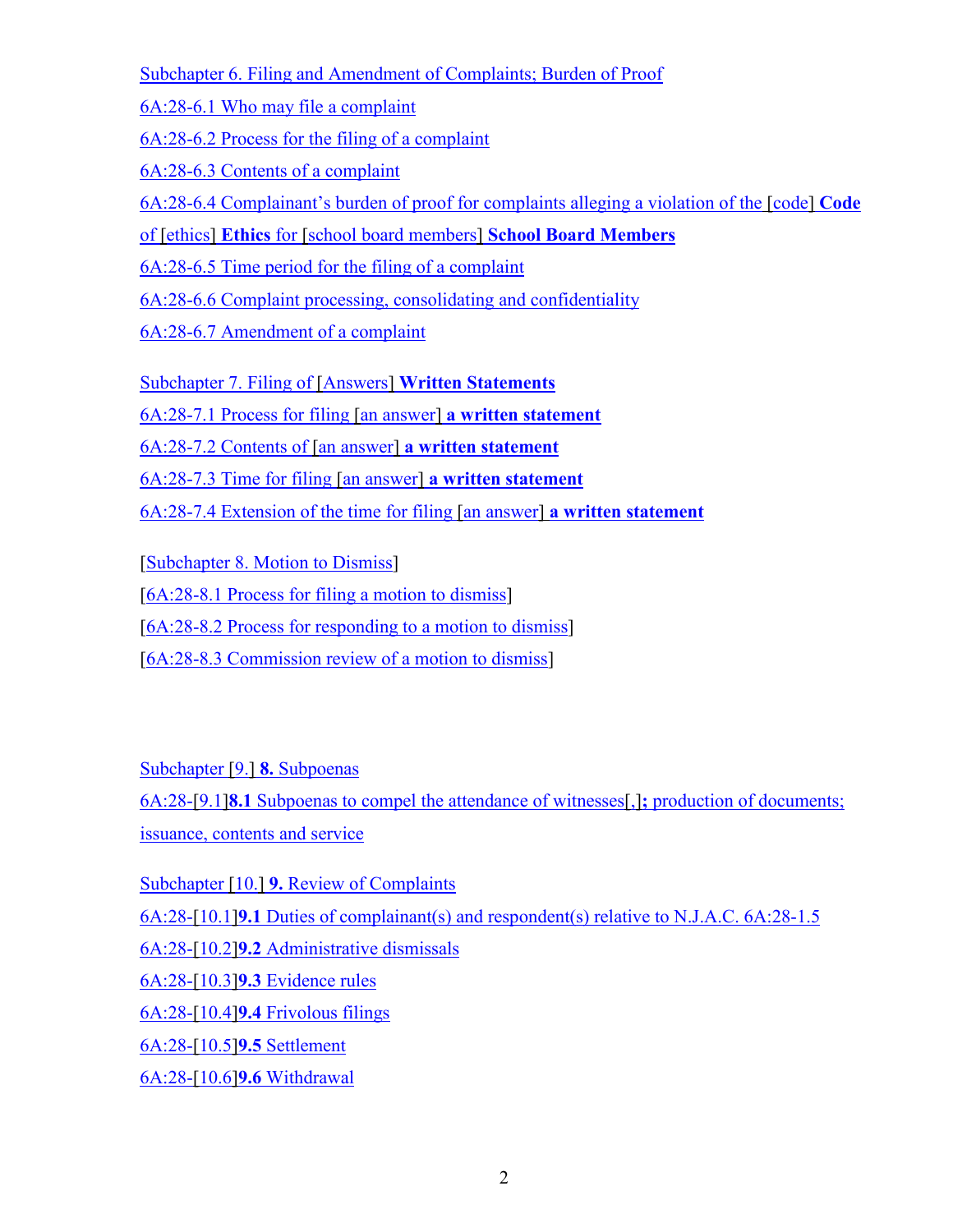6A:28-[10.7]**9.7** [Processing of [complaints alleging solely prohibited acts\]](#page-95-1) **Probable cause** 

# **[determinations](#page-95-1)**

6A:28-[10.8]**9.8** Processing of complaints [\[alleging solely a violation](#page-97-0) of the code of ethics for school board members] **[after a finding of probable](#page-97-0) cause**

[\[6A:28-10.9 Processing of complaints alleging both prohibited acts and a violation of the code of](#page-100-0) 

[ethics for school board members\]](#page-100-0)

6A:28-[10.10]**9.9** [Adjournment of hearings](#page-101-0)

6A:28-[10.11]**9.10** [School Ethics Commission determinations on complaints](#page-101-1)

[6A:28-\[10.12\]](#page-102-0)**9.11** Sanction

[Subchapter](#page-103-0) [11.] **10.** Appeals

6A:28-[11.1]**10.1** [Procedure for appeal](#page-103-1)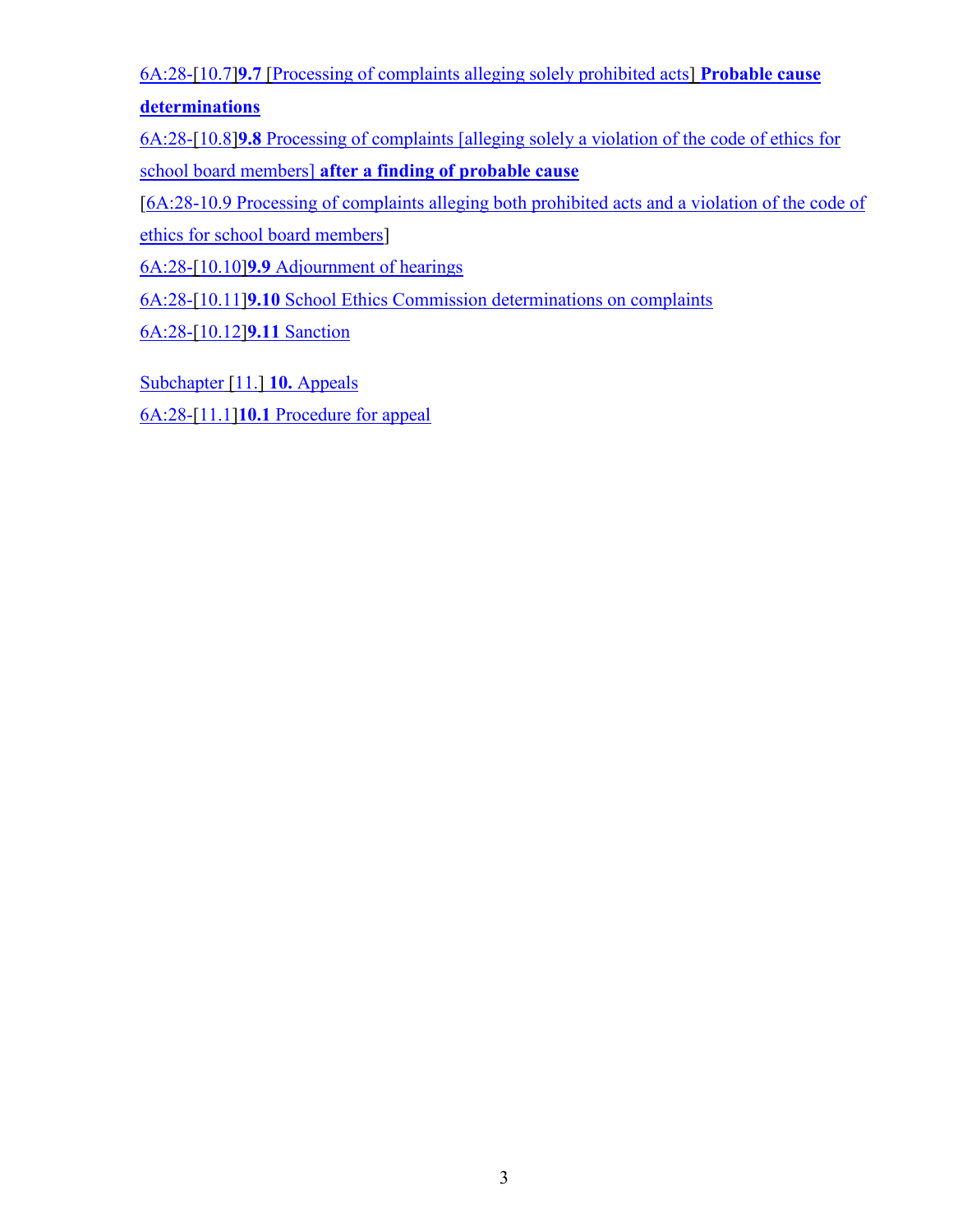#### Subchapter 1. General Provisions

<span id="page-44-1"></span><span id="page-44-0"></span>6A:28-1.1 Scope and purpose

- (a) The rules set forth in this [subchapter] **chapter** have been adopted for the purpose of effectuating the legislative intent of N.J.S.A. 18A:12-21 et seq., the School Ethics Act (P.L. 1991, c. 393), which seeks to "…ensure and preserve public confidence…" in the integrity of elected and appointed [school board] members **of a district board of education, members of a board of trustees of a charter school or renaissance school project,** and school administrators.
- (b) To achieve this goal**,** the Legislature [has] adopted N.J.S.A. 18A:12-24 and [18A:12- ]24.1, which prescribe ethical standards by which [school officials] **members of a district board of education, members of a board of trustees of a charter school or renaissance school project, and school administrators** are to be guided in the conduct of their offices and positions [and]**. The School Ethics Act also** created [a] **the** School Ethics Commission specifically for the purpose of enforcing [those] **the** ethical standards through a procedure for reviewing complaints of ethical violations, investigating those complaints**,** and ultimately rendering recommendations to the Commissioner **of Education** as to the imposition of sanctions when violations are [demonstrated] **established**.

<span id="page-44-2"></span>6A:28-1.2 Definitions

The following words and terms[, when used in this chapter,] shall have the following meanings **when used in this chapter,** unless the context clearly indicates otherwise.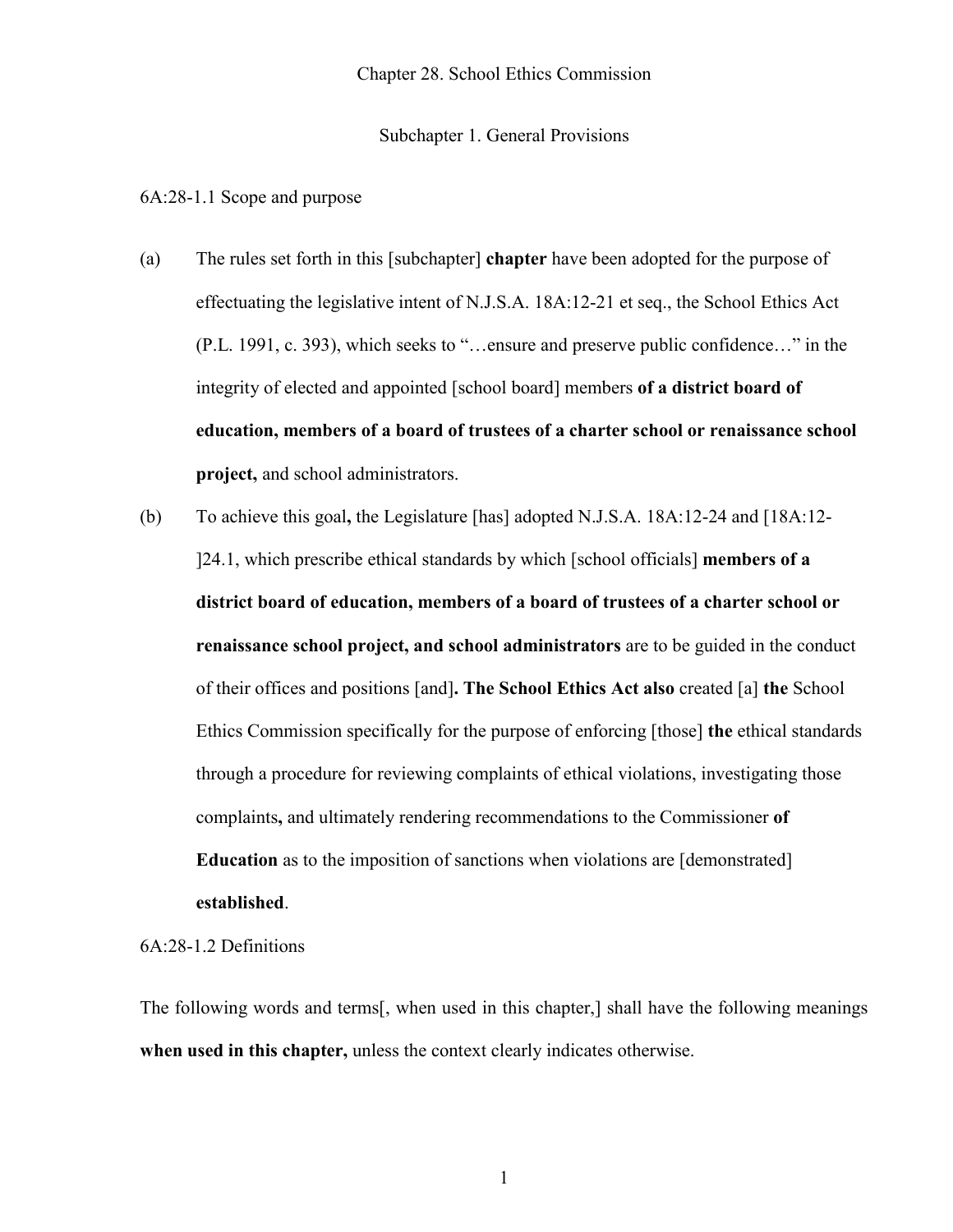"Act" means N.J.S.A. 18A:12-21 et seq., the School Ethics Act (P.L. 1991, c. 393).

"Administrator" means any officer[, other than a board member,] or employee of a [local] school district**,** [or] charter school**, or renaissance school project, but not a member of a district board of education or member of a board of trustees of a charter school or renaissance school project,** who:

- 1. Holds a position [which] **that** requires a certificate that authorizes the holder to serve as **a** school administrator, principal, or school business administrator; or
- 2. Holds a position [which] **that** does not require [that] the person hold any type of certificate but **who** is responsible for making recommendations regarding hiring or the purchase or acquisition of any property or services by the [local] school district; or
- 3. Holds a position [which] **that** requires a certificate that authorizes the holder to serve as **a** supervisor and who is responsible for making recommendations regarding hiring or the purchase or acquisition of any property or services by the [local] school district.

"ALJ" means an administrative law judge assigned [by the Director of the Office of Administrative Law]to preside over contested cases pursuant to N.J.S.A. 52:14F-1 et seq.

"Benefit" as used in the Act means **direct or indirect** advantage, profit, privilege**,** or gain**, whether financial, personal, or otherwise**.

"Board member" means any person holding membership, whether by election or appointment, **upon being sworn in and taking office,** on any **district** board of education [other than the State Board of Education].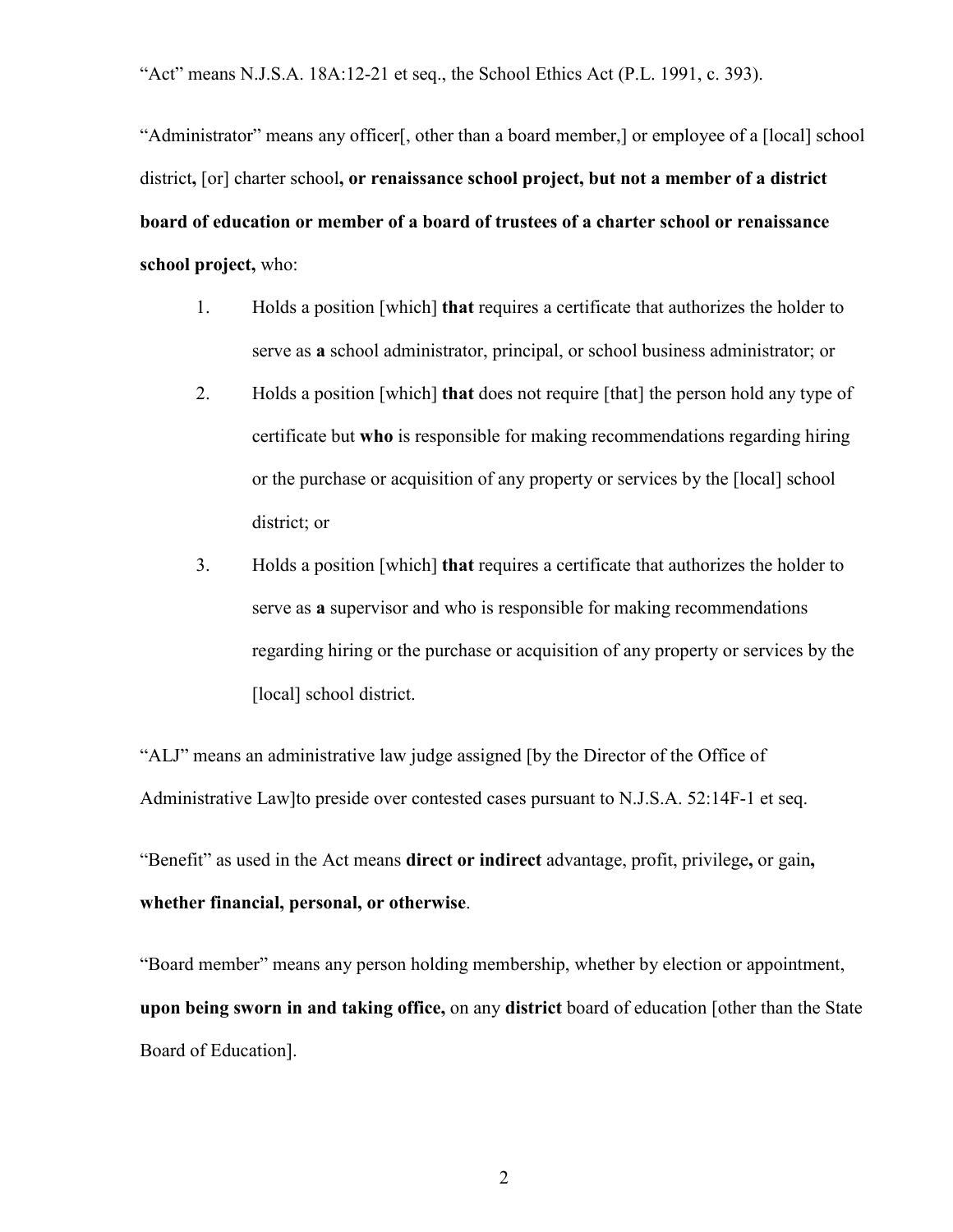"Board of trustees" means the public agent authorized [by the State Board of Education] to supervise and control a charter school **or renaissance school project**.

# **"Board secretary" means the school district employee responsible for fulfilling a district board of education's statutory and regulatory obligations to the School Ethics Commission.**

"Censure" means[, except in the case of a school official who is an officer or employee of the New Jersey School Boards Association,] a formal expression of disapproval by the Commissioner **of Education for a violation(s) of the Act,** which is publicized by the adoption of a formal resolution by the School Ethics Commission**,** and **which is provided to** the [school official's] district board of education or the board of trustees [of his charter school] **to read and adopt** at [a] **its next regularly scheduled** public meeting [when said school official has been found to be in violation of N.J.S.A. 18A:12-21 et seq]. In the case of [a school official who is] an officer or employee of the New Jersey School Boards Association, censure means a formal expression of disapproval [by the School Ethics Commission] publicized by the adoption of a formal resolution by the **School Ethics** Commission at a public meeting.

"Charter school" means a public school established pursuant to N.J.S.A. 18A:36A**-**1 et seq.**,** [and which] **that** is operated under a charter granted by the Commissioner **of Education,** that is independent of the district board of education**,** and that is managed by a board of trustees. **Pursuant to N.J.S.A. 18A:12-23.1, the provisions of the Act shall apply to an administrator and a member of a board of trustees of a charter school established under N.J.S.A. 18A:36A-1 et seq.**

"Charter school **or renaissance school project** designee" means [the person at] the charter school [whom the lead person designates as being] **or renaissance school project employee** responsible for [assuring that school officials in the school file timely disclosure statements]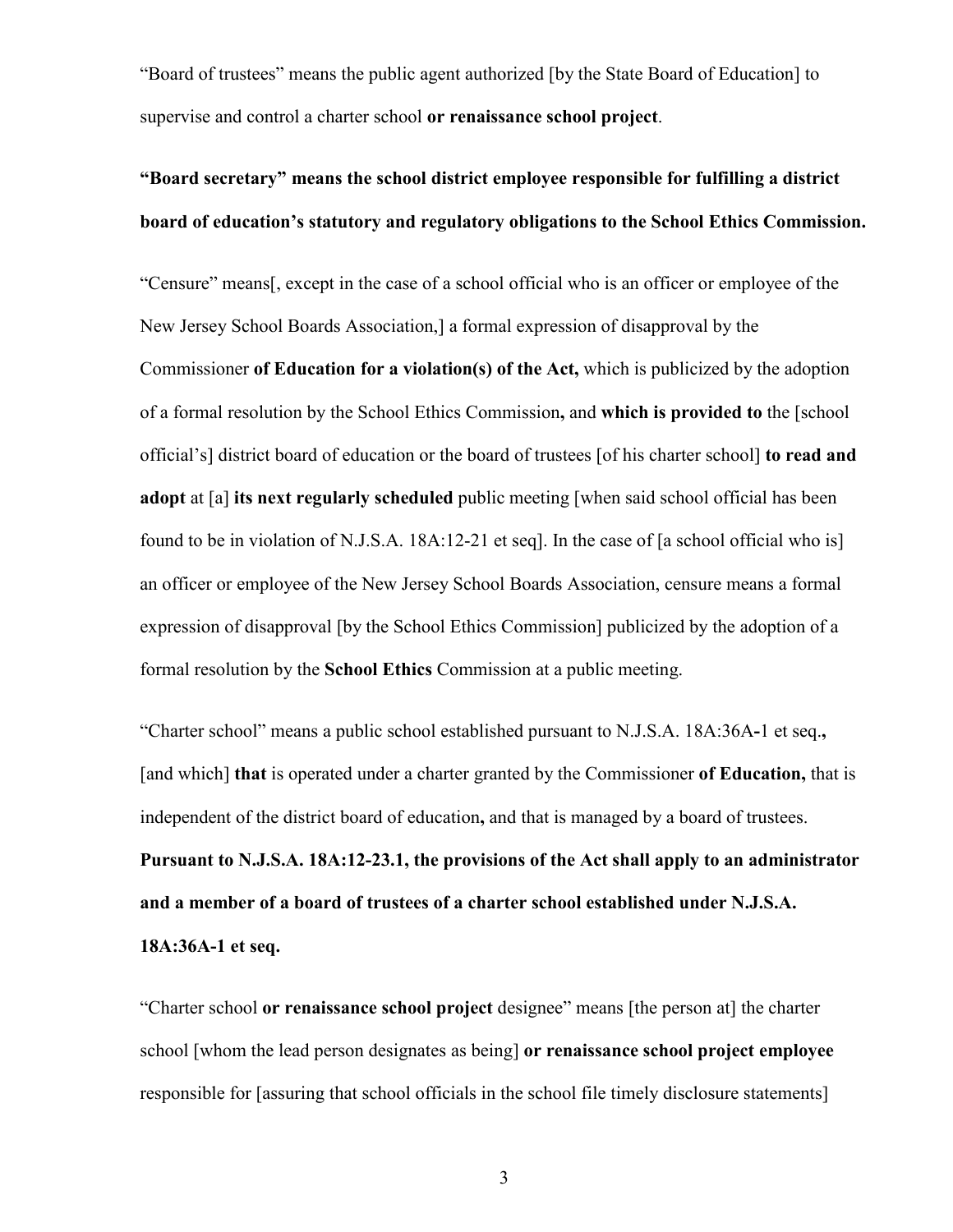# **fulfilling the statutory and regulatory obligations of the board of trustees to the School Ethics Commission**.

"Code of Ethics **for School Board Members**" means the standards of conduct [set forth in the Code of Ethics for School Board Members] established pursuant to P.L. 2001, c.178 (N.J.S.A. 18A:12-24.1).

"Commission" means the School Ethics Commission established pursuant to N.J.S.A. 18A:12-27. "Commissioner" means the Commissioner of Education or [his or her] **the Commissioner's** designee.

"Complainant" means the person bringing a complaint of **an** alleged violation of [N.J.S.A. 18A:12-21 et seq.] **the Act** or the person established as a lead complainant pursuant to N.J.A.C. 6A:28-6.6.

"Day" means a business day when the period specified is less than seven days, and a calendar day when the period specified is seven days or more[; provided, however, that calculations]**. Calculations** do not include the day [of the action] from which [they] **days** are computed**,** but [do not] include the last day of the period**.** [being computed unless such.] **If the last** day falls on a Saturday, Sunday**,** or **State** holiday, [in which case] the last day shall be deemed the next business day [immediately following].

"Dependent child" means any child claimed as a dependent on the [school official's] **board member's, member of a board of trustees', or administrator's** Federal [and] **or** State tax returns.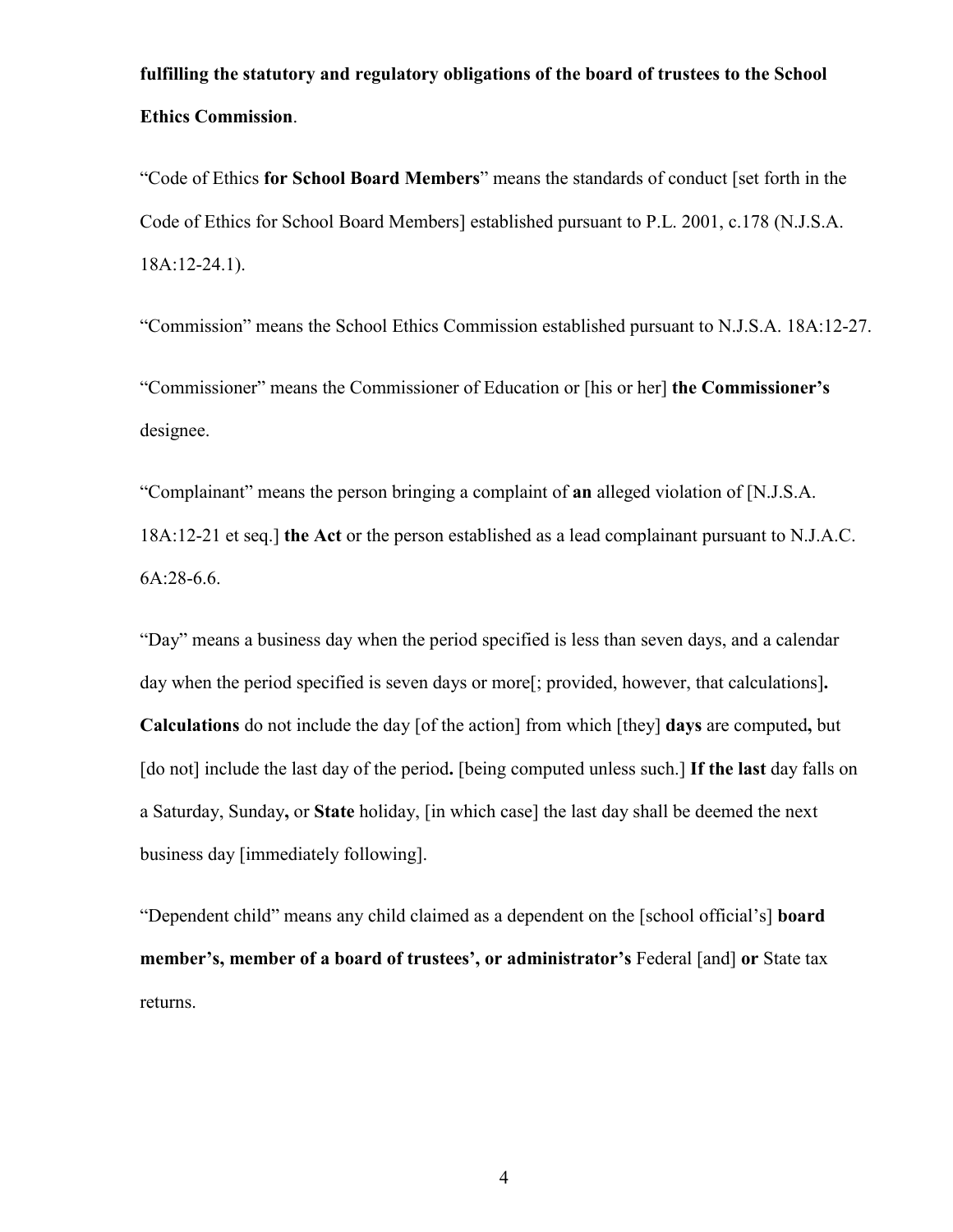**"Disclosure statements" means the Financial and the Personal/Relative Disclosure Statements that board members, members of a board of trustees, and administrators are required to file annually pursuant to N.J.S.A. 18A:12-25 and 26.**

**"District board of education" means the board of education of a local or regional school district, county special services school district, or county vocational school district; the board of directors of an educational services commission or jointure commission; and the board of education of a school district under State intervention.**

"Financial Disclosure Statement" means the statement of personal finances [which school officials] **that board members, members of a board of trustees, and administrators** are required to file annually pursuant to N.J.S.A. 18A:12-26**, and that are based upon the previous year's finances**.

"Fine" means a sanction imposed pursuant to N.J.S.A. 18A:12-29(e)**,** for the filing of a frivolous complaint in an amount not to exceed \$500.00.

"Frivolous complaint" means a complaint determined by the Commission to be [either]:

- 1. Commenced, used or continued in bad faith, solely for the purpose of harassment, delay**,** or malicious injury; [or]
- 2. One [which] **that** the complainant knew, or should have known, was without any reasonable basis in law or equity and could not be supported by a good faith argument for an extension, modification**,** or reversal of existing law[.]**; or**
- **3. One that constitutes an abuse of process.**

"Income" [for purposes of these rules shall be] **means income** as defined by the Internal Revenue Service except as otherwise provided in N.J.S.A. 18A:12-[26a(1)]**26.a(1)**.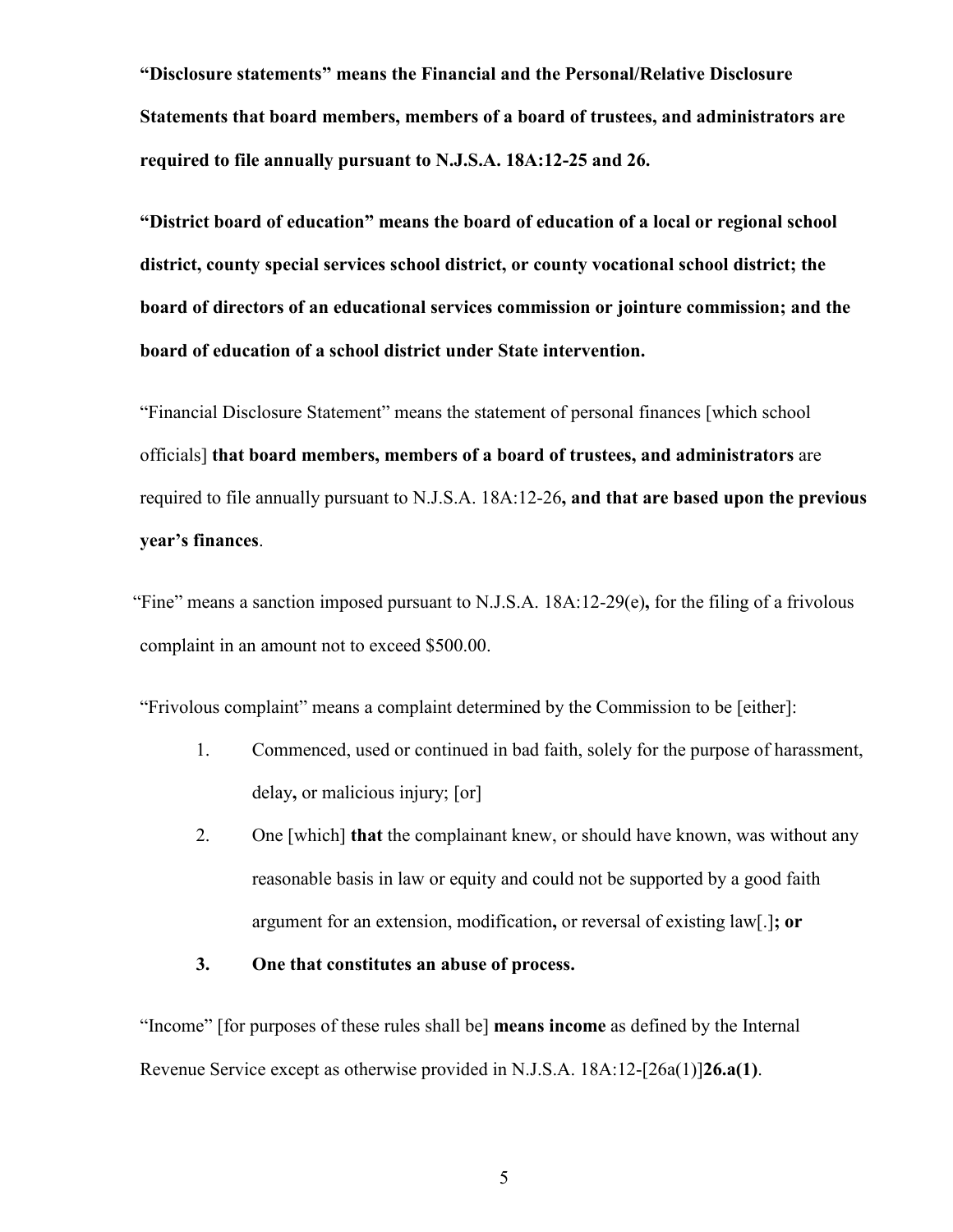**"List of school officials" means the electronic list prepared by each board secretary, or charter school or renaissance school project designee, and provided to the Commission on the dates prescribed in this chapter. This list is a public record and is subject to the Open Public Records Act, N.J.S.A. 47:1A-1 et seq.**

["Local School District" for purposes of these rules means any local or regional school district established pursuant to Chapter 8 or Chapter 13 of Title 18A of the New Jersey Statutes and shall include jointure commissions, county vocational schools, county special services districts, educational service commissions, educational research and demonstration centers, environmental education centers, and educational information and resource centers.]

"Member of [the] immediate family" means the [immediate family member as defined in the Act] **spouse, civil union partner, or domestic partner of a school official, or a dependent child residing in the same household as the school official**.

"Newly elected or appointed board member" means any board member who has never served as a member of either an elected or appointed [school] **district** board **of education in New Jersey** or who has [not served for 10 years or more and has] not previously completed a training program prepared and offered by the New Jersey School Boards Association pursuant to N.J.S.A. 18A:12-33.

"OAL" means the Office of Administrative Law established pursuant to N.J.S.A. 52:14F-1 et seq.

"Party" means a person [whose name] **who** is designated on record as a complainant or respondent or the [School Ethics] Commission.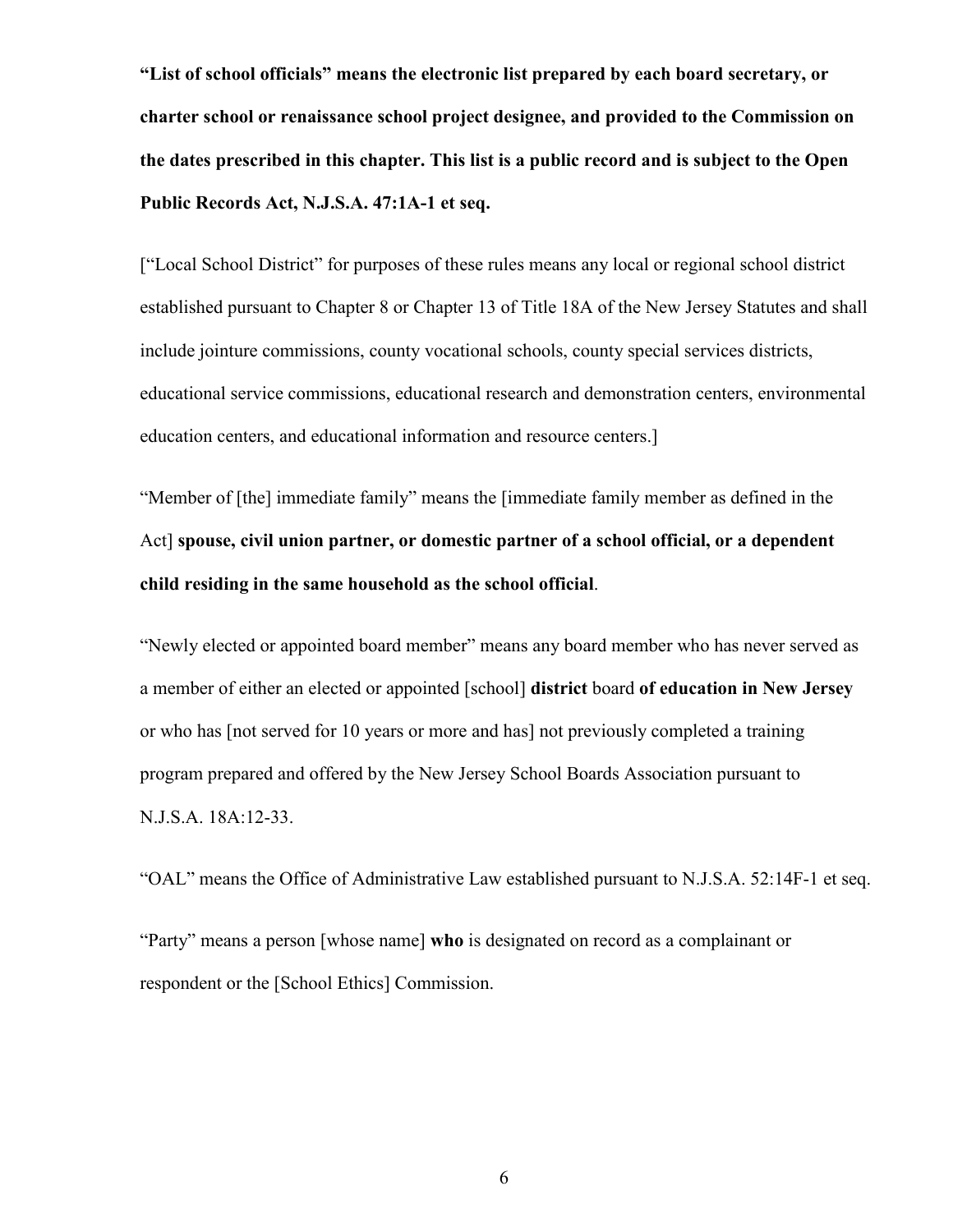**"Penalty" means the form of discipline the Commission recommends to the Commissioner. Penalties include reprimand, censure, suspension, or removal of a board member, a member of a board of trustees, or an administrator.**

"Person" means a human being, and does not include **district** boards of education, **boards of trustees,** labor organizations**,** or school districts.

"Personal/Relative Disclosure Statement" means the statement that [school officials] **board members, members of a board of trustees, and administrators** are required to file annually pursuant to N.J.S.A. 18A:12-25.

"Prohibited acts" means the forbidden conduct set forth for [school officials] **board members, members of a board of trustees, and administrators** at N.J.S.A. 18A:12-24.

**"Recuse" means to formally disqualify and remove oneself from participating in a matter, including, without limitation, discussions and/or votes, because of a conflict of interest.**

"Relative" means [a relative as defined in the Act] **an individual's spouse, civil union partner pursuant to N.J.S.A. 37:1-33, domestic partner as defined at N.J.S.A. 26:8A-3, or the parent, child, sibling, aunt, uncle, niece, nephew, grandparent, grandchild, son-in-law, daughter-in-law, stepparent, stepchild, stepbrother, stepsister, half-brother, or half-sister of the individual or the individual's spouse, civil union partner, or domestic partner, whether the relative is related to the individual or the individual's spouse, civil union partner, or domestic partner by blood, marriage, or adoption**.

**"Remedy" means the actions that the Commission may take for violations of the Act or this chapter and include, without limitation, the issuance of an Order to Show Cause, referral to another New Jersey Department of Education office for appropriate action, the issuance**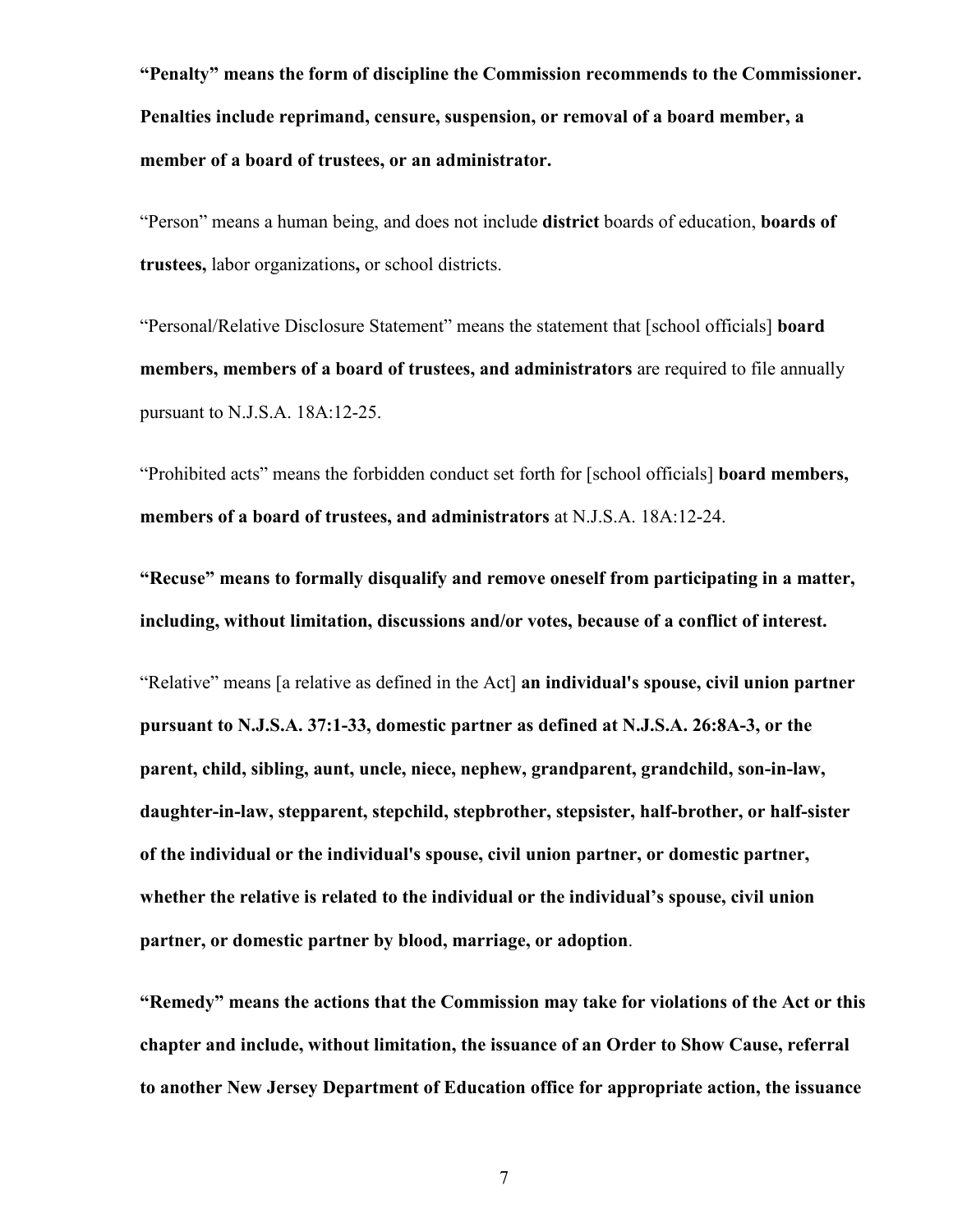**of a complaint, the filing of a cause of action, or the recommendation of an appropriate penalty to the Commissioner.**

"Removal" means [removal from office for the length of a board member or charter school trustee's term of office or termination of employment] **a form of penalty imposed for a violation(s) of the Act that results, following adoption by the Commissioner, in the immediate termination of a board member's or a member of a board of trustees' membership**. **For administrators, removal means a form of penalty that results, following adoption by the Commissioner, in termination of employment.**

**"Renaissance school project" means a school or group of schools established pursuant to N.J.S.A. 18A:36C-1 et seq., operated under a Commissioner-approved contract with a school district, independent of the district board of education, and managed by a board of trustees. Pursuant to N.J.A.C. 6A:31-7.2, the members of a renaissance school project board of trustees, as well as the administrators of a renaissance school project, are considered school officials who are required to abide by the Act and its implementing regulations.**

"Reprimand" means a [rebuke by the Commissioner of a school official for having been found to have breached] **form of penalty that declares the conduct of a board member, a member of a board of trustees, or an administrator violated** the standards of conduct prescribed by [N.J.S.A. 18A:12-21 et seq] **the Act but does not result in the publication or the adoption of a formal resolution by the Commission**.

"Respondent" means the [school official] **board member, the member of a board of trustees, or the administrator** against whom a complaint is made pursuant to [N.J.S.A. 18A:12-21 et seq] **the Act**.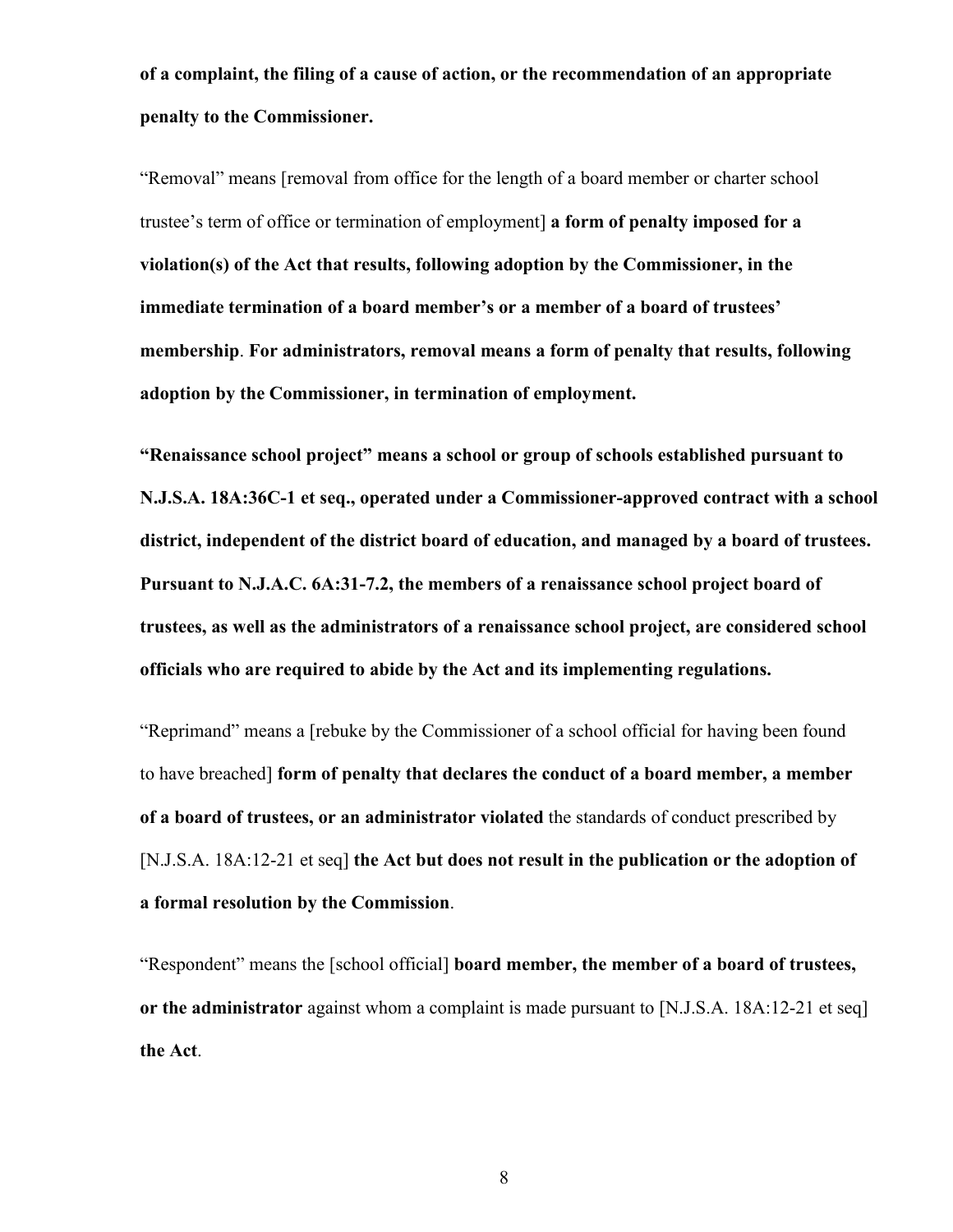**"School district" means any local or regional school district, charter school, or renaissance school project established pursuant to N.J.S.A. 18A:8, 13, 36A, and 36C and includes, but is not limited to, jointure commissions, county vocational school districts, county special services districts, educational service commissions, educational research and demonstration centers, environmental education centers, and educational information and resource centers.**

"School official" means a board member, a member of the board of trustees [of a charter school], **an administrator, or** an employee or officer of the New Jersey School Boards Association, but not including any member of the secretarial, clerical or maintenance staff [of the Association, or an administrator of a district board of education or charter school].

"Spouse" means the person to whom the school official is legally married under New Jersey law, and also includes a partner in a civil union [couple] as established [in] **at** N.J.S.A. 37:1-33 **or a domestic partner as established at N.J.S.A. 26:8A-1 et seq**.

**"Suspension" means a form of penalty imposed for a violation(s) of the Act that results in a school official being barred from engaging in any activity and/or matter related to the school official's position for a designated period of time.**

**"Trustee" means any person holding membership, upon being sworn in and taking office, on any board of trustees of a school district, charter school, or renaissance school project. For the purposes of this chapter, "trustee" includes members of any other board established to be the public agent authorized by the State Board of Education to supervise and control a school district through its administrative personnel.**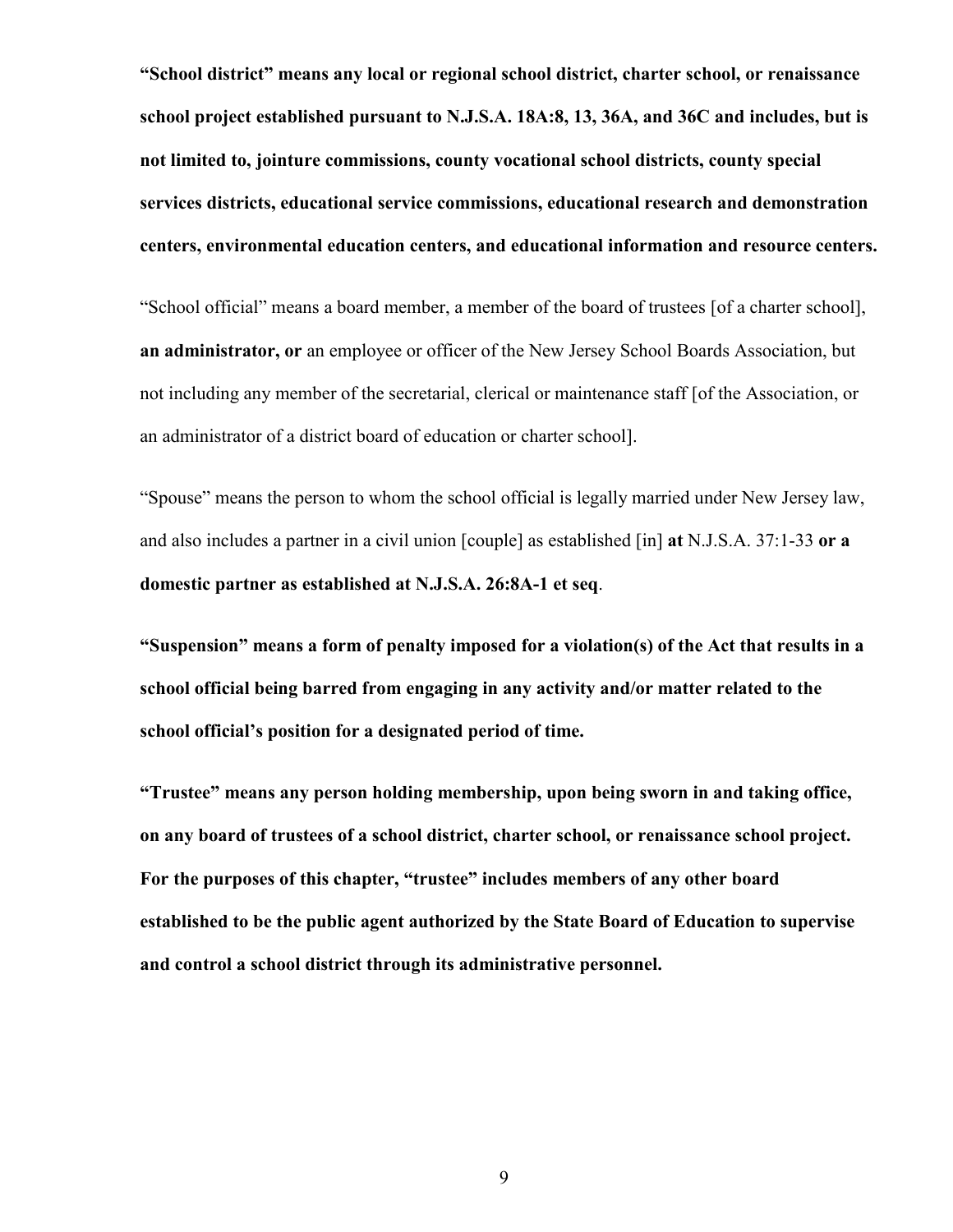- <span id="page-53-0"></span>(a) Pursuant to the provisions of [N.J.S.A. 18A:12-21 et seq.] **the Act,** the [School Ethics] Commission shall:
	- 1. Prescribe [a Financial Disclosure Statement and a Personal/Relative Disclosure Statement] **disclosure statements** in accordance with N.J.S.A. 18A:12-**25 and** 26 [and 25 respectively], to be filed by all school officials [as defined herein] on or before April 30 of each year, or at such other times as [these rules] **this chapter** may require;
	- 2. Appoint [such] professional and clerical staff and incur [such] expenses as may be necessary to carry out the provisions of [N.J.S.A. 18A:12-21 et seq.] **the Act** within the limits of funds appropriated or otherwise made available to [it] **the Commission**. All appointments shall be made in accordance with the provisions of Title 11A of the New Jersey Statutes;
	- 3. Issue advisory opinions, pursuant to N.J.S.A. 18A:12-31;
	- 4. Process and investigate complaints raised pursuant to N.J.S.A 18A:12-29 and conduct [such] hearings as may be necessary;
	- 5. Administer the receipt and retention of disclosure statements as required by the Act;
	- 6. Have the authority to issue Orders to Show Cause, and compel the attendance of [such] witnesses and the production of [such] documents as [it may] **the Commission** deem**s** necessary and relevant to carrying out its duties under the Act;
	- **7. Have the authority to issue and enforce an Order to Show Cause for failure to file required disclosure statements, and failure to complete required ethics training;**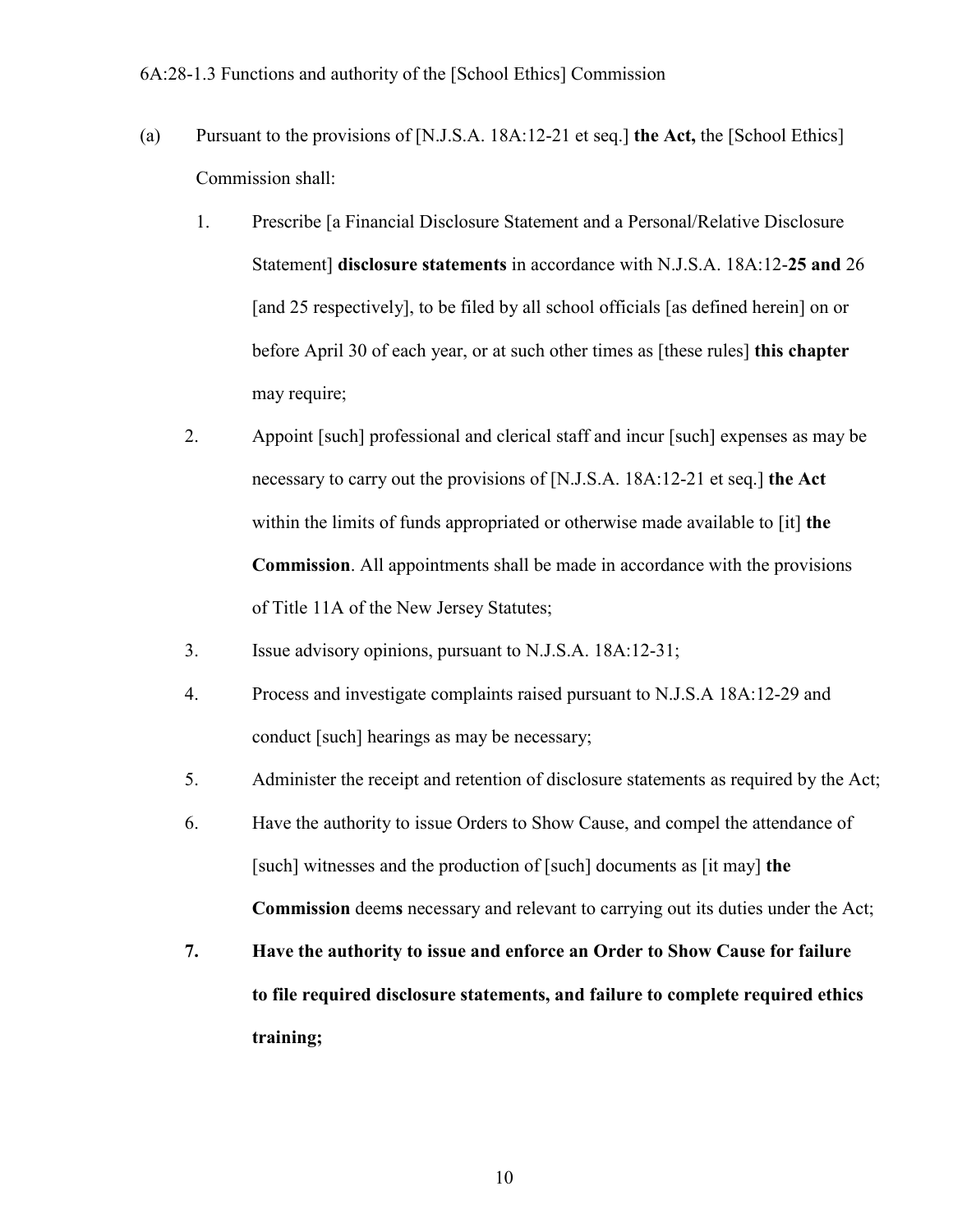- [7.] **8.** Be empowered, along with the persons appointed by [it] **the Commission**, to administer oaths and examine witnesses under oath; [and]
- **9. Have the authority, by resolution adopted by the Commission, to designate an authorized individual, on behalf of the Commission, to do the following:**
	- **i. Issue an Order to Show Cause for the failure of a school official to file disclosure statements as required by N.J.S.A. 18A:12-25 and 26;**
	- **ii. Issue an Order to Show Cause for the failure of a board member or trustee to fulfill the training requirements at N.J.S.A. 18A:12-33, in accordance with N.J.A.C. 6A:28-1.6(a)1 and 2;**
	- **iii. Issue an Order to Show Cause for a violation(s) of the Act that, in the discretion of the Commission, requires immediate review and adjudication;**
	- **iv. Deny a request for an advisory opinion, in accordance with N.J.A.C. 6A:28-5.2(c)3;**
	- **v. Consolidate complaints, designate lead complainants, and/or share information about a complaint as permitted by N.J.A.C. 6A:28-6.6;**
	- **vi. Direct that a complaint be amended in order to comply with requirements set forth at N.J.A.C. 6A:28-6.3 and deny permission for an amendment where an Answer has already been filed;**
	- **vii. Issue a subpoena on behalf of the Commission to compel the attendance of a person to testify or to produce documents, as deemed necessary to a matter pending before the Commission, in accordance with N.J.A.C. 6A:28-8.1(a);**
	- **viii. Grant or deny requests for extensions to file submissions, as set forth at N.J.A.C. 6A:28-7.4 and 9.7;**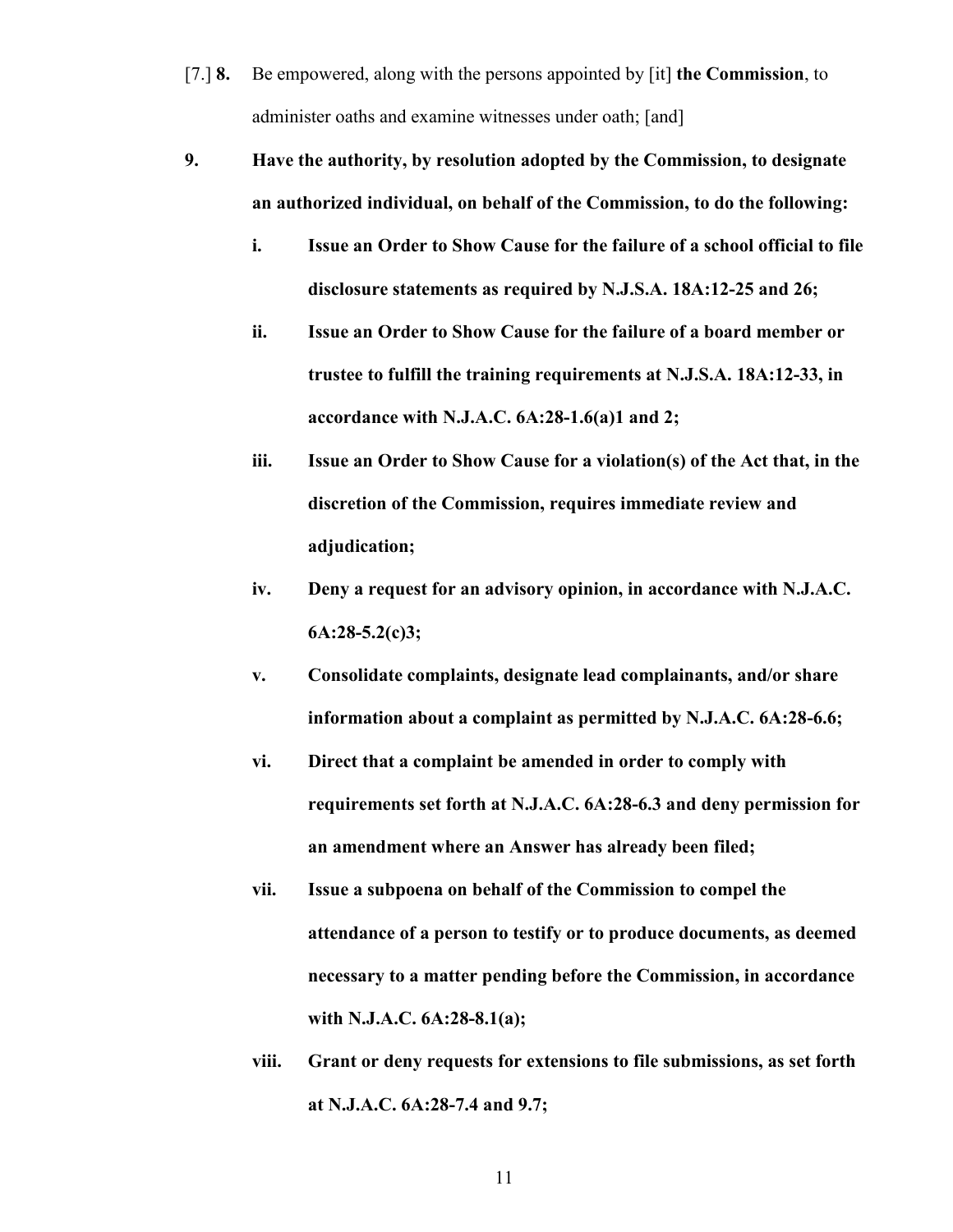- **ix. Administratively dismiss a complaint, in accordance with N.J.A.C. 6A:28-9.2;**
- **x. Adjourn a hearing, in accordance with N.J.A.C. 6A:28-9.9;**
- **xi. Perform other managerial or administrative functions not specified in the resolution; and**
- **xii. Provide the Commission with a summary of the actions taken pursuant to this section on a monthly basis.**
- [8.] **10.** Recommend to the Commissioner the reprimand, censure, suspension or removal of **a** school [officials from the district board of education or charter school] **official** found to have violated the [School Ethics] Act.

<span id="page-55-0"></span>6A:28-1.4 Jurisdiction of the [School Ethics] Commission

- (a) The [School Ethics] Commission shall have jurisdiction over matters arising under the Act. The [School Ethics] Commission shall not receive, hear**,** or consider any pleadings, motion papers or documents of any kind relating to any matter that does not arise under the Act.
- (b) A [School Ethics] Commission member shall not participate in any proceedings on a complaint against a school official in a **school** district, **a charter school, or a renaissance school project** in which [he or she] **the Commission member** serves or by which [he or she] **the Commission member** is employed**.** [and] **A Commission member also shall not participate** in any proceedings on a complaint in which the Commission member or a member of [his or her] immediate family has a personal or financial involvement.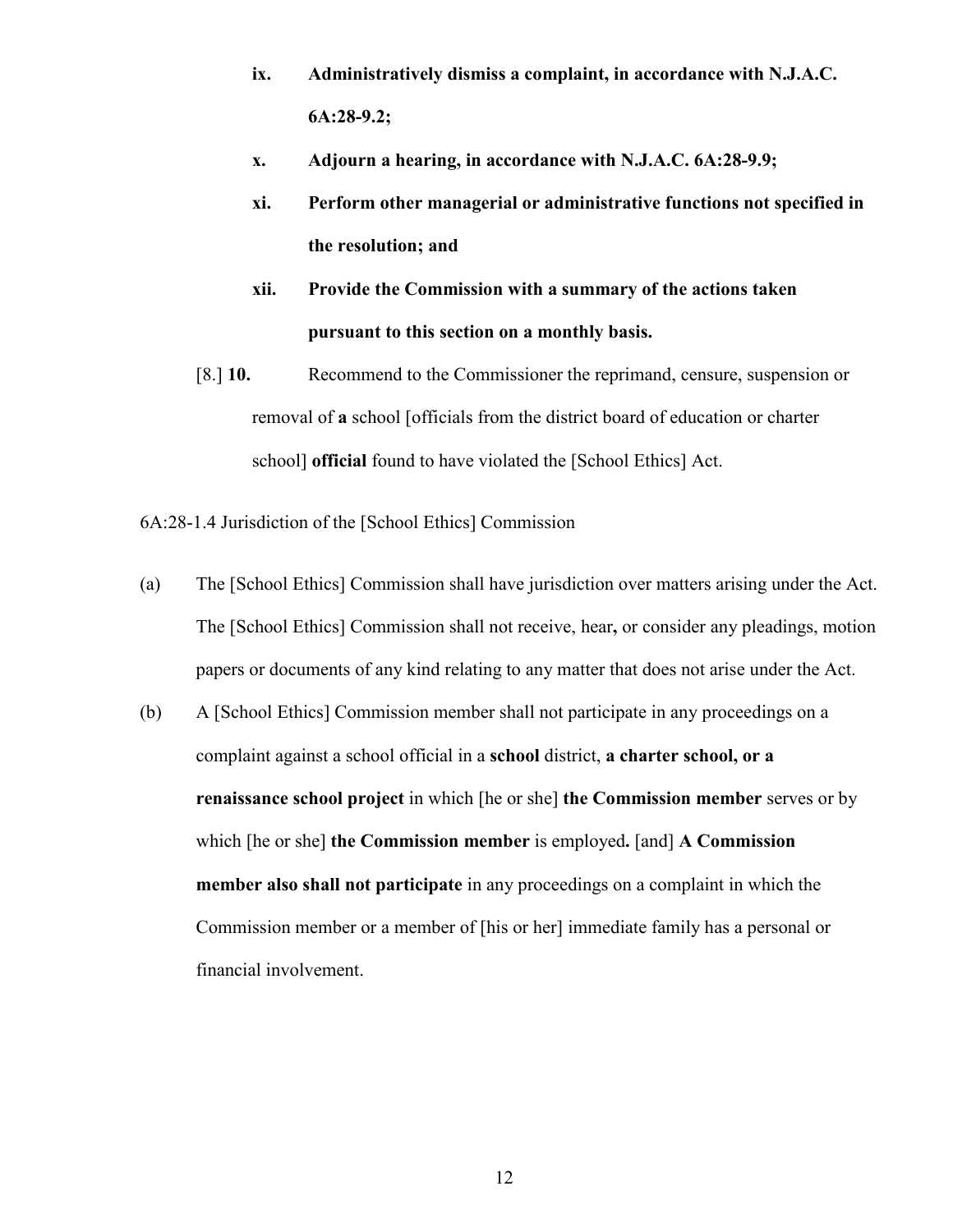<span id="page-56-0"></span>6A:28-1.5 Abeyance

Pursuant to N.J.S.A. 18A:12-32, the [School Ethics] Commission shall not process any complaint nor issue a final ruling or advisory opinion where the subject matter of [such] **the** complaint or advisory opinion is pending in any court of law or administrative agency of this State. The [School Ethics] Commission shall place [such] **the** matters in abeyance and notify the parties accordingly.

<span id="page-56-1"></span>6A:28-1.6 Order to Show Cause

- (a) If, in the course of implementing and enforcing the Act, the [School Ethics] Commission becomes aware of facts that appear to indicate that a school official has violated the Act or this chapter, [it] **the Commission** may issue an Order to Show Cause as to why the school official should not be found in violation of the Act or this chapter, and [accord] **provide** the school official an opportunity to respond. A statement of the factual details and [investigative] findings, if applicable, supporting the charge shall accompany the order. This procedure shall not preclude the filing of a complaint. An Order to Show Cause shall be appropriate in**, but not limited to,** the following circumstances[, although it is not to be deemed limited thereto]:
	- 1. Failure of a school official to file disclosure statements as required [at] **by** N.J.S.A. 18A:12-25 and 26; [or]
	- 2. Failure of a [school] board member or [charter school] **a** trustee to fulfill the training requirements of N.J.S.A. 18A:12-33[.]**; or**
	- **3. When the Commission, on its own initiative, has determined that a complaint is frivolous.**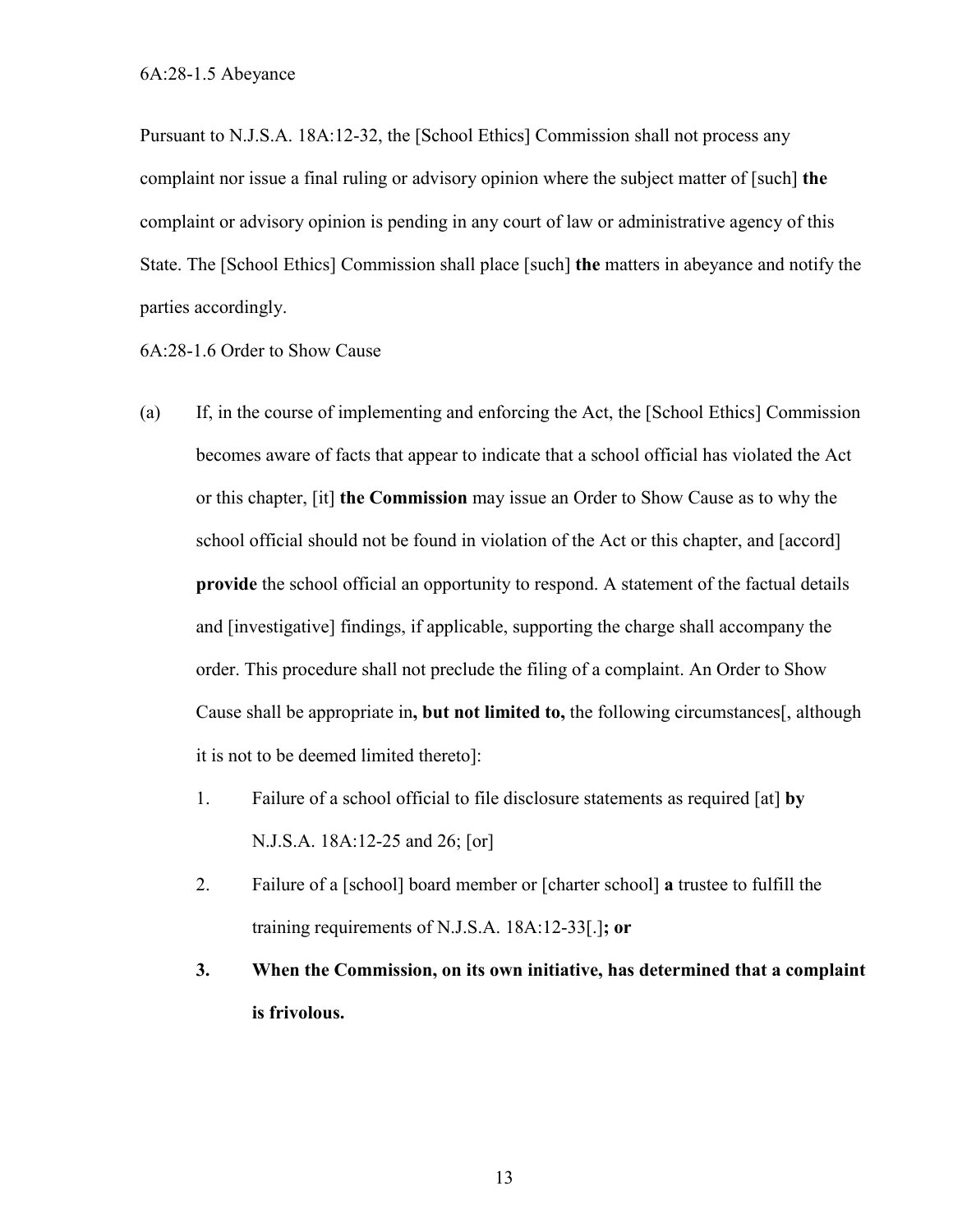- (b) Where an Order to Show Cause is issued, the school official shall have 20 days to submit a response in writing under oath **as to** why the school official should not be found in violation of the Act or this chapter.
- (c) Upon receipt of the response to the Order to Show Cause or upon expiration of the 20 day time period for [so] filing, the [School Ethics] Commission may proceed to a determination of a violation on a summary basis.
	- 1. [Where the] **The** Commission **may conduct an investigation and/or hearing when the Commission** deems **it** necessary because material facts are in dispute [it may conduct an investigation or a hearing]**, and review on a summary basis is not appropriate**.

<span id="page-57-0"></span>6A:28-1.7 Proof of service

- (a) Proof of service shall be in the form of one of the following:
	- 1. An acknowledgement of service signed by the attorney or the attorney's designee for each party or signed and acknowledged by the party or agent thereof, indicating the address at which each party was served;
	- 2. An affidavit of the person making service, sworn or affirmed to be true [in the presence of a notary public or other person authorized to administer an oath or affirmation], indicating the address at which each party was served;
	- 3. A certification indicating the address at which each party was served and meeting the requirements of New Jersey Court Rules at R. 1:4-4(b); [or]
	- 4. A copy of the receipt for certified mailing or delivery by messenger. The return receipt card ("green card") is not required for proof of service of certified mailing[.]**; or**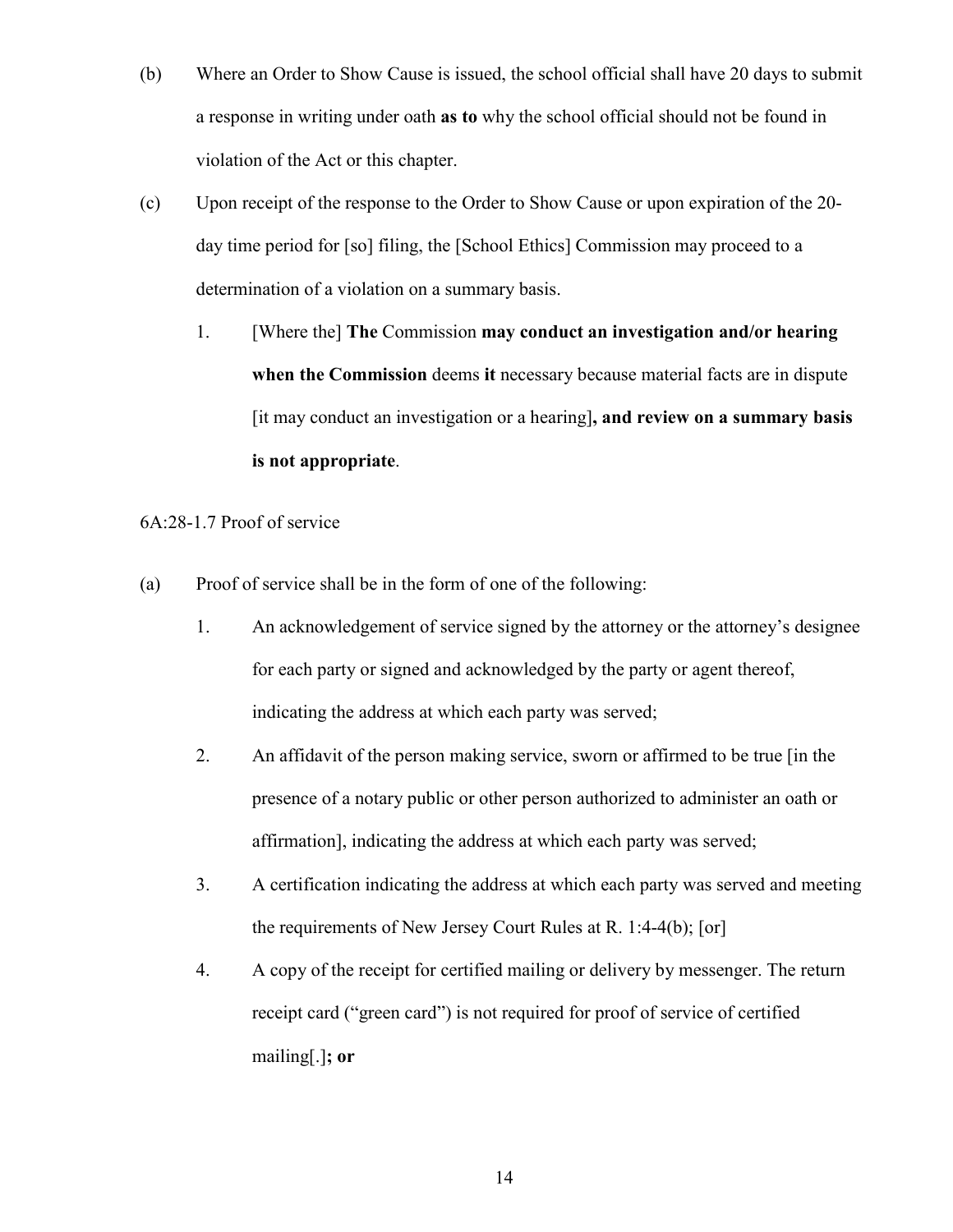- **5. A copy of the email address at which a party was served, along with a copy of the "delivered" and/or "read" receipt.**
- **(b) The Commission shall serve the complaint on the respondent(s) after the Commission determines that the contents of the complaint comply with the format set forth at N.J.A.C. 6A:28-6.3.**
- **(c) After service of the complaint by the Commission, all filings shall be served by the filing party on their adversary in the same manner as the Commission was served, and proof of service shall be provided to the Commission.**
- <span id="page-58-0"></span>6A:28-1.8 Relaxation of rules
- **(a)** The rules in this chapter shall be considered general rules of practice to govern, expedite**,** and effectuate the [School Ethics] Commission's implementation and enforcement of the Act. [Where such rules] **Rules that** do not reflect a specific statutory requirement or an underlying rule of the OAL[, they] may be relaxed or dispensed with by the [School Ethics] Commission, in its discretion, in any case where a strict adherence thereto may be deemed inappropriate or unnecessary or may result in injustice.
- **(b) The Commission maintains the authority to provide, in extraordinary circumstances, relief to school officials who are unable to comply with the requirements of the Act and this chapter. Extraordinary circumstances include, without limitation, when a school official is engaged in military service or is gravely ill. The issuance of extraordinary relief does not relieve the school official from compliance once the period of relief expires.**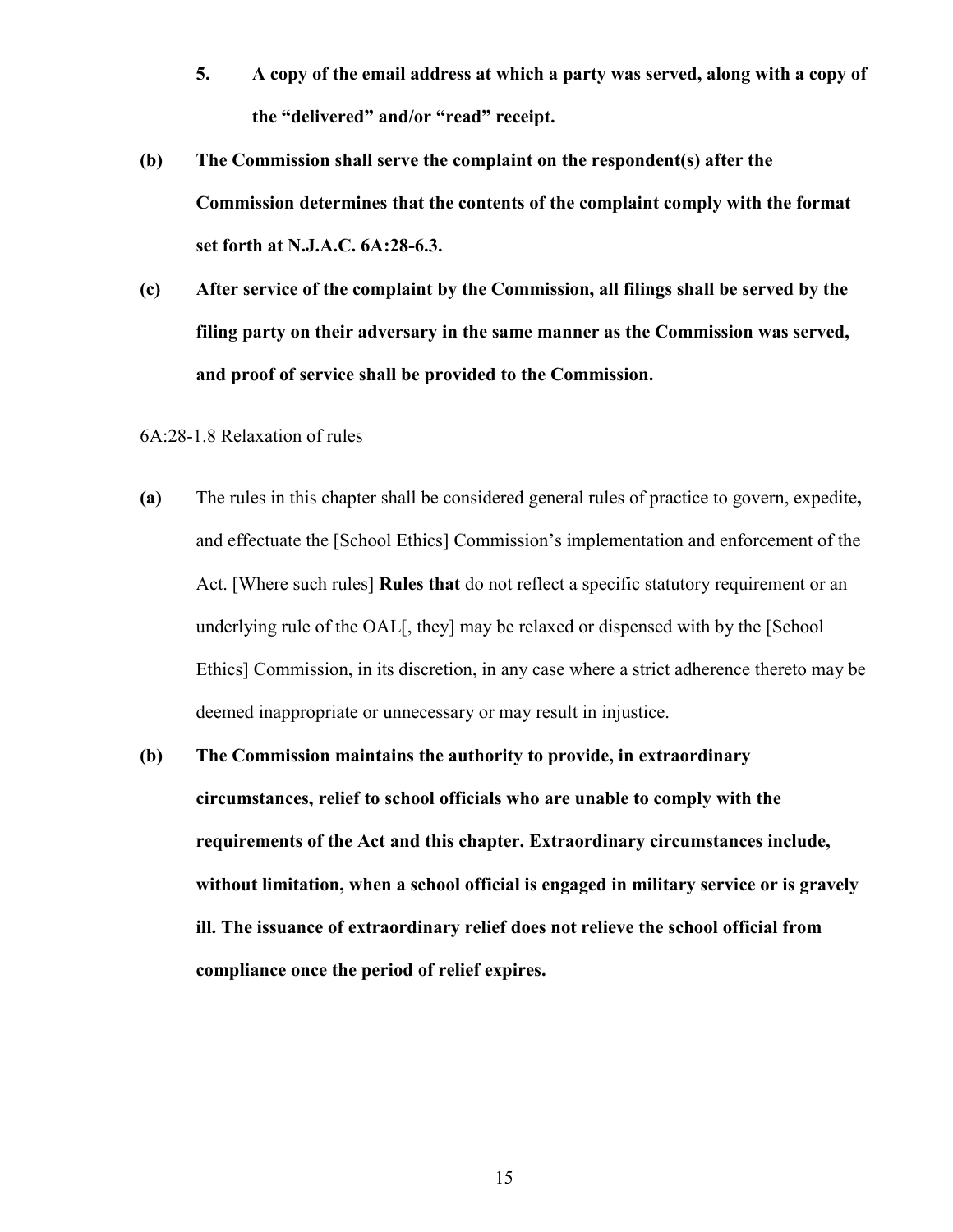### <span id="page-59-1"></span><span id="page-59-0"></span>6A:28-2.1 Members

[(a)] The [School Ethics] Commission shall consist of nine members appointed for three-year terms in the configuration and manner prescribed by [N.J.S.A. 18A:12-21 et seq] **the Act**.

#### <span id="page-59-2"></span>6A:28-2.2 Chairperson

- (a) In [accord] **accordance** with the provisions of [N.J.S.A. 18A:12-21 et seq.] **the Act**, the Commission **shall elect**, by majority vote, [shall elect] one member to serve as chairperson for a term not to exceed one year. There is no limit to the number of terms a chairperson may serve.
- (b) Should the chairperson resign or otherwise be unable to complete [his or her] **the** term, the remaining Commission members shall **elect**, by majority vote, [elect] a chairperson from among their membership to serve the remainder of the unexpired term.
- (c) Should the chairperson be unable to attend any regular or special meeting of the Commission, the Commission **shall select**, by majority vote of the quorum, [shall select] a temporary chairperson to preside over the meeting.
- (d) The chairperson shall preside over the meetings of the Commission and shall perform all duties incidental to that office. The [Chairperson] **chairperson** shall be ex officio a member of all committees, except the [Nominating Committee] **nominating committee**.
- (e) The chairperson shall serve a one-year term that shall commence on July 1 of each year.
- (f) The chairperson shall appoint the members of all committees.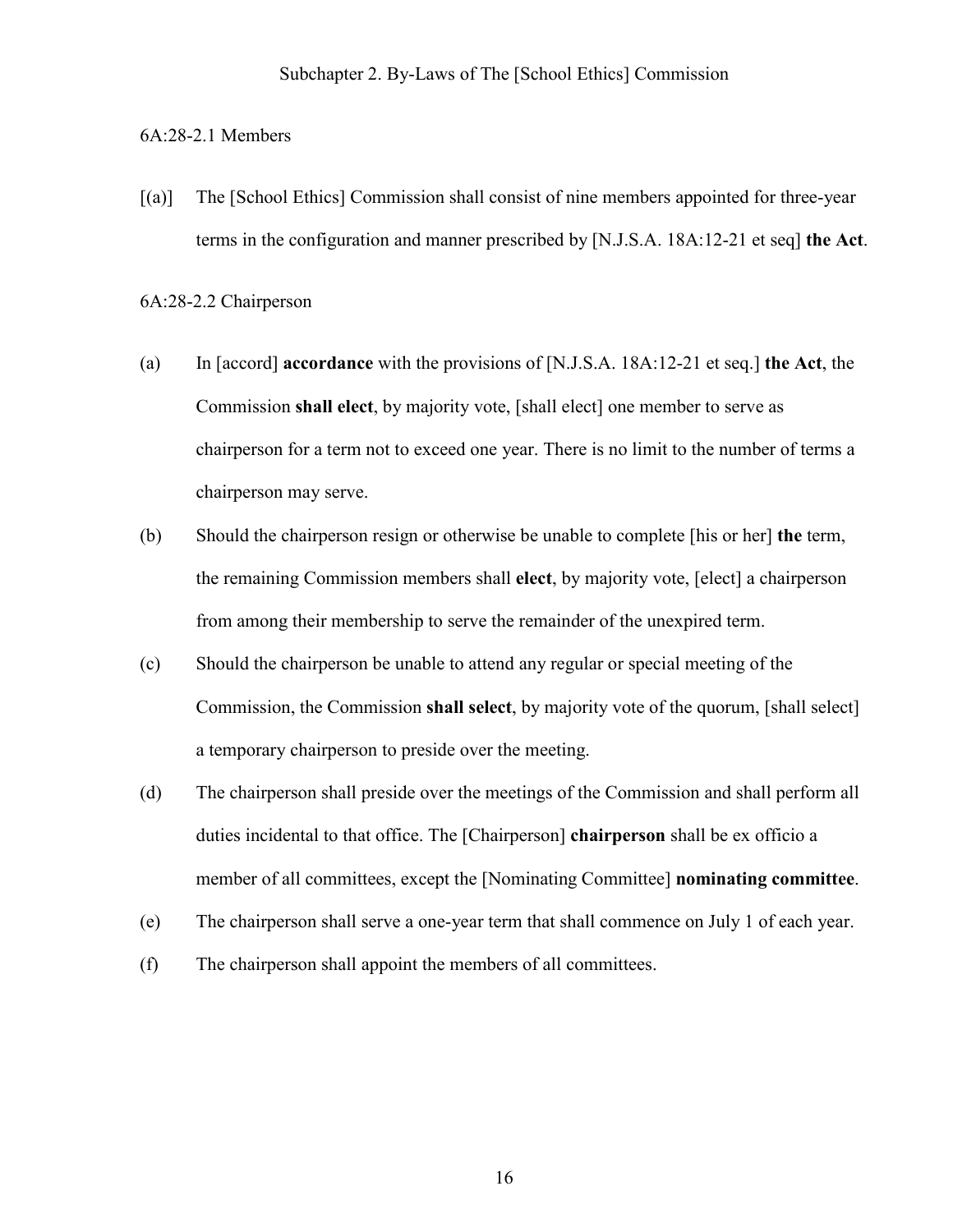- <span id="page-60-0"></span>(a) Parliamentary procedures in meetings of the Commission shall be governed by Robert's Rules of Order Newly Revised ([10th] **the latest** Edition), which is incorporated herein by reference as amended and supplemented and a copy of which can be obtained from Perseus Publishing, Markets Department at the Perseus Books Group, 11 Cambridge Center, Cambridge, MA 02142.
- (b) Regular monthly meetings shall be held at [such] **the** time[,] **and the** place and on [such] **the** dates [as] established by the Commission**.** [and] **Public** notice of [such] **the** regular meetings shall be made in accordance with **the Senator Byron M. Baer Open Public Meetings Act (OPMA),** N.J.S.A. 10:4-6 et seq.[, the Open Public Meetings Act.]
- (c) Special meetings may be called by the Commission chairperson at any time or at the request of any three members. [Three] **When possible, three** days' notice of any special meeting shall be given to each member. Public notice of [such] special meetings shall be made [pursuant to N.J.S.A. 10:4-8] **in accordance with the OPMA**.
- (d) A quorum shall consist of a majority of the [number of voting members] **authorized membership** of the Commission **reduced by any vacancy(ies)**.
- (e) If a member of the Commission misses three consecutive public monthly meetings without good cause, the Commission shall **determine**, by majority vote, [determine] whether to recommend **the removal of the member** to the Governor [the removal of the member].
- **(f) At the discretion of the chairperson, members may attend regular monthly meetings or special meetings by telephone, or by a live video or audio platform that can also be accessed by the public.**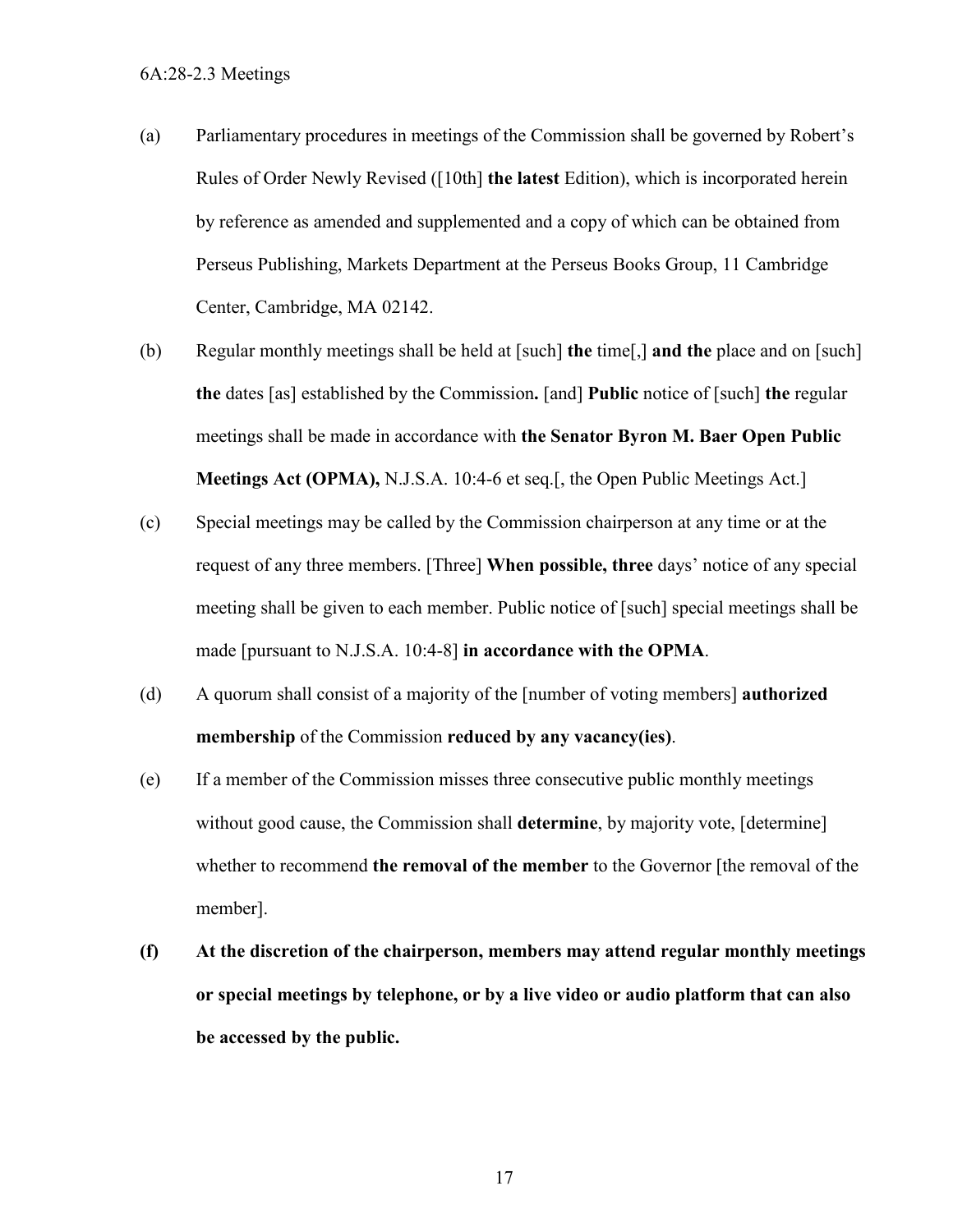- <span id="page-61-0"></span>(a) The Commission shall act as a committee of the whole.
- (b) The [Commission] chairperson shall select**, at the Commission's May meeting,** a nominating committee of three persons whose function it shall be to select a nominee for chairperson**.** [to] **The nominating committee shall** present **its nominee** to the [committee as a whole for approval] **Commission** at its [May] **June** meeting **for approval**.
- (c) [Special] **The chairperson may appoint special** committees [may be appointed by the chairperson] to consider and make recommendations to the Commission on any matter**, and will designate a special committee chairperson for each special committee**.
- **(d) Special committee meetings will be held on the dates, and at the times, as determined by the special committee chairperson.**

Subchapter 3. Filing of Disclosure Statements

<span id="page-61-2"></span><span id="page-61-1"></span>6A:28-3.1 Procedures for filing of disclosure statements

(a) [Annually, on] **On** or before April 30[th] of each year**,** or as otherwise provided in [these rules] **this chapter**, all **returning** school officials **who filed disclosure statements in the same school district, charter school, or renaissance school project, in the previous year,** shall **electronically** file[, on forms provided by the Commission through the executive county superintendent, both a Financial] disclosure statements [and a Personal/Relative Disclosure Statement with their local school board secretaries or charter school designees who shall file the original disclosure statements with the office of the executive county superintendent] **that are complete and accurate**.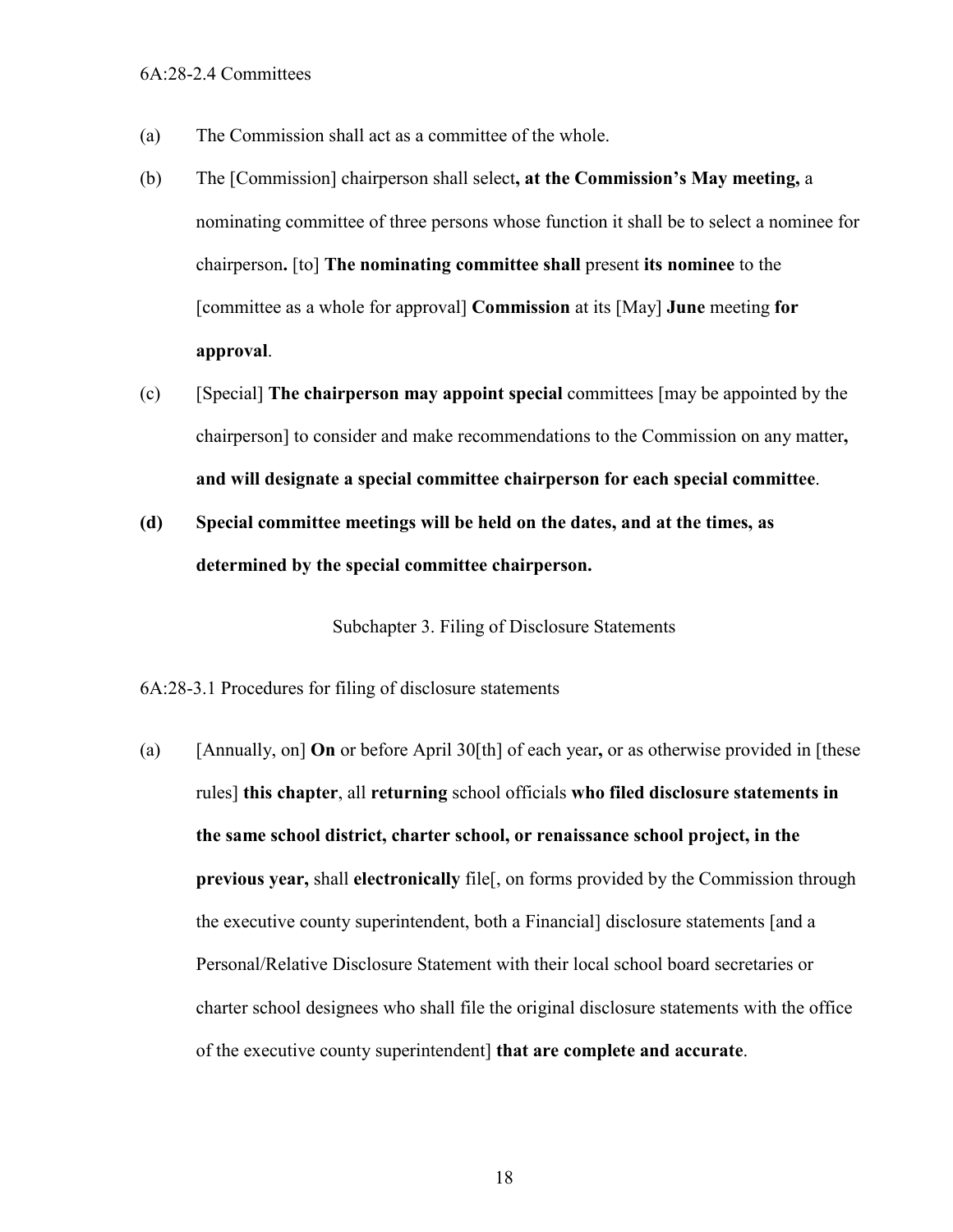- **1. School officials shall complete their disclosure statements based upon financial information from the preceding calendar year.**
- **2. Responses on the disclosure statements shall initially be reviewed by the board secretaries, or the charter school or renaissance school project designees, and then will be approved by the executive county superintendent or the Commission's staff.**
- (b) All disclosure statements filed in accordance with [N.J.S.A. 18A:12-21 et seq.] **the Act** and [these rules] **this chapter** shall be public records**, and will be available on the Commission's website**. [Requests for copies of disclosure statements shall be directed to the district board secretary or executive county superintendent and shall be subject to copying fees pursuant to N.J.S.A. 47:1A-1 et seq.]
- **(c) New board members in Type I school districts appointed to take office, or appointed to fill vacancies, shall electronically file the disclosure statements within 30 days of being sworn in and taking office. The board secretaries shall add the names of these school officials to the list of school officials once they are sworn in and have taken office.**
- [(c)] **(d)** [Board] **New board** members in Type II school districts elected to their positions in [the annual April] **a** school election**,** or appointed to fill vacancies**,** shall **electronically** file the [requisite] **required** disclosure statements within 30 days of **being sworn in and** taking office. **The board secretaries shall add the names of these school officials to the list of school officials once they are sworn in and have taken office.**
- [(d) Board members in Type I school districts who are initially appointed to take office on May 16 or June 1 as the case may be, shall file the required disclosure statements within 30 days of taking office. Board members in Type I districts appointed to fill vacancies shall likewise file within 30 days of taking office.]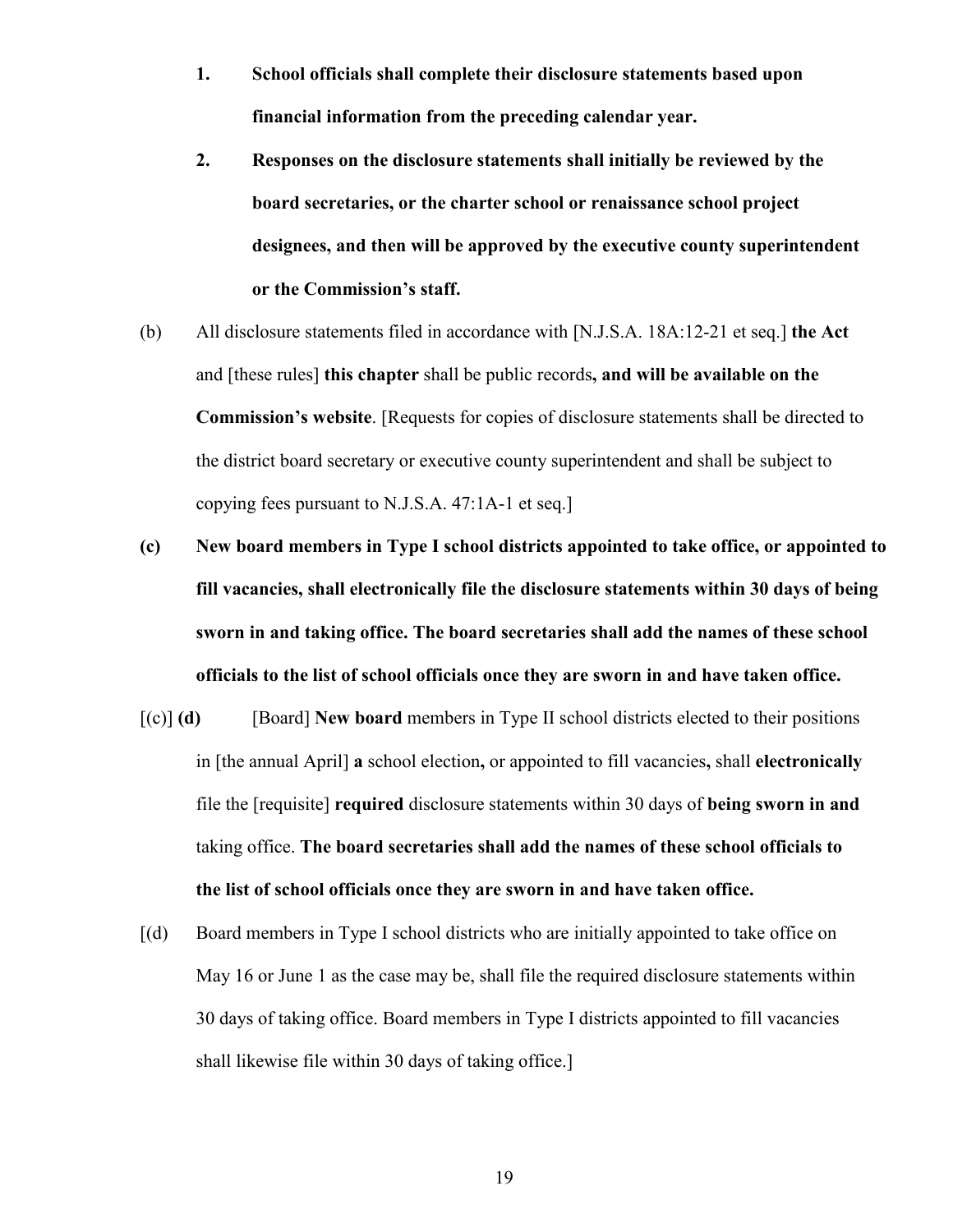- (e) [Members of the board of] **Pursuant to N.J.S.A. 18A:12-23.1, 18A:36A-1 et seq. and 18A:36C-1 et seq.,** trustees [of a charter school] shall [initially] **electronically** file the required disclosure statements within 30 days after the granting of the charter **or establishment of the renaissance school project**. Thereafter, any newly appointed trustee shall [have] **electronically file disclosure statements within** 30 days [from appointment to file] **of being sworn in and taking office**. **The charter school or renaissance school project designees shall add the names of new trustees to the list of school officials once they have been sworn in and have taken office.**
- (f) [Administrators, as defined in this chapter,] **New administrators** appointed to fill vacancies after the April 30 filing date[,] shall **electronically** file the required disclosure statements within 30 days of **the first date of** their [appointment] **employment**. **The board secretaries and the charter school and renaissance school project designees shall add the names of new administrators to the list of school officials once they have begun employment.**
- **(g) New officers and employees of the New Jersey School Boards Association who must comply with N.J.S.A. 18A:12-25 and 26, shall electronically file their disclosure statements within 30 days of the first date of their employment. The New Jersey School Boards Association shall designate a current employee of its organization to ensure and fulfill the organization's statutory and regulatory obligations to the Commission.**
- **(h) Each school official shall have an affirmative responsibility to confirm with the board secretary, or the charter school or renaissance school project designee, that the school official's name has been added to the list of school officials within the time period set forth in this section, and that the school official's name continues to appear on the list of school officials for as long as the individual remains a school official.**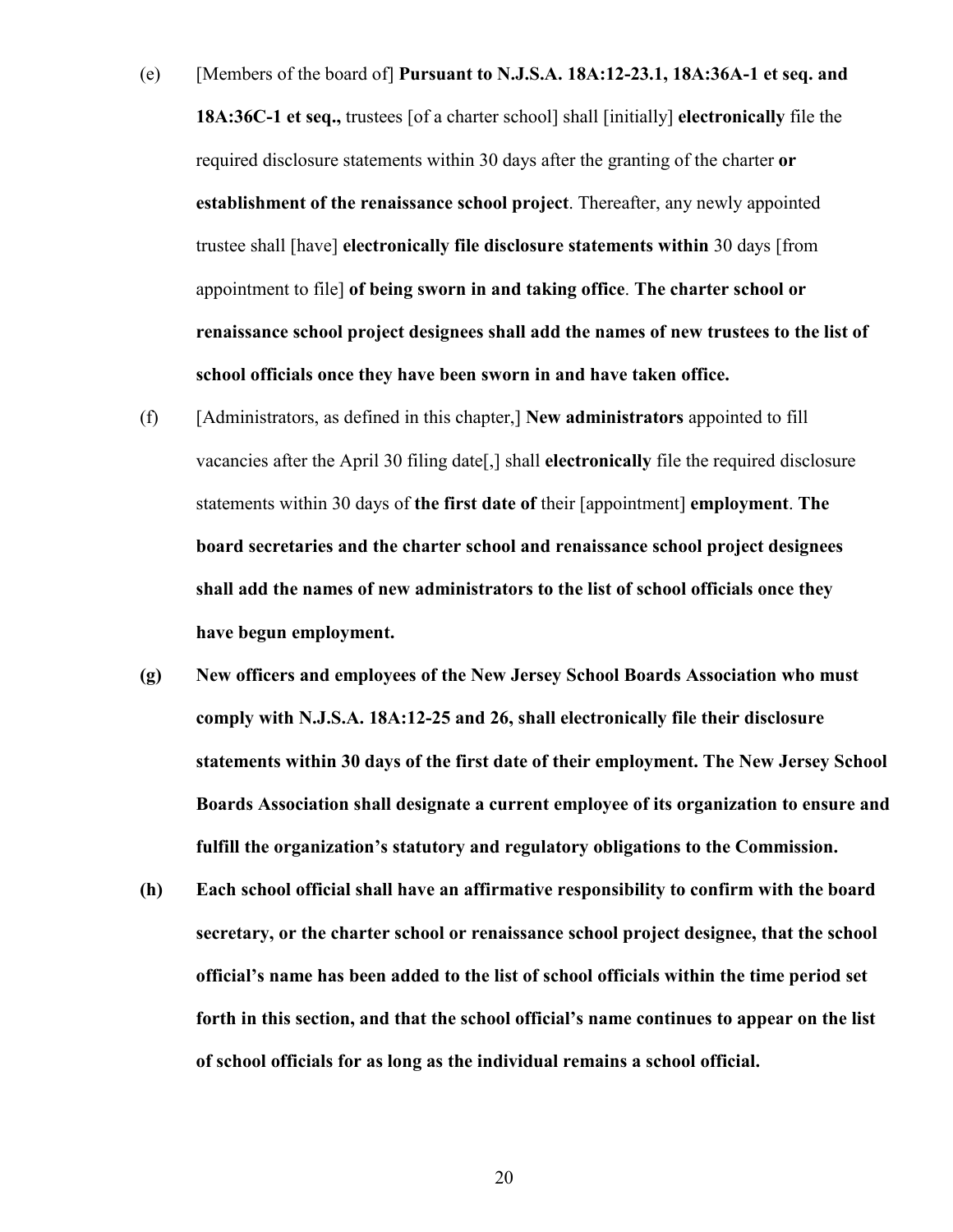<span id="page-64-0"></span>6A:28-3.2 Duties of district boards of education and charter school[s] **or renaissance school project boards of trustees**

- (a) [In order to] **To** comply with the filing requirement **for returning school officials,** each [local district] board secretary**,** [or] **and** charter [school] **or renaissance school project** designee**,** shall [annually] **create a list of school officials**, on or before February 1 [file with the executive county superintendent a written list of names of those school officials, by office and position, whose responsibilities would require the filing of the Financial and Personal/Relative Disclosure statements pursuant to the criteria contained in N.J.S.A. 18A:12-21 et seq. and these rules] **of each year**. [Offices and positions vacant or to become vacant by virtue of expiration of terms or personnel leaving the district are to be listed.] **The list of school officials shall contain the name, telephone number, and email address of each returning school official, by office and position, who is required to file disclosure statements.**
- [(b) The board secretary in Type II school districts shall, upon election of new board members or appointments to fill vacancies, file with the executive county superintendent a written list of the names of the newly elected members and the executive county superintendent shall provide the forms necessary for compliance.
- (c) The board secretary in Type I school districts shall file with the executive county superintendent a written list of the names of the newly appointed board members and the executive county superintendent shall provide the required forms.
- (d) The lead person of a charter school must appoint someone to be responsible for the dissemination and collection of disclosure statements. The charter school designee shall file with the executive county superintendent a written list of the names of the newly appointed trustees.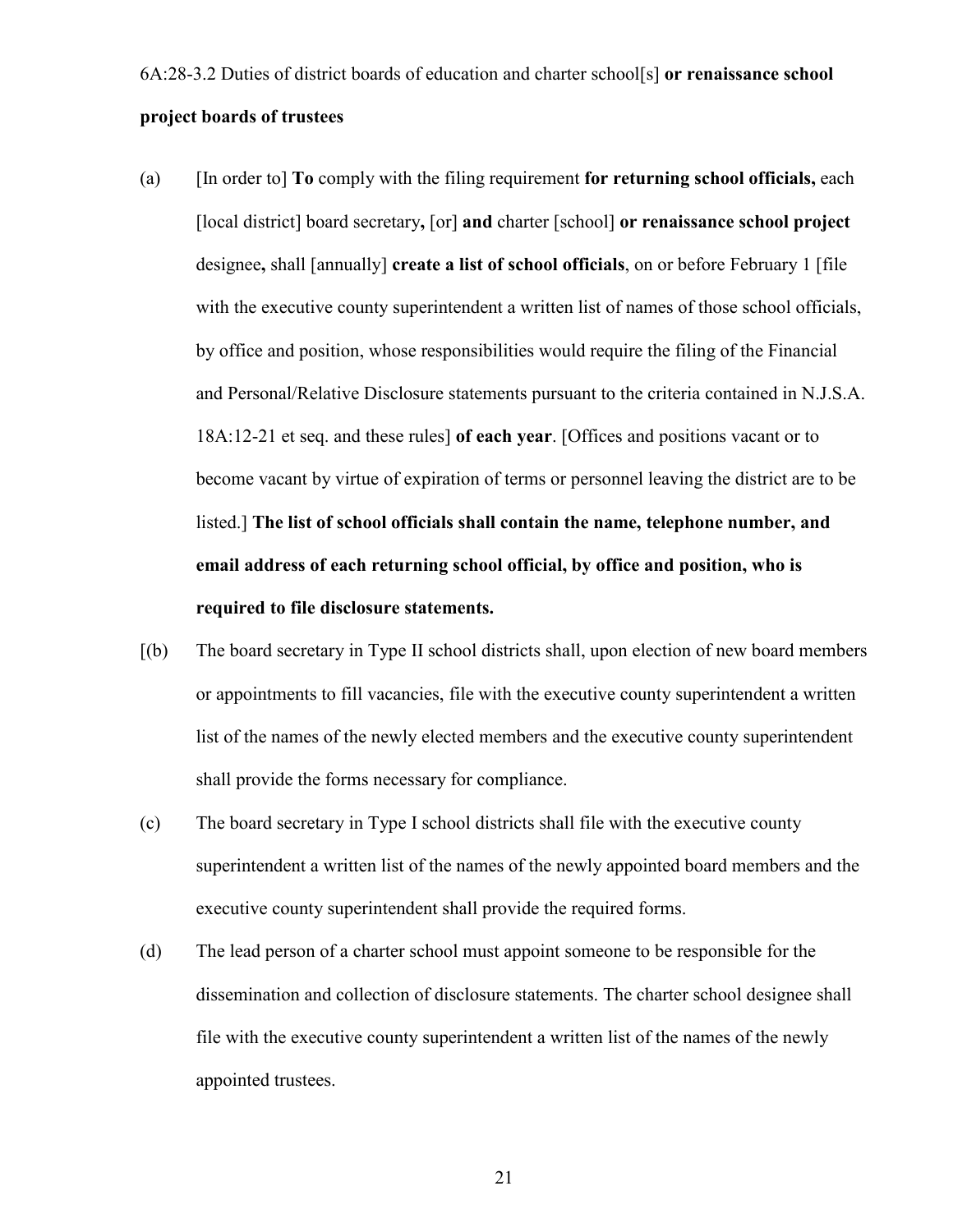- (e) The board secretary or charter school designee shall file with the executive county superintendent a written list of any newly appointed administrators or supervisors subject to the requirement to file disclosure statements under the School Ethics Act.]
- **(b) If a new school official is elected or appointed before April 1, the board secretary, or the charter school or renaissance school project designee, shall do the following:**
	- **1. Add the new school official to the February list of school officials;**
	- **2. Ensure that the school official receives instructions on how to complete the disclosure statements; and**
	- **3. Ensure that the school official files the disclosure statements within 30 days of being sworn in and taking office.**
- **(c) If a new school official is elected or appointed on or after April 1, the board secretary, or the charter school or renaissance school project designee, shall do the following:**
	- **1. Add the new school official to the June list of school officials;**
	- **2. Ensure that the school official receives instructions on how to complete the disclosure statements; and**
	- **3. Ensure that the school official files the disclosure statements within 30 days of being sworn in and taking office.**
- [(f)] **(d)** [Upon receipt of the disclosure statements from a school official] **On or before April 30 for school officials who are on the February list of school officials, and on or before November 15 for school officials who are on the June list of school officials**, the board secretary**,** or the charter school **or renaissance school project** designee**,** shall [date stamp] **review** the [original] disclosure statements[, provide a copy of the date-stamped disclosure statements to the school official, maintain a copy of the date-stamped disclosure statements at the district board of education or the charter school, and file the original datestamped disclosure statements with the office of the executive county superintendent] **to**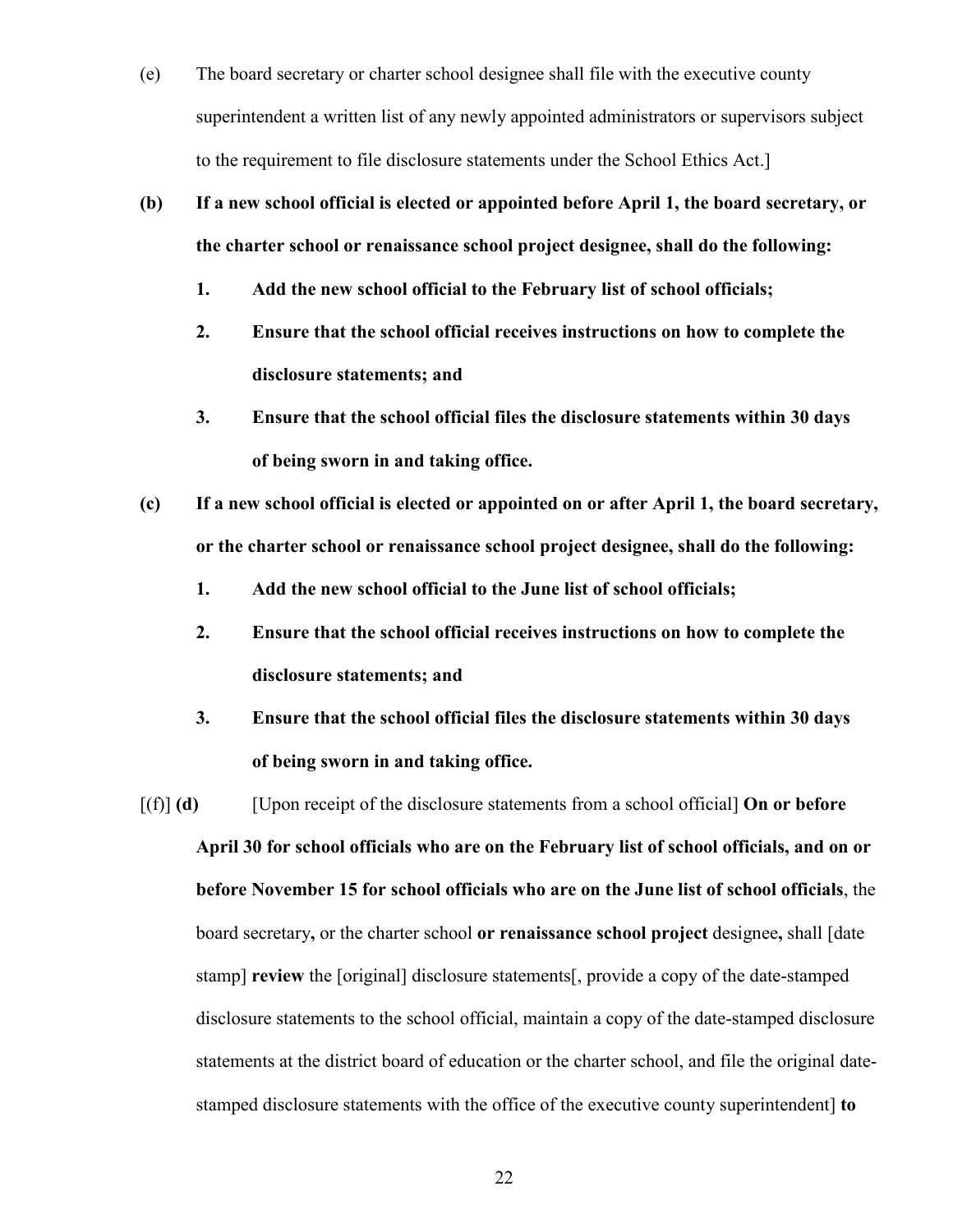**ensure that all filings are complete, and all questions have been answered**. **Once the board secretary, or the charter school or renaissance school project designee, completes this review, the disclosure statements will be submitted to the executive county superintendent for final review and approval.**

- [(g) On or before April 30, or July 1 for newly elected or appointed school officials, the board secretary of each district board of education or charter school designee shall, before transmitting the completed disclosure statements to the executive county superintendent, review each disclosure statement.
	- 1. The board secretary or charter school designee shall provide a certification that both required statements have been filed and that all questions have been answered or indicated as not being applicable, except that school officials shall list the name and address of each source of income in the financial disclosure statement.]
- [(h)] **(e)** Annually, within 10 calendar days of April 30, the board secretary or **the** charter school **or renaissance school project** designee shall provide to the executive county superintendent a written list of [the names, home addresses and positions of all persons on the February 1 list of] school officials [compiled in accordance with (a) above and all newly elected or appointed persons] who [have] failed to file [as required by N.J.S.A. 18A:12-21 et seq] **disclosure statements**.
- **(f) The board secretary, or the charter school or renaissance school project designee, shall review the disclosure statements to identify conflicts of interest, and shall maintain a list of the conflicts of interest set forth in the disclosure statements. This list shall contain the name of the school official, the name and position of the individual or the entity that forms the basis for the conflict of interest, and the issues from which the school official must recuse because of the conflict of interest. This**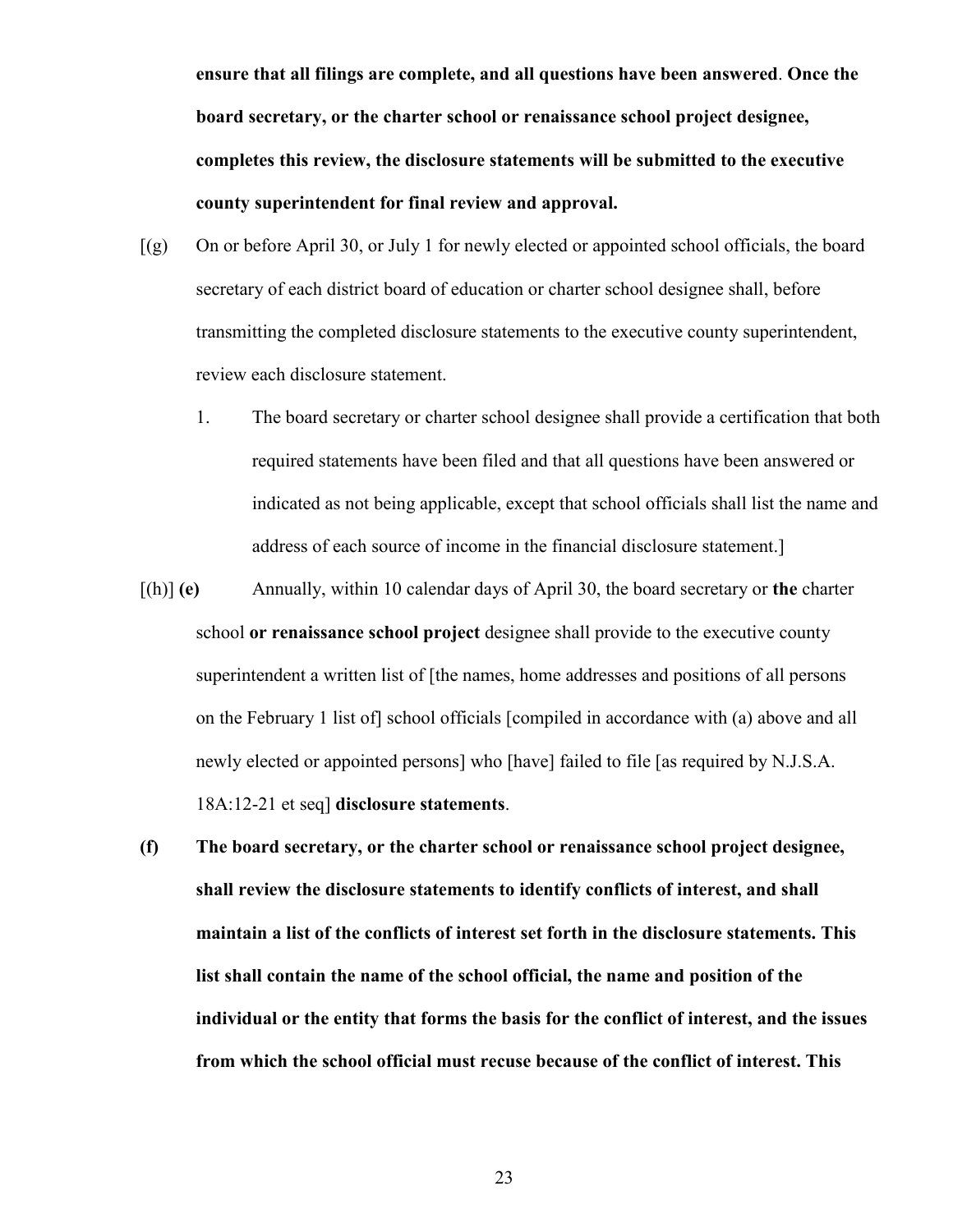# **list shall also be published on the school district's, charter school's, or renaissance school project's website.**

<span id="page-67-0"></span>6A:28-3.3 Procedures in the event of failure to file disclosure statements

- (a) Failure to timely **complete and** file [the requisite] disclosure statements [as prescribed by N.J.S.A. 18A:12-25 and 26] shall constitute a violation of the [School Ethics] Act**,** and may result in the reprimand, censure, suspension**,** or removal of a school official [pursuant to the recommendation of the Commission as acted upon by the Commissioner].
- (b) [In the event of the failure of] **If** a school official **fails** to timely **complete and** file the disclosure statements, the Commission may issue an Order to Show Cause pursuant to the provisions of N.J.A.C. 6A:28-1.6.
- **(c) Unless good cause is shown or the school official previously has been the subject of an Order to Show Cause, the Commission shall recommend that a school official who completes the disclosure statements after the issuance of an Order to Show Cause, but before the Commission issues its decision, receives a censure.**
- **(d) Unless good cause is shown or the school official previously has been the subject of an Order to Show Cause, the Commission shall recommend that a school official who completes and files the disclosure statements after the Commission issues its decision, but before the Commissioner issues a final decision, receives a suspension for 30 days. The Commission will recommend this penalty only if the school official notifies the Commission, in writing, that the school official successfully completed and filed the disclosure statements before the Commissioner issues a final decision. If the school official does not provide such notification, the Commission will recommend a suspension for 60 days.**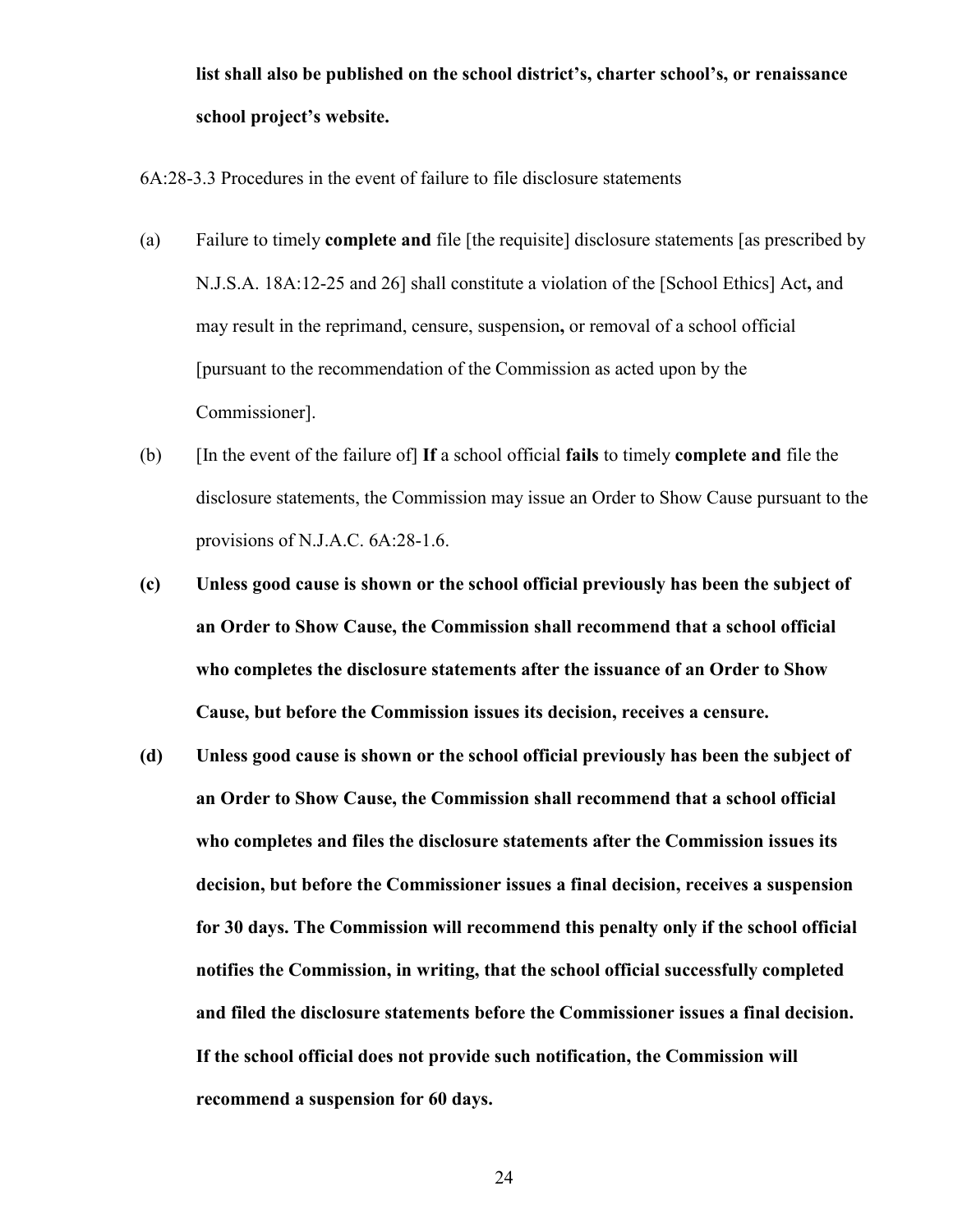- **(e) Unless good cause is shown, the Commission shall recommend that a school official who fails to complete and file the disclosure statements after the Commission issues its decision, and has not filed the disclosure statements as of the date the Commissioner issues a final decision, be removed from the school official's position.**
- **(f) After the Commissioner imposes a penalty, the Commission shall adopt a resolution affirming the penalty. The resolution shall be read by the district board of education or the board of trustees at the beginning of its next regularly scheduled public meeting, and memorialized in the minutes of the meeting.**
	- **1. Once the minutes are approved, the district board of education or the board of trustees shall forward a copy of the minutes to the Commission.**
		- **i. If the minutes are not forwarded to the Commission by the district board of education or the board of trustees, the Commission shall have the authority to seek any penalty and/or remedy authorized by this chapter against an appropriate school official.**
	- **2. The district board of education or the board of trustees shall also post the resolution for a period of no less than 30 days in such places where public notices are posted.**
	- **3. The resolution shall also be published on the school district's, the charter school's, or the renaissance school project's website, if available, for a period of no less than 30 days.**
- <span id="page-68-0"></span>6A:28-3.4 Procedures in the event of incomplete filing
- **(a) If a board secretary, or a charter school or renaissance school project designee, determines that a school official's disclosure statements are incorrect or incomplete, the board secretary, or charter school or renaissance school project designee, shall**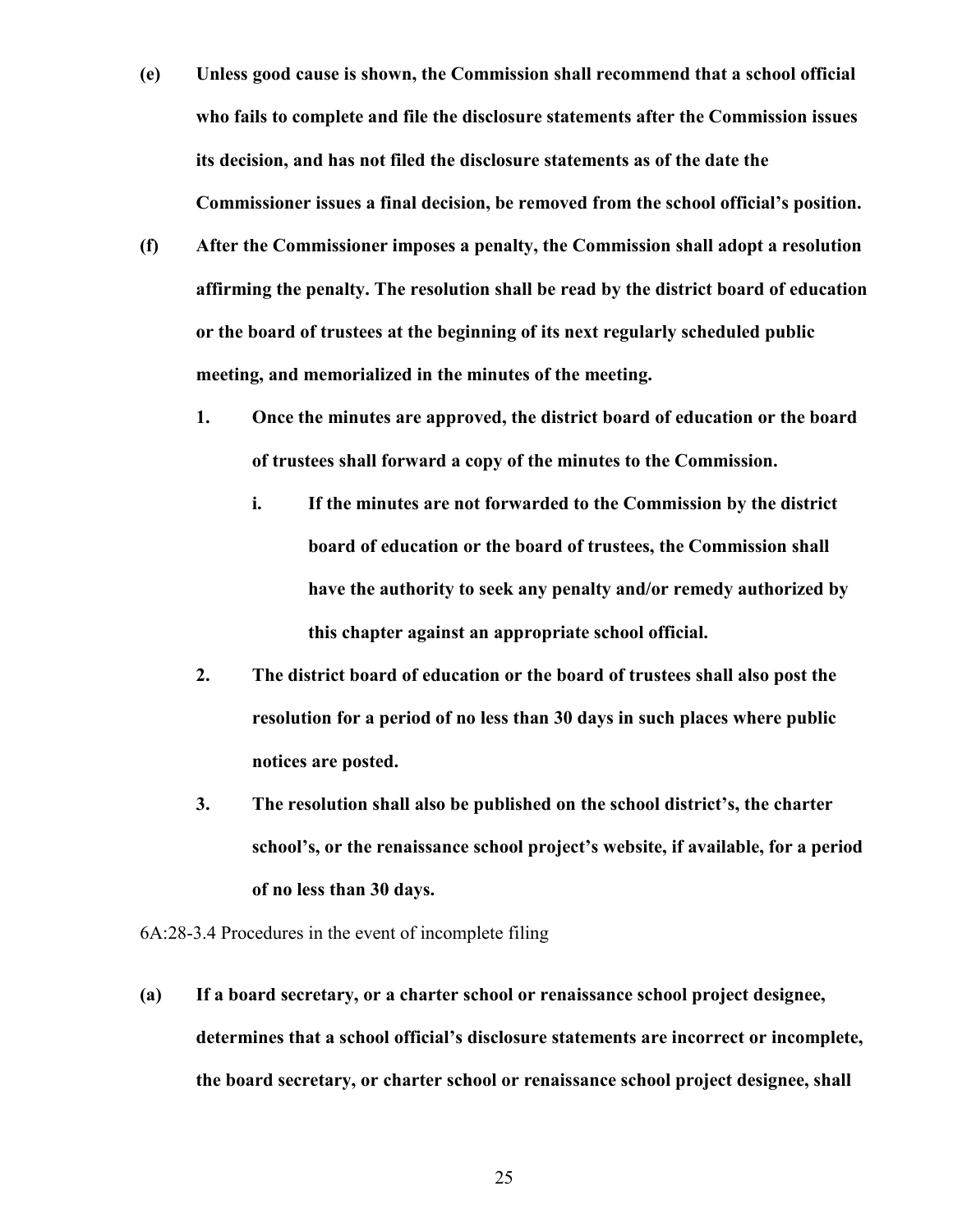**return the disclosure statements to the school official. The school official shall have 20 days from receipt of the returned filing to correct and/or complete the disclosure statements and resubmit them to the board secretary, or the charter school or renaissance school project designee. The board secretary, or the charter school or renaissance school project designee, then shall file the corrected or completed disclosure statements with the executive county superintendent.**

- [(a)] **(b)** [When an] **If the** executive county superintendent determines that [a portion of] a school official's disclosure statements[, which are timely filed pursuant to N.J.A.C. 6A:28-3.1, is] **are incorrect and/or** incomplete, [he or she] **the executive county superintendent** shall return the disclosure statements to the board secretary**,** or **the** charter school **or renaissance school project** designee**,** who **then** shall [then] return the disclosure statements to the school official. The school official shall have 20[-]days from receipt of the returned filing to **correct and/or** complete the disclosure statements and [file with] **resubmit them to** the board secretary**,** or **the** charter school **or renaissance school project** designee, who **then** shall [then] file the **corrected and/or** completed disclosure statements with the executive county superintendent.
- [(b)] **(c)** [At the expiration of such time period or upon further receipt of] **If a school official fails to resubmit corrected and/or completed** disclosure statements [which fail to provide such information as required by the Act] **after 20 days**, the Commission may issue an Order to Show Cause pursuant to the provisions of N.J.A.C. 6A:28-1.6.
- **(d) If a response is not received within the 20-day period, or if the school official fails to properly file, the Commission may regard the school official's incomplete filing as a failure to file, and the Commission shall proceed in accordance with N.J.A.C. 6A:28-3.3.**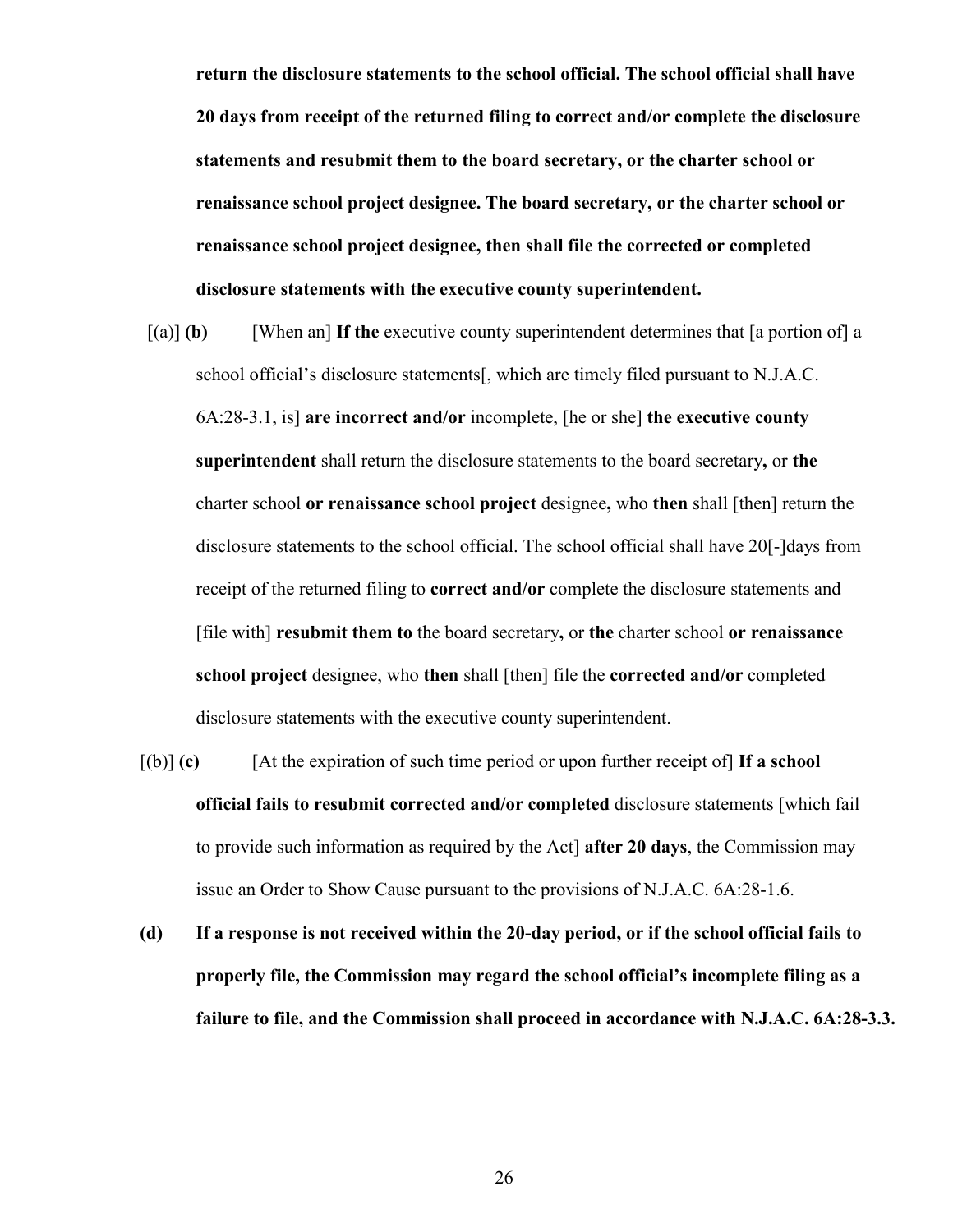<span id="page-70-1"></span><span id="page-70-0"></span>6A:28-4.1 Training requirement

- (a) [Each newly elected or appointed] **Within the first 60 days of a new** board member**'s** or [charter school] **a new** trustee**'s first term, the board member or trustee** shall[, during the first year of his or her service on any board,] complete a training program prepared and offered by the New Jersey School Boards Association[, which]**. The training** shall include [in its content] instruction relative to the board member**'s or trustee's** responsibilities under the Act.
- (b) Each board member and [charter school] trustee shall **complete**, in both the second and third years of [his or her service on any board] **the member's or trustee's first term**, [complete] a training program to be prepared and offered by the New Jersey School Boards Association**. The training program shall include information** on school district governance.
- (c) Within one year after each [re-election] **reelection** or [re-appointment] **reappointment** to the **district** board of education or [charter school] **the** board of trustees, each board member or [charter school] trustee shall complete an advanced training program **to be prepared and offered by the New Jersey School Boards Association. The training shall include information** on relevant changes to New Jersey school law [to be prepared and offered by the New Jersey School Boards Association] **and other information deemed appropriate to enable the board member or the trustee to serve most effectively**.

<span id="page-70-2"></span>6A:28-4.2 Procedures for compliance

(a) Each board secretary**,** [or] **and** charter school **or renaissance school project** designee**,** shall [notify in writing] **provide written notice to** the New Jersey School Boards Association **and the Commission** when a new board member or trustee is elected or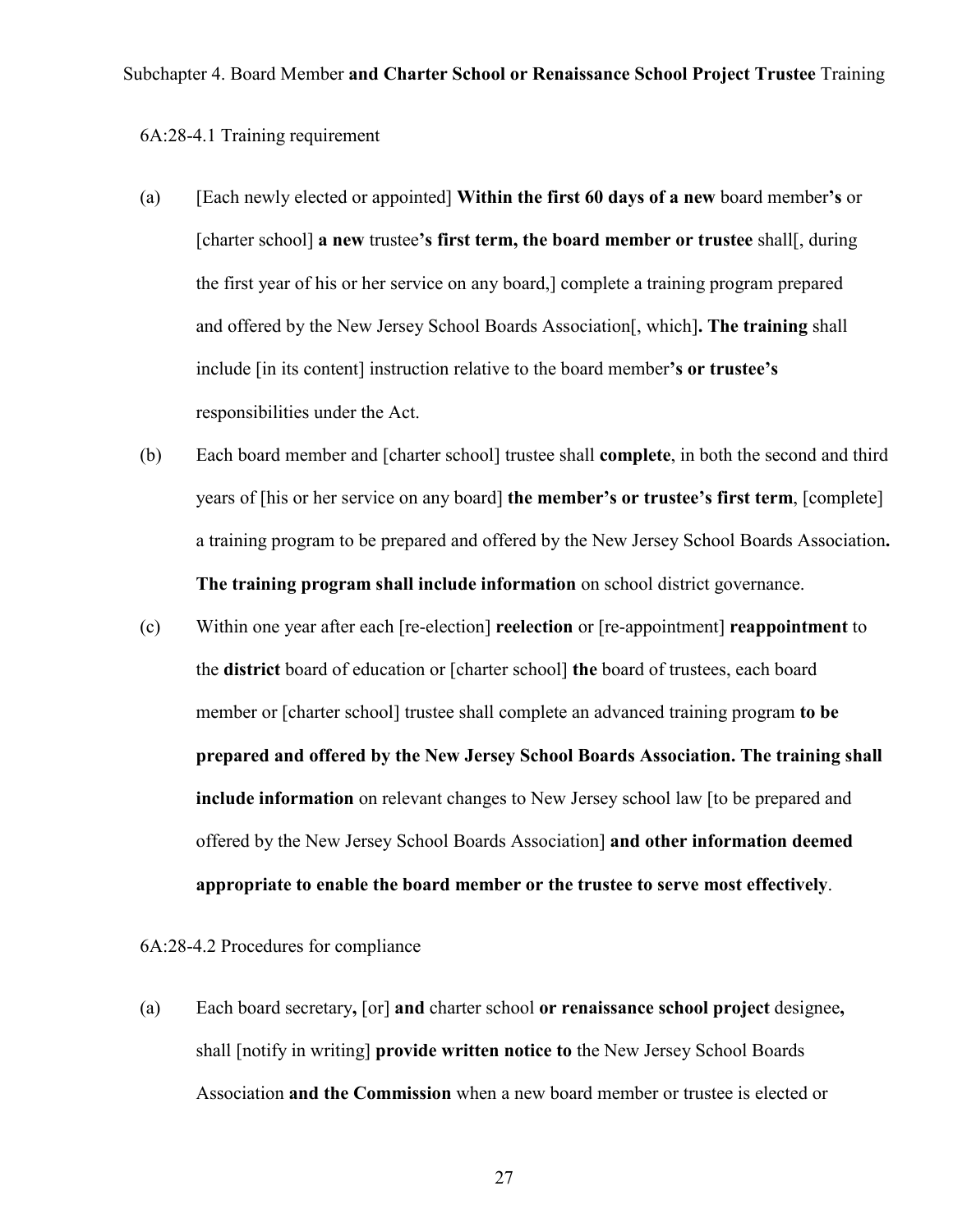appointed [to the board], when a board member or [charter school] **a** trustee is reelected or reappointed**,** [to the board and] when a board member or [charter school] **a** trustee resigns or is removed**,** [from the board] **and when the term of a board member or a trustee expires**. **All written notifications must be provided to the New Jersey School Boards Association and the Commission within 30 days of occurrence. Failure to do so may result in the Commission seeking an appropriate remedy.**

- 1. The board secretary**,** or **the** charter school **or renaissance school project** designee**,** shall provide **the New Jersey School Boards Association with** the name[s]**,** [and] **school** address[es]**, telephone number, and email address** of [such] **each** board member[s] or [charter school] trustee[s].
- (b) The New Jersey School Boards Association shall [notify] **provide written notice to** the board secretary**,** or **the** charter school **or renaissance school project** designee [in writing], when a board member or [charter school] **a** trustee has attended a training program that satisfies the training requirements.
- (c) By [March 31] **January 1** of [each] **the second calendar** year **for board members elected in November, April 1 of the first calendar year for board members elected in April, and July 1 for charter school and renaissance school project trustees**, the New Jersey School Boards Association shall [present to] **provide** the [School Ethics] Commission [a list] **with the names** of [those] **the** board members and [charter school] **the** trustees who have not fulfilled the training requirements **as required by the Act and this chapter**.
- (d) Board members and [charter school] trustees [failing] **who fail** to comply with the training requirements shall be considered in violation of N.J.S.A. 18A:12-33[. The]**, and the** Commission [may] **shall** proceed [thereafter] in conformance with the procedures set forth [in] **at** N.J.A.C. 6A:28-1.6.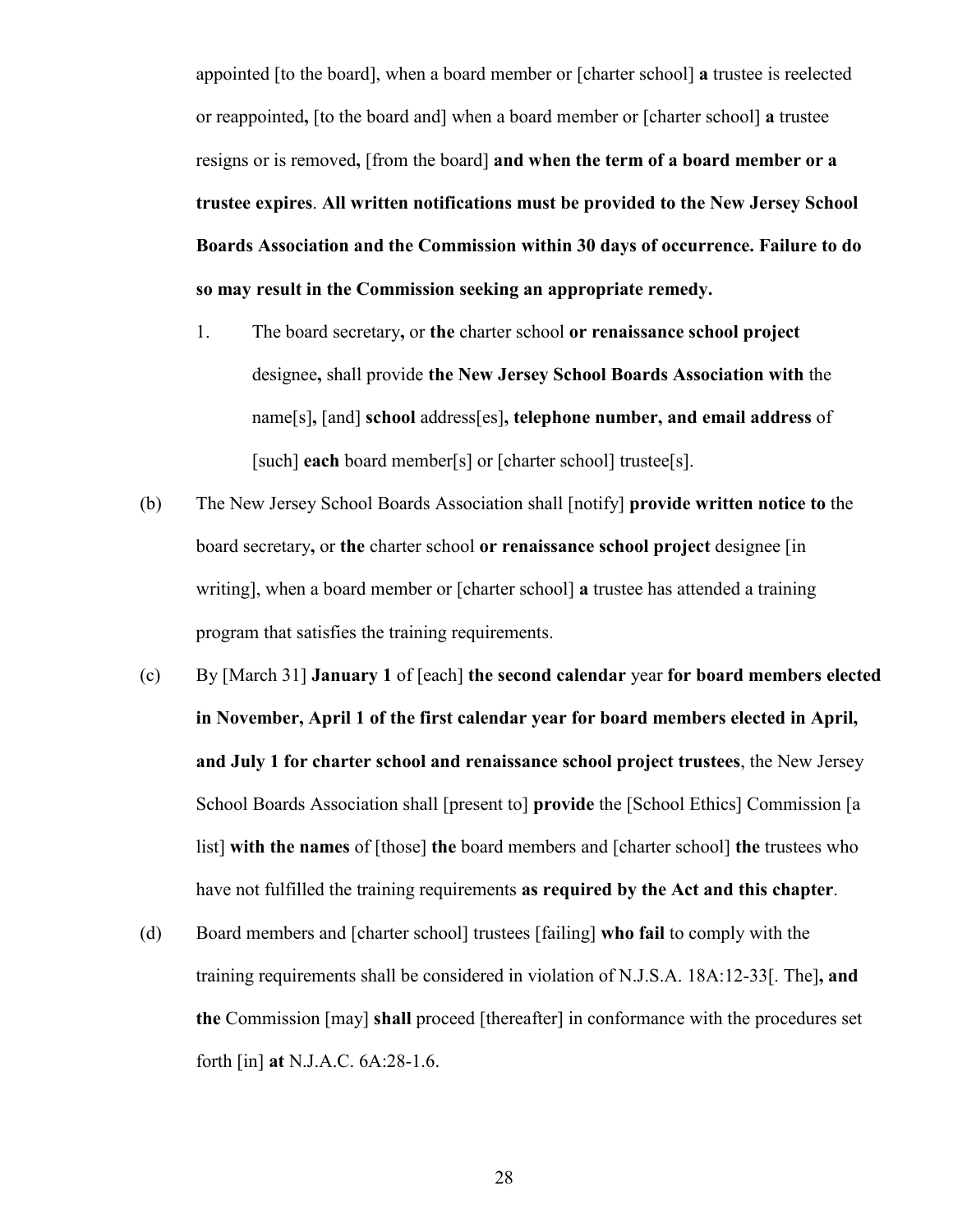- **(a) If a board member or a trustee fails to complete training as required by this chapter, the Commission shall issue an Order to Show Cause pursuant to the provisions of N.J.A.C. 6A:28-1.6.**
- **(b) Unless good cause is shown or the school official previously has been the subject of an Order to Show Cause, the Commission shall recommend that a board member or a trustee who completes training after the issuance of an Order to Show Cause, but before the Commission issues its decision, receives a censure.**
- **(c) Unless good cause is shown or the school official previously has been the subject of an Order to Show Cause, the Commission shall recommend that a board member or a trustee who completes training after the Commission issues its decision, but before the Commissioner issues a final decision, receives a suspension for 30 days. The Commission will recommend this penalty only if the board member or the trustee provides to the New Jersey School Boards Association and the Commission written notice that the board member or the trustee successfully completed training, and provides the written notice before the Commissioner issues a final decision. If the board member or the trustee does not provide such written notification, the Commission will recommend a suspension for 60 days.**
- **(d) Unless good cause is shown, the Commission shall recommend that a board member or a trustee who fails to complete training after the Commission issues its decision, and after the Commissioner issues a final decision, be removed from the board member's or trustee's position.**
- **(e) If the Commissioner imposes a penalty for non-compliance with this subchapter, the Commission shall adopt a resolution affirming the penalty. The resolution shall be**

29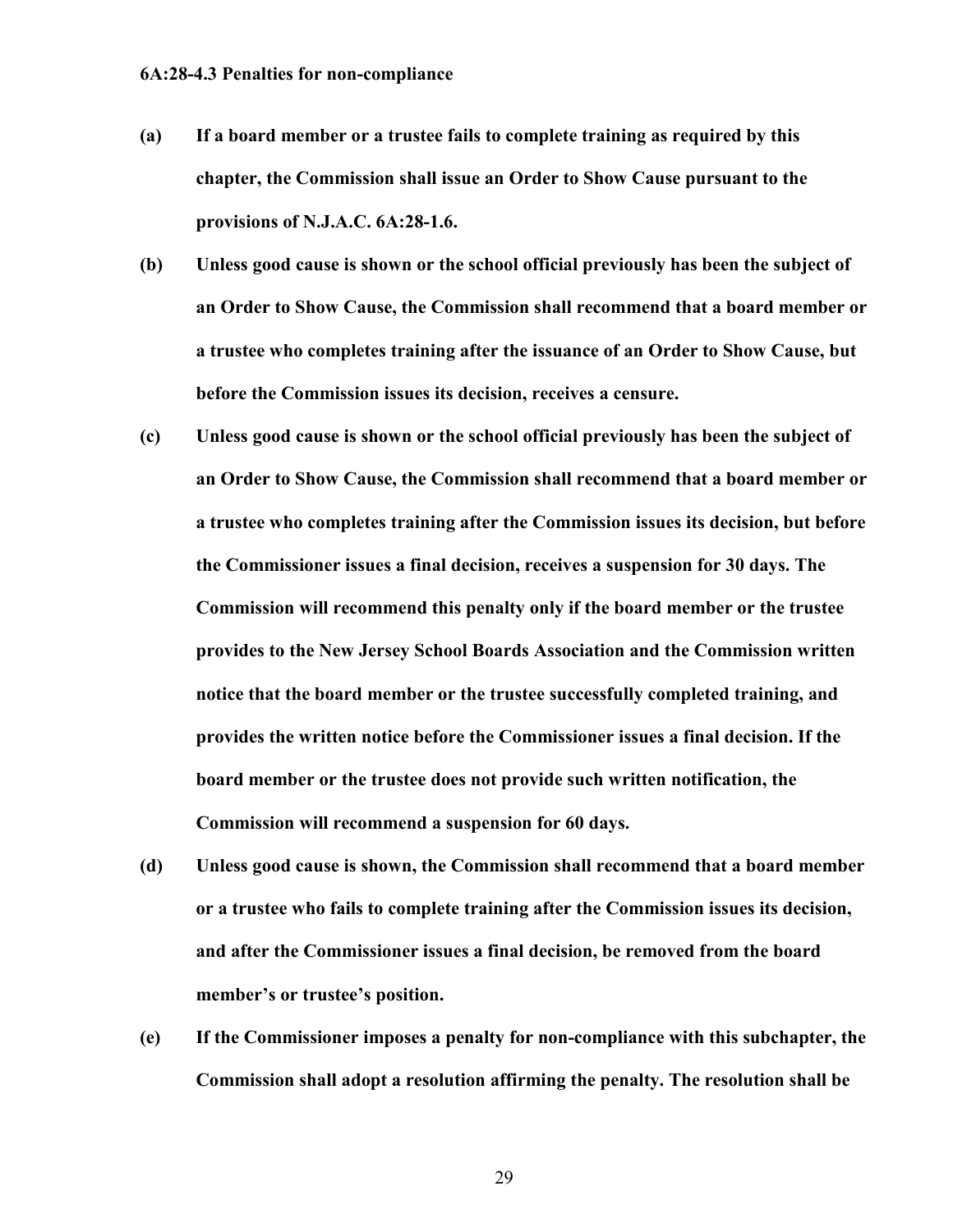**read by the district board of education or the board of trustees at the beginning of its next regularly scheduled public meeting, and shall be memorialized in the minutes of the meeting.**

- **1. Once the minutes are approved, the district board of education or the board of trustees shall forward a copy of the minutes to the Commission.**
	- **i. If the minutes are not forwarded to the Commission by the district board of education or the board of trustees, the Commission shall have the authority to seek any penalty and/or remedy authorized by this chapter against an appropriate school official.**
- **2. The district board of education or the board of trustees shall also post the resolution for a period of no less than 30 days in such places where public notices are posted.**
- **3. The resolution shall also be published on the school district's, or the charter school's or renaissance school project's website, if available, for a period of no less than 30 days.**

#### Subchapter 5. Advisory Opinions

6A:28-5.1 Entitlement to an advisory opinion

Any school official**, or an attorney on the school official's behalf,** may request and obtain an advisory opinion from the Commission as to whether any proposed conduct or activity of a school official **within the same school district, charter school, or renaissance school project as that in which the school official serves,** would **constitute a violation of the Act** in [its] **the Commission's** opinion [constitute a violation of the provisions of the School Ethics Act]. **If an attorney files a request on behalf of a school official, the request shall provide the name of**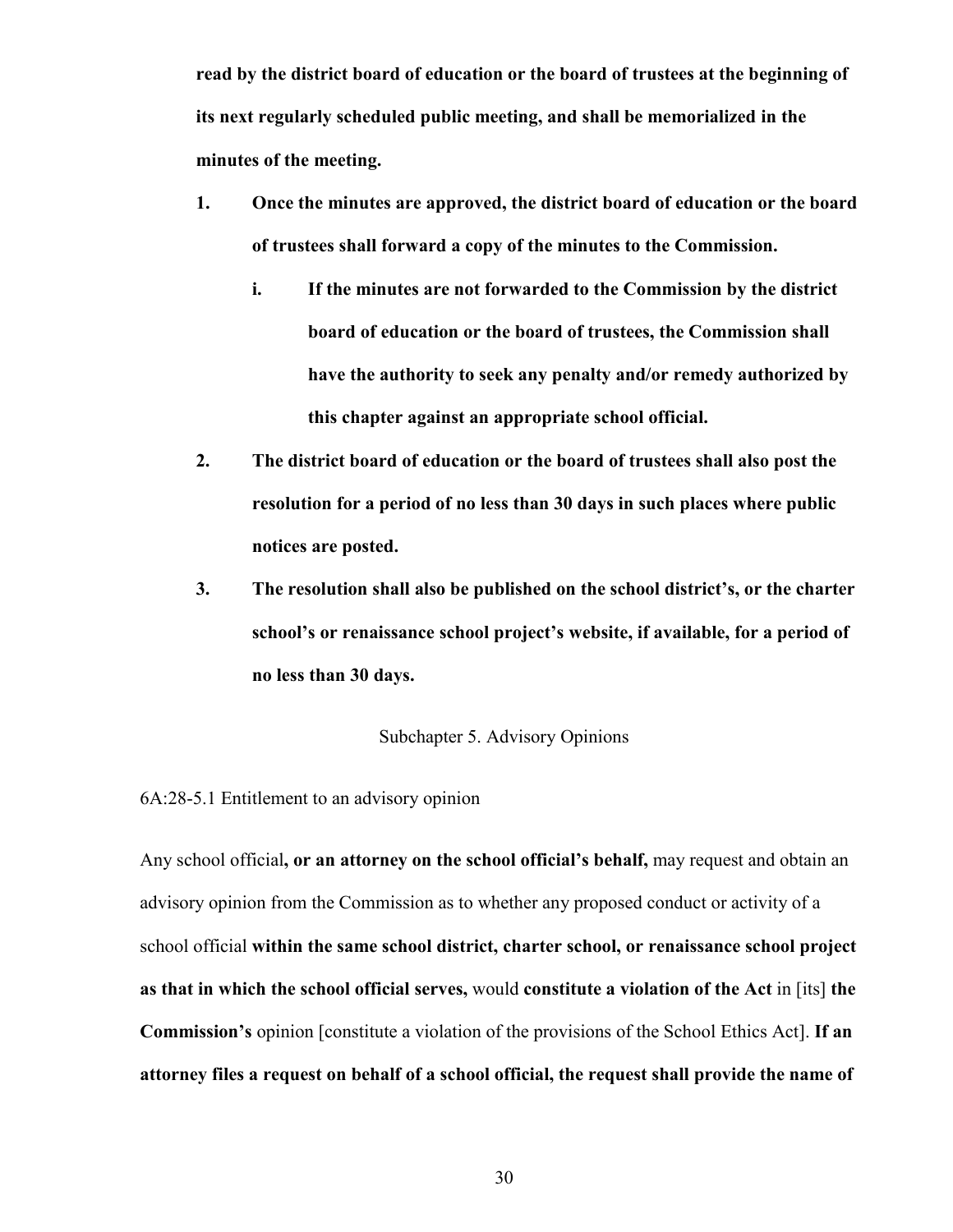**the school official who is the subject of the request, as well as the school official's school district, charter school, or renaissance school project.**

6A:28-5.2 Procedures for requesting and receiving an advisory opinion

- (a) Requests for advisory opinions [must] **shall** clearly set forth in detail the [specific] **anticipated future** conduct or activity the school official seeks to undertake and the exact role [he or she] **the school official** will play in that activity or conduct**, as well as the date(s) the prospective activity is to occur or begin**.
	- **1. The request shall include a statement that the school official has reviewed the public advisory opinions available on the Commission's website, and the concern raised in the request has not already been addressed by the Commission in an existing advisory opinion.**
	- **2. Upon receipt of a request for an advisory opinion, the Commission may copy the attorney who represents the district board of education or the board of trustees on the Commission's response to the request.**
- (b) A school official may seek an advisory opinion from the Commission as to the proposed conduct of another school official, but [he or she must] **the requesting school official shall** provide proof of service pursuant to N.J.A.C. 6A:28-1.7 to show that [he or she has copied] the school official whose proposed activity or conduct is in question **has been copied** on the request. The school official whose conduct is in question will then have 10 days from [the date] **receipt** of the advisory opinion request to respond.
- (c) Upon receipt of a request for an advisory opinion, the Commission shall assign a file number to the request.
	- 1. During the course of any staff work and/or Commission deliberation [with regard to] **regarding** the request for an advisory opinion, the request shall be identified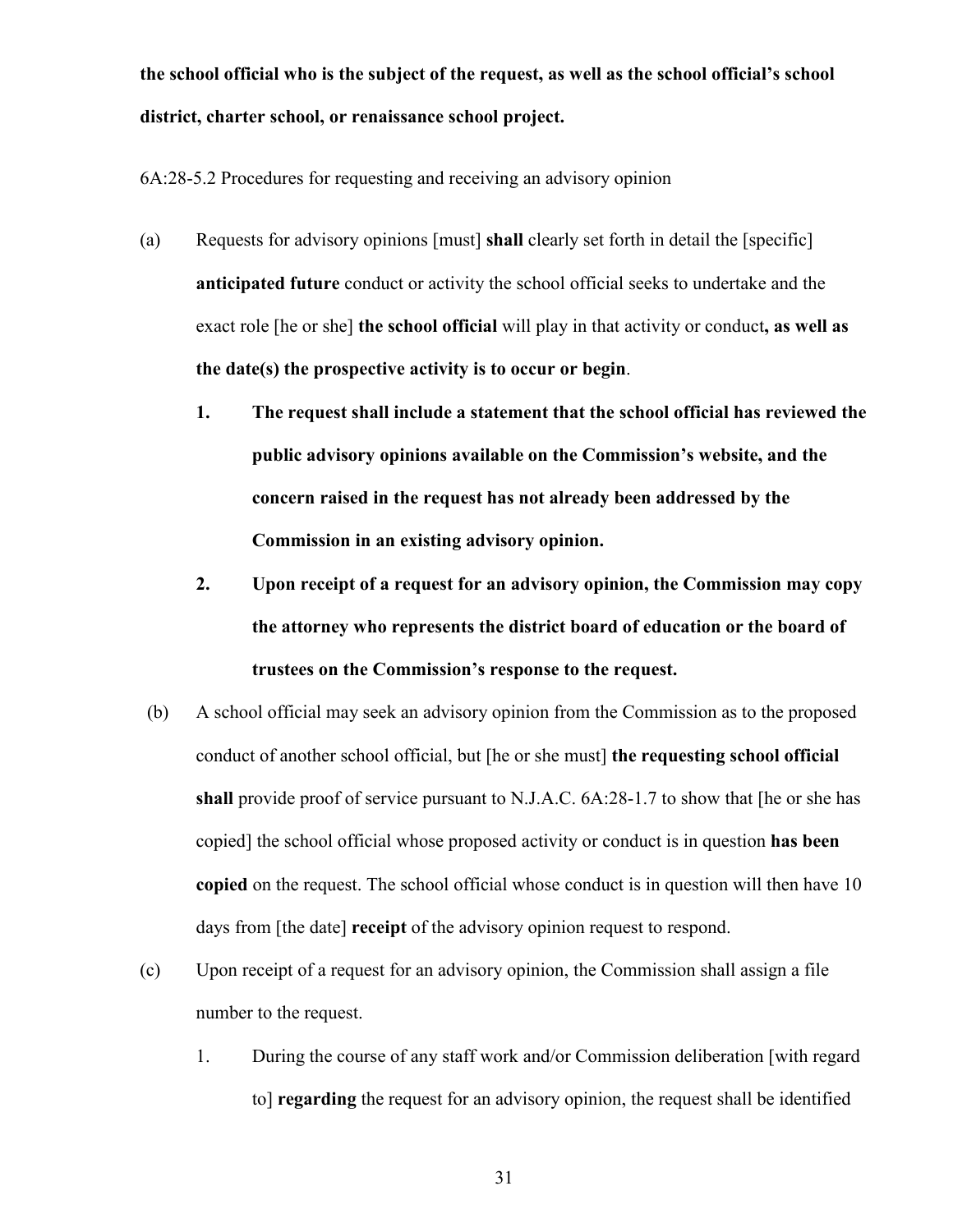for purposes of public access only by file number and not by the name(s) of school official(s) involved.

- 2. [No information] **Information** regarding any request for an advisory opinion shall **not** be made public by the Commission unless the information is incorporated into the advisory opinion and made public in accordance with (e) below.
- 3. The Commission may decline to accept an advisory opinion request where public advisories sufficiently address the questions raised in the advisory opinion request**,** [or] where the request does not meet the requirements of [subsections (a) and (b) above] **this subchapter, or where the Commission has determined there is insufficient time to consider and respond to the request before the proposed activity occurs**.
- (d) The Commission or its staff may require additional information from the [person] **school official or attorney** seeking an advisory opinion or require the [person's] **school official's** appearance before [it] **the Commission** or its staff.
- (e) Advisory opinions issued by the Commission shall not be made public unless six members [shall] vote to direct the opinion **to** be made public.
	- 1. Advisory opinions made public by the Commission shall delete the name and **school** district of the school official requesting the advisory **opinion, as well as any other information that would identify the district board of education, the board of trustees, or the school official**.

Subchapter 6. Filing and Amendment of Complaints; Burden of Proof

6A:28-6.1 Who may file a complaint

(a) Any person may file a complaint with the Commission alleging a violation of the Act.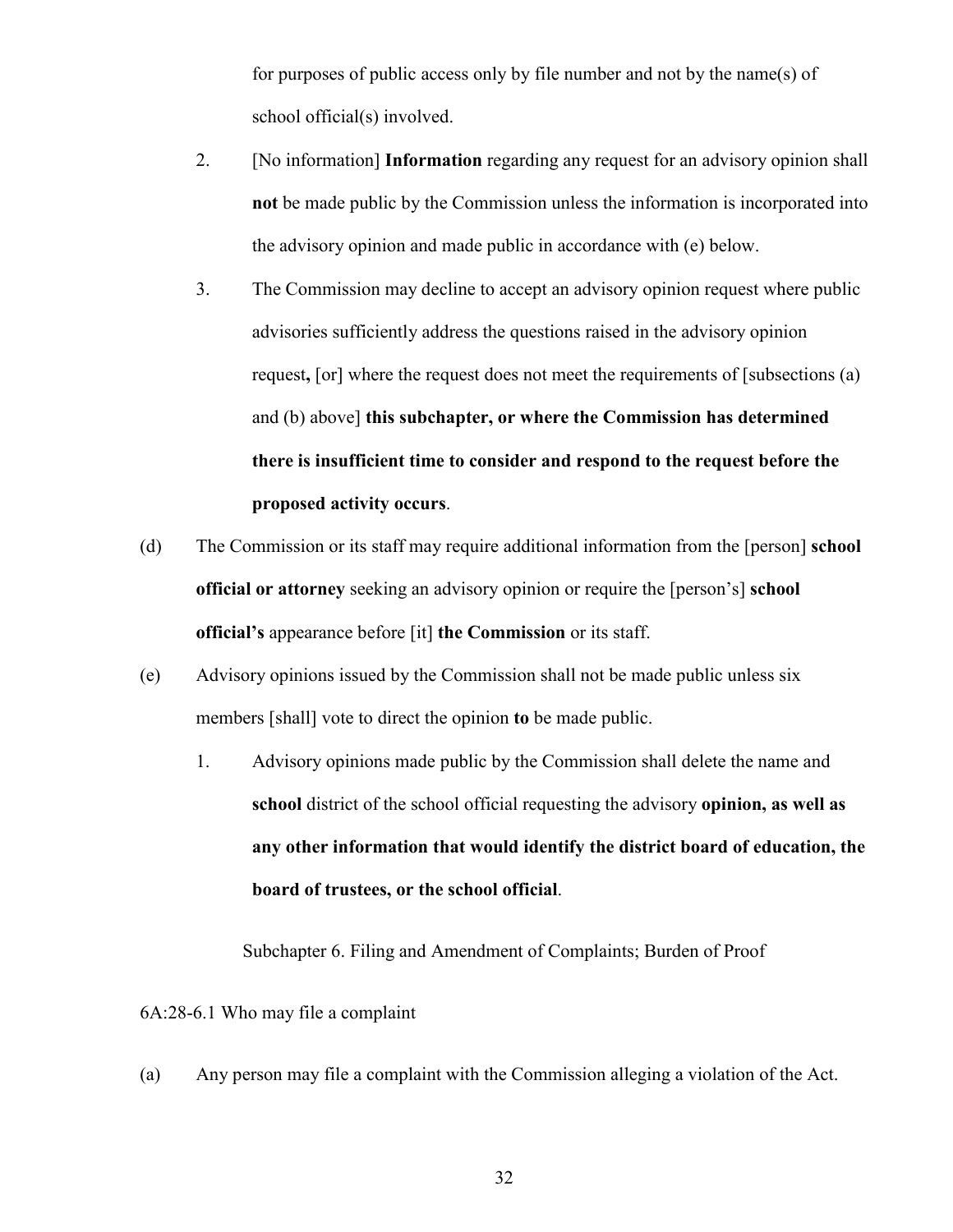- (b) Any member of the Commission may file a complaint.
	- 1. A Commission member who files a complaint shall not participate **as a Commission member** in any subsequent proceedings [on] **related to** that complaint [in the capacity of a Commission member].

6A:28-6.2 Process for the filing of a complaint

- (a) To file a complaint with the Commission alleging a violation of the Act, a complainant [shall file] **may either:**
	- **1. File** an original [and two copies] **hardcopy complaint with related exhibits, along with one copy** of such complaint[, together with a] **and related exhibits, and an additional** copy **of the complaint and related exhibits** for each respondent named in the complaint[. The complainant shall use the format set forth at N.J.A.C. 6A:28-6.3.]**; or**
	- **2. File an electronic complaint with related exhibits with the Commission [\(school.ethics@doe.nj.gov\)](mailto:school.ethics@doe.nj.gov). If a complainant chooses to file a complaint with related exhibits electronically, the complainant must still mail a copy of the complaint with related exhibits to the Commission for each respondent named in the complaint.**
- **(b) Regardless of the method of filing, the contents of the complaint shall comply with the format set forth at N.J.A.C. 6A:28-6.3.**
- [(b)] **(c)** A complainant shall promptly provide written notice to the Commission of any change of address **or contact information**, and shall promptly provide written notification to the Commission as needed in accordance with N.J.A.C. 6A:28-[10.1]**9.1**.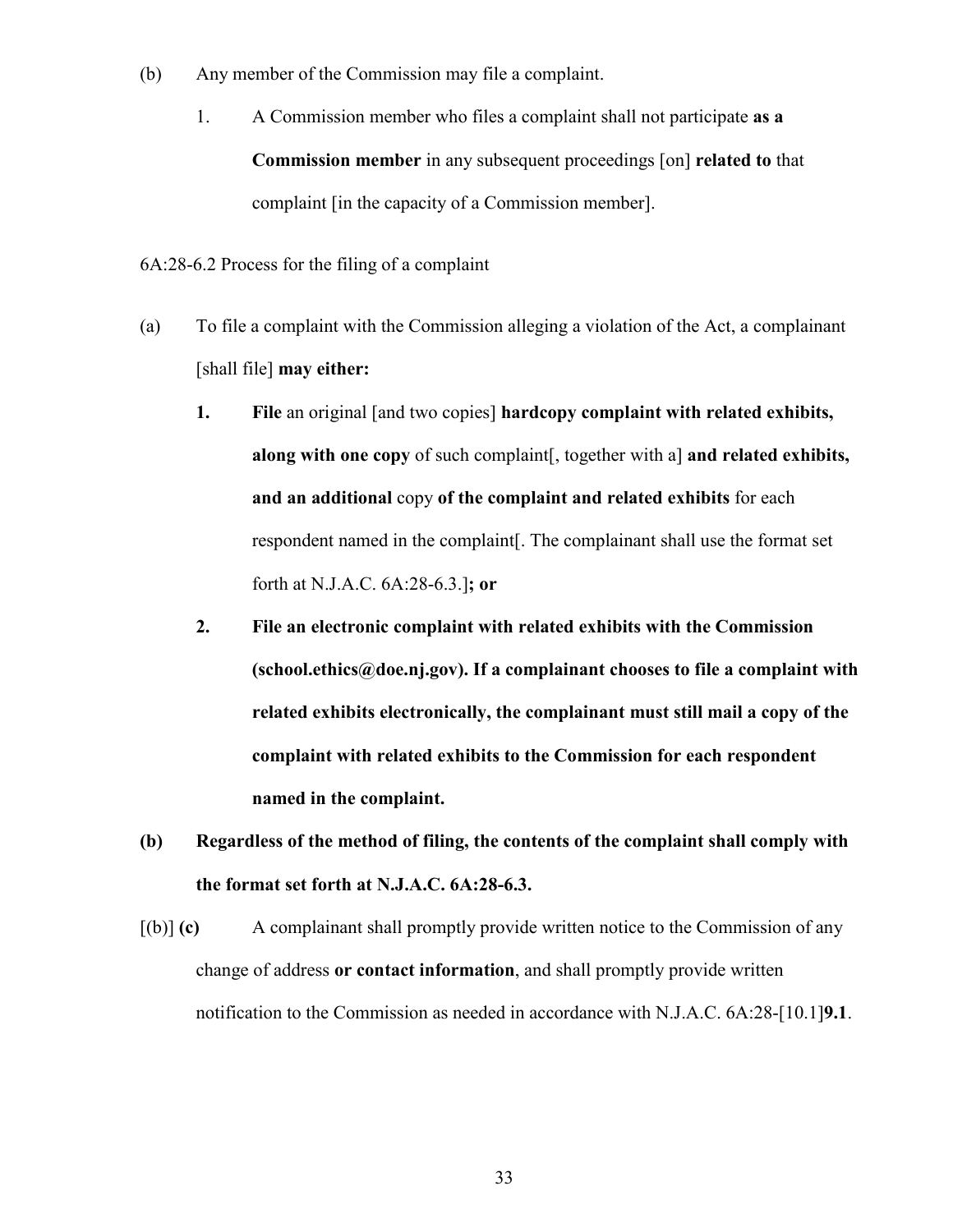- (a) A complaint shall be entitled "Before the School Ethics Commission" and shall set forth in the caption the names of the complainant(s) and the respondent(s).
- (b) The complaint shall include the following:
	- 1. The full name, home address**,** [and] phone number**, and email address** of each complainant;
	- 2. The full name**,** [and] home address**, phone number (if known), and email address (if known)** of each respondent;
	- 3. [A brief statement, in individually] **Individually** numbered paragraphs[,] setting forth [the specific allegation(s) and the facts supporting them which have given rise to the] **each** alleged violation[(s)] of the Act**, with each paragraph to include, without limitation, the following**:
		- [4.] **i.** The date(s) of the occurrence(s) of each specific allegation;
		- [5.] **ii.** The section(s) of the Act claimed to be violated for each specific allegation; **and**
		- [6.] **iii.** [A statement giving all pertinent facts as to whether any other action has been instituted in the matter which is the subject of the complaint or is pending in any court of law or administrative agency of this State; and] **The specific facts or arguments that support the contention that the Act was violated;**

[7.] **4.** A [notarized] signature and certification [under oath for] **by** each complainant[.]**; and**

**5. Evidence in support of the allegations, including, but not limited to: meeting minutes, meeting agendas, certifications, and affidavits. Where possible, the specific parts of the evidence that support the alleged violation(s) must be**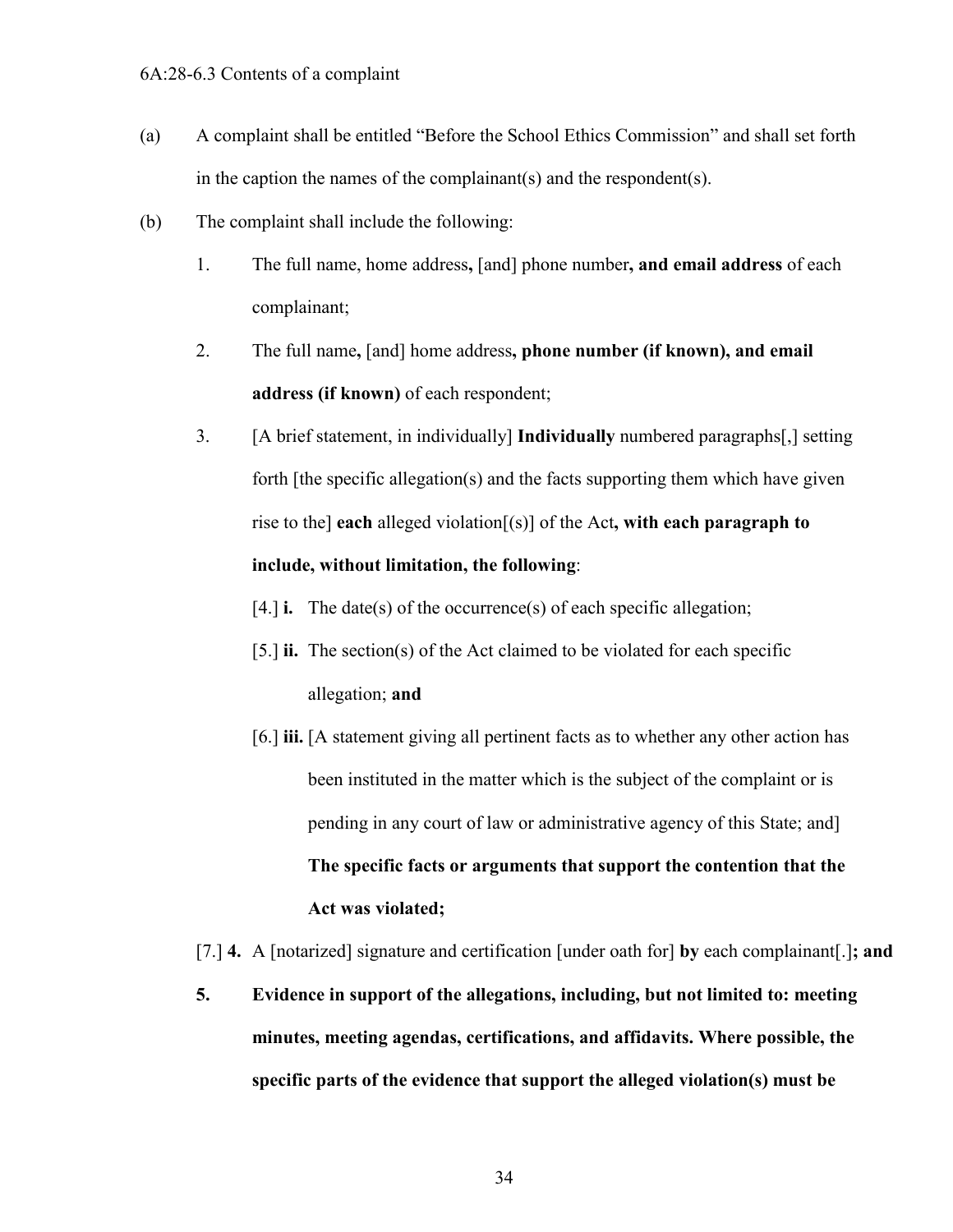**highlighted or otherwise identified. The complainant(s) shall include an index of the highlighted material, identifying the page number or location within the document(s) where the highlighted information is located.**

(c) A complaint alleging solely a violation of the [code of ethics for school board members] **Code of Ethics for School Board Members** shall name only [school] board members **or trustees** as respondents and shall set forth [in the complaint] a factual basis for the allegations in accordance with N.J.A.C. 6A:28-6.4.

(d) A complaint should be submitted in substantially the following format:

| Name of                 |           |                          |
|-------------------------|-----------|--------------------------|
| Complainant(s),         |           | Before The School        |
| V.                      |           | <b>Ethics Commission</b> |
|                         |           | of New Jersey            |
| Name of $Respondent(s)$ | $\bullet$ | School Ethics Act        |
|                         |           | <b>Complaint Form</b>    |

I, (Name of Complainant), residing at (home address**,** [and] phone number**, and email address** of complainant), request the School Ethics Commission to consider a complaint against the above-named Respondent(s) whose home address**(es)** is**/are** (home address of respondent(s))**, whose phone number(s) is/are (phone number(s) of respondent(s)), and whose email address(es) is/are (email address(es) of respondent(s)),** in accordance with the authority of the School Ethics Commission to entertain such complaints under N.J.S.A. 18A:12-21 et seq.

The facts upon which this complaint is based are as follows:

[1. Statement of facts:

Date of occurrence:

I assert this to be a violation of:

2. Statement of facts: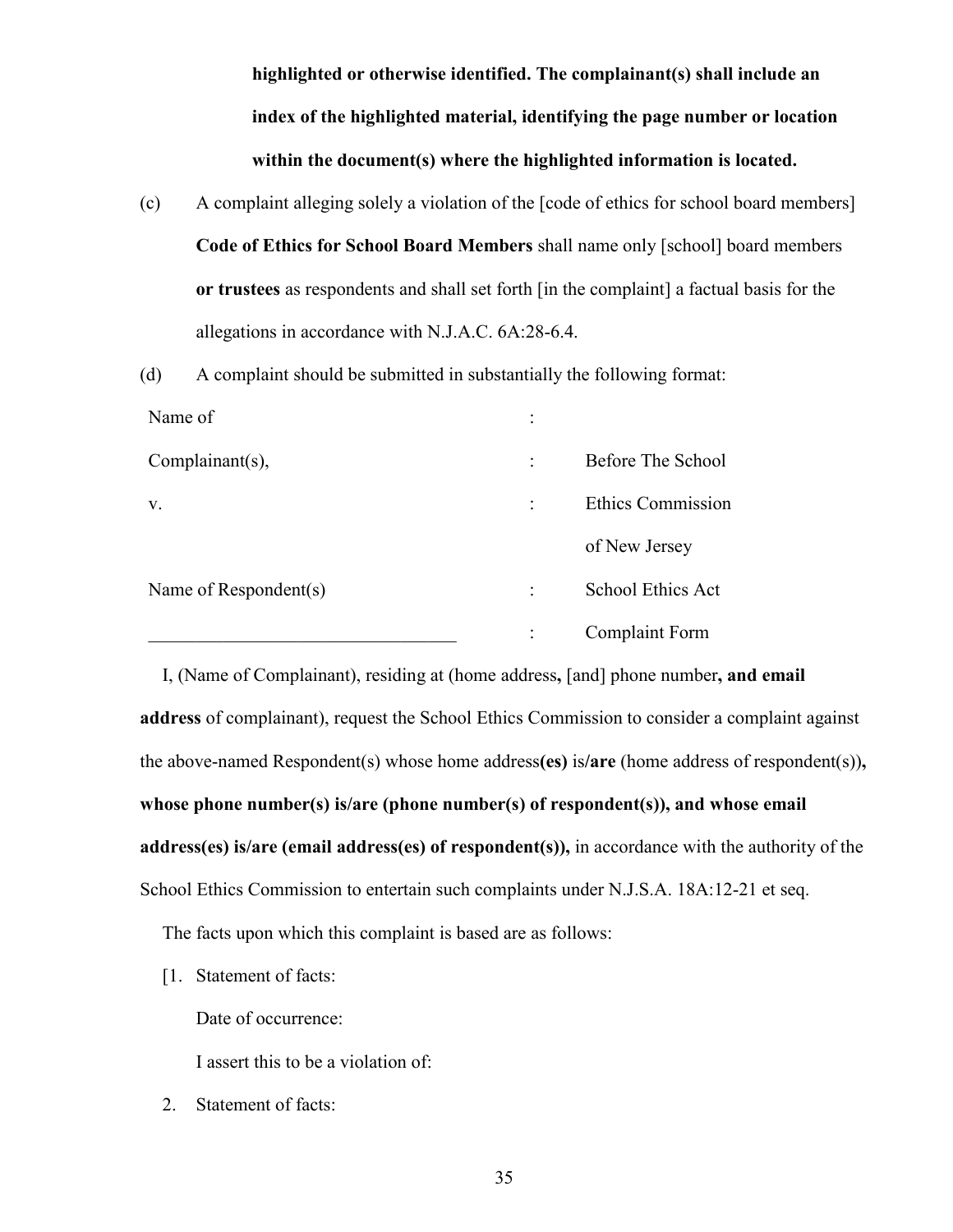Date of occurrence:

I assert this to be a violation of:

3. Statement of facts:

Date of occurrence:

I assert this to be a violation of:]

## **General Statement of Facts**

**1. Statement of specific facts in support of the allegation:**

|    | I assert this to be a violation of: _______________________, for the following reason(s):  |  |
|----|--------------------------------------------------------------------------------------------|--|
|    | (If applicable)                                                                            |  |
|    | I assert this to be a violation of: ________________________, for the following reason(s): |  |
|    |                                                                                            |  |
| 2. | Statement of specific facts in support of the allegation:                                  |  |
|    | Date of occurrence:                                                                        |  |
|    | I assert this to be a violation of: _______________________, for the following reason(s):  |  |
|    | (If applicable)                                                                            |  |

Date of occurrence:\_\_\_\_\_\_\_\_\_\_\_\_\_\_\_\_\_\_\_\_\_\_\_.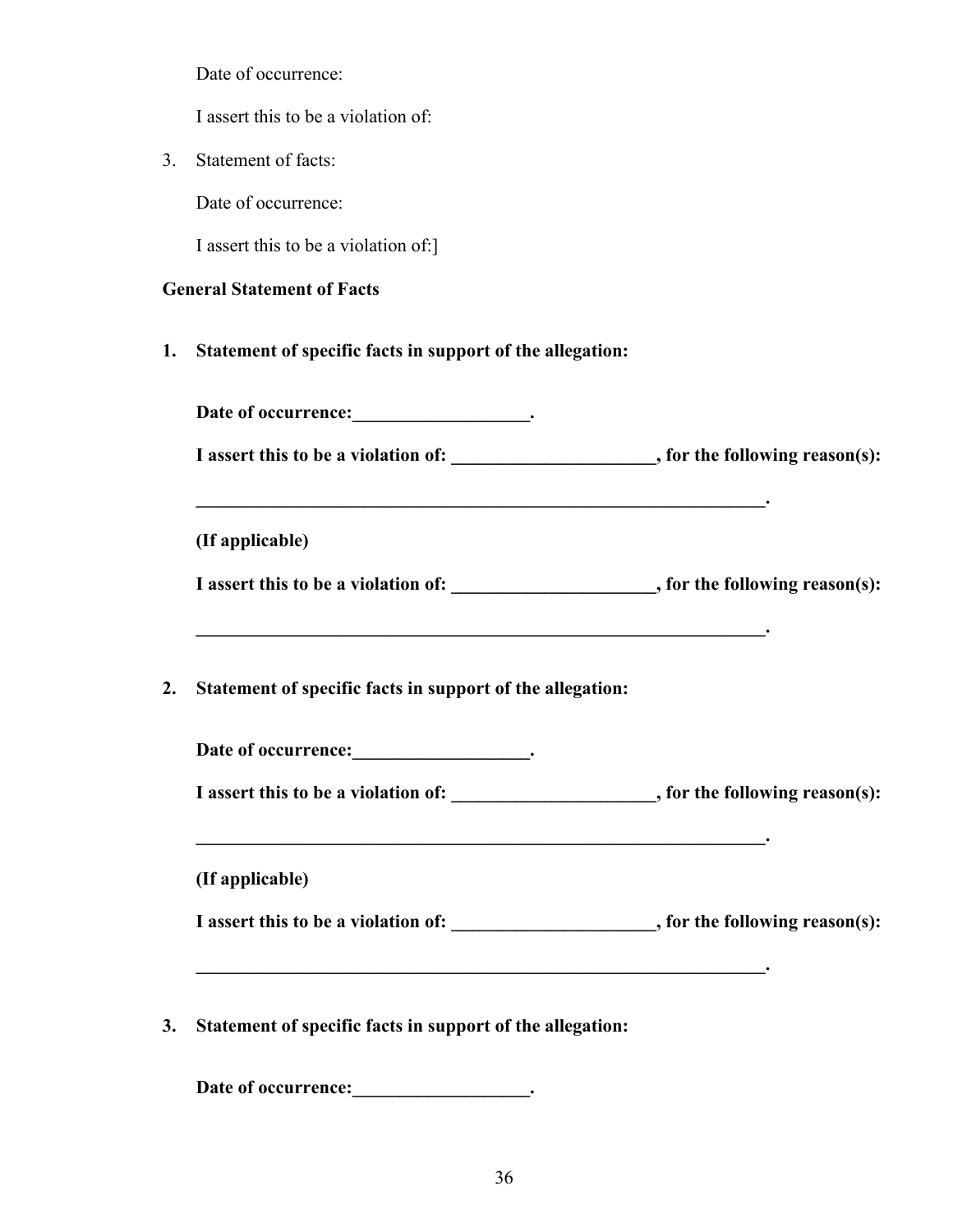| I assert this to be a violation of: | , for the following reason(s): |  |
|-------------------------------------|--------------------------------|--|
|                                     |                                |  |
| (If applicable)                     |                                |  |
| I assert this to be a violation of: | , for the following reason(s): |  |

WHEREFORE, I, as Complainant, request that the School Ethics Commission find and determine that the above-named Respondent(s) has violated the School Ethics Act and that [he or she] **Respondent(s)** be subject to such penalty as provided by the Act.

**\_\_\_\_\_\_\_\_\_\_\_\_\_\_\_\_\_\_\_\_\_\_\_\_\_\_\_\_\_\_\_\_\_\_\_\_\_\_\_\_\_\_\_\_\_\_\_\_\_\_\_\_\_\_\_\_\_\_\_\_\_.**

Date:

Signature of the Complainant

or [his or her] **the Complainant's** Attorney

Certification [Under Oath]

(Name of Complainant), of full age, [being duly sworn upon his or her oath according to law deposes and says] **hereby certifies that the following statements are true**:

1. I am the complainant in this matter.

2. I have read the complaint and aver that the facts contained therein are true to the best of my knowledge and belief and I am aware that the statute that created the School Ethics Commission authorizes the School Ethics Commission to impose penalties for filing a frivolous complaint. N.J.S.A. 18A:12-29(e). I am aware that if the respondent [alleges] **replies to the complaint with an allegation** that the complaint is frivolous, I shall have 20 days from receipt of the [answer] **written statement** to respond to the allegation **that the complaint is frivolous**.

3. The subject matter of this complaint is not pending in any court of law or administrative agency of this State. I will advise the School Ethics Commission if I subsequently become aware that it is pending elsewhere.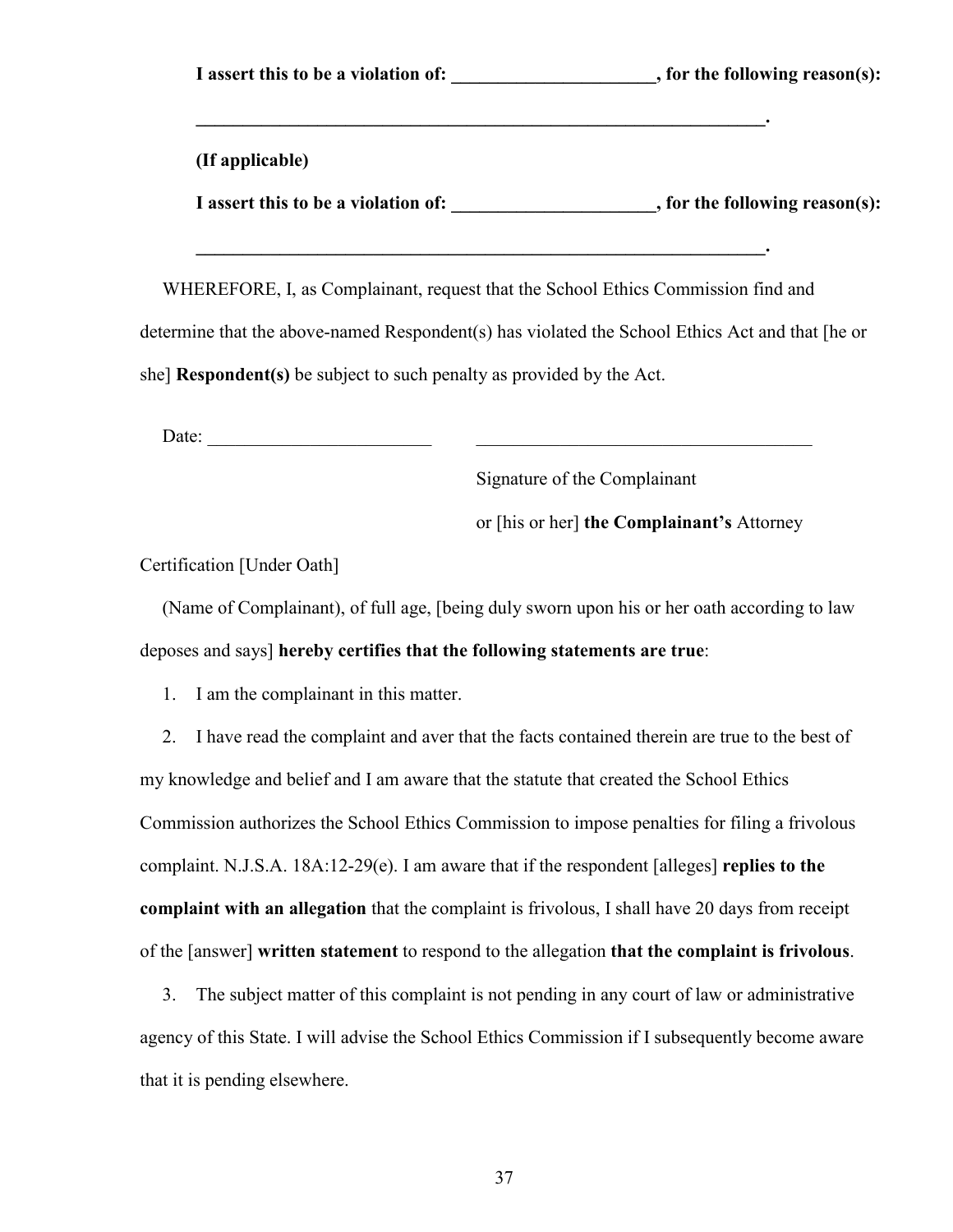Date: \_\_\_\_\_\_\_\_\_\_\_\_\_\_\_\_\_\_\_\_\_\_\_\_ \_\_\_\_\_\_\_\_\_\_\_\_\_\_\_\_\_\_\_\_\_\_\_\_\_\_\_\_\_\_\_\_\_\_\_\_

Signature of the Complainant

[or his or her Attorney]

[Sworn and subscribed to before me this day of \_\_\_\_\_\_\_, \_\_\_\_\_\_\_.]

6A:28-6.4 Complainant's burden of proof for complaints alleging a violation of the [code of ethics for school board members] **Code of Ethics for School Board Members**

- (a) For complaints alleging a violation of the [code of ethics for school board members] **Code of Ethics for School Board Members**, the complainant has the burden to factually establish a violation in accordance with the standards set forth below:
	- 1. Factual evidence of a violation of N.J.S.A. 18A:12-[24.1(a)]**24.1.a** shall include a copy of a final decision from any court of law or administrative agency of this State demonstrating that the respondent(s) failed to enforce all laws, rules**,** and regulations of the State Board of Education, and/or court orders pertaining to schools or that the respondent brought about changes through illegal or unethical procedures.
	- 2. Factual evidence of a violation of N.J.S.A. 18A:12-[24.1(b)]**24.1.b** shall include evidence that the respondent(s) willfully made a decision contrary to the educational welfare of children, or evidence that the respondent(s) took deliberate action to obstruct the programs and policies designed to meet the individual needs of all children, regardless of their ability, race, color, creed**,** or social standing.
	- 3. Factual evidence of a violation of N.J.S.A. 18A:12-[24.1(c)]**24.1.c** shall include evidence that the respondent(s) took [board] **official** action to effectuate policies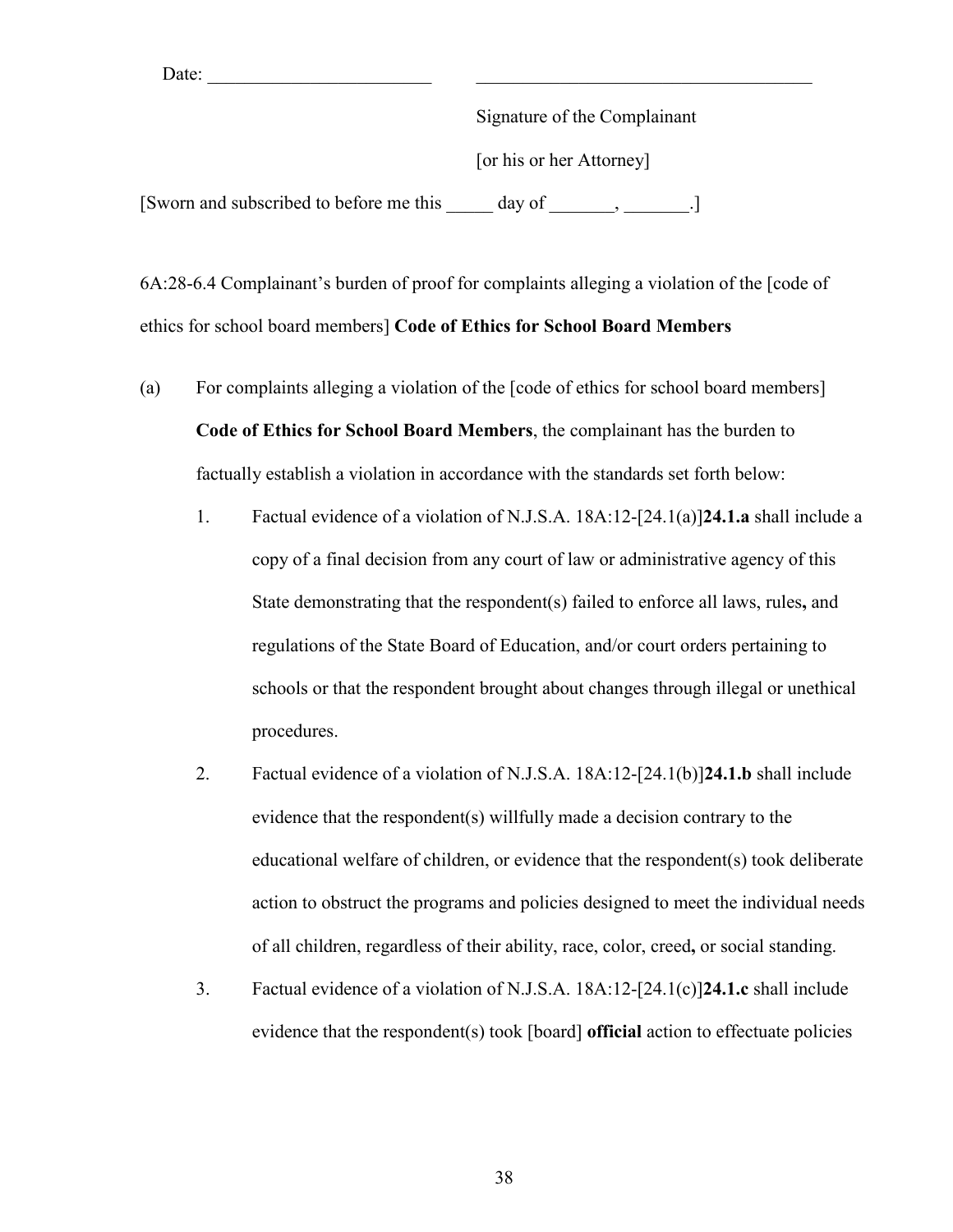and plans without consulting those affected by such policies and plans, or took action that was unrelated to the respondent's duty to:

- i. Develop the general rules and principles that guide the management of the school district**,** [or] **the** charter school**, or the renaissance school project**;
- ii. Formulate the programs and methods to effectuate the goals of the school district**,** [or] **the** charter school**, or the renaissance school project**; or iii. Ascertain the value or liability of a policy.
- 4. Factual evidence of a violation of N.J.S.A. 18A:12-[24.1(d)]**24.1.d** shall include**,**
- but not be limited to, evidence that the respondent(s) gave a direct order to school personnel or became directly involved in activities or functions that are the responsibility of school personnel or the day-to-day administration of the school district**,** [or] **the** charter school**, or the renaissance school project**.
- 5. Factual evidence of a violation of N.J.S.A. 18A:12-[24.1(e)]**24.1.e** shall include evidence that the respondent made personal promises or took action beyond the scope of [his or her] **the respondent's** duties such that, by its nature, had the potential to compromise the **district** board **of education or the board of trustees**.
- 6. Factual evidence of a violation of N.J.S.A. 18A:12-[24.1(f)]**24.1.f** shall include evidence that the respondent(s) took action on behalf of, or at the request of, a special interest group or persons organized and voluntarily united in opinion and who adhere to a particular political party or cause; or evidence that the respondent(s) used the schools [in order] to acquire some benefit for the respondent(s), a member of [his or her] **the respondent's** immediate family or a friend.
- 7. Factual evidence of a violation of the confidentiality provision of N.J.S.A. 18A:12-[24.1(g)]**24.1.g** shall include evidence that the respondent(s) took action to make public, reveal**,** or disclose information that was not public under any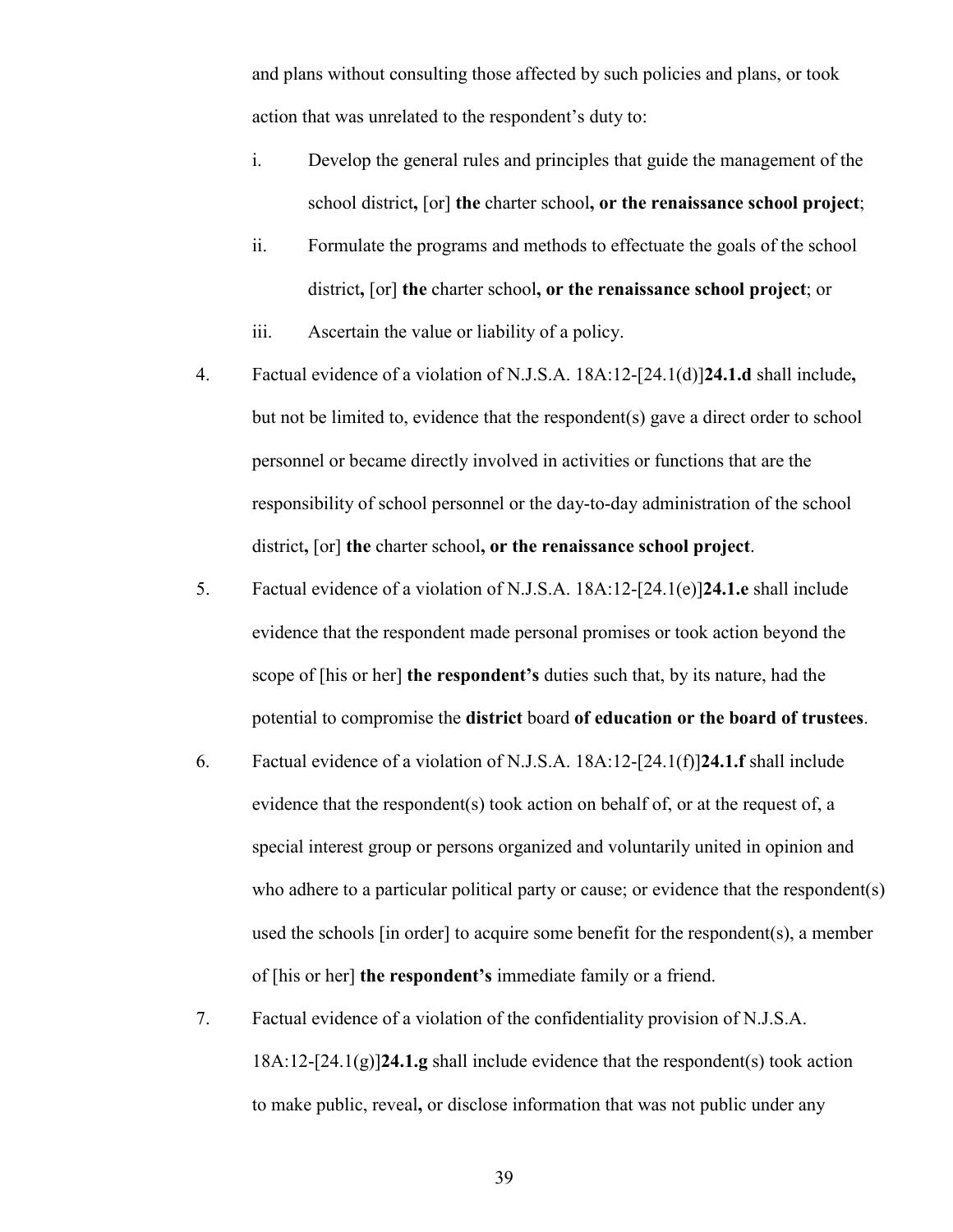laws, regulations**,** or court orders of this State, or information that was otherwise confidential in accordance with [board] policies, procedures**,** or practices. Factual evidence that the respondent**(s)** violated the inaccurate information provision of N.J.S.A. 18A:12-[24.1(g)]**24.1.g** shall include evidence that substantiates the inaccuracy of the information provided by the respondent(s) and evidence that establishes [that] the inaccuracy was other than reasonable mistake or personal opinion or was not attributable to developing circumstances.

- 8. Factual evidence of a violation of N.J.S.A. 18A:12-[24.1(h)]**24.1.h** shall include evidence that the respondent(s) acted on a personnel matter without a recommendation of the chief administrative officer.
- 9. Factual evidence of a violation of N.J.S.A. 18A:12-[24.1(i)]**24.1.i** shall include evidence that the respondent(s) took deliberate action [which] **that** resulted in undermining, opposing, compromising**,** or harming school personnel in the proper performance of their duties.
- 10. Factual evidence of a violation of N.J.S.A. 18A:12-[24.1(j)]**24.1.j** shall include evidence that the respondent(s) acted on or attempted to resolve a complaint, or conducted an investigation or inquiry related to a complaint:
	- i. Prior to referral to the chief administrative officer; or
	- ii. At a time or place other than a public meeting and prior to the failure of an administrative solution.

#### 6A:28-6.5 Time period for the filing of a complaint

(a) Complaints shall be filed within 180 days of notice of the events [which] **that** form the basis of the alleged violation(s). A complainant shall be deemed to be notified of events [which] **that** form the basis of the alleged violation(s) when [he or she] **the complainant**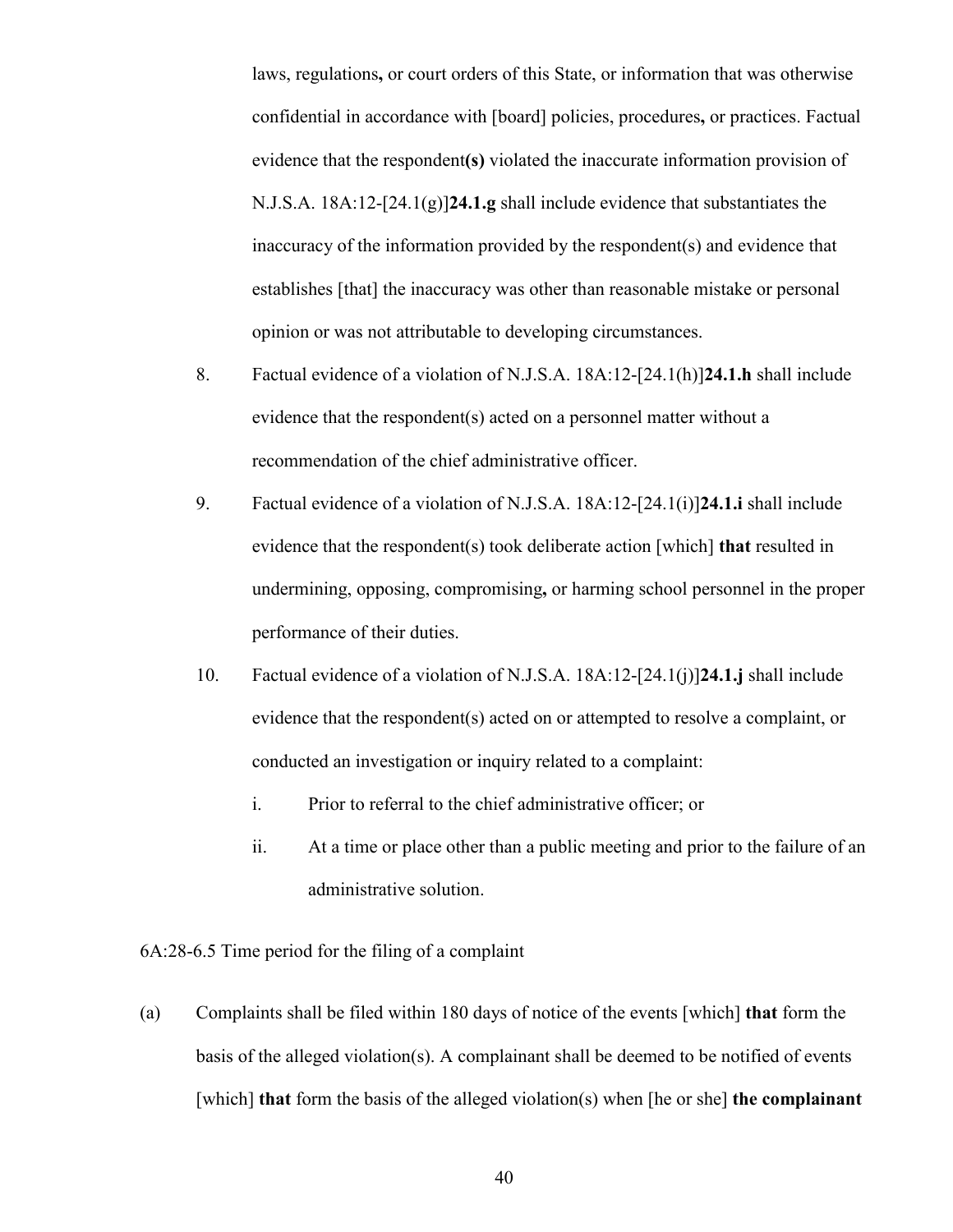knew of [such] **the** events, or when [such] **the** events were made public so that one using reasonable diligence would know or should have known.

- 1. For complaints alleging a violation of N.J.S.A. 18A:12-[24.1(a)]**24.1.a**, the complaint shall be filed within 180 days of the issuance of a final decision from any court of law or administrative agency of this State demonstrating that the respondent(s) failed to enforce all laws, rules**,** and regulations of the State Board of Education[,] and/or court orders pertaining to schools or that the respondent brought about changes through illegal or unethical procedures.
- 2. [For complaints where the matter, which is] **If** the subject of the complaint is pending in any court of law or administrative agency of this State, the complaint shall **still** be filed within 180 days of notice of the events [which] **that** form the basis of the alleged violation(s). **In this situation, the Commission will place the matter in abeyance as appropriate.**

6A:28-6.6 Complaint processing, consolidating, and confidentiality

- (a) [Upon] **The Commission shall assign a file number upon** receipt of a complaint [the Commission shall assign a file number to the complaint].
- (b) [Whenever the] **The** Commission [deems appropriate, it] may consolidate **a** complaint[s] **with a related matter when appropriate**. In determining whether to consolidate complaints, the Commission shall consider:
	- 1. The identity of the parties in each of the matters;
	- 2. The nature of all the questions of fact and law respectively involved;
		- i. To the extent that common questions of fact and law are involved, the saving in time, expense, duplication**,** and inconsistency [which] **that** will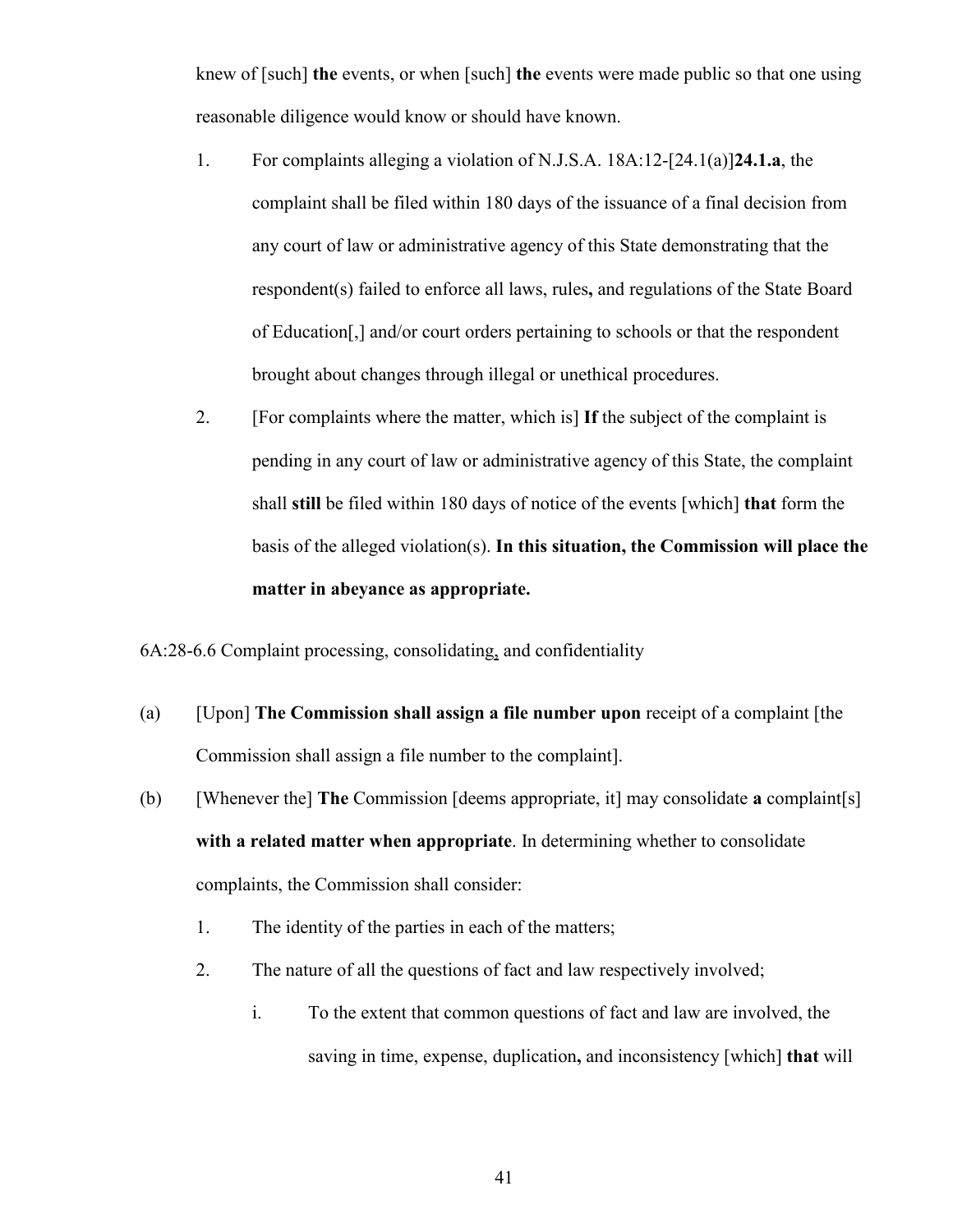be realized from considering the matters together and whether such issues can be thoroughly, competently, and fully reviewed together;

- ii. To the extent that dissimilar questions of fact or law are present, the danger of confusion, delay**,** or undue prejudice to any party;
- 3. The advisability generally of disposing of all aspects of the controversy in a single proceeding; and
- 4. Other matters appropriate to a prompt and fair resolutions of the issues.
- (c) Where the Commission consolidates complaints, it may designate one lead complainant as the representative of all complaints for purposes of initial correspondence, receipt of service for answer(s) and/or motions**,** and all other communications.
- (d) For any complaint filed jointly by three or more complainants, the complainants shall designate**, in a letter signed by all complainants,** one lead complainant as a representative of the group for purposes of initial correspondence, receipt of service for answer(s) and/or motions**,** and all other communications. Where such **a** complaint does not [so] designate a lead complainant, one shall be assigned by the Commission.
- (e) [For a complaint that is not held] **Unless a matter is** in abeyance pursuant to N.J.A.C. 6A:28-1.5, the Commission shall serve a copy of the complaint on the respondent(s) named in the complaint. **Service of process may be effectuated by the Commission by any of the methods permitted by N.J.A.C. 6A:28-1.7.**
- (f) During the course of any staff work and/or Commission deliberation with regard to the complaint, the complaint shall be identified only by file number for purposes of public access and not by the name(s) of the complainant(s) and the respondent(s) involved.
- (g) The Commission shall hold all information confidential regarding any pending matter until [it first takes action at a public meeting to determine probable cause, or violation]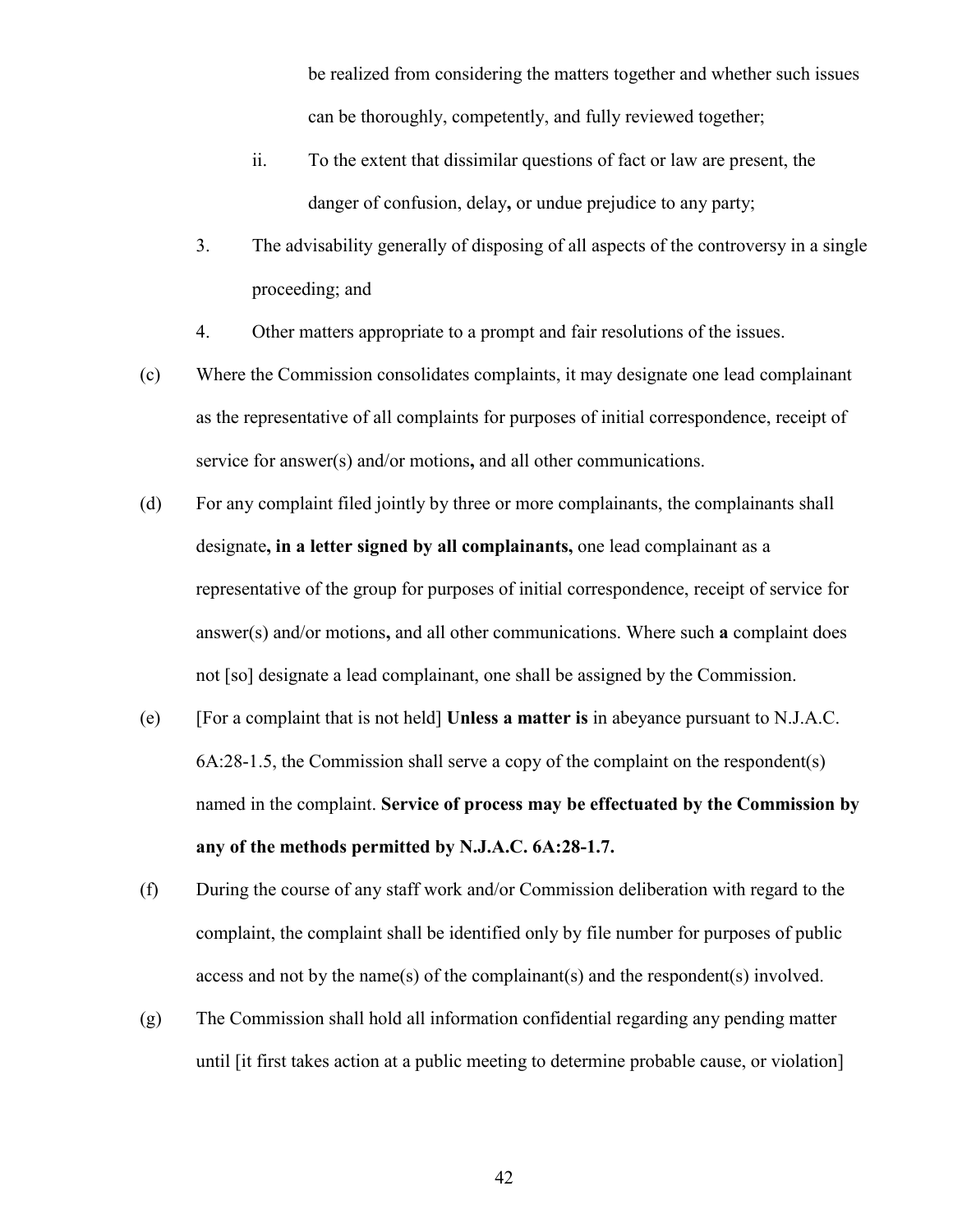**the Commission finds that a school official has violated the Act,** or until the matter is settled, withdrawn or dismissed, provided that:

- 1. Information [which] **that** indicates the possible violation of any criminal law shall be provided to the Attorney General in compliance with N.J.S.A. 18A:12-[28(d)]**28.d**;
- 2. Information about complaints may be shared as necessary for the Commission to meet its statutory obligation to place matters in abeyance pursuant to N.J.S.A. 18A:12-32 and N.J.A.C. 6A:28-1.5;
- 3. The full caption of a complaint may be included in a subpoena issued pursuant to N.J.A.C. 6A:28-[9.1]**8.1**;
- 4. Information about complaints may be shared as necessary where complaints are consolidated pursuant to (b) and (c) above; and
- 5. Information regarding the status of a pending complaint may be provided to the executive county superintendent[s].

6A:28-6.7 Amendment of a complaint

- (a) The Commission may order the amendment of any complaint in order to comply with the requirements set forth at N.J.A.C. 6A:28-6.3.
- (b) A complainant may amend a complaint to cure technical defects[,] **or to** clarify or amplify allegations made in the original complaint**.** [and such amendments] **Amendments** will relate back to the date the complaint was first received by the Commission for the purposes of determining timeliness pursuant to N.J.A.C. 6A:28-6.5.
- (c) Once [an answer or other responsive pleading] **a written statement** is filed, an amendment to a complaint may be made by the complainant only with the consent of each respondent or by leave of the Commission upon written application.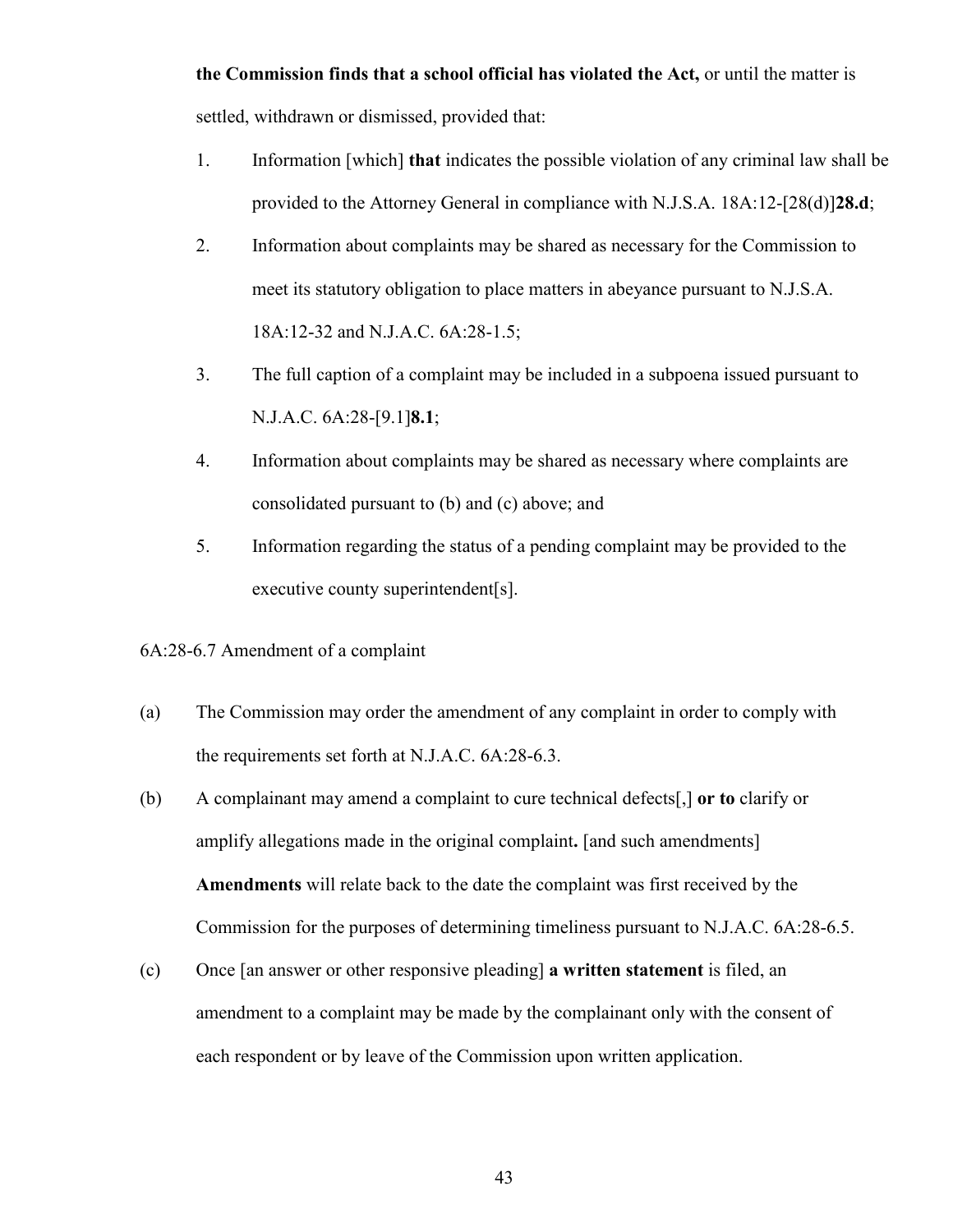(d) Any amendment made by the complainant pursuant to (a) through (c) above shall be submitted in [original format] **the same manner as the original complaint** with [two copies] **one copy,** together with a copy for each respondent.

# **(e) Failure to file an amended complaint within the time given may result in administrative dismissal of the complaint.**

Subchapter 7. Filing of [Answers] **Written Statements**

## 6A:28-7.1 Process for filing [an answer] **a written statement**

- (a) To file [an answer] **a written statement** with the Commission**,** a respondent shall [file] **either:**
	- **1. File** an original **hardcopy** and [two copies] **one copy** of [such answer] **the written statement** with the Commission[, and shall]**; or**
	- **2. File the written statement electronically with the Commission (school.ethics@doe.nj.gov).**
- **(b) A respondent shall also** serve a copy of the [answer] **written statement** on [the] **each** complainant**(s) in the same manner as the Commission was served**. Proof of service **on each complainant** shall also be submitted **to the Commission** pursuant to N.J.A.C. 6A:28-1.7.
- [(b)] **(c)** A respondent shall promptly provide written notice to the Commission of any change of address **or contact information**, and shall promptly provide written notification to the Commission as needed in accordance with N.J.A.C. 6A:28-[10.1]**9.1**.

6A:28-7.2 Contents of [an answer] **a written statement**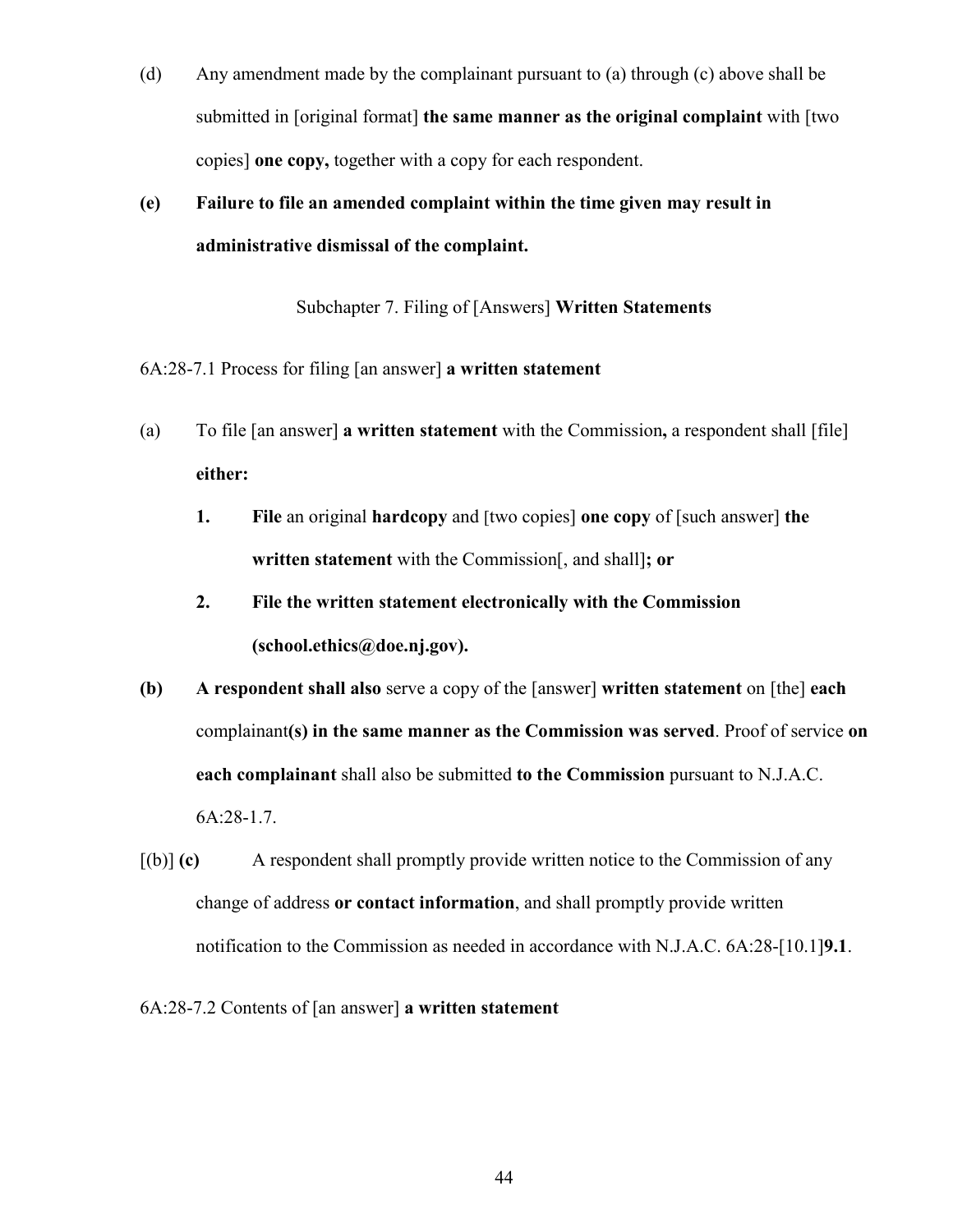- (a) Upon receipt of the complaint from the Commission, the respondent shall file a written statement [under oath, which shall constitute the answer to the complaint]. The [answer] **written statement** shall fully and completely advise the parties and the Commission as to the nature of the respondent's defenses for each allegation, [and] **including any grounds upon which dismissal should be granted. The written statement** shall admit or deny each allegation set forth in the complaint **with specificity**. [The respondent shall respond directly to each allegation set forth in the complaint.] Denials shall fairly meet the substance of the allegations **being** denied. A respondent who intends in good faith to deny only part [or a qualification] of an allegation shall specify [so much of it as] **which parts are** true**,** [and material] and deny only the remainder. **Evidentiary support must be provided, when possible, pursuant to the standards at N.J.A.C. 6A:28-9.3.**
- (b) [Where an answer] **When a written statement** alleges that a complaint is frivolous[,] pursuant to N.J.S.A. 18A:12-[29(e)]**29.e**, the complainant shall have 20 days from receipt of the [answer] **written statement** to respond to the allegation.
	- **1. If the respondent alleges that a complaint is frivolous, the respondent must submit proof of service of the written statement on the complainant in accordance with N.J.A.C. 6A:28-1.7.**
	- [1.] **2.** An allegation that a complaint is frivolous[,] pursuant to N.J.S.A. 18A:12- [29(e),]**29.e** shall not be raised in any subsequent filings.
- (c) [An answer must] **A written statement shall** be signed [under oath] by the respondent**(s), and the respondent(s) shall certify as to the accuracy of the written statement**.
- (d) The Commission shall not accept a counterclaim[. A]**, but a** respondent may file a **separate** complaint pursuant to N.J.A.C. 6A:28-6**.1 et seq**.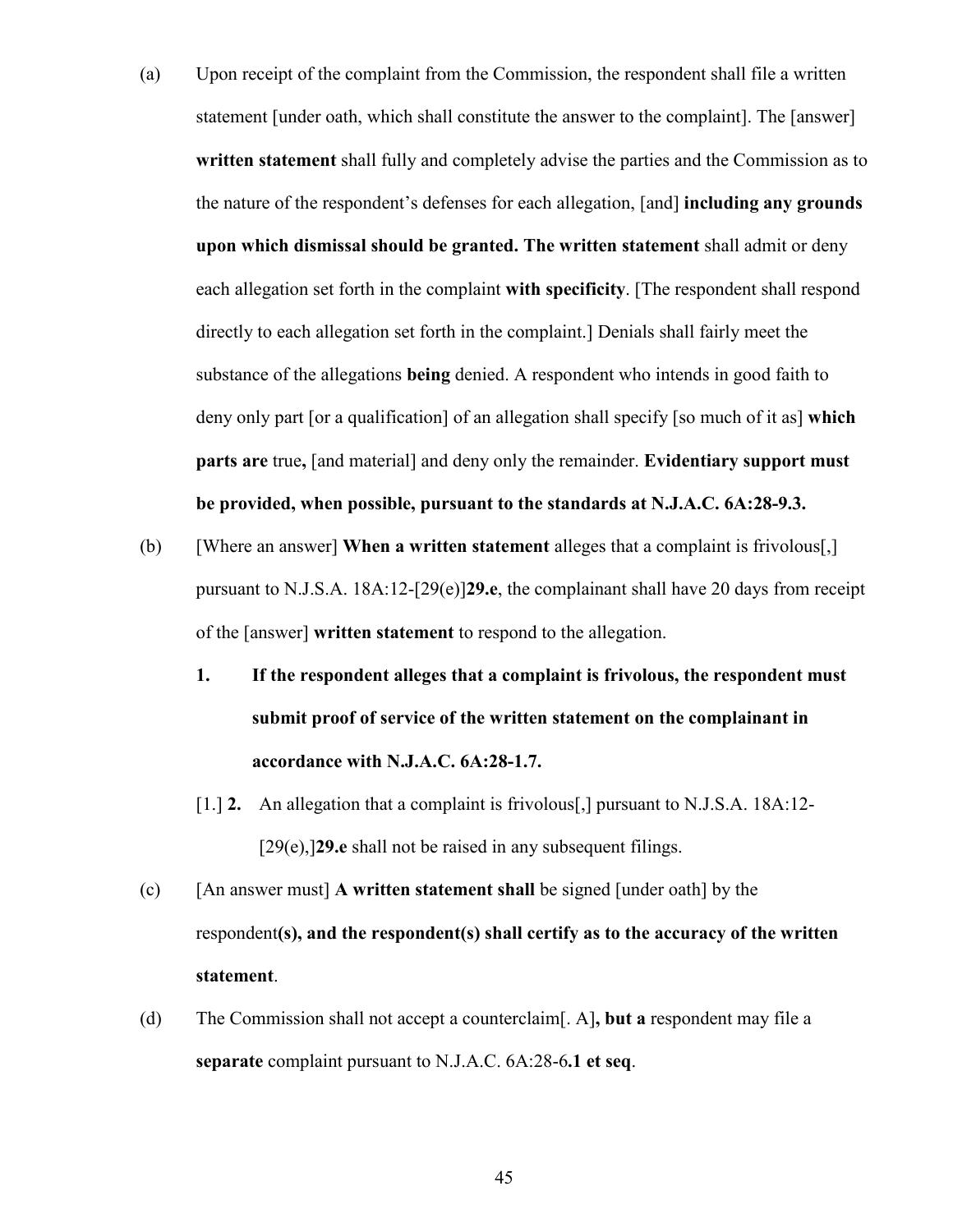- (a) Upon receipt of the complaint from the Commission, the respondent shall have 20 days from receipt of the complaint [within which] to file [an answer] **a written statement**.
- (b) Where a respondent fails to file [an answer to the complaint] **a written statement** within the 20-day period, the Commission shall issue a notice informing the respondent that unless [an answer] **a written statement** is received within 10 days of receipt of the notice, each allegation in the complaint shall be deemed admitted and the Commission may decide the matter on a summary basis.

## 6A:28-7.4 Extension of the time for filing [an answer] **a written statement**

- (a) Upon written application by the respondent, the Commission may [extend the] **grant an extension of** time for the filing of [an answer] **a written statement**, provided that the application was received by the Commission prior to the expiration of the time for filing [an answer] **a written statement** as provided for [in] **at** N.J.A.C. 6A:28-7.3**,** and provided that [a copy of the application was served upon all complainants in accordance with N.J.A.C. 6A:28-1.7] **the respondent notifies the Commission of whether the respondent's adversary consented to the request**.
	- [1. For complaints alleging solely a violation of the code of ethics for school board members, the respondent shall demonstrate that a good faith effort was made to obtain the consent of the complainant prior to application to the Commission and the application shall so state.]
- (b) Requests for extensions [which] **that** are opposed [by one or more of the parties] may be granted **at the discretion of the Commission,** upon a finding of good cause shown.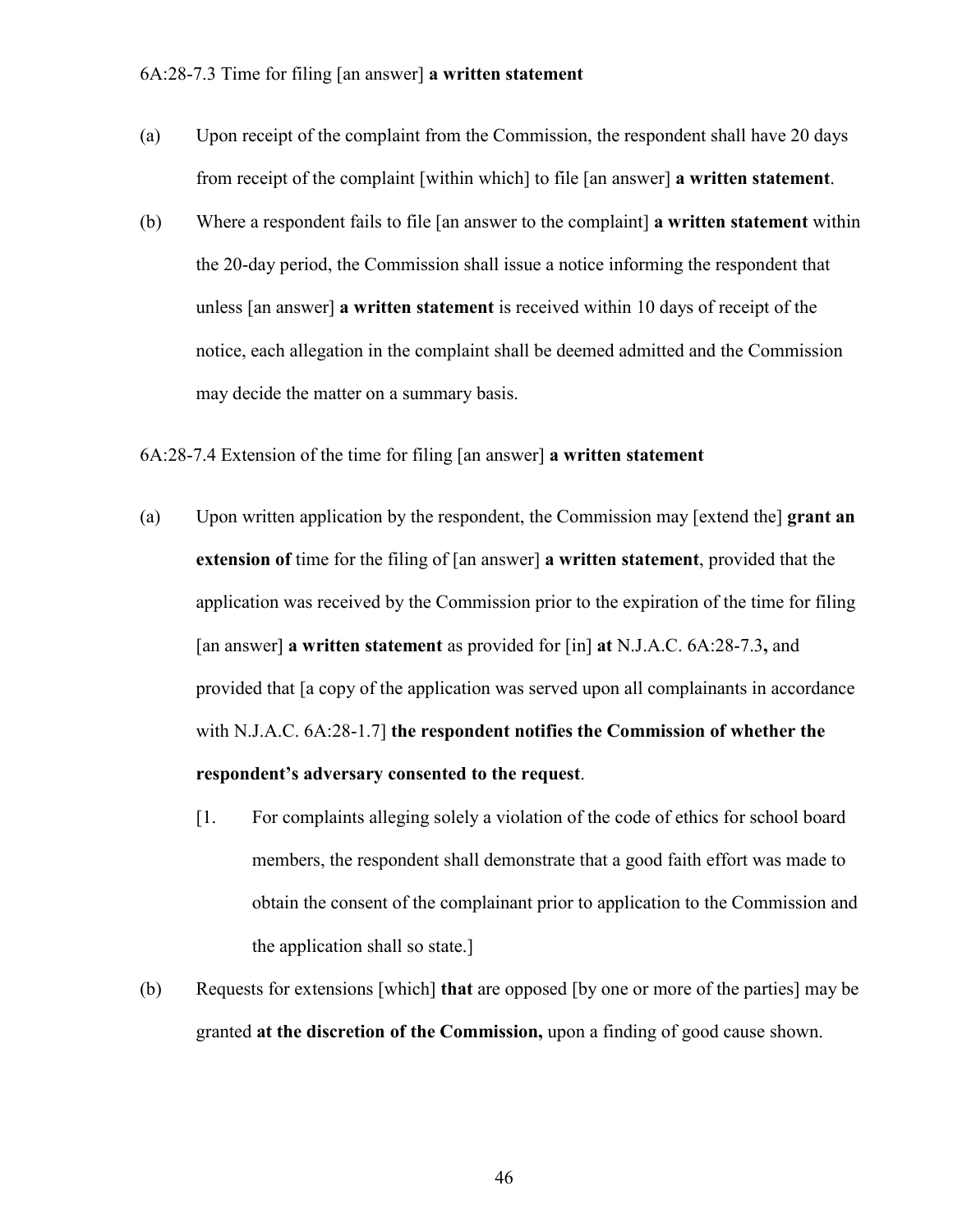[6A:28-8.1 Process for filing a motion to dismiss

- (a) A respondent may file a motion to dismiss in lieu of an answer for any complaint before the Commission.
	- 1. The Commission shall not accept a counterclaim. A respondent may file a complaint pursuant to N.J.A.C. 6A:28-6.
- (b) To file a motion to dismiss in lieu of an answer to a complaint, the respondent shall file with the Commission an original and two copies of such motion, which shall be accompanied by a brief. The respondent shall serve a copy of the motion on the complainant and submit proof of service pursuant to N.J.A.C. 6A:28-1.7.
- (c) The motion to dismiss in lieu of an answer shall be filed within the time allotted for the filing of an answer pursuant to N.J.A.C. 6A:28-7.3. Upon written application by the respondent, the Commission or its designee may extend the time for the filing of the motion pursuant to the process established in N.J.A.C. 6A:28-7.4.
- (d) A respondent may also make an oral motion to dismiss upon the conclusion of the complainant's case during a hearing held before the Commission pursuant to N.J.A.C. 6A:28-10.8.]
- [6A:28-8.2 Process for responding to a motion to dismiss
- (a) Within 20 days from receipt of the motion to dismiss in lieu of an answer, the complainant shall file an original and two copies of a responsive brief. The complainant shall serve a copy of the response on the respondent and submit proof of service pursuant to N.J.A.C. 6A:28-1.7.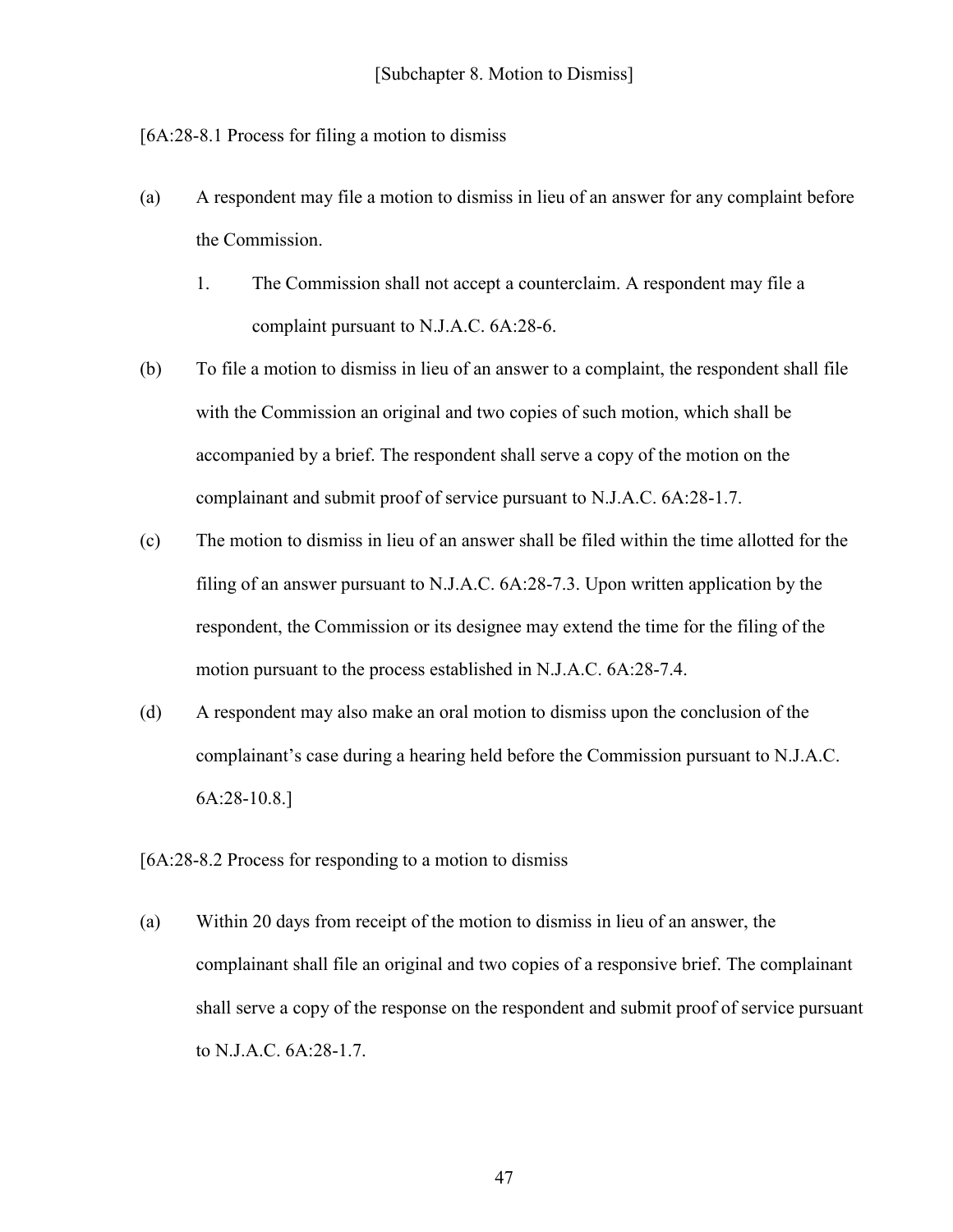- 1. Where a motion to dismiss alleges that a complaint is frivolous pursuant to N.J.S.A. 18A:12-29(e), the complainant shall respond to that allegation within the responsive brief.
- (b) Upon written application by the complainant, the Commission may extend the time for the filing of a response to the motion to dismiss in lieu of an answer pursuant to the process established in N.J.A.C. 6A:28-7.4.]

[6A:28-8.3 Commission review of a motion to dismiss

In determining whether to grant a motion to dismiss, the Commission shall review the facts in the light most favorable to the complainant and determine whether the allegation(s), if true, could establish a violation of the Act. Unless the parties are otherwise notified, motions to dismiss and any responses thereto shall be reviewed by the Commission on a summary basis.]

## Subchapter [9.] **8.** Subpoenas

6A:28-[9.1]**8.1** Subpoenas to compel the attendance of witnesses, production of documents; issuance, contents, and service

- (a) Subpoenas may be issued by the Commission, or its designated agent, to compel the attendance of a person to testify or to produce books, papers, documents**,** or other objects as it may deem necessary and relevant to any matter [under investigation].
- (b) Subpoenas may be issued by pro se parties or attorneys-at-law in accordance with **the** applicable rules of the OAL.

Subchapter [10.] **9.** Review of Complaints

6A:28-[10.1]**9.1** Duties of complainant(s) and respondent(s) relative to N.J.A.C. 6A:28-1.5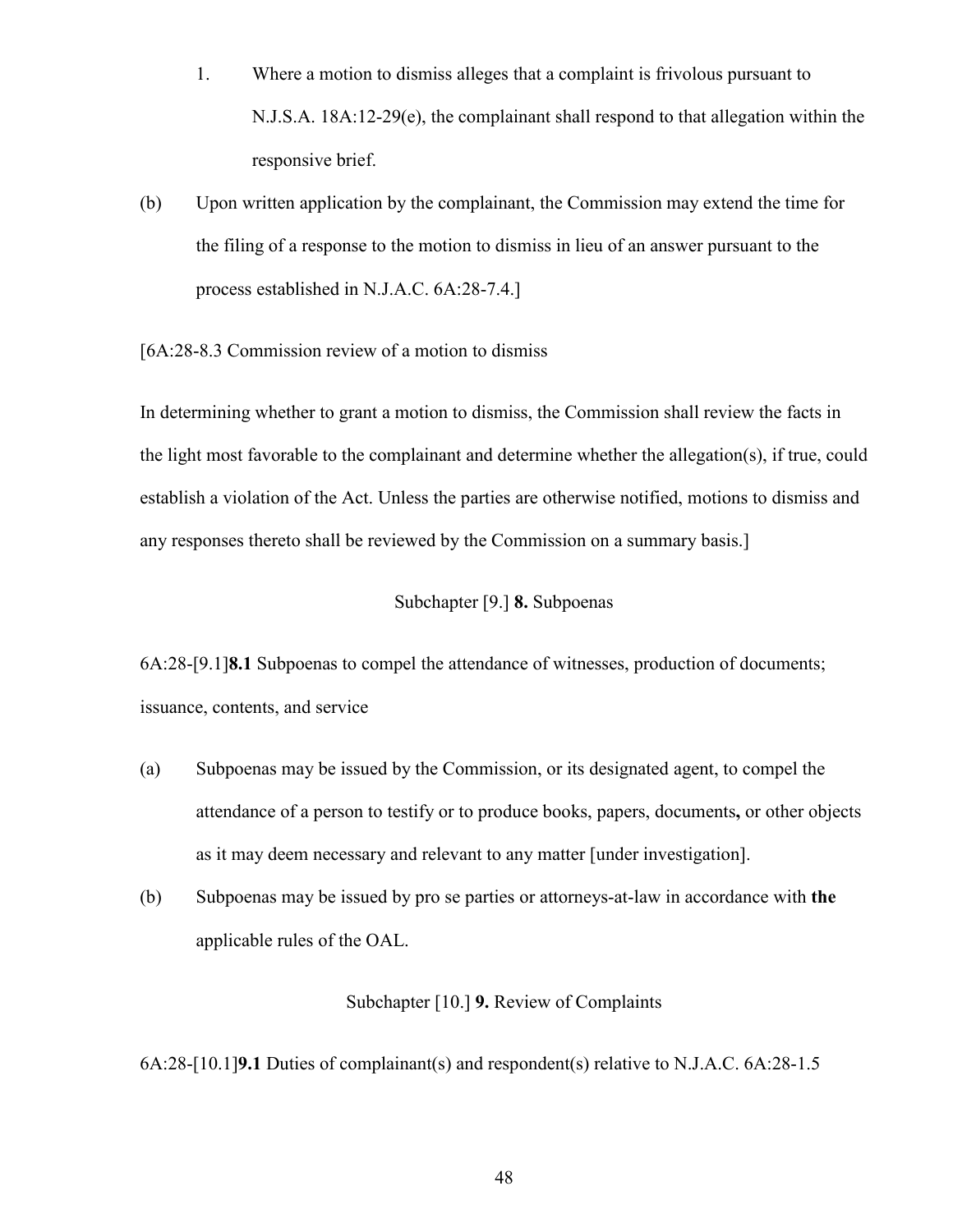- (a) The complainant(s) and the respondent(s) shall immediately notify the Commission in writing when:
	- 1. An action is filed, at any time during the pendency of a complaint before the Commission, with any court of law or administrative agency of this State concerning the [matter, which is the] subject of the complaint;
	- 2. The complainant(s) or the respondent(s) become aware that the matter, which is the subject of the complaint, is pending in any court of law or administrative agency of this State; or
	- 3. The matter pending in any court of law or administrative agency of this State is resolved.
- (b) Upon resolution of the matter pending in any court of law or administrative agency of this State, the Commission shall proceed to process the complaint according to [these rules] **this chapter**.
- 6A:28-[10.2]**9.2** Administrative dismissals
- (a) The Commission may[, in its discretion,] administratively dismiss complaints or specific allegations in complaints for reasons including, but not limited to, the following:
	- 1. Lack of jurisdiction pursuant to N.J.A.C. 6A:28-1.4;
	- 2. The complaint is not timely filed pursuant to N.J.A.C. 6A:28-6.5;
	- 3. The complaint was withdrawn pursuant to N.J.A.C. 6A:28-[10.5]**9.5** or [10.6(a)] **9.6**;
	- 4. The sole allegation in the complaint is that a person other than a board member **or a trustee** has violated the [code of ethics for school board members] **Code of Ethics for School Board Members**;
	- 5. The complaint fails to meet [minimal] **the** requirements [as] set forth at N.J.A.C. 6A:28-6.3;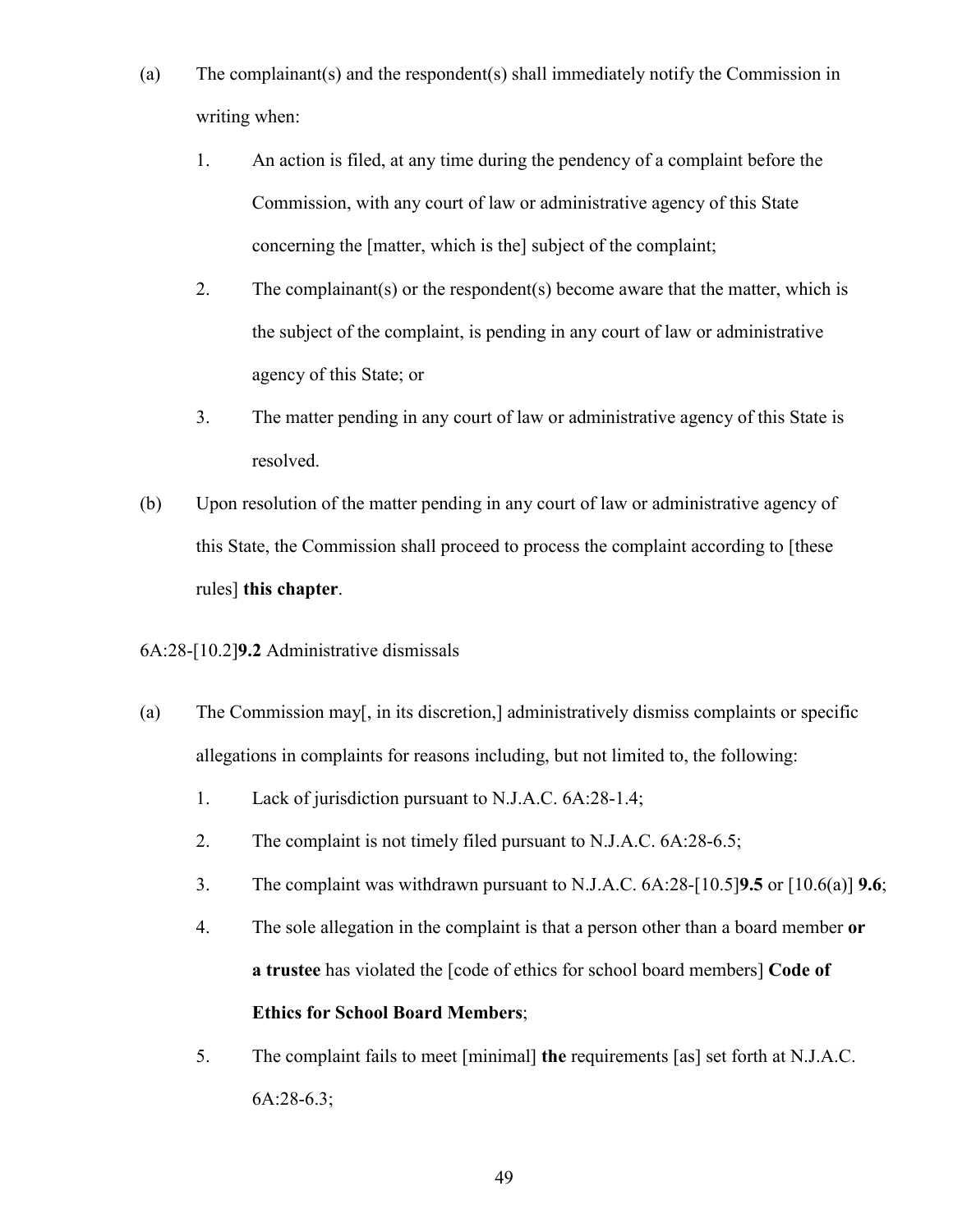- 6. The complainant(s) fail(s) to amend the complaint as requested by the Commission pursuant to N.J.A.C. 6A:28-6.7(a) within the timeframe accorded by the Commission; or
- 7. The complaint, on its face, fails to state a claim under the Act.

#### 6A:28-[10.3]**9.3** Evidence rules

- **(a)** During the course of [investigatory] proceedings before the Commission, all relevant evidence is [admissable] **admissible**. **If an evidentiary hearing is scheduled before the Commission, the evidentiary rules of the OAL as set forth at N.J.A.C. 1:1-1 et seq. shall apply. Evidence may include, but is not limited to, meeting minutes, meeting agenda, certifications, affidavits, and any other relevant evidence.**
	- **1. Where possible, the specific parts of evidence that support the claim of the alleged violation(s) must be highlighted or otherwise identified. Parties shall include an index of the highlighted material, identifying the page number or location within the document(s) where the highlighted information is located.**
	- **2. Parties shall prepare 10 copies to present to the Commission.**
	- **3. Parties shall provide their adversary with copies of the evidence within 10 days of the hearing, unless otherwise agreed by the Commission and the parties.**
	- **4. Failure to provide the materials listed at (a)1 through (a)3 above may result in the Commission barring the admission of the proposed evidence.**

#### 6A:28-[10.4]**9.4** Frivolous filings

(a) Upon receipt of the complainant's response to an allegation that the complaint was frivolous pursuant to N.J.A.C. 6A:28-7.2[(b) or 8.2(a)]**,** or the expiration of the time for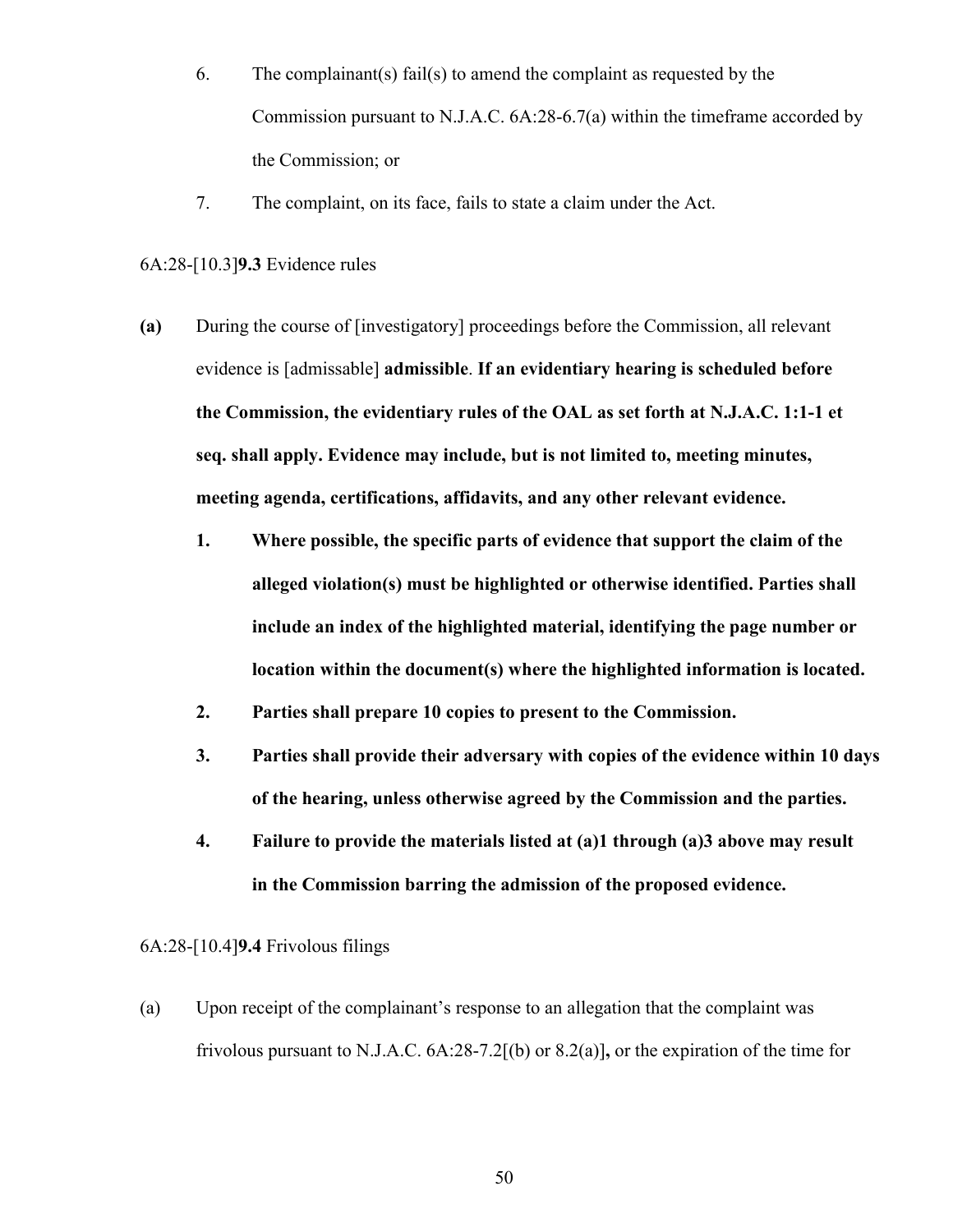filing such a response, the Commission shall make a determination by majority vote as to whether a complaint is frivolous.

- 1. Where the Commission finds that a complaint is frivolous, such a finding shall constitute sole grounds for dismissal. Such dismissal shall constitute final agency action.
- (b) Pursuant to N.J.S.A. 18A:12-[29(e)]**29.e**, the Commission may impose a fine not to exceed \$500.00.
	- 1. If a complainant(s) who is a school official fails to pay the fine within 30 days after receipt of the decision imposing the sanction, the Commission may take action pursuant to N.J.A.C. 6A:28-1.6 **or as otherwise set forth in this chapter**.
- **(c) The Commission reserves the right, at any time during the pendency of a matter, to issue an Order to Show Cause in accordance with the procedures at N.J.A.C. 6A:28- 1.6, directing a complainant to show cause as to why a complaint should not be deemed frivolous. In the Order to Show Cause, the Commission shall detail the basis for a finding that the complaint is frivolous.**
- **(d) Failure of the complainant to timely pursue the complainant's case, including failure to amend a complaint and failure to attend a hearing, may be viewed as indicia of a frivolous complaint.**

6A:28-[10.5]**9.5** Settlement

- [(a)] [For complaints alleging solely a violation of the code of ethics for school board members, the] **The** parties may [notify] **provide** the Commission **with written notification** of settlement at any time prior to the finding of a violation.
	- [1. Where settlement occurs prior to the filing of an answer, the complainant shall officially withdraw the complaint in writing.]

51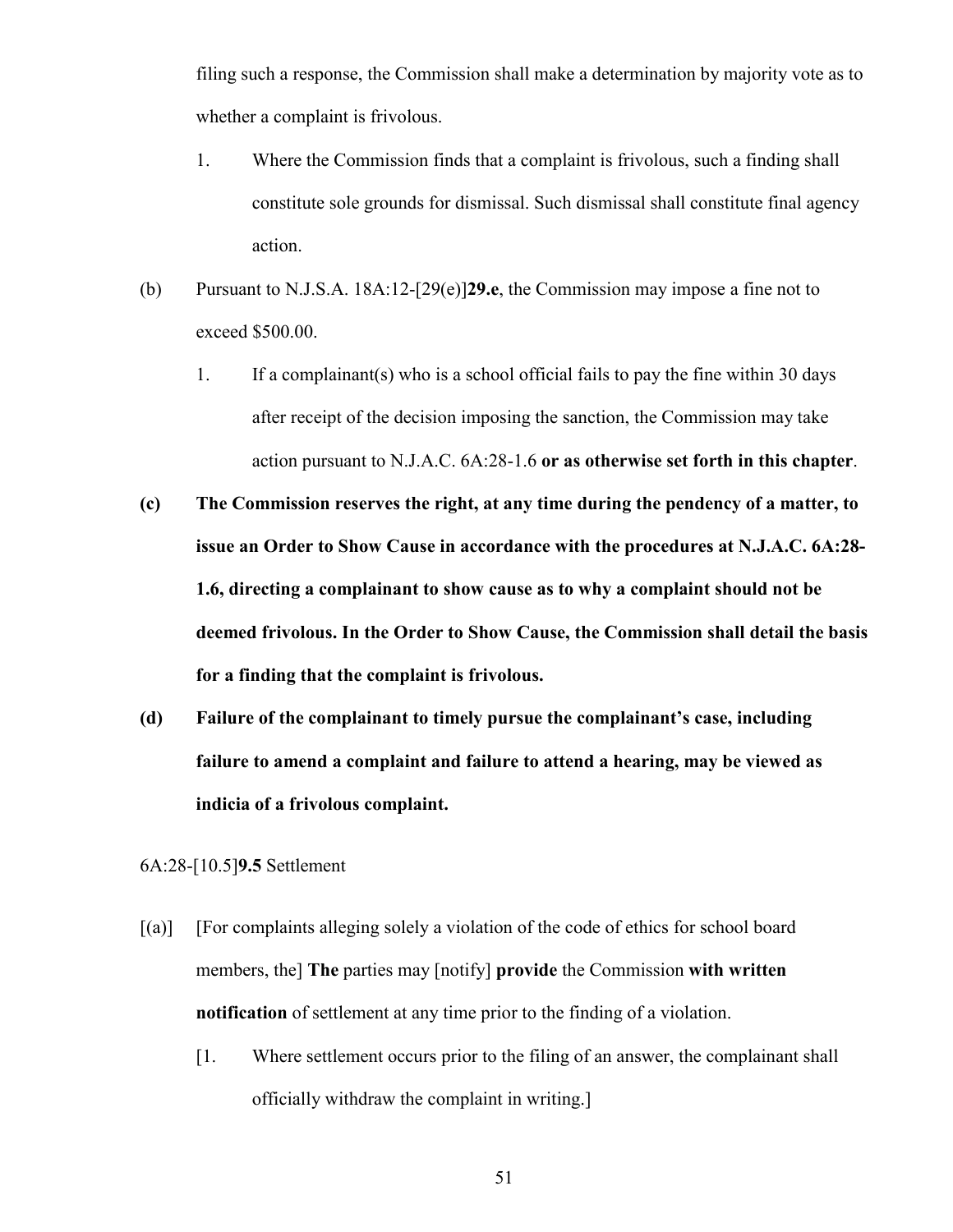- (a) For complaints alleging solely a violation of the [code of ethics for school board members] **Code of Ethics for School Board Members**, a complainant may withdraw a complaint at any time prior to the finding of a violation by notifying the Commission and the respondent(s) in writing.
- (b) For complaints alleging prohibited acts**,** [and prior to a finding of probable cause,] the complainant may submit a written request to the Commission to withdraw the complaint **prior to a finding of probable cause by the Commission**. [Such] **The** request shall fully explain the circumstances for the withdrawal and state why the withdrawal would be in the public's interest. The complainant shall serve a copy upon the respondent(s) and submit a proof of service pursuant to N.J.A.C. 6A:28-1.7.

6A:28-[10.7]**9.7** [Processing of complaints alleging solely prohibited acts] **Probable cause determinations**

- [(a) Prior to making a probable cause determination, the Commission may, at its discretion, convene a conference. The conference may be held by staff designated by the Commission or at a Commission meeting. The conference is not an adjudication of the merits of the complaint. Where such a conference is convened:
	- 1. The Commission shall provide the complainant(s) and the respondent(s) with written notice of the conference. The written notice shall identify the individuals requested to attend the conference.
	- 2. Any pre-conference documentary submissions shall be provided to the Commission at least 10 calendar days prior to the conference.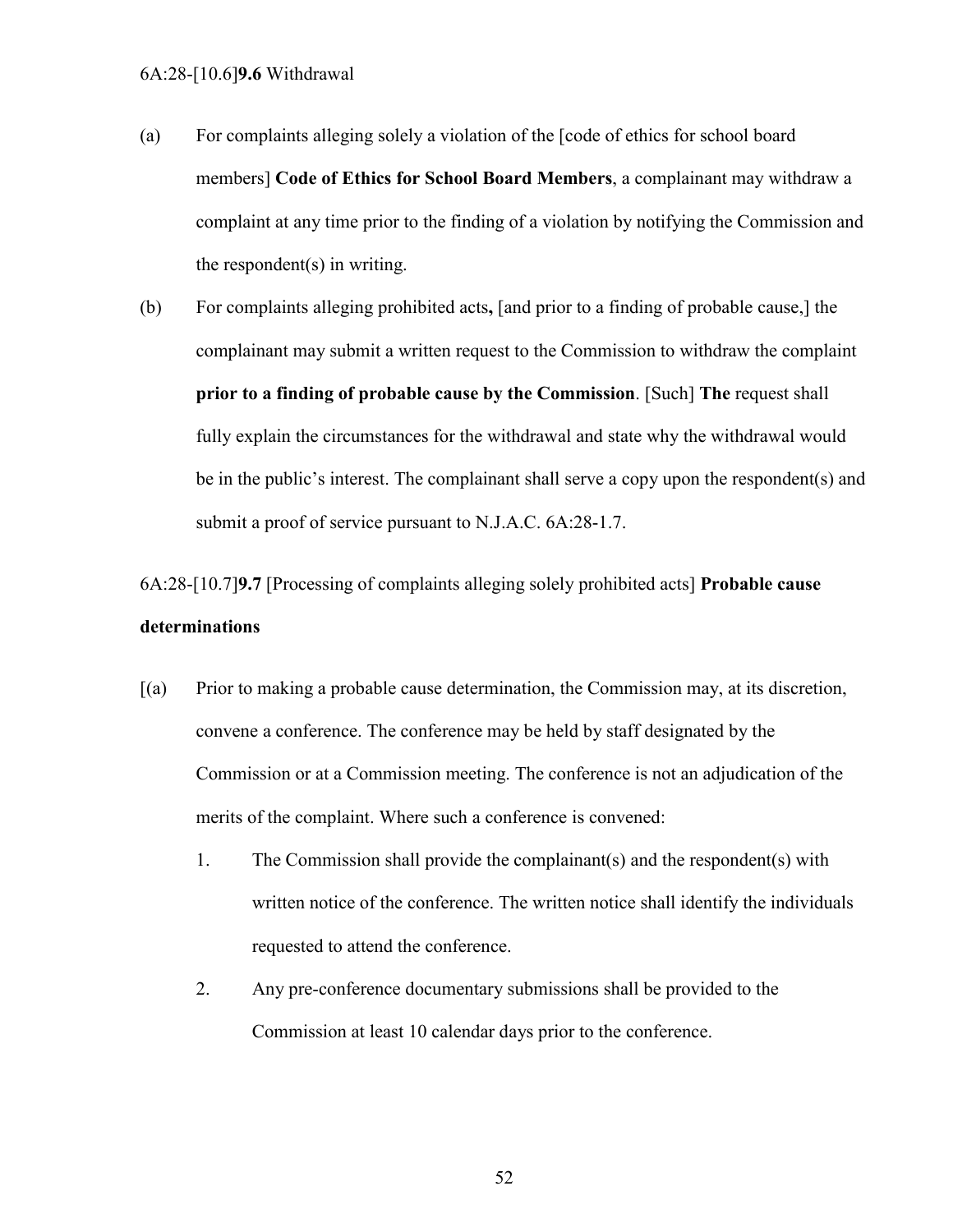- 3. Any post-conference documentary submissions shall be provided to the Commission within 14 calendar days of the conference or as otherwise agreed to by the Commission.]
- [(b)] **(a)** After the filing of [an answer and the completion of any conference that the Commission may convene pursuant to (a) above] **a written statement**, the Commission shall decide**,** by majority vote**,** whether probable cause exists [by determining whether there is a reasonable ground of suspicion supported by] **for the allegations in the complaint. Probable cause shall be found when the** facts and circumstances [strong enough in themselves to warrant] **presented in the complaint and written statement would lead** a reasonable person to believe that the Act has been violated.
	- [1. Upon a finding of probable cause, the complainant shall no longer be a party to the complaint. Where the Commission transmits a complaint to the OAL pursuant to (c)2 below, the attorney for the Commission shall prosecute those allegations in the complaint which the Commission found probable cause to credit.]
- **(b) If the Commission does not find probable cause, it shall issue a written notice to the parties, and the complaint shall be dismissed. Dismissal in this circumstance shall constitute final agency action.**
- (c) [Where] **If** the Commission finds probable cause [to credit any allegations in a complaint], it shall issue a written notice to the parties**,** [setting forth those findings as follows:] **and the matter shall be processed in accordance with N.J.A.C. 6A:28-9.8. Findings of probable cause shall not constitute final agency action.**
	- [1. Where the respondent admits the material facts alleged in the complaint or such facts are deemed admitted pursuant to N.J.A.C. 6A:28-7.3(b), the written notice shall be forwarded to the respondent who shall be accorded 20 days to submit a statement setting forth the reasons he or she should not be found in violation of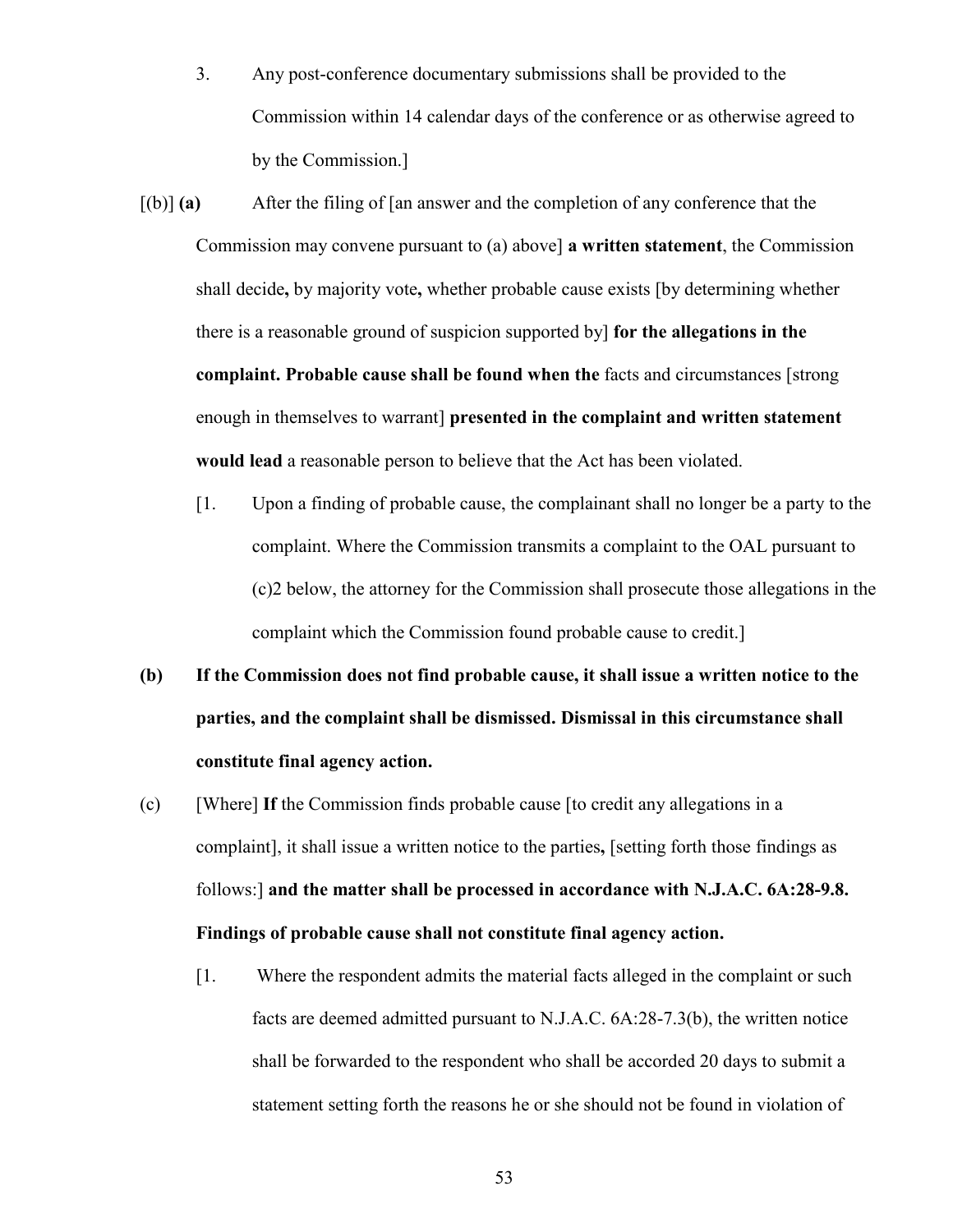the Act. Such statement shall be limited to those allegations in which the Commission has found probable cause. After expiration of the time for submission of the respondent's statement, the Commission may make a determination of violation on a summary basis.

- 2. Where the material facts in the complaint are not admitted by the respondent or where the Commission otherwise determines necessary, the written notice shall indicate that the matter is being transmitted to the OAL in accordance with N.J.S.A. 18A:12-29(a) for a hearing to be conducted pursuant to the Uniform Administrative Procedure Rules at N.J.A.C. 1:1. Such hearing shall be limited to those allegations in which the Commission has found probable cause.
	- i. Where a matter is transmitted to the OAL and the respondent fails to appear before the OAL and the matter is returned to the Commission for disposition, the allegation(s) which the Commission found probable cause to credit shall be deemed admitted and the Commission may proceed to a determination of a violation on a summary basis.
- (d) Where the Commission finds no probable cause to proceed with the complaint, it shall issue a written notice to the parties and the complaint shall be dismissed.
- (e) Findings of probable cause pursuant to (c) above shall not constitute final agency action.]
- **(d) A decision rendered pursuant to N.J.S.A. 18A:12-29.b means a majority vote of the Commission regarding probable cause.**

6A:28-[10.8]**9.8** Processing of complaints [alleging solely a violation of the code of ethics for school board members] **after a finding of probable cause**

[(a) Processing of complaints alleging solely a violation of the code of ethics for school board members shall be in accordance with N.J.S.A. 18A:12-29(b). A decision rendered

54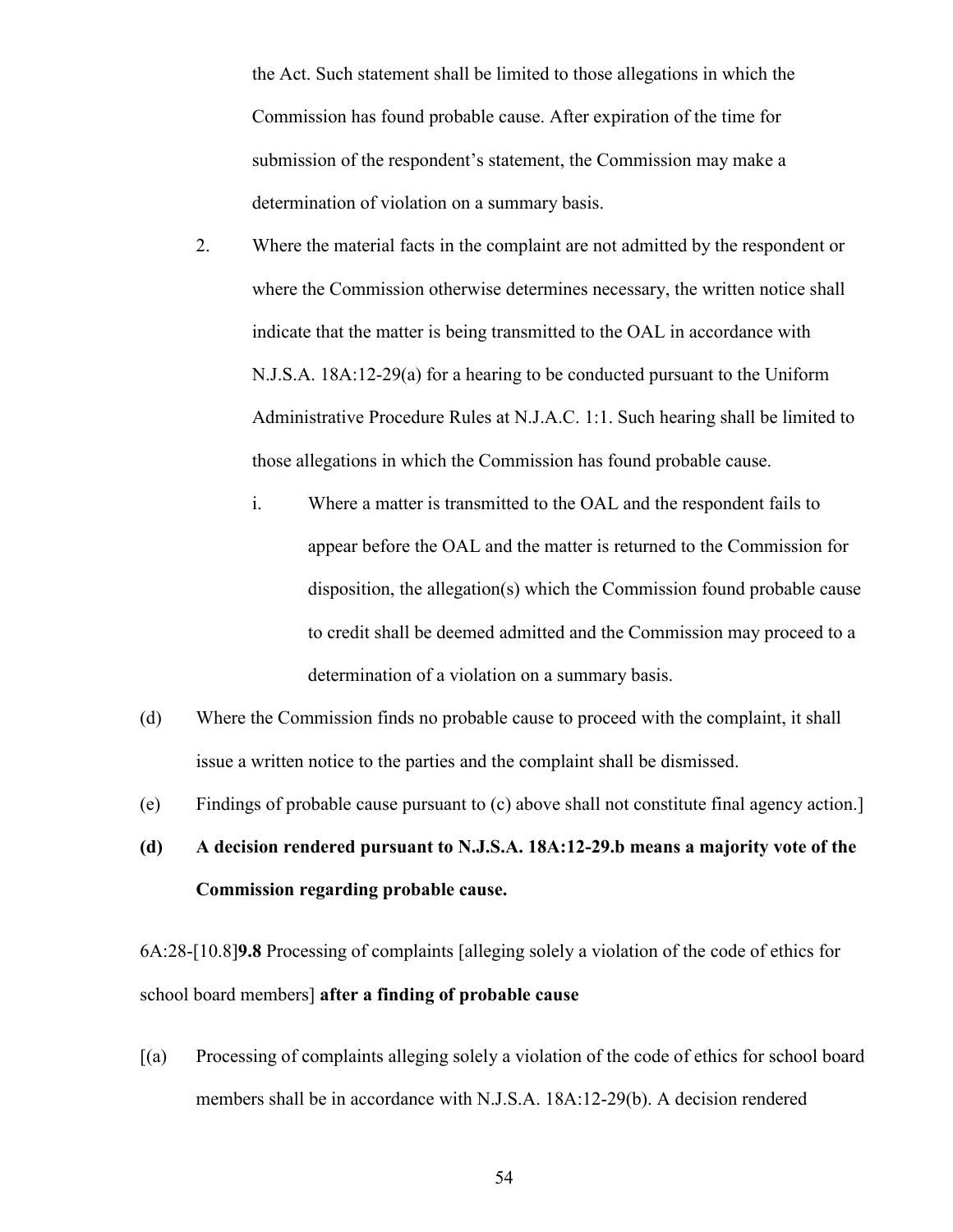pursuant to N.J.S.A. 18A:12-29(b), means a majority vote of the Commission during a public session of its meeting to:

- 1. Grant or deny a motion to dismiss in whole or in part;
- 2. Retain a complaint for a hearing by the Commission;
- 3. Transmit a complaint for a hearing by the OAL;
- 4. Find a violation of the Act; or
- 5. Dismiss a complaint.
- (b) The complainant has the burden to prove factually a violation under the code of ethics for school board members as provided for at N.J.A.C. 6A:28-6.4.]
- **(a) If the Commission finds probable cause for the allegations in a complaint, it shall provide the parties with written notice of its findings. The written notice from the Commission shall also indicate:**
	- **1. How the matter will be processed, including whether the Commission will:** 
		- **i. Subject to receiving the parties' written consent, retain the matter for a hearing. However, the Commission shall not be required to secure the parties' written consent in those matters involving only alleged violations of the Code of Ethics for School Board Members;**
		- **ii. If the material facts are not in dispute, determine a violation(s) on a summary basis; or**
		- **iii. If the material facts are in dispute and not admitted, transmit the matter to the OAL for a hearing.**
	- **2. If a matter is transmitted to the OAL, and the Commission found probable cause to credit at least one violation of N.J.S.A. 18A:12-24, the complainant shall no longer be a party. The attorney for the Commission shall litigate the allegations in the complaint for which the Commission found probable cause to credit.**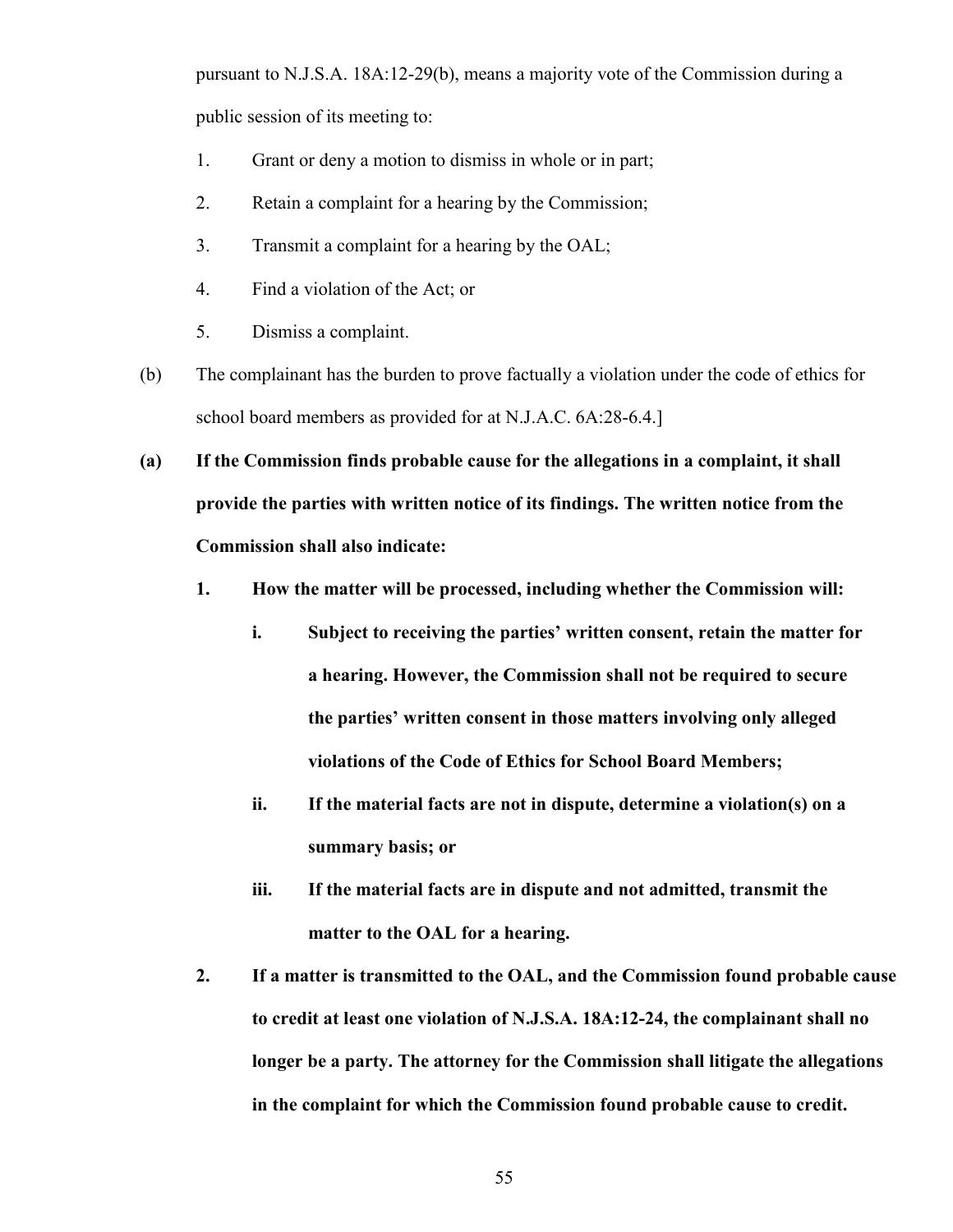- **3. If a matter is transmitted to the OAL, and the Commission did not find probable cause to credit at least one violation of N.J.S.A. 18A:12-24, but did find probable cause to credit violations of N.J.S.A. 18A:12-24.1 only, the complainant, or an attorney of the complainant's choosing, shall litigate the allegations in the complaint for which the Commission found probable cause to credit. The complainant shall also be advised that the allegations must be proven in accordance with N.J.A.C. 6A:28-6.4.**
- [(c)] **(b)** When the Commission retains a complaint for a hearing, [such] **the** hearing shall be conducted in accordance with the rules of the OAL, N.J.A.C. 1:1.
	- 1. [Any] **Parties shall supply their adversary(ies) and the Commission with any** pre-hearing documentary submissions [shall be provided to the Commission and the adversarial party(ies)] at least 10 calendar days prior to the hearing**, or as otherwise agreed to by the Commission and the parties**.
	- 2. [Any] **Parties shall supply their adversary(ies) and the Commission with any** post-hearing documentary submissions [shall be provided to the Commission and the adversarial party(ies)] within 14 calendar days of the hearing**,** or as otherwise agreed to by the Commission and the parties.
	- **3. Parties shall supply their adversary(ies) and the Commission with sufficient copies of exhibits that are marked for identification to be entered into evidence.**
	- [3.] **4.** The Commission will entertain **a** motion[s] to dismiss from the respondent upon the conclusion of the complainant's case [as set forth at N.J.A.C. 6A:28-8.1(d)].
- **(c) When the Commission determines to review a complaint on a summary basis, the respondent shall have 20 days to submit a statement setting forth the reason(s) the respondent should not be found in violation of the Act. The statement shall be**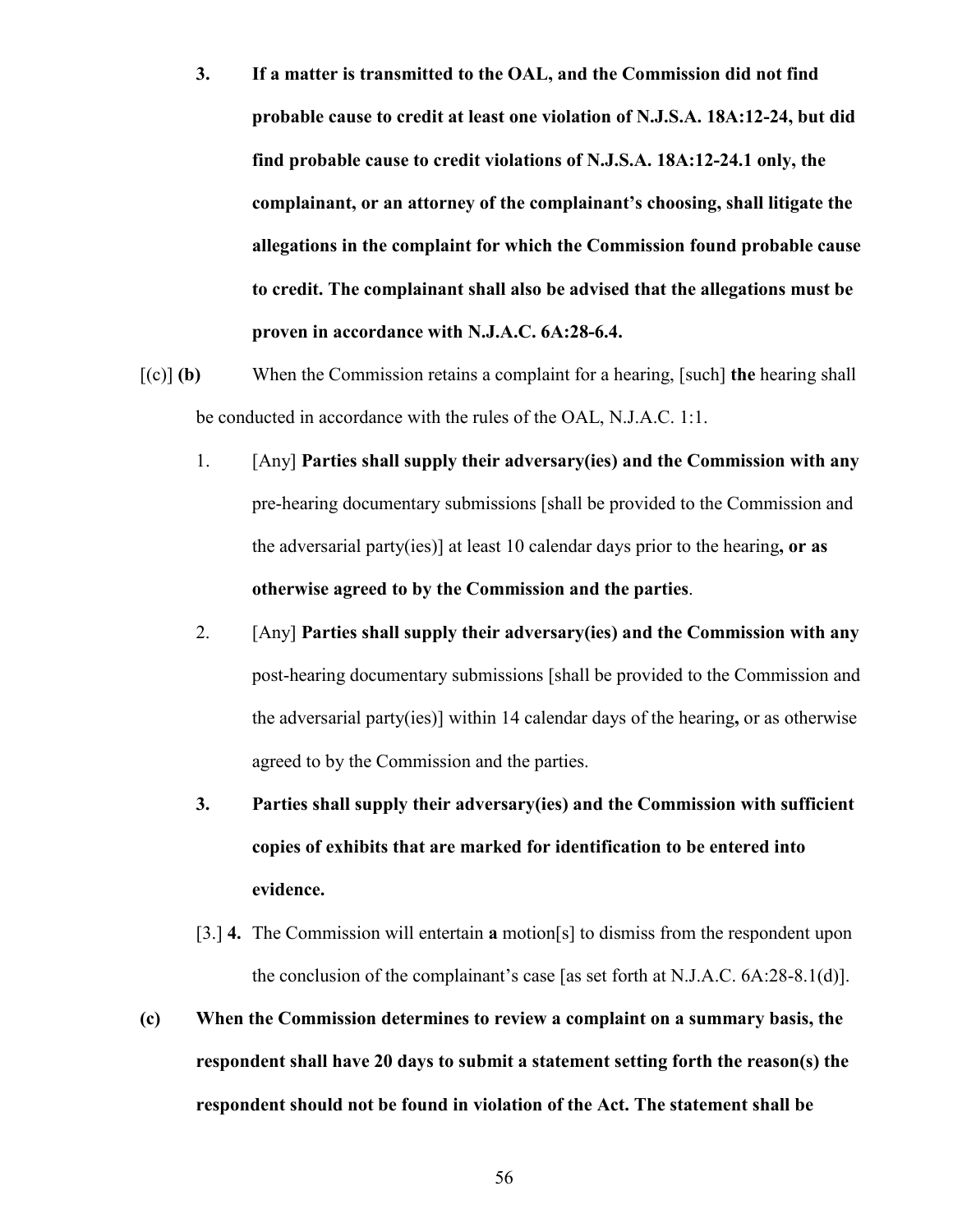**limited to the allegation(s) for which the Commission has found probable cause. After expiration of the time for submission of the respondent's statement, the Commission may make a determination of a violation on a summary basis.**

- **(d) When a matter is transmitted to the OAL for a hearing in accordance with N.J.S.A. 18A:12-29.a, the hearing shall be conducted pursuant to the Uniform Administrative Procedure Rules at N.J.A.C. 1:1. The hearing shall be limited to the allegation(s) in the complaint for which the Commission found probable cause.**
	- [(d)] **1.**[Where] **When the OAL returns** a matter [is transmitted to the OAL and the respondent fails to appear before the OAL and the matter is returned] to the Commission for disposition **following a respondent's failure to appear, the respondent may provide to the Commission, within 13 days of receiving notice that the matter has been returned to the Commission, a written explanation regarding the failure to appear. If the Commission does not receive a written explanation, or determines that the written explanation is unsatisfactory,** the allegation(s) in the complaint shall be deemed admitted and the Commission may proceed to a determination of a violation**(s)** on a summary basis.

[6A:28-10.9 Processing of complaints alleging both prohibited acts and a violation of the code of ethics for school board members

- (a) The Commission may convene a conference in accordance with N.J.A.C. 6A:28-10.7(a) for the purposes of determining probable cause to credit the allegations of prohibited acts.
- (b) When the Commission, by majority vote, finds no probable cause to credit any of the allegations of prohibited acts, it may retain the matter for a hearing in accordance with N.J.A.C. 6A:28-10.8(d) or transmit the matter to the OAL for a hearing.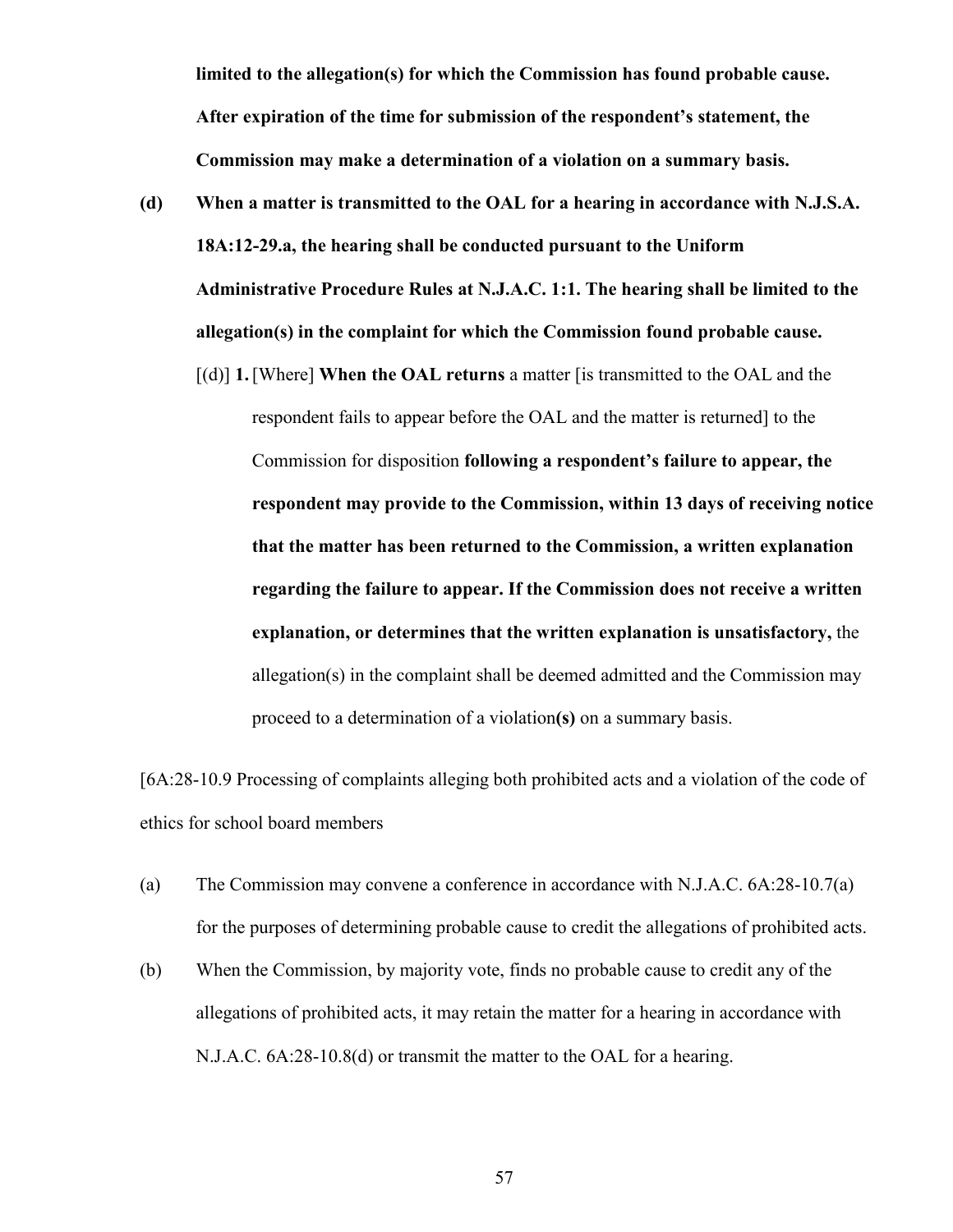(c) When the Commission, by majority vote, finds probable cause to credit any allegations of prohibited acts, it shall proceed in accordance with N.J.A.C. 6A:28-10.7(b) through (e).]

#### 6A:28-[10.10]**9.9** Adjournment of hearings

Application for the adjournment of a hearing where the matter has been retained by the Commission pursuant to N.J.A.C. 6A:28-[10.8]**9.8** shall be made to the Commission in accordance with the requirements of the OAL, as set forth [in] **at** N.J.A.C. 1:1. Application for the adjournment of a hearing where the matter has been transmitted to the OAL shall be addressed to the ALJ in accordance with the requirements of the OAL, as set forth [in] **at** N.J.A.C. 1:1.

6A:28-[10.11]**9.10** School Ethics Commission determinations on complaints

- (a) Upon [completion] **return** of a [hearing before] **matter from** the OAL **to the Commission**, a hearing before the Commission pursuant to N.J.A.C. 6A:28-[10.8]**9.8,** or the Commission's summary review of a complaint **under this chapter**, the Commission shall determine by majority vote whether the conduct complained of constitutes a violation of the Act or whether the complaint should be dismissed. The Commission's decision shall be in writing and it shall set forth its findings of fact[,] **and** conclusions of law [and penalty recommendation, pursuant to N.J.A.C. 6A:28-10.12, in]**. In** any case where a violation is found**, the Commission's decision shall also include a recommended penalty as authorized by N.J.S.A. 18A:12-29.c**.
	- 1. [In rendering its determination on complaints heard before the OAL, the] **The** Commission shall be governed by the procedures and time constraints of the Administrative Procedure Act and the rules of the OAL set forth at N.J.A.C. [1:6C-18.4] **1:1-1** et seq.**, when rendering its determination on complaints returned from the OAL.**

58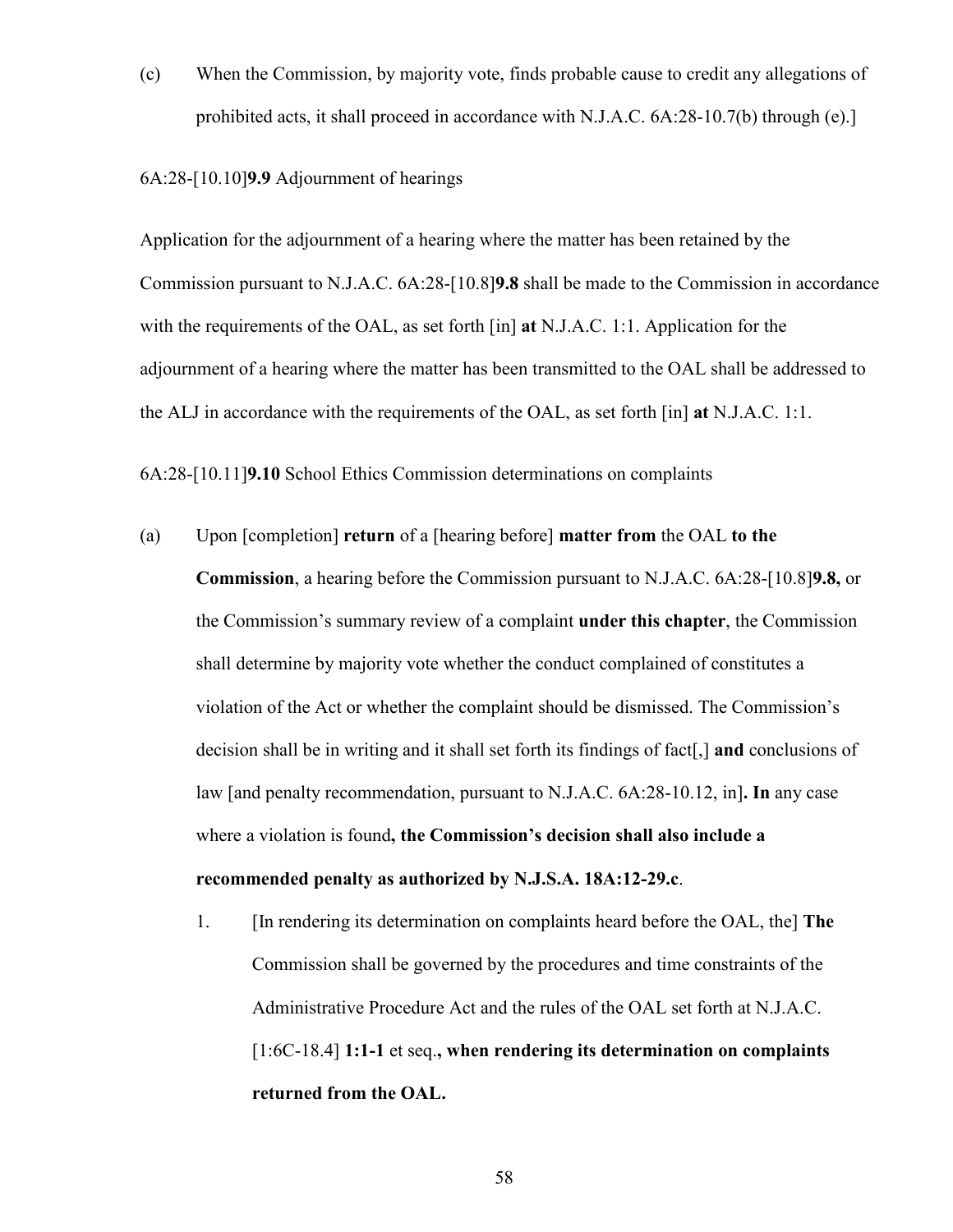(b) A determination to dismiss a complaint shall constitute final agency action**, and shall be appealable directly to the Appellate Division of the Superior Court**.

#### 6A:28-[10.12]**9.11** Sanction

- (a) [If a violation of the Act is found, the] **The** Commission may recommend to the Commissioner the reprimand, censure, suspension, or removal of the school **official if a violation of the Act is found**. The recommendation of any of the foregoing sanctions shall require a vote of the majority of the full membership of the Commission. The Commission may decline to issue a penalty for violations that it finds by a majority vote are de minimis.
	- **1. If a school official was on notice that an activity would violate the Act, or in instances where a school official was previously sanctioned pursuant to this chapter, the Commission may recommend an enhanced penalty.**
- (b) Within 13 days from the date the Commission's decision is forwarded to the Commissioner, any party may file written exceptions regarding the recommended penalty to the Commissioner. For the purposes of this section, the forwarding date shall be the mailing date to the parties.
- (c) The Commissioner shall act upon the Commission's recommendation regarding the sanction pursuant to N.J.S.A. 18A:12-[29(c)]**29.c**. Such review shall proceed in accordance with N.J.A.C. 6A:4 and the requirements of the OAL as set forth [in] **at** N.J.A.C. [1:6C-18.4] **1:1-1** et seq.
- (d) If the Commissioner imposes a penalty of censure, suspension**,** or removal, the Commission shall adopt a [Resolution] **resolution** at its next meeting following the imposition of the sanction by the Commissioner**,** and shall direct that the [Resolution] **resolution** be read **aloud** at **the beginning of** the next regularly scheduled public meeting

59